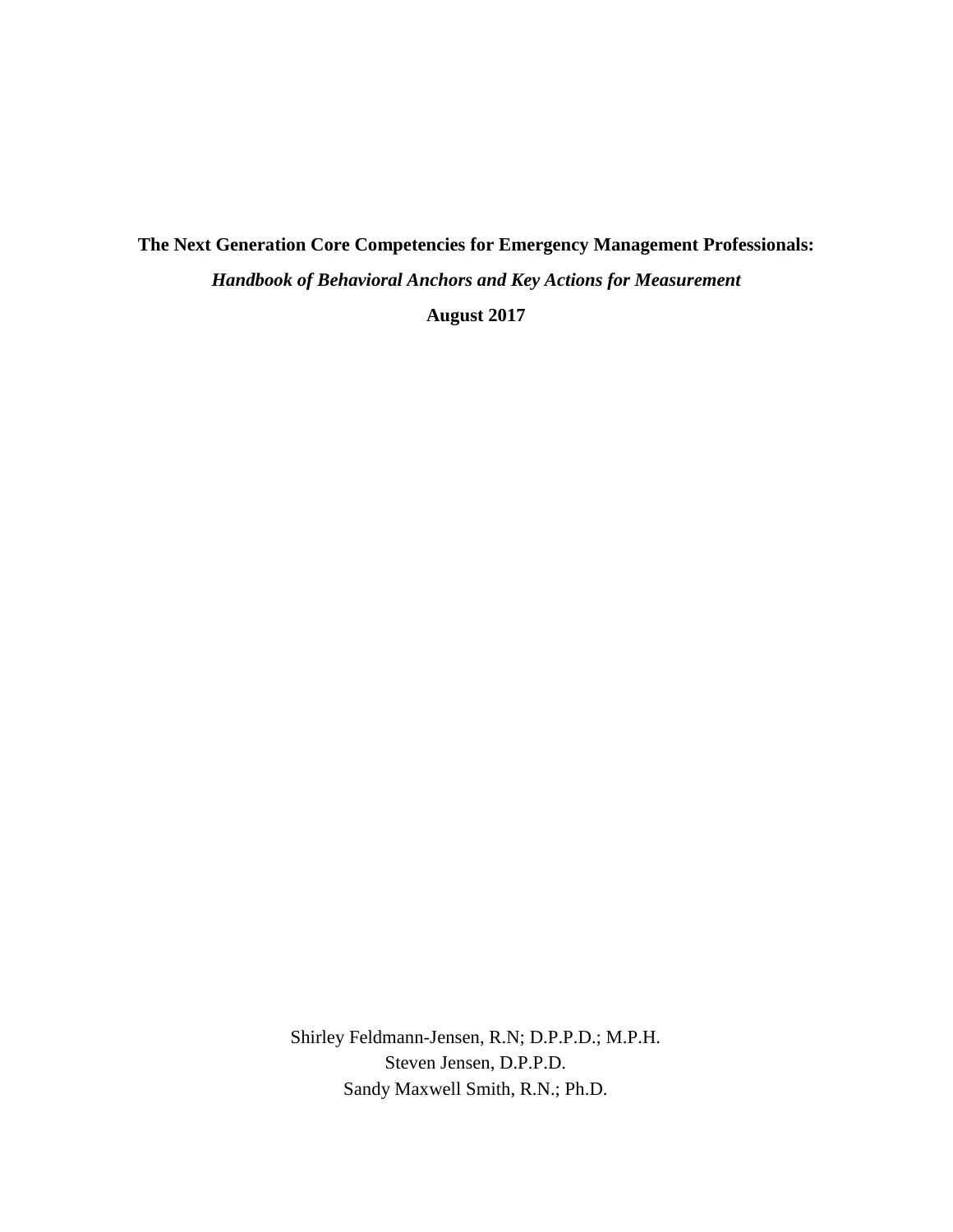## <span id="page-1-0"></span>**Acknowledgement**

Preparing a future generation of emergency managers in a changing world of hazard and risk governance was the motivation for this significant project. The scope of such foundational work is beyond a single or even a small group of individuals; rather it is the community of emergency management experts, researchers, practitioners, educators, and emergency management students who have given substance and voice to the competencies and their definitions. We are both grateful to and humbled by the remarkable people who freely gave their time and shared their extraordinary knowledge to inform this project.

With deep appreciation, we acknowledge the emergency management educators, who joined us in the Focus Group and conducted the Delphi study as a team: *Bennett, D.M., Carter, S.S., Cwiak, C.L., Phelps, J.R., and Schwartz, R.M*.

The experts who accepted the invitation to be a Delphi participant brought forth the robust quality of the competencies and their definitions. With thankfulness, we recognize the Delphi participants: *Baden, T.*, *Bissell, R., Burkle, F.W., Comfort, L.K., Goss, K., Horton, H., Johnston, D., Jones, A.M., Lindsay, J., Mileti, D.S., Gutierrez, M., Mwarumba, N., Provencio, A., Rosegard, L., Rubin, C.B., Senger, M., Shoemate, J.,* and *Styles-Emerson, A.*

Both groups were invaluable to the work developing the Next Generation Emergency Management Core Competencies and their definitions. Also, consultation with subject matter expert *Gray, E.W.* provided criteria for a specific behavioral anchor and key actions. Conclusively, the support of the FEMA Higher Education Program was central, providing the forum to engage the focus group, and later impetus to refine and build upon the work.

To all the emergency management practitioners, researchers, educators, and students who participated in the numerous listening sessions, we thank you for your bold and specific feedback that has brought this living, evolving charter to its current point. Finally, we recognize and thank the graduate research assistants and undergraduate interns, who reviewed the document; notable mention is extended to *Vigneaux, G.* for his many detailed and constructive reviews.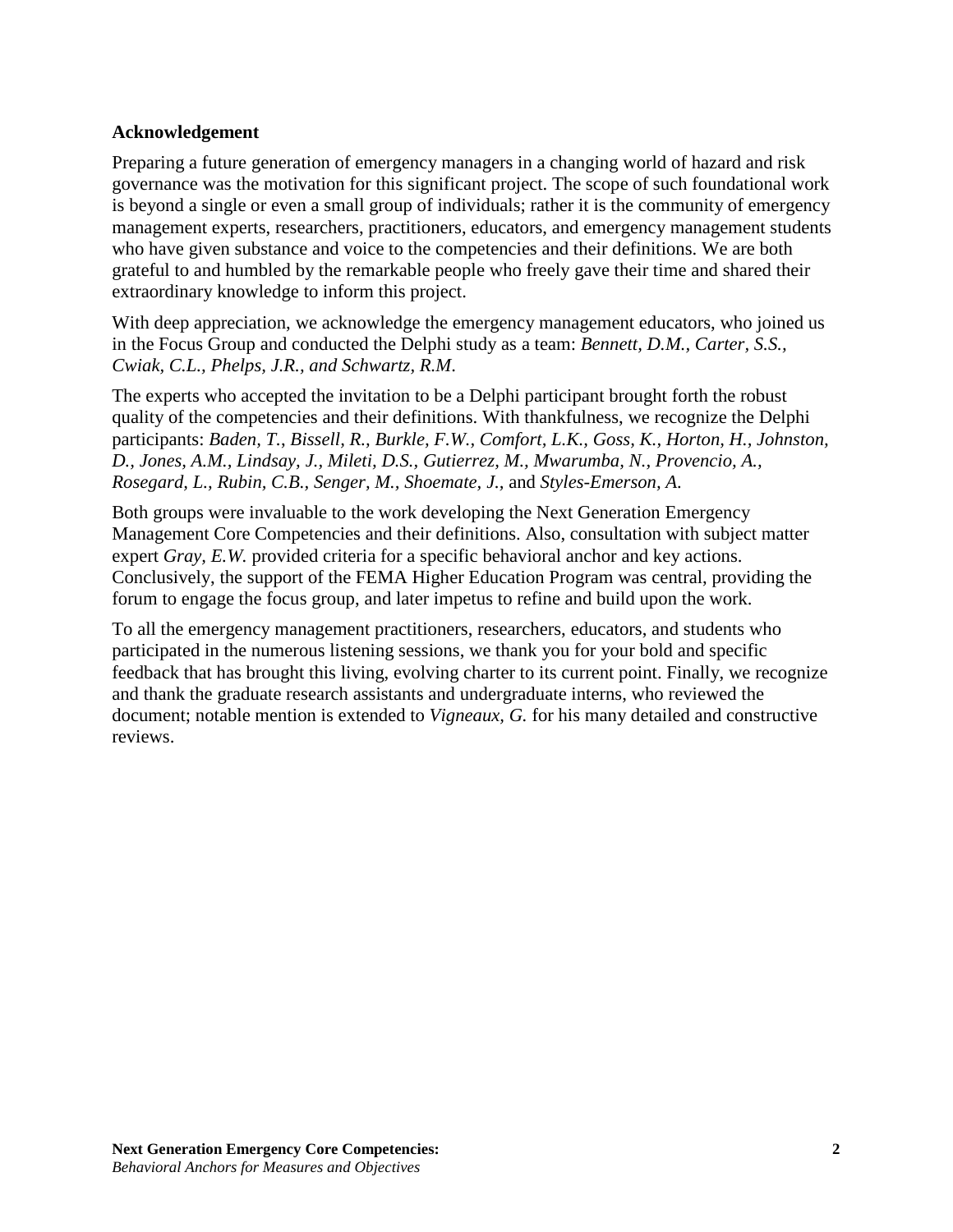| Introductory Context: Next Generation Emergency Management Core Competencies 5    |
|-----------------------------------------------------------------------------------|
|                                                                                   |
| <b>Next Generation Core Competencies for Emergency Management Professionals 8</b> |
|                                                                                   |
| Operate within the Emergency Management Framework, Principles, and Body of        |
|                                                                                   |
|                                                                                   |
|                                                                                   |
|                                                                                   |
|                                                                                   |
|                                                                                   |
|                                                                                   |
|                                                                                   |
|                                                                                   |
|                                                                                   |
|                                                                                   |
|                                                                                   |
|                                                                                   |

# **Table of Contents**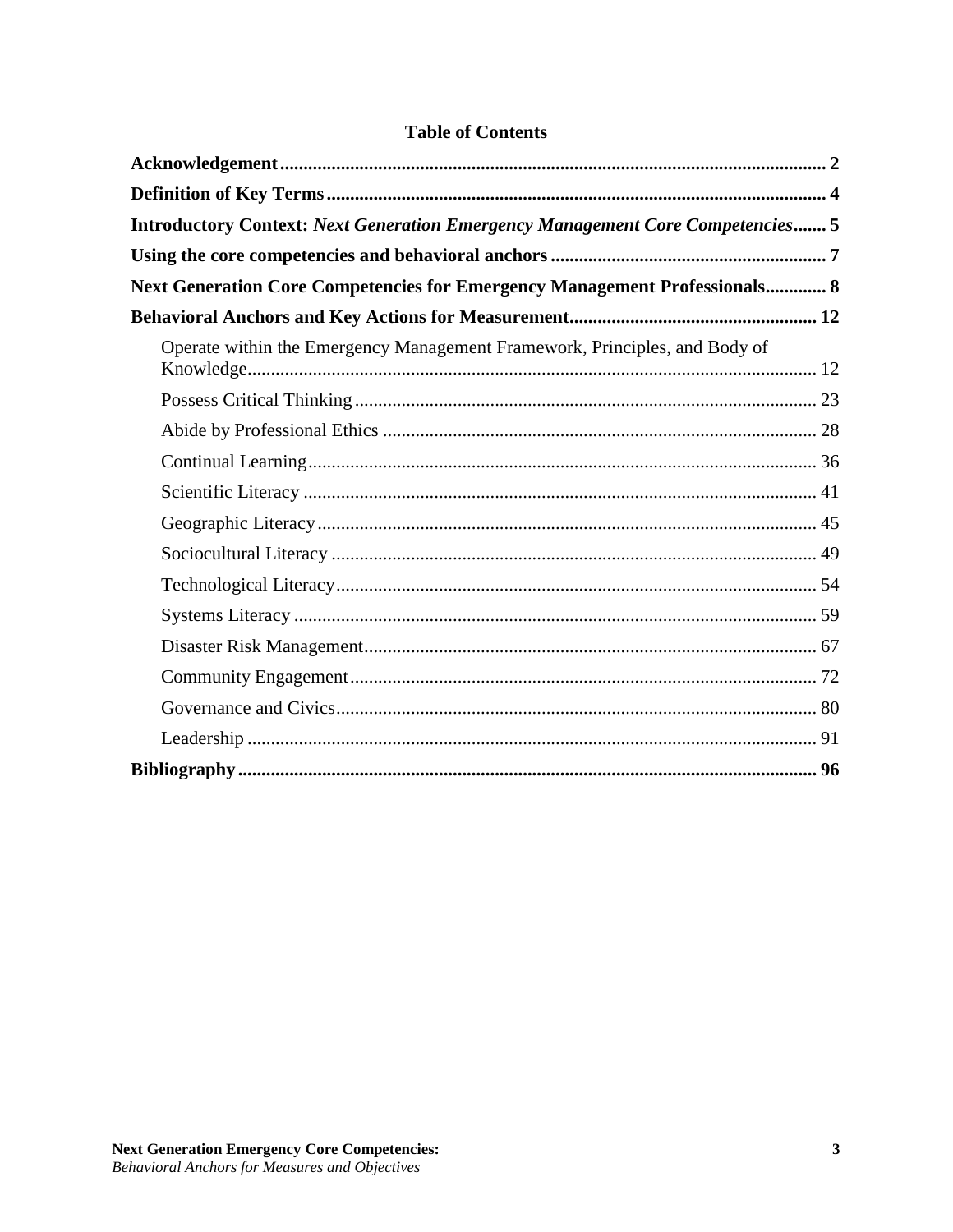## **Definition of Key Terms**

<span id="page-3-0"></span>**Adaptive capacity:** the ability of a system to adjust to a changing environment in which the system exists.

**Collaboration:** working in partnership with others toward a shared goal.

**Confidence level:** the measure of the reliability and validity of a scientific finding, as determined by the type, amount, quality, and consistency of evidence.

**Disaster risk:** the likelihood of loss of life, injury, or destruction and damage from a disaster in a given period of time.

Governance: the way society manages collective processes, which seek to identify, evaluate, and operate within the context of relational dynamics.

**Gray/Grey Literature:** various document types produced outside the traditional commercial publication and distribution, in which the quality of review and production can vary. These documents are "produced by all levels of government, academics, business and industry in print and electronic formats that are protected by intellectual property rights, of sufficient quality they are collected and preserved in institutional repositories" (12th International Conference on Grey Literature, 2010).

**Forward Mapping:** an analytical process for policy implementation, which begins with an objective and proceeds through a sequence of specific steps for achieving the objective.

Innovation: the process of translating an idea into a good or service that creates value or satisfies a specific need.

**Interconnection:** an understanding that people and places are connected in a dynamic network of global relationships.

**Literacy:** encompasses knowledge of a particular subject or field when used in conjunction with another concept.

**Public value:** an organizational process that contributes to societal goals.

**Risk management:** actions to achieve the reduction of disaster risk.

Sector: a part of society's economy, which can include the private sector, public sector, and nonprofit sector.

**Social capital:** social relationships that have productive benefits mainly for a common good, and are characterized by reciprocity, trust, and cooperation.

**Stakeholder:** a person with an interest in or affected by a course of action.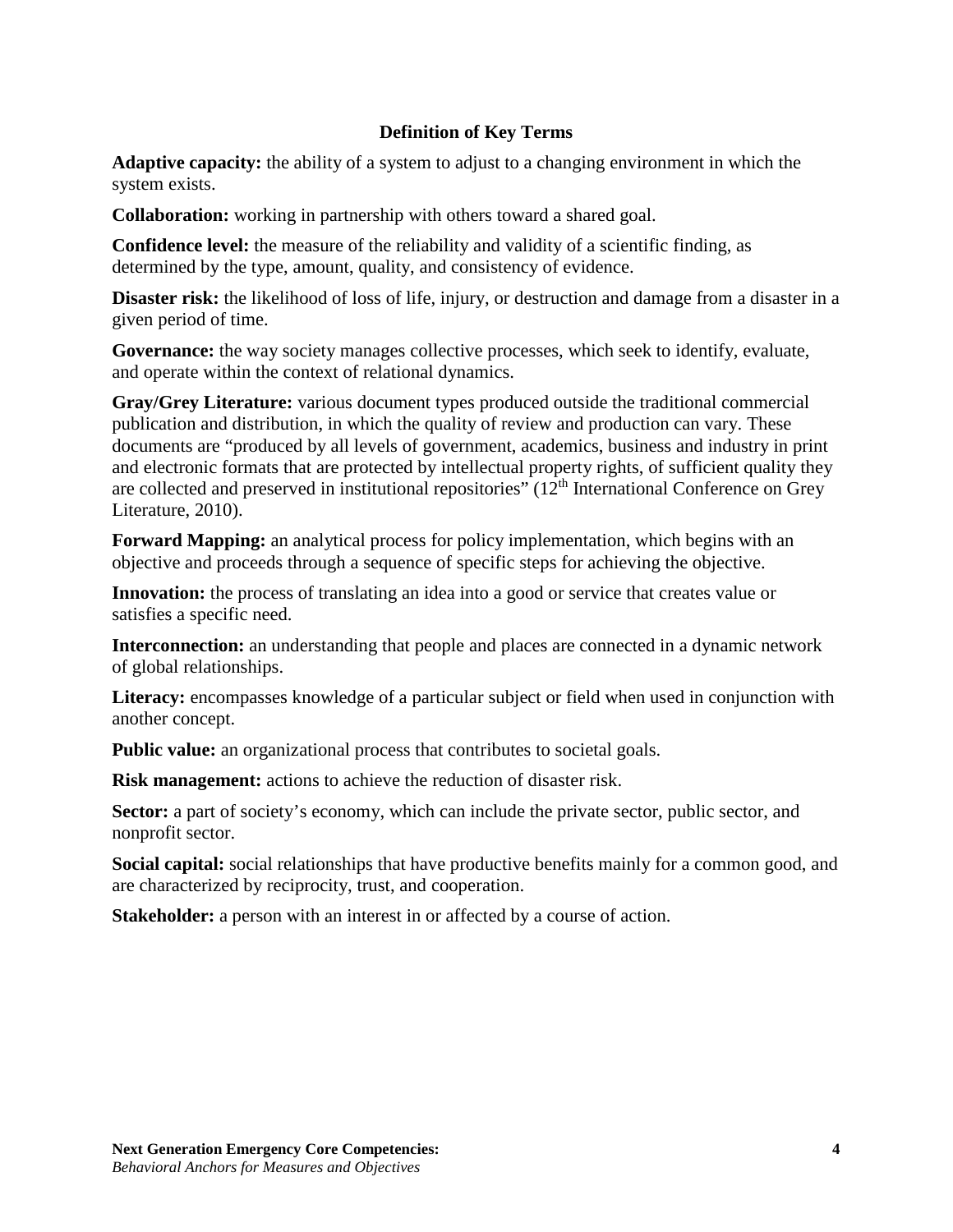#### **Introductory Context:** *Next Generation Emergency Management Core Competencies*

<span id="page-4-0"></span>The world is becoming more interconnected and interdependent with each passing day, transforming the systems we live and work in. Once familiar roles are evolving at an accelerated pace. Interactions between the evolving social, built, and physical environments are creating greater risk complexities. This new terrain has an impact on the practice of emergency management, today and into the future. Therefore, it is important to consider what foundations are needed for emergency management professionals to address evolving risks. The next generation of emergency management professionals must be self-programmable, values-based, flexible, able to adapt to changing cultural models along the life cycle, capable of bending without breaking, and possess the ability to remain inner-directed while evolving with the surrounding society (Castells & Cardoso, 2005). An examination of the drivers of change over the next couple of decades is critical to understanding the competencies that will be at the core of emergency management professionals' successful practice.

In general terms, competencies are job-relevant behaviors, motivation, and knowledge (Harvard University, n.d.). Core competencies were originally characterized as "…the collective learning in the organization...unlike physical assets, which deteriorate over time, competencies are enhanced as they are applied and shared" (Prahalad & Hamel, 1990, p. 81), and addressed the assets relevant to all people at all levels of service. A more current description for core competencies embodies collective learning that integrates and coordinates diverse skills, and invests in strategies that unify the wider organization or stakeholder community. In contrast, *technical* competencies are unique to a specific functional component of the discipline, and are important in accomplishing the tasks and objectives specific to those functions.

During the 2015 FEMA Higher Education Symposium, interest was expressed for a systematic and comprehensive review of emergency management core competencies for the next generation. Thereby, the FEMA Higher Education Program supported the education community's process of updating the emergency management core competencies, developed by Dr. Wayne Blanchard in 2005, by sponsoring a focus group of regionally diverse educators. The charge given the group was to draft competencies for 2030 and beyond, and conduct a Delphi study for refinement and ratification of the updated competencies. During the two days of onsite work, the focus group reviewed a broad range of literature of global disaster trends and related core competency projects, and debated the drivers of future disasters along with the foundations an emergency manager of 2030 and beyond might require. Agreement was reached on an initial draft of competencies built upon existing emergency management purview and competencies. Focus group members then conducted the multi-cycle Delphi study. The data obtained was amalgamated and qualitatively analyzed. The analytical results served to adjust and refine the competencies and their definitions following each Delphi cycle.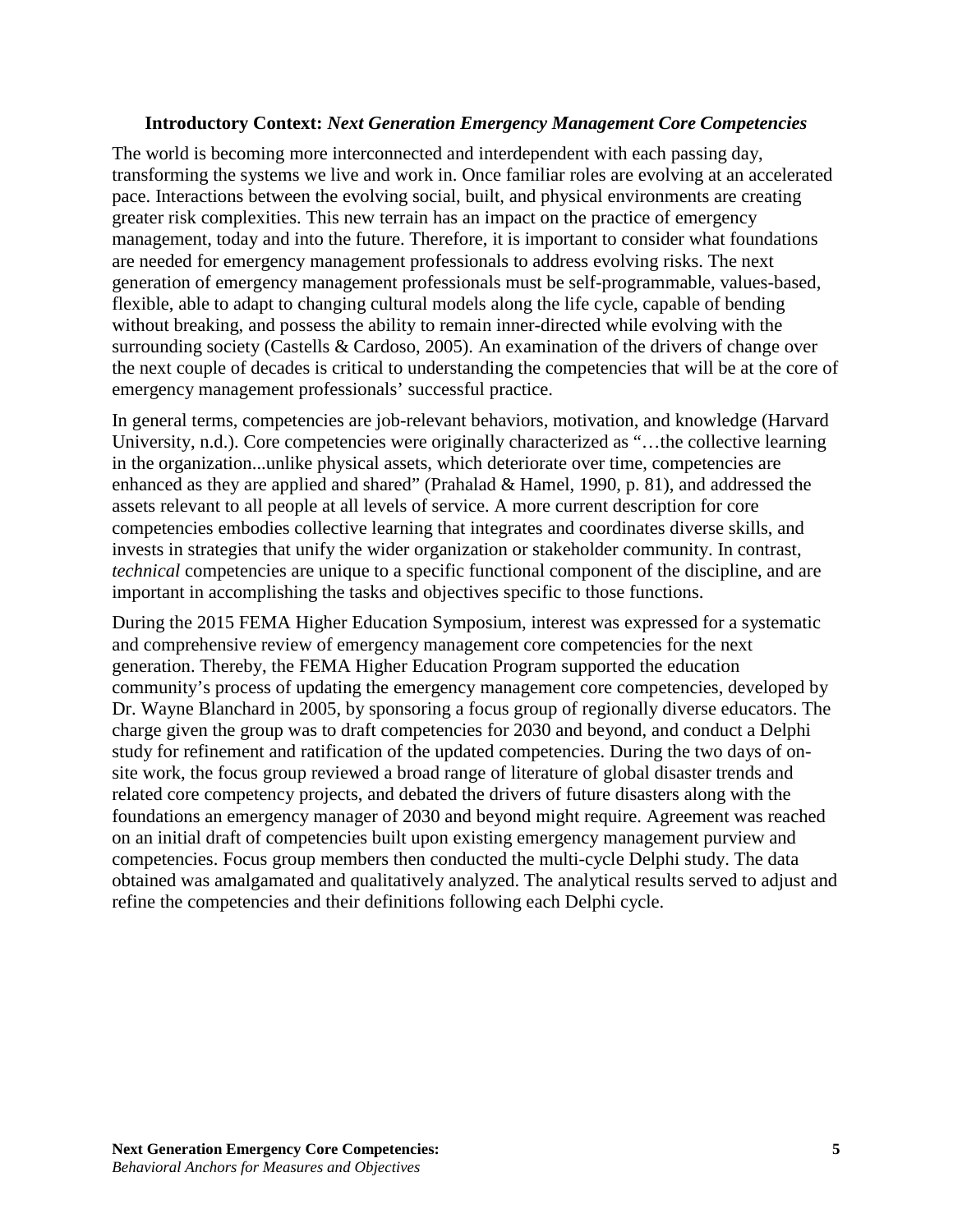Over the course of 2016, the competencies and definitions derived through the Delphi study were presented in numerous listening sessions. The listening sessions provided data from the wider emergency management community for a final round of qualitative analysis, which was then triangulated with relevant literature. These processes served to polish the competencies, definitions, and their grouping.

The competencies fall into three nested categories that are interrelated, but have attributes that build the individual, the practitioner, or relationships. As a clarifying note, the category of Emergency Management Competencies that Build the Practitioner includes competencies that present a concept in conjunction with literacy; used in this sense, literacy is a more expansive perspective, and encompasses knowledge of a particular subject or field.

# • **EM Competencies that Build Relationships:**

- − Disaster Risk Management
- − Community Engagement
- − Governance & Civics
- − Leadership

# • **EM Competencies that Build the Practitioner:**

- − Scientific Literacy
- − Geographic Literacy
- − Sociocultural Literacy
- − Technological Literacy
- − Systems Literacy

## • **EM Competencies that Build the Individual:**

- − Operate within the EM Framework, Principles, & Body of Knowledge
- − Possess Critical Thinking
- − Abide by Professional Ethics
- − Value Continual Learning

The behavioral anchors and key actions for each competency were developed in 2017. The process of deriving the behavioral anchors and key actions came directly from the range of literature and theories pertaining to the subject matter within each competency. The levels of the key actions are designated by the action verb used, and based upon Bloom's Taxonomy. Significantly, the resulting evidence based behavioral anchors and key actions establish a model for competency measures at multiple levels of both education and practice.

Communications are a cross cutting theme among the behavioral anchors and key actions. The components of communications are expressed in varying dimensions throughout the measures. The evidence highlights communications as a set of fundamental proficiencies that underpin the core competencies for emergency management professionals.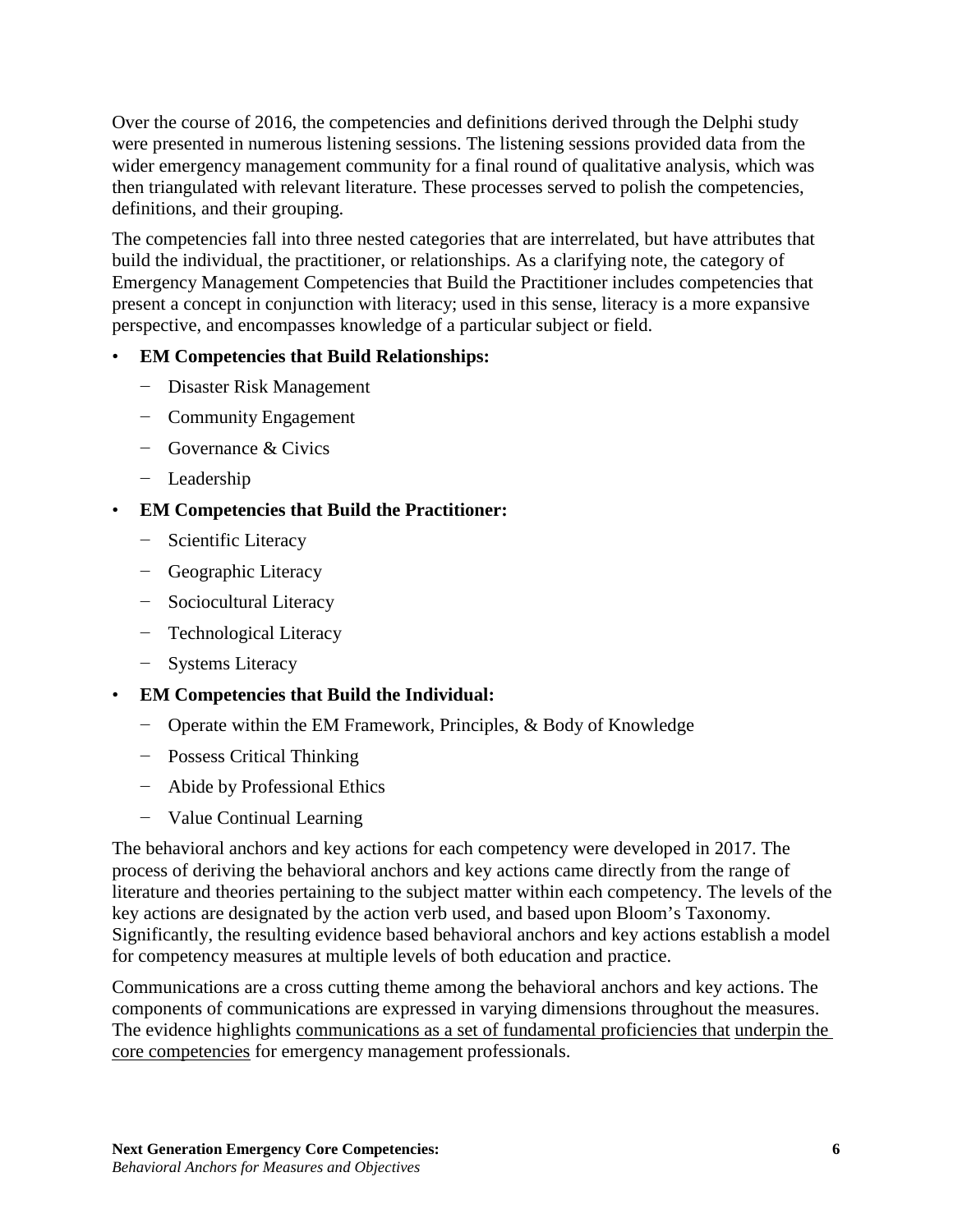The emergency manager's contribution toward reducing disaster risk and building resilient, thriving communities in the midst of high turbulence, uncertain and complex future will be pivotal. And so, it is important to highlight that built into the competencies is provision for equipping future emergency managers to foster more resilient and thriving communities.

# **Using the core competencies and behavioral anchors**

<span id="page-6-0"></span>Core competencies are used in a variety of ways. Most commonly, core competencies are used to develop student learning outcomes for training and education programs; core competencies can also provide transparency for workplace performance. Notably, core competencies are ones relevant to all people at all levels of service, and do not address all skills needed. Moreover, it is unrealistic to expect all of these competencies to be fully available in one person.

In using this handbook for academia, one approach is to integrate all the competencies into a curriculum review or new program curriculum. Another way is to incrementally select competencies that are important to build upon existing program goals; and add competencies that are complementary to existing program strengths to achieve balance within an incremental approach.

A model for measurement, designed as a support tool for both education and practice, accompanies the competencies in this document. Behavioral anchors and their key actions are specific examples of behaviors that demonstrate competency. The behavioral anchors and their key actions can be used toward observable performance measures, or generating measurable learning objectives to underpin a higher education program or curriculum. Following each behavioral anchor and its key measures is an illustrated sample learning objective at the undergraduate, master, and doctoral levels. The model provides an easy to use guide for evaluating demonstrated competency levels.

The overarching goal of the work is to establish the next generation emergency management core competencies for practice. This document is designed to support the education processes involved in preparing the emergency management workforce of 2030 and beyond.

Future expansion on this work can more explicitly address professional development and workplace performance. Presented on the following pages are the Next Generation Emergency Management Core Competencies, their definitions, and the behavioral anchors and key actions for evaluating demonstrated competency levels.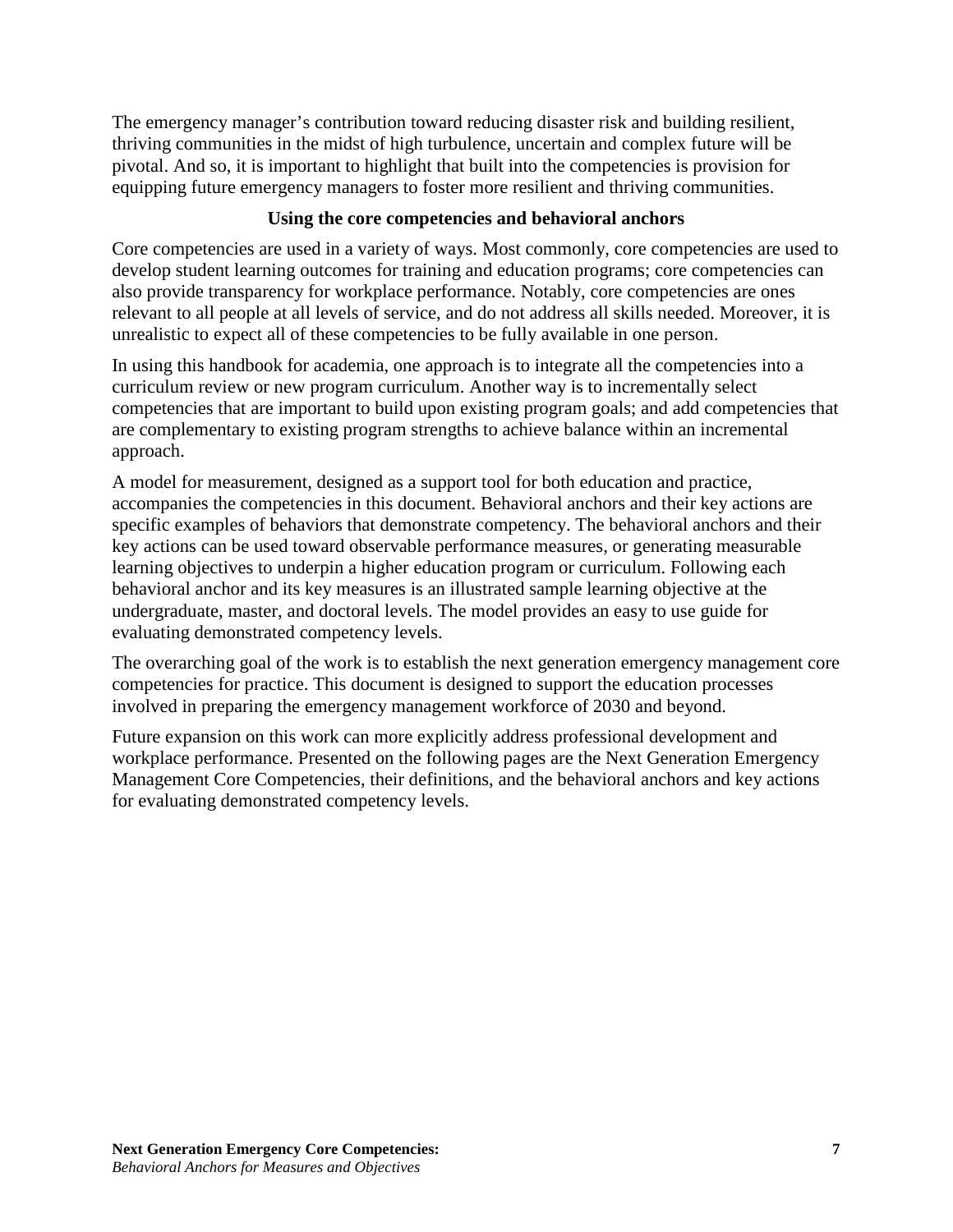## <span id="page-7-0"></span>**Next Generation Core Competencies for Emergency Management Professionals**

## *Emergency Management Competencies that Build the Individual*

## **Operate within the Emergency Management Framework, Principles, and Body of Knowledge**

The emergency management professional utilizes a proactive, anticipatory, and innovative approach for guiding public policy and in the application of the emergency management framework and principles. Emergency management seeks to promote safer, more resilient, and thriving communities. All necessary actions are employed to mitigate against, prepare for, respond to, and recover from threatened or actual hazards. Emergency Management activities must be comprehensive, progressive, risk-driven, integrated, collaborative, coordinated, flexible, and professional (Blanchard, et al., 2007).

## **Possess Critical Thinking**

The emergency management professional employs critical thinking to identify and reduce disaster risk in the communities they serve. Critical thinking is a disciplined and multifaceted intellectual process, which involves problem-solving, strategic, adaptive, and innovative thinking. The practice of recognizing relevant evidence, understanding relationships in multi-layered data, and making clear the connections between potential causes and effects is fundamental to decision-making, adaptive actions, and thriving in uncertain environments.

## **Abide by Professional Ethics**

The emergency management professional both abides by and champions professional ethics. Professional ethics delineate expected and appropriate conduct, principles, and moral and ethical values that guide practice in the midst of both known and uncertain environments. Ethics must be approached as a totality of principles, not as individual guidelines; together, the sum of principles provides an important foundation for action.

## **Continual Learning**

The emergency management professional engages in continual learning as a central means of increasing their efficacy when operating in a dynamic risk environment. Continual learning is about building adaptive capacity through an iterative exchange of new information in relationship to prior understanding. The continual learning process allows ongoing improvement, which is critical to achieving system stability, resilience, and thriving opportunities in the midst of an uncertain and complex future. Continual learners develop and nurture a frame of mind that values and utilizes curiosity, reflection, experience, and the development of new understanding.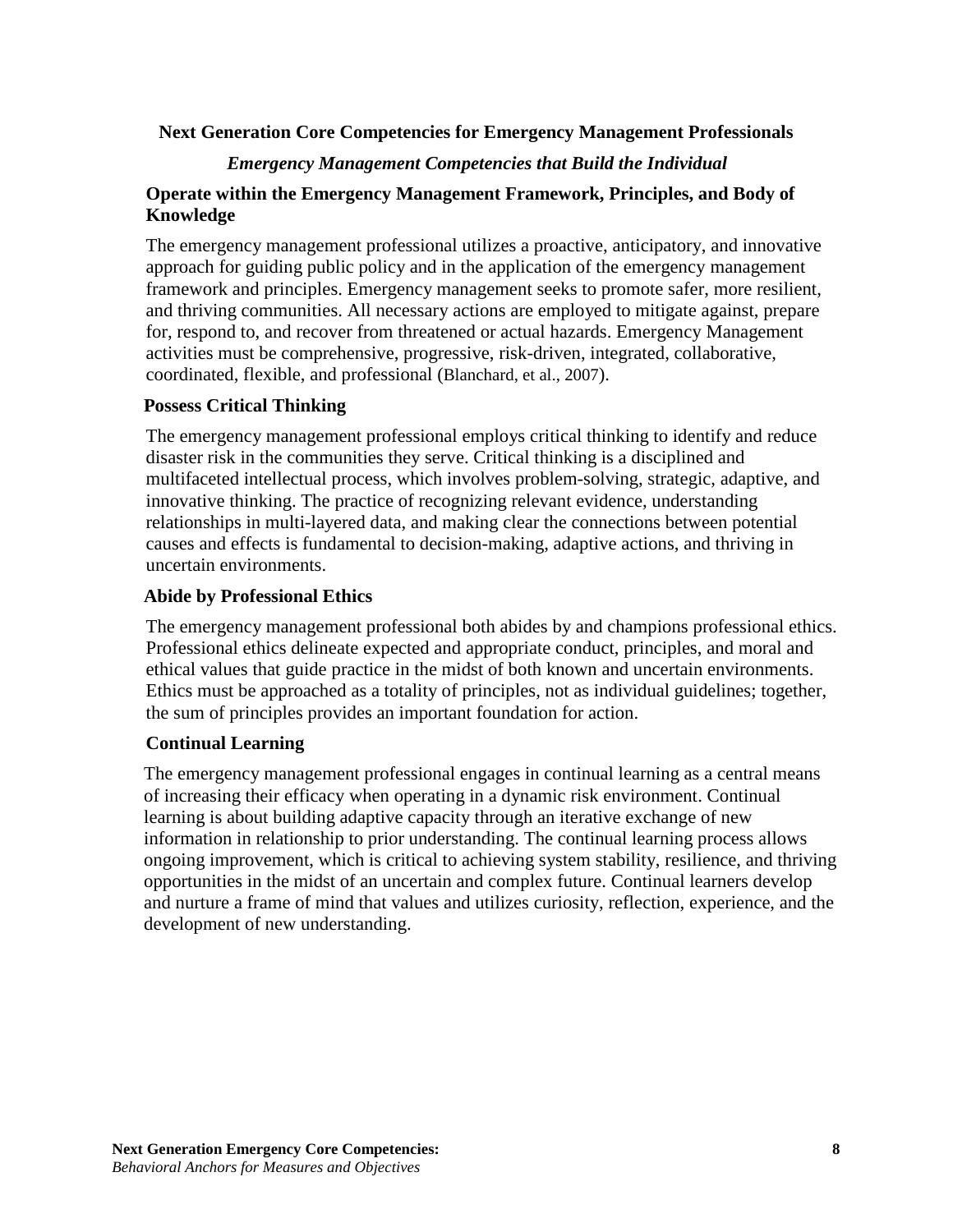## *Emergency Management Competencies that Build the Practitioner*

## **Scientific Literacy**

The emergency management professional possesses an understanding and working knowledge of scientific processes, as well as a familiarity with the natural, social, fiscal, and applied sciences. Diverse scientific knowledge is essential as they inform the management and understanding of disaster risk and vulnerability on local, regional, national, and global levels. Scientific literacy is the capacity to objectively and systematically work through complex problems, using the scientific process to identify questions, interpret evidence based findings to inform decision making, and effectively communicate the results to policy makers and the public. Through the use of the scientific process and principles in relationship to hazards, risks, and vulnerabilities, practitioners can deliver enhanced value to enable the communities they serve to thrive.

## **Geographic Literacy**

The emergency management professional possesses a foundational and comprehensive understanding of the geographic configurations of hazards, vulnerability, and risk. Geographic literacy comprises knowledge of the earth's physical and human systems, utilizing a spatial foundation where hazards, vulnerability, and risk can be conceptualized. The interconnections, interactions, and implications across complex physical, built, and social environments can be analyzed to track changing disaster risk profiles and inform decision making.

#### **Sociocultural Literacy**

The emergency management professional recognizes the social determinants of risk, as both the risks for and the effects of disasters are socially produced. A sociocultural foundation provides the lens to examine and understand human behavior, and the individual and collective ways in which humans may affect their relationship to risk, adaptive capacity, and ability to thrive.

#### **Technological Literacy**

The emergency management professional possesses a fundamental understanding of evolving technologies, their relevant application to practice, and timely adoption of these technologies. Technology refers to the mechanisms or devices developed from the application of scientific knowledge. Integrating emerging or evolving technology into emergency management practice requires an awareness of current innovations, the ability to evaluate their potential utility, the expertise to utilize technologies, and a grasp of the security measures necessary to protect the technology.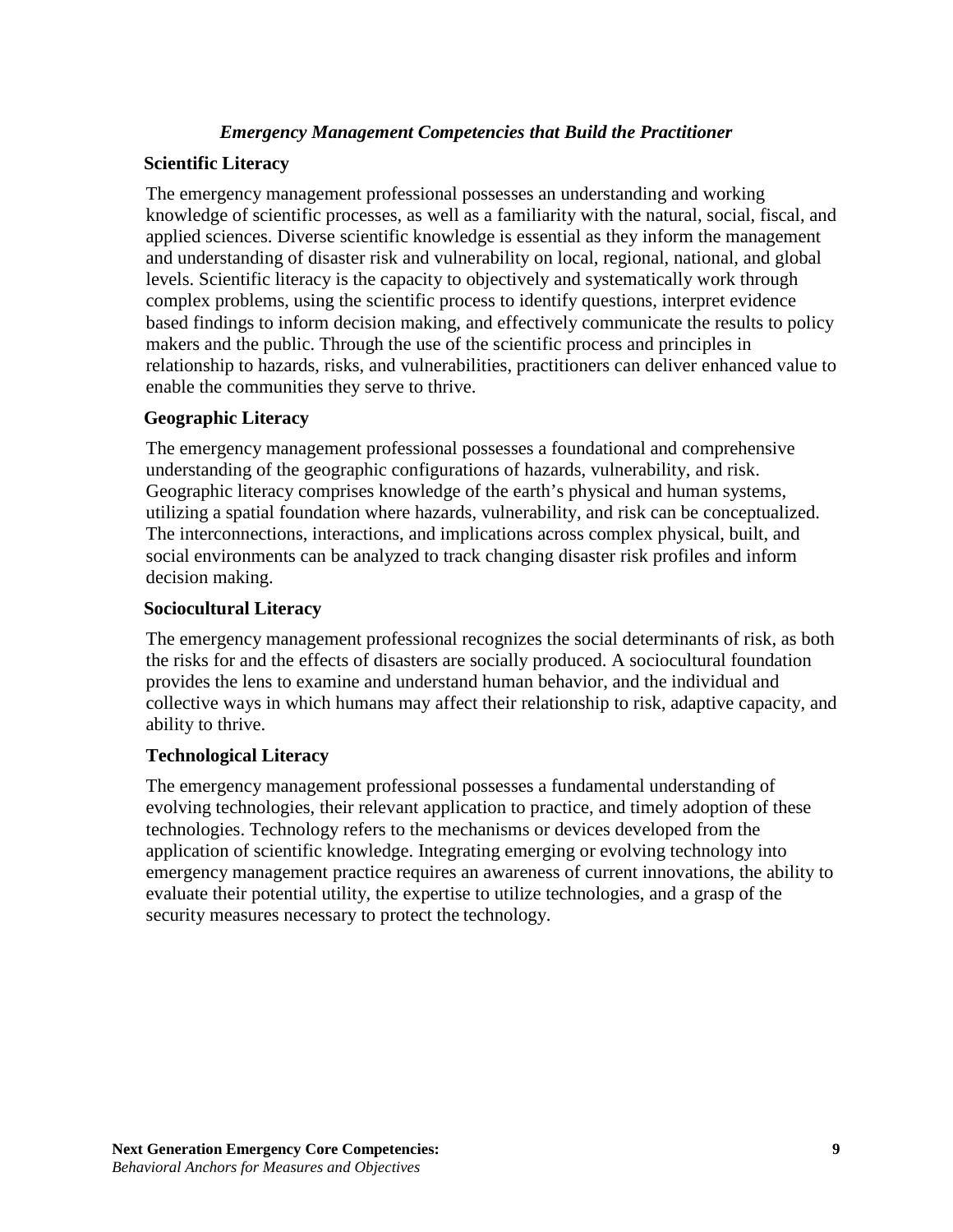## **Systems Literacy**

The emergency management professional sees the whole picture, particularly interrelationships and patterns of change. Systems literacy helps the emergency management professional synchronize their understanding and practice with the ongoing shift away from a linear and hierarchical human order to one that is characteristically dynamic, complex, and exponential. The focus of systems literacy is on interdependent relationships that produce reactions, changes, and adaptations over time. This scientific foundation provides the emergency management professional a deeper understanding of the present for developing future focused strategies that enable adaptation and the ability to thrive.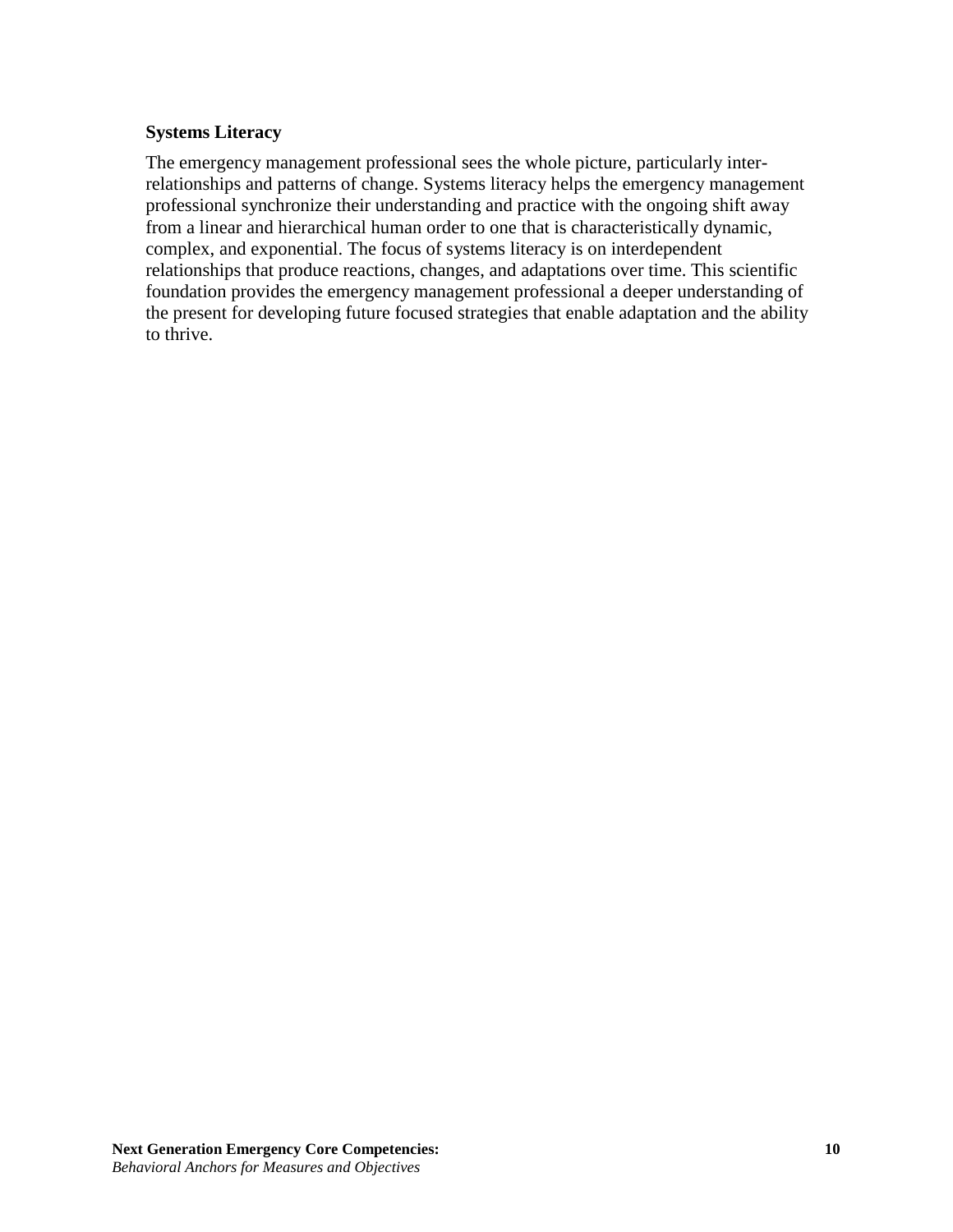## *Emergency Management Competencies that Build Relationships*

## **Disaster Risk Management**

The emergency management professional communicates and facilitates disaster risk awareness, assessment, measurement, and reduction across a broad spectrum of stakeholders. Disaster risk management is the application of strategies and policies to prevent new disaster risk, reduce existing disaster risk, and manage the residual disaster risk, ultimately contributing to loss reduction, resilience building, and thriving communities. An understanding of how systems interact to create risk, along with recognition that risk is interdependent with social systems is fundamental to the function.

#### **Community Engagement**

The emergency management professional is able to facilitate community ownership of risk. Community engagement involves an open dialogue and relationship development that fosters working constructively to reduce the shared disaster risk. The practices of clearly communicating information, giving voice to unheard community members, integrating divergent perspectives, promoting and supporting individuals, families, businesses, and organizations are vital for building the foundation of respect and support for a thriving community.

## **Governance and Civics**

The emergency management professional understands how to participate with civic and legal processes, from politics to policy. The way society manages collective processes is referred to as governance, which seeks to identify, evaluate, and operate within the context of relational dynamics including those within power structures. Collaborative processes further expand the achievement of public value by bringing people together across the boundaries of public agencies, levels of government, NGOs, business, and civil society.

## **Leadership**

The emergency management professional is comfortable leading within and across organizations. Effective emergency management leadership emphasizes team building, collaboration, collective leadership, and communication connectivity to a wide range of stakeholders, so that the complex risks can be addressed. Leadership is characterized by: informed decision-making, constructive administration and management techniques, fostering a shared vision, empowering others, establishing communication capabilities across varied networks, and creating an outcome oriented environment for continual improvement.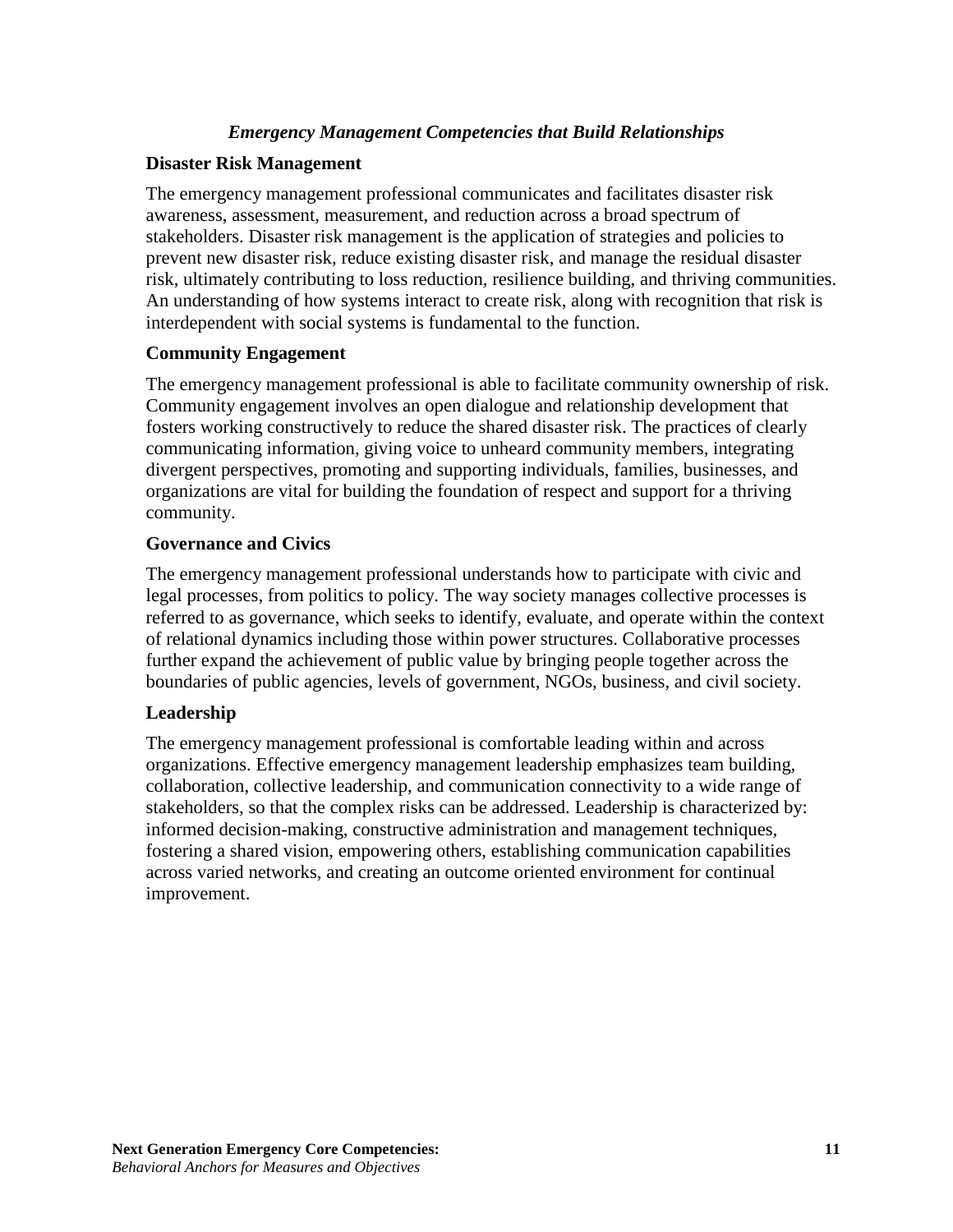# **Behavioral Anchors and Key Actions for Measurement**

# **Emergency Management Competencies that Build the Individual**

## <span id="page-11-1"></span><span id="page-11-0"></span>**Operate within the Emergency Management Framework, Principles, and Body of Knowledge**

The emergency management professional utilizes a proactive, anticipatory, and innovative approach for guiding public policy and in the application of the emergency management framework and principles. Emergency management seeks to promote safer, more resilient, and thriving communities. All necessary actions are employed to mitigate against, prepare for, respond to, and recover from threatened or actual hazards. Emergency Management activities must be comprehensive, progressive, risk-driven, integrated, collaborative, coordinated, flexible, and professional (Blanchard, et al., 2007).

# **Emergency Management Framework and Principles: Behavioral Anchor 1 of 9**

*Comprehensive:* Considers and takes into account all hazards, phases, stakeholders, and impacts relevant to disasters.

## **Key Actions Undergraduate Level:**

- 1. Explains all phases relevant to disasters and the processes required for each phase.
- 2. Lists stakeholders potentially impacted by a specific community hazard.

## **Key Actions Master/Executive Level:**

- 1. Analyzes community disaster risks, stakeholder requirements, and planning for each phase.
- 2. Compares and contrasts the requirements of a specific hazard for each phase.
- 3. Develops plans and protocols for addressing all predictable consequences related to potential community hazards.

## **Key Actions Doctoral Level:**

- 1. Designs and conducts research that further informs comprehensive emergency management.
- 2. Creates flexible disaster policies with evaluative mechanisms that address all phases, expected and all possible hazards, stakeholders, and impacts.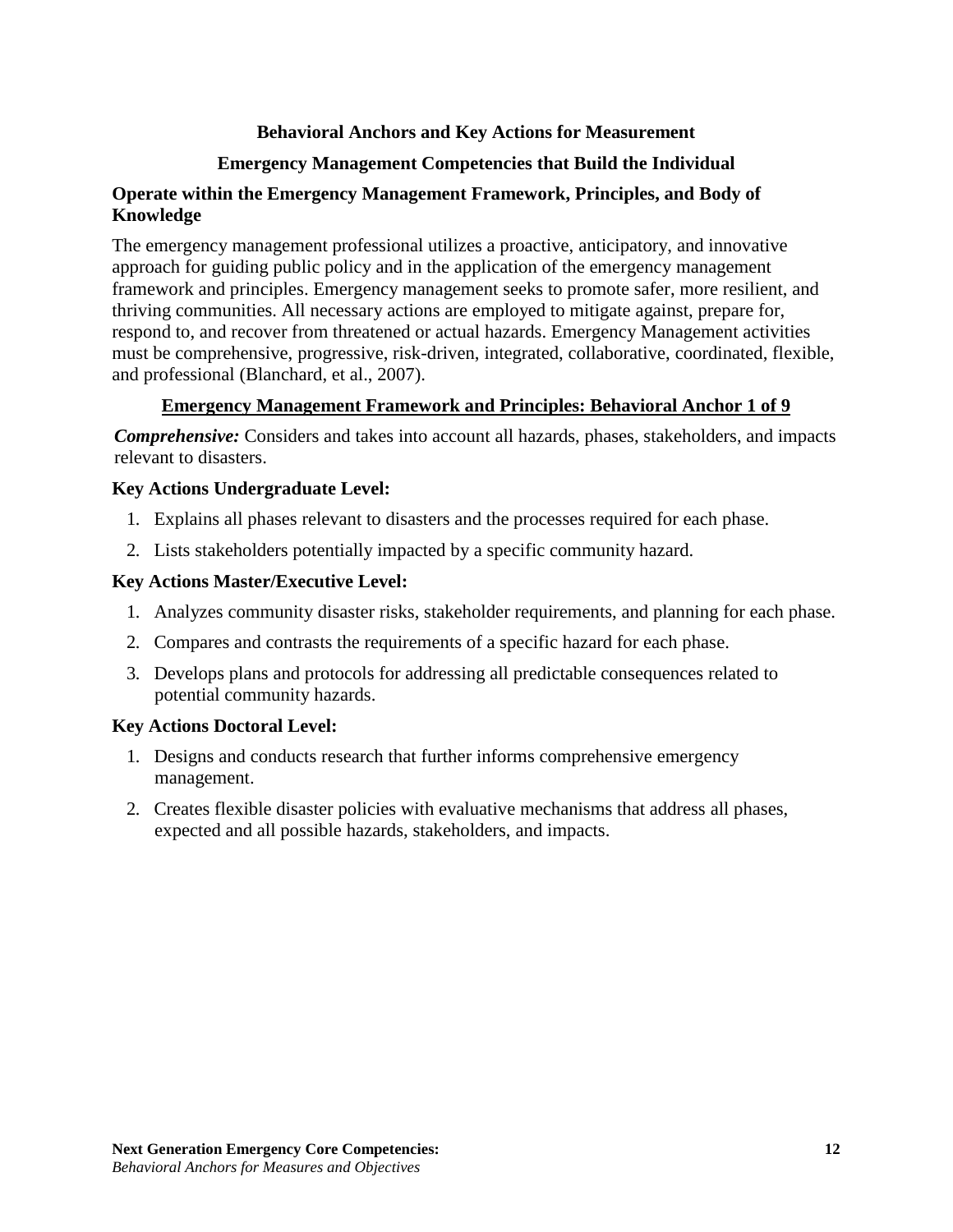# **Sample Learning Objective 1: Comprehensive**

## **Undergraduate Level:**

Identify and explain each disaster phase.

## **Master Level:**

Analyze community disaster risks, stakeholder requirements, and planning for each emergency phase.

## **Doctoral Level:**

Design and conduct research that further informs comprehensive emergency management.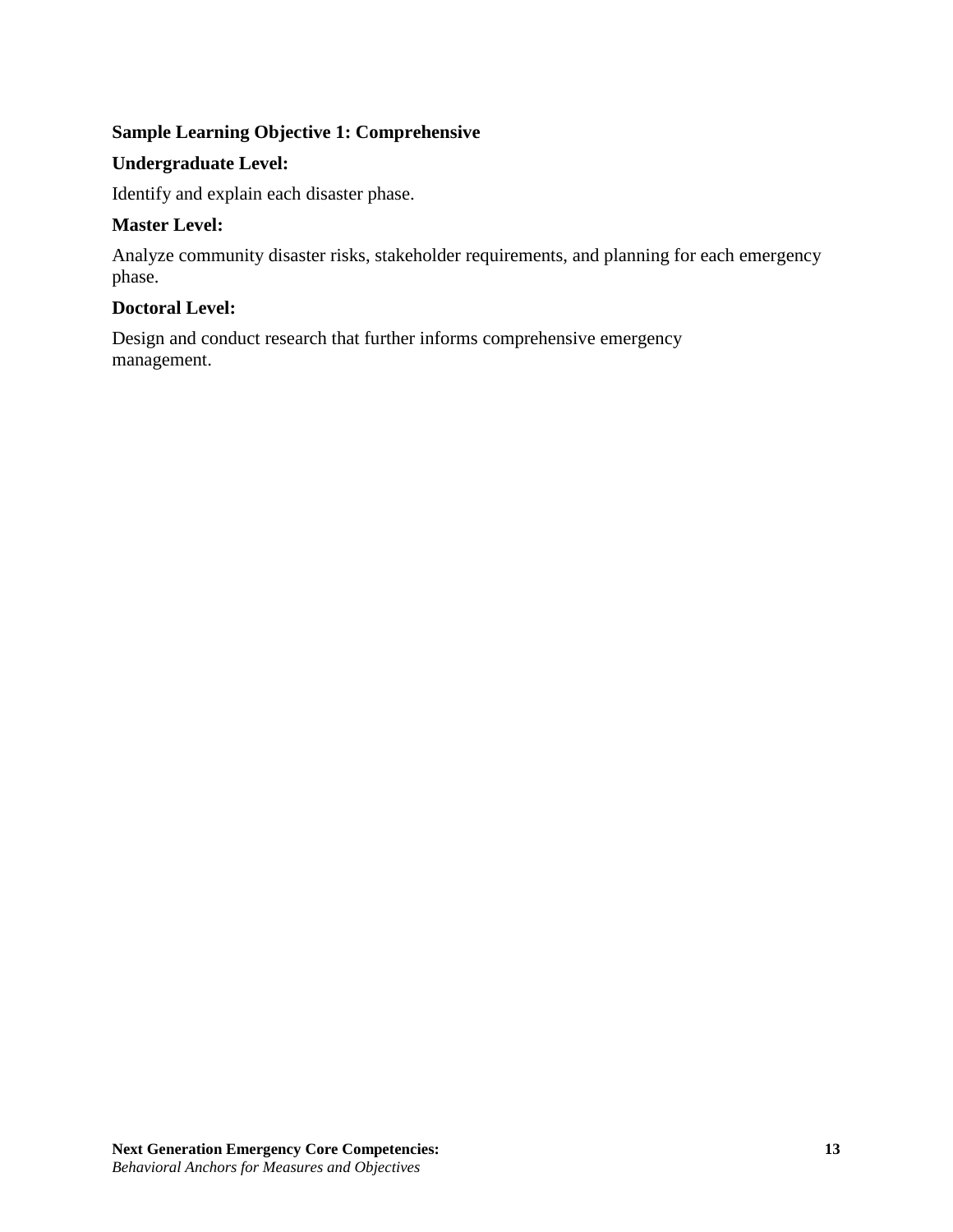# **Emergency Management Framework and Principles: Behavioral Anchor 2 of 9**

*Progressive:* Anticipates future disasters and develops community-based frameworks that encourage and support preventive and preparatory actions, which build toward disaster-resistant and disaster-resilient communities.

## **Key Actions Undergraduate Level:**

- 1. Comprehends disaster-resistance and disaster-resilience practices and frameworks.
- 2. Lists appropriate preventative and preparatory measures for disaster-resistance.
- 3. Gathers information for assessing strategic preventative and preparatory actions.

## **Key Actions Master/Executive Level:**

- 1. Manages community-based programs for creating disaster-resistant and disaster-resilient communities through the building of adaptive capacity.
- 2. Assesses and plans for known hazards and anticipates hazards that may emerge in the future.
- 3. Implements strategic actions for building a disaster-resistant and disaster-resilient community.
- 4. Assembles multi-disciplinary teams to address current and anticipated hazards.

## **Key Actions Doctoral Level:**

- 1. Develops policies that are adaptive and flexible for building disaster-resistant and disasterresilient communities.
- 2. Produces research that further enhances the ability of emergency management practice to be anticipatory and adaptable.
- 3. Directs research exploring effective practices for creating disaster resistant and resilient communities.
- 4. Works at a transdisciplinary level; blurs disciplinary boundaries to incorporate practices from a variety of fields to better serve the population.

## **Sample Learning Objective 2:** *Progressive*

#### **Undergraduate Level:**

Identify structures conducive to organizational and community adaptation.

## **Master Level:**

Assess and plan for known hazards and anticipates hazards that may emerge in the future.

## **Doctoral Level:**

Produce research that further enhances the ability of emergency management practice to be anticipatory and adaptable.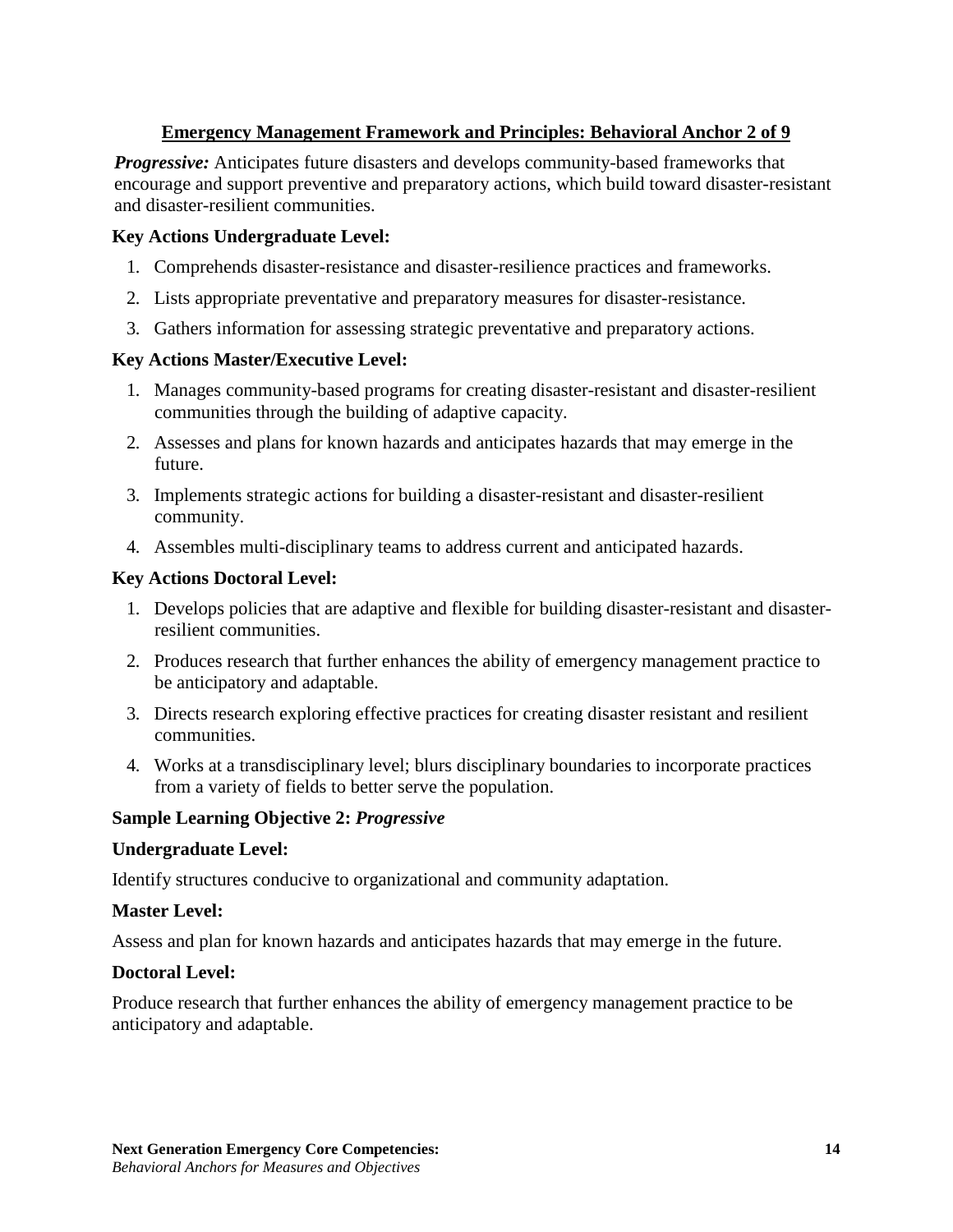# **Emergency Management Framework and Principles: Behavioral Anchor 3 of 9**

*Risk-driven:* Utilizes sound risk management principles, such as hazard identification, risk and vulnerability analyses, and impact analysis, in assigning priorities and resources.

## **Key Actions Undergraduate Level:**

- 1. Demonstrates knowledge of emergency risks, including natural, human-made, and technological hazards.
- 2. Identifies existing, emerging, and future hazards and corresponding sources of vulnerability and risk that may have significant effect on the community or organization.
- 3. Identifies social factors underlying risk and vulnerability.

## **Key Actions Master/Executive Level:**

- 1. Utilizes available resources effectively and efficiently to manage presented and anticipated risks.
- 2. Gathers information to inform and understand actions and corresponding probability of success, benefits of success, and consequences of failure.
- 3. Analyzes present hazard, risk, and vulnerability conditions and predicts how their evolution over time will dictate/shape practice.
- 4. Develops community-based strategies to reduce existing and emerging risk.
- 5. Applies management practices from outside of emergency management to address uncertainty and risk.

## **Key Actions Doctoral Level:**

- 1. Develops policy and determines programmatic priorities based upon measured and anticipated levels of risk to lives, property, and the environment.
- 2. Recognizes and articulates uncertainty of actions to stakeholders, assumes ownership of consequences, and develops mechanisms to detect and address ineffective or negative unintended outcomes.
- 3. Designs strategies promoting the creation of community-driven social change that reduces disaster risk.
- 4. Devises novel solutions to risk and uncertainty and orchestrates their implementation.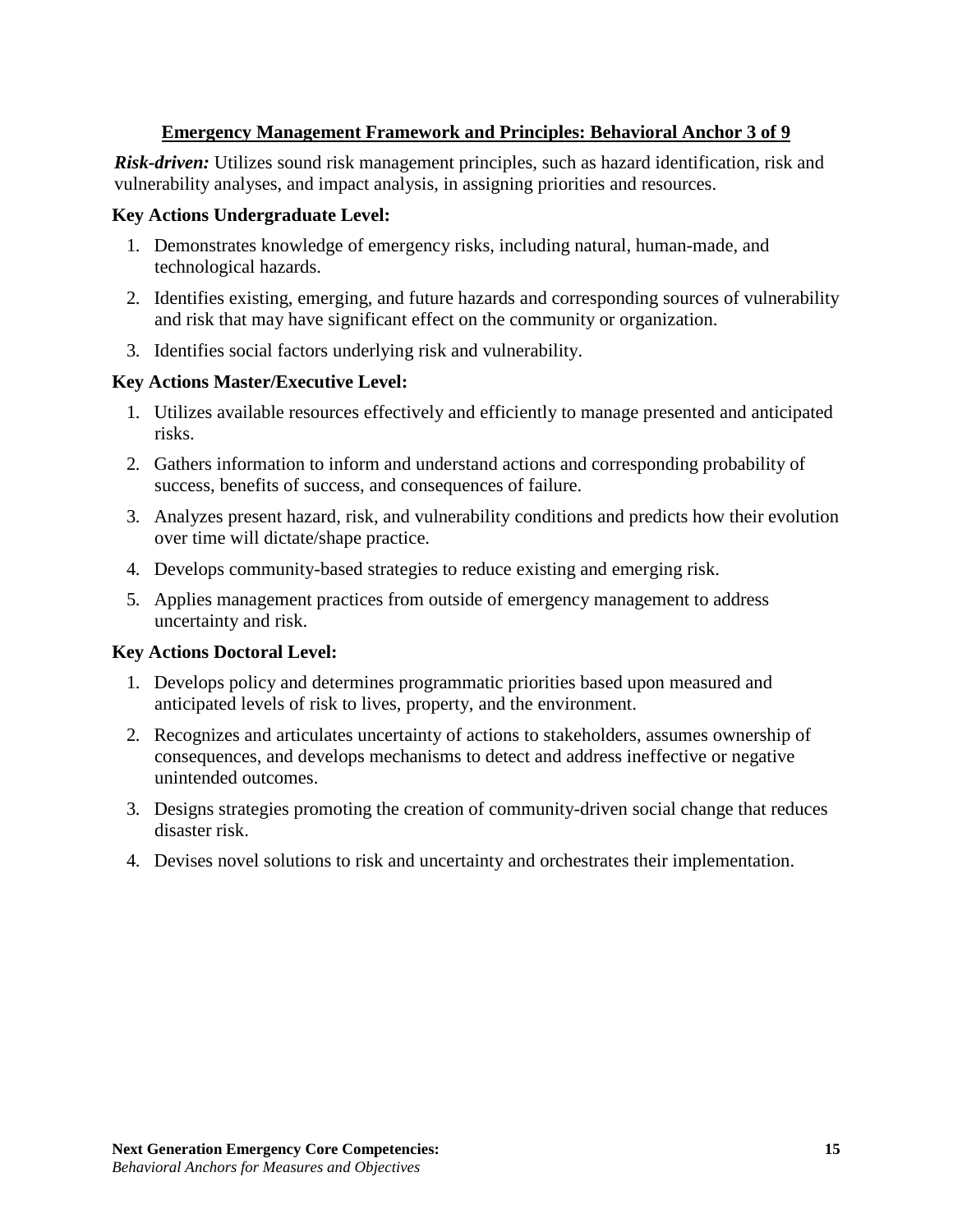# **Sample Learning Objective 3:** *Risk-driven*

## **Undergraduate Level:**

Identify factors that increase and produce risk.

## **Master Level:**

Develop community-based strategies to reduce existing and emerging risk.

## **Doctoral Level:**

Design strategies promoting the creation of community-driven social change that reduces disaster risk.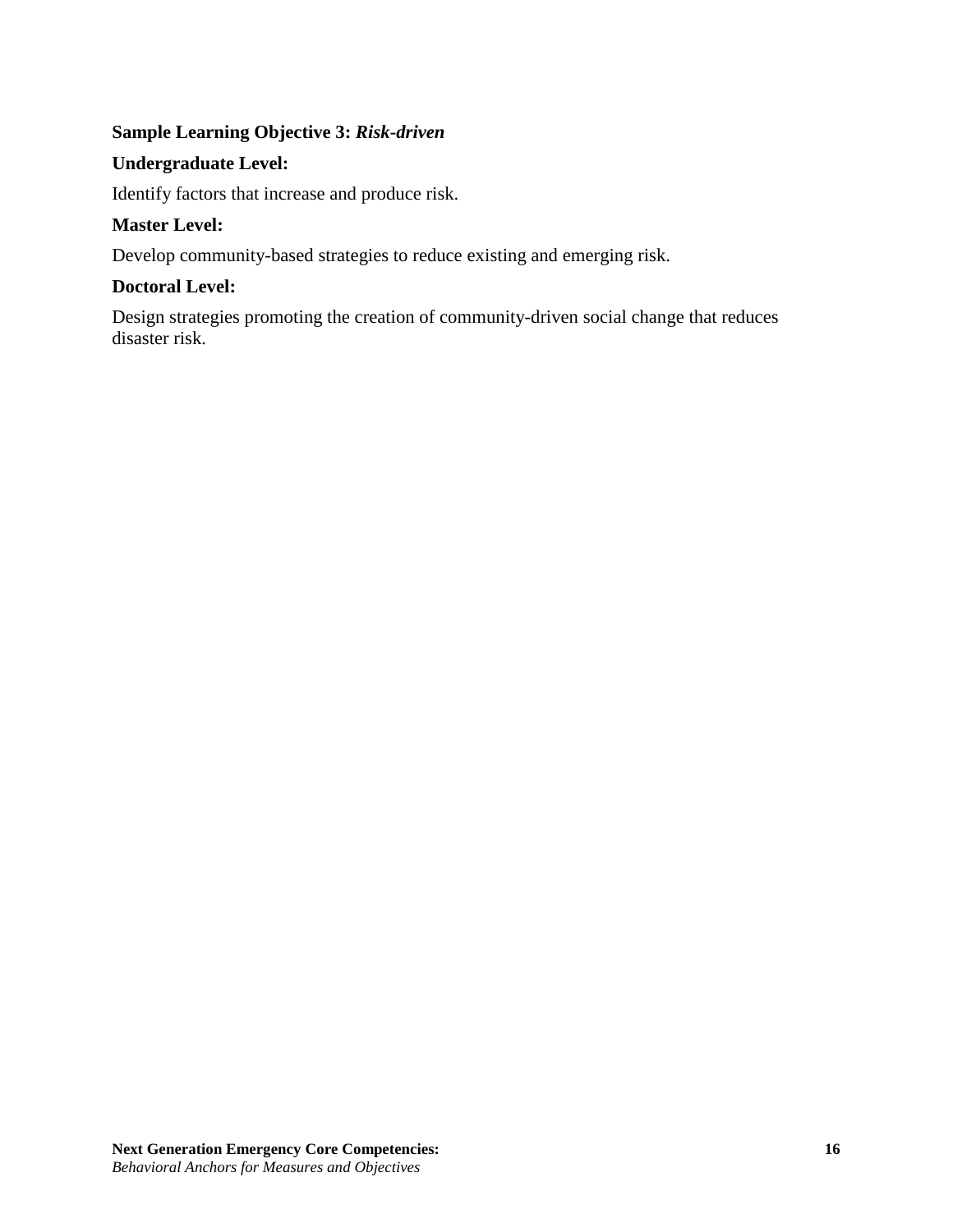# **Emergency Management Framework and Principles: Behavioral Anchor 4 of 9**

*Integrated:* Ensures unity of effort among all levels of government and all elements of a community to manage disaster risk.

## **Key Actions Undergraduate Level:**

- 1. Describes all levels and entities of local and state government, community stakeholders, and members of industry concerned with disaster mitigation, preparation, response, and recovery.
- 2. Summarizes on-going collaborative efforts among community members and government officials.
- 3. Explains the value of integrating all stakeholders in the planning and development process.

## **Key Actions Master/Executive Level:**

- 1. Actively engages key stakeholders of all levels of government and all sectors of a community to unify their emergency management efforts.
- 2. Collaborates with community, industry, and government leaders.
- 3. Facilitates framework development through collaborative and participatory processes with stakeholders.

## **Key Actions Doctoral Level:**

- 1. Inculcates a culture of collaboration among organizations, industry, community members, and government employees.
- 2. Synchronizes community and industry emergency plans with state and federal plans and programs.
- 3. Develops frameworks capable of enhancing stakeholder involvement through design, development, implementation, and evaluation.
- 4. Utilizes a systems view of a community to identify key stakeholders.

## **Sample Learning Objective 4:** *Integrated*

#### **Undergraduate Level:**

Identify all stakeholders and explain the value of including them in the planning and development process.

#### **Master Level:**

Facilitate framework development through collaborative and participatory processes with stakeholders.

## **Doctoral Level:**

Integrate a systems view of a community to identify key stakeholders.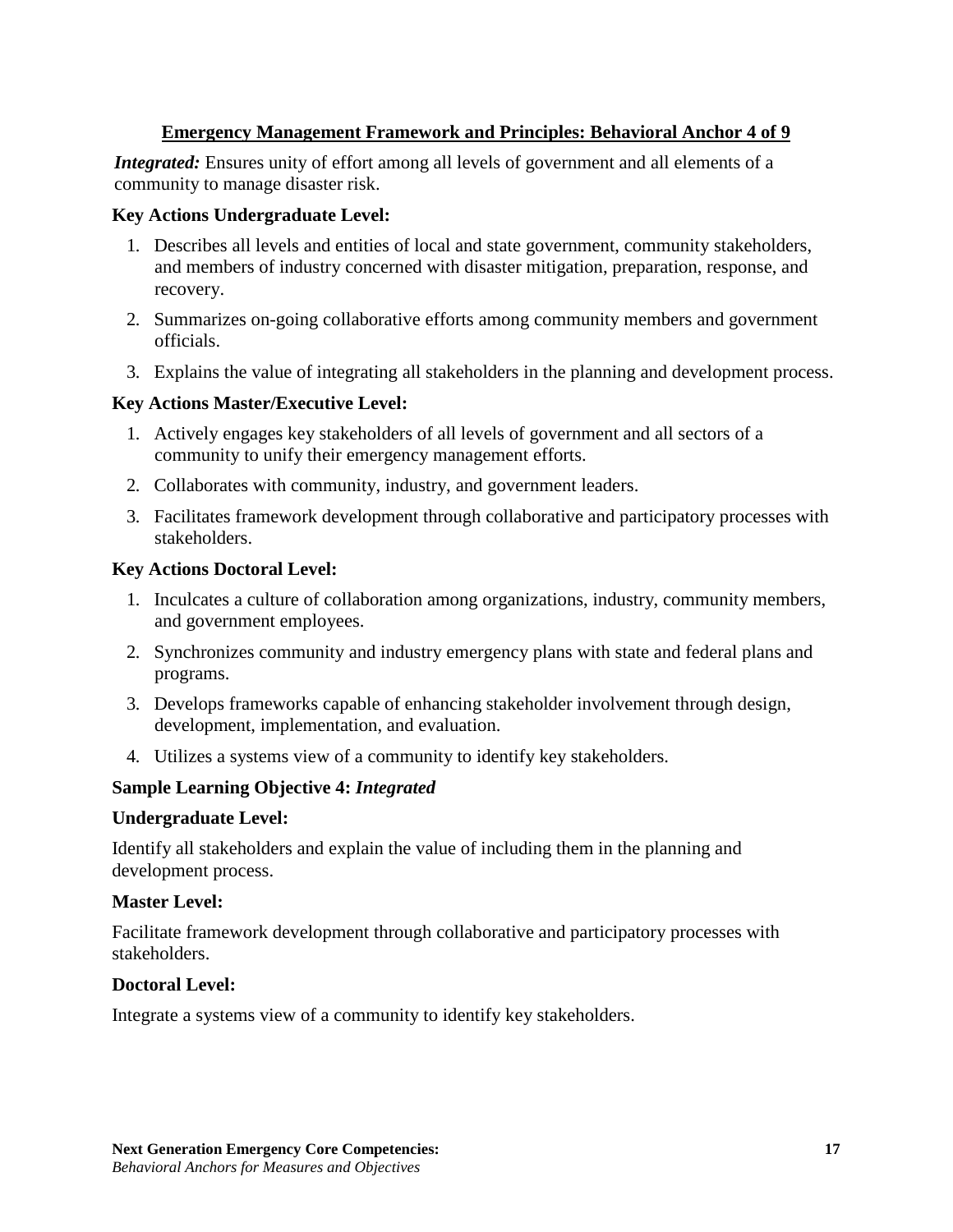# **Emergency Management Framework and Principles: Behavioral Anchor 5 of 9**

*Collaborative:* Creates and sustains broad and sincere relationships among individuals and organizations to encourage trust, advocate a team atmosphere, build consensus, and facilitate communication.

## **Key Actions Undergraduate Level:**

- 1. Identifies complementary and adversarial stakeholders.
- 2. Establishes mutually beneficial partnerships with stakeholders.
- 3. Works towards established partnership goals, including contributing ideas and participating in team activities.
- 4. Works with others to share information and achieve goals.

## **Key Actions Master/Executive Level:**

- 1. Identifies complementary and heterogeneous stakeholders and engages with both.
- 2. Seeks opportunities to develop and maintain positive and productive partnerships.
- 3. Works together to develop shared goals.
- 4. Upholds commitment to work collectively toward achievement of shared goals.
- 5. Develops frameworks to encourage stakeholder involvement and collaboration.

#### **Key Actions Doctoral Level:**

- 1. Fosters an environment that emphasizes knowledge sharing and group participation.
- 2. Creates a shared vision among all stakeholders that will produce a mutually beneficial outcome.

#### **Sample Learning Objective 5:** *Collaborative*

#### **Undergraduate Level:**

Identify complementary and adversarial stakeholders.

#### **Master Level:**

Seek opportunities to develop and maintain positive and productive partnerships.

#### **Doctoral Level:**

Foster an environment that emphasizes knowledge sharing and group participation.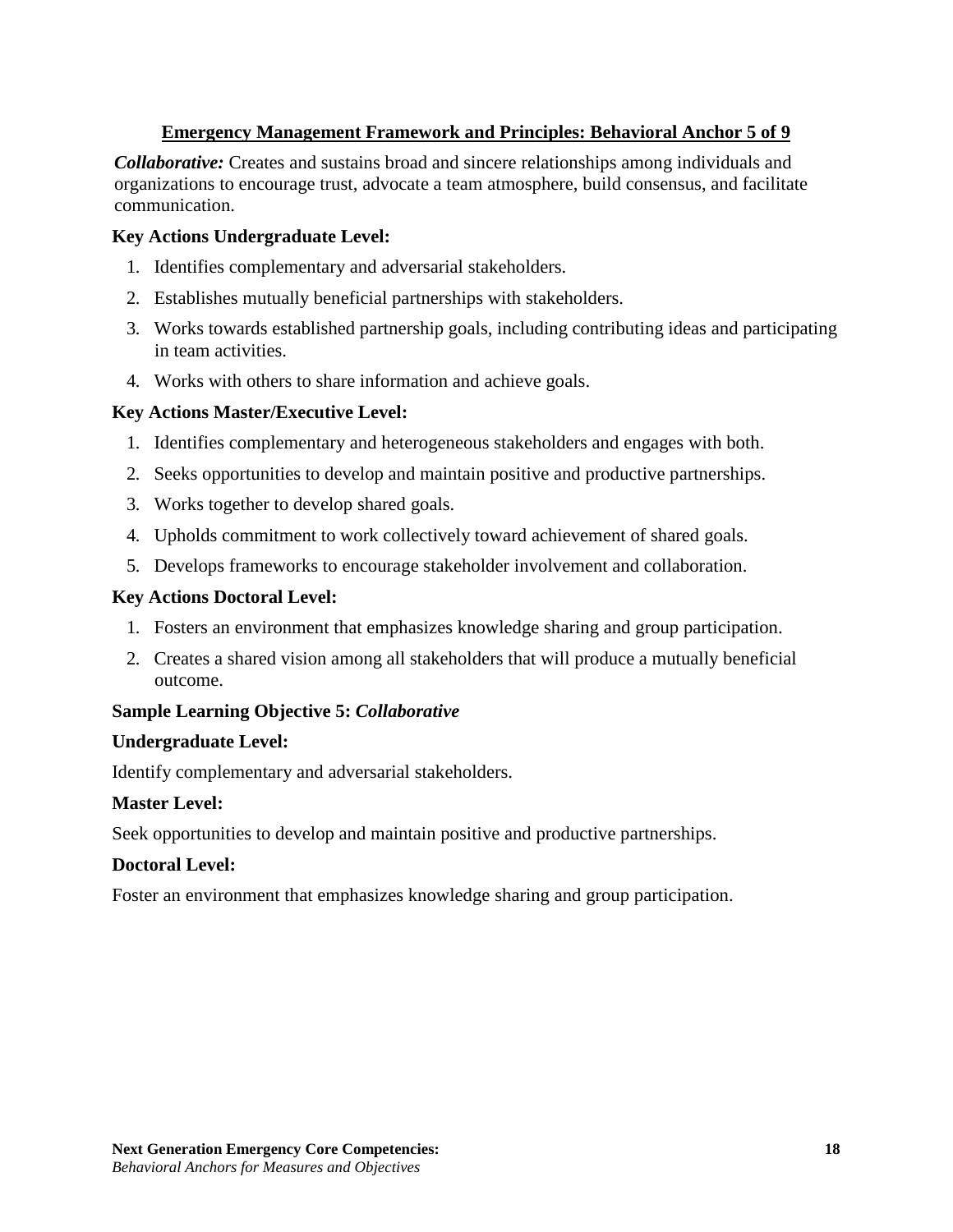# **Emergency Management Framework and Principles: Behavioral Anchor 6 of 9**

*Coordinated:* Facilitates synchronous activities among all relevant stakeholders to achieve a common purpose.

#### **Key Actions Undergraduate Level:**

- 1. Gathers relevant stakeholder activity information.
- 2. Networks with others.
- 3. Relays data within the information sharing framework.

#### **Key Actions Master/Executive Level:**

- 1. Seeks stakeholder unification around a common purpose.
- 2. Articulates to stakeholders the value of accepting responsibility for specific performance objectives.
- 3. Clarifies roles of all relevant stakeholders before a disaster.
- 4. Promotes communication between stakeholders and develops means to stay appraised of changes to practice or focus.

## **Key Actions Doctoral Level:**

- 1. Develops information sharing frameworks for use among agency and relevant stakeholders.
- 2. Designs agreements with partnering agencies for mutual benefit.
- 3. Leads community efforts for clarification of roles and determination of priorities during a disaster.

## **Sample Learning Objective 6:** *Coordinated*

#### **Undergraduate Level:**

Gather relevant stakeholder activity information.

## **Master Level:**

Establish the creation of a communications network among stakeholders.

## **Doctoral Level:**

Develop information sharing frameworks for use among agency and relevant stakeholders.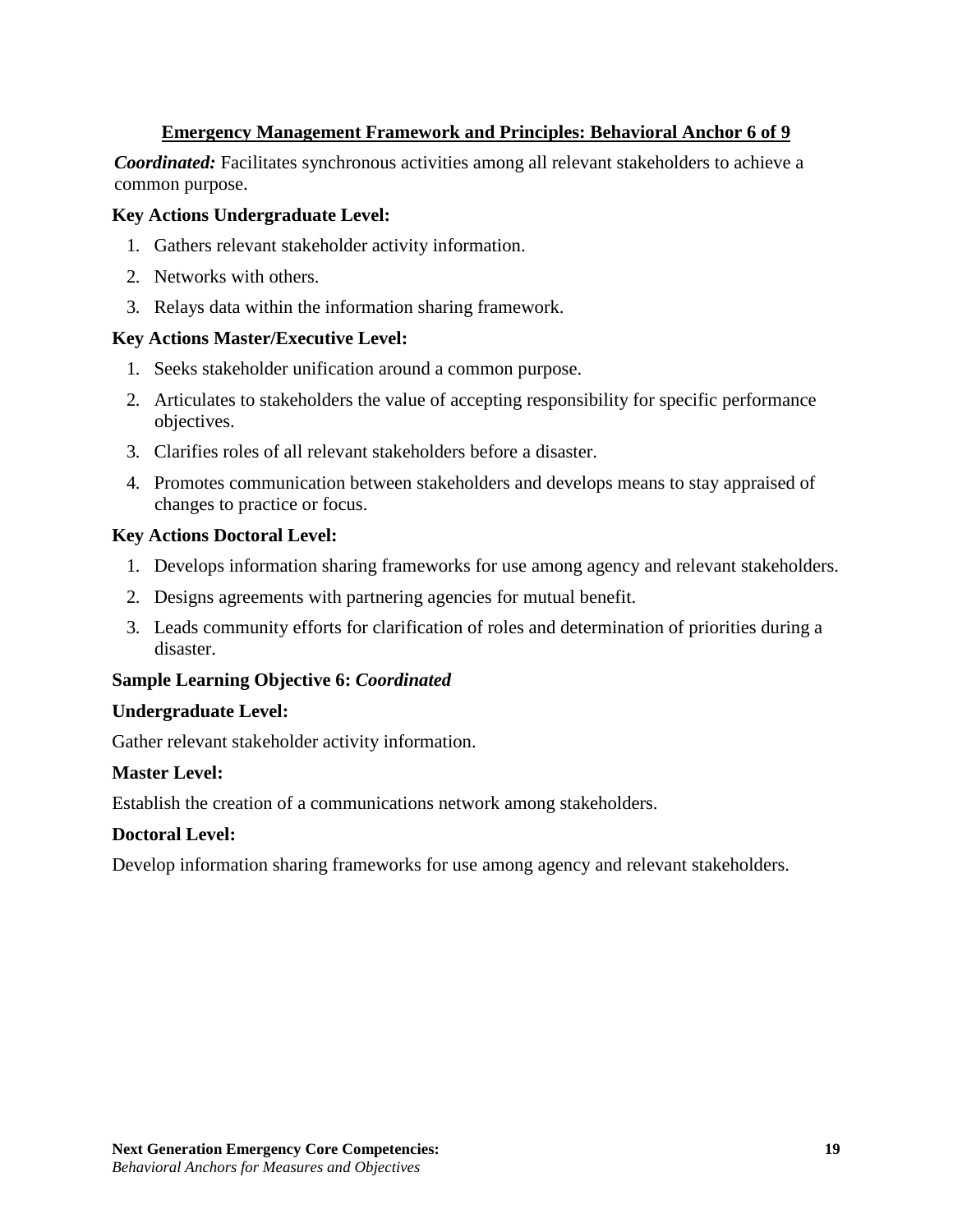# **Emergency Management Framework and Principles: Behavioral Anchor 7 of 9**

*Flexible:* Uses creative and innovative approaches in solving disaster challenges.

## **Key Actions Undergraduate Level:**

- 1. Easily considers new approaches, changing conditions, or unexpected obstacles.
- 2. Adjusts schedule based upon work load priorities.
- 3. Willing to consider new information and to change.

## **Key Actions Master/Executive Level:**

- 1. Anticipates changes and positions practice and associated programs for rapid adaptation.
- 2. Adjusts organizational priorities quickly as situations change, while pursuing vision.
- 3. Realigns resources to meet changing needs.
- 4. Implements an action plan for an emerging threat.

#### **Key Actions Doctoral Level:**

- 1. Designs creative and innovative approaches in solving disaster challenges.
- 2. Generates alternative options, evaluates option feasibility, and recommends processes to meet changing conditions.

## **Sample Learning Objective 7:** *Flexible*

#### **Undergraduate Level:**

Identify in case studies situations where the rate of adaptation was slower than the rate of change.

#### **Master Level:**

Identify the importance of receiving prompt feedback from the operational level and incorporating it into practice and overarching documents.

## **Doctoral Level:**

Generate alternative options, evaluate option feasibility, and recommend processes to meet changing conditions.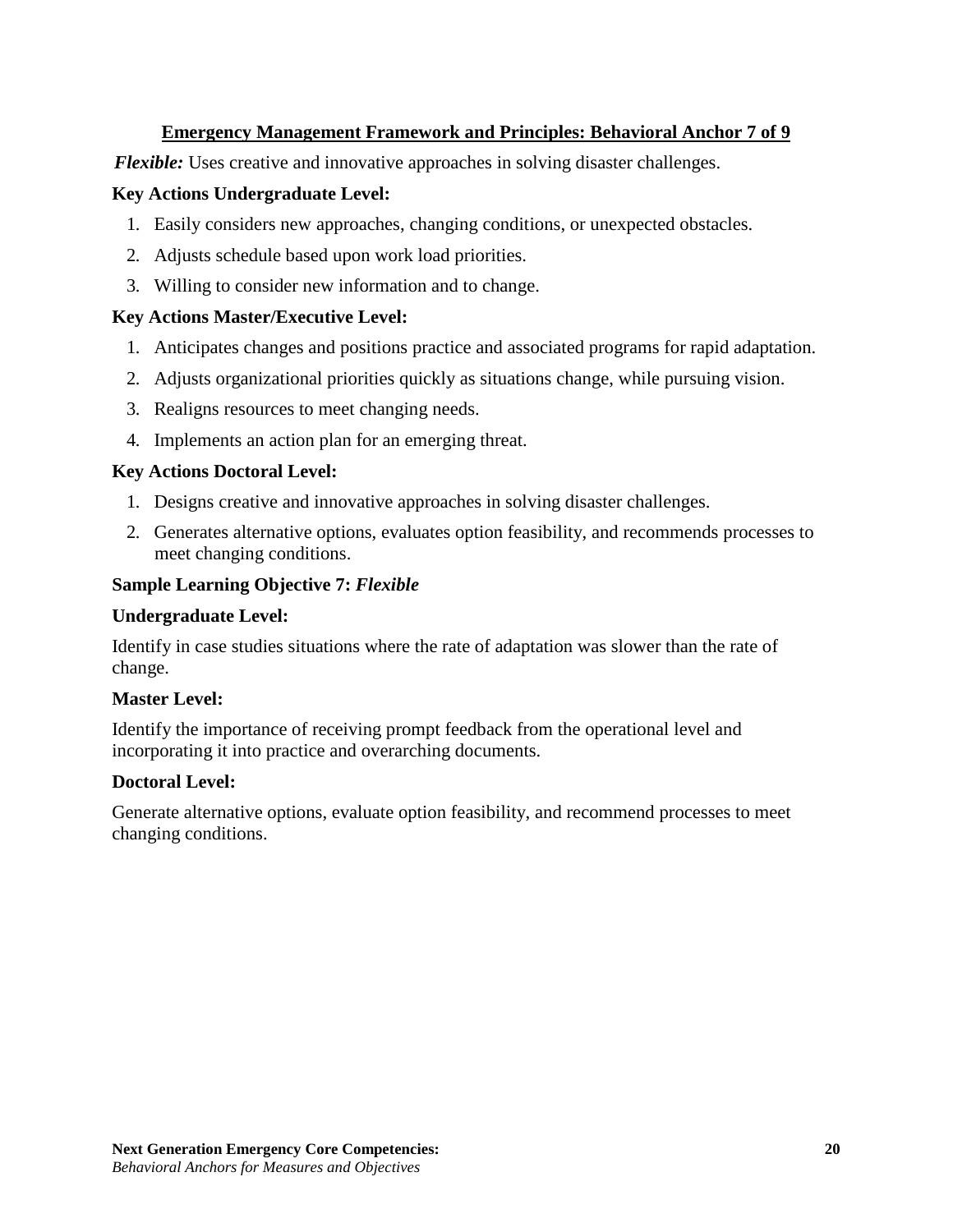# **Emergency Management Framework and Principles: Behavioral Anchor 8 of 9**

*Professional:* Values a science and knowledge-based approach based on education, training, experience, ethical practice, public stewardship, and continuous improvement.

#### **Key Actions Undergraduate Level:**

- 1. Describes the benefits of professional development.
- 2. Joins a professional organization, demonstrating commitment to emergency management as a profession.
- 3. Participates with appropriate local emergency management teams and associations.
- 4. Applies to earn professional certification.
- 5. Discusses the benefits of a professional code of ethics.

## **Key Actions Master/Executive Level:**

- 1. Administers professional development activities, and evaluates them for continual improvement.
- 2. Actively participates in a professional emergency management organization, as a commitment to the emergency management profession.
- 3. Participates with appropriate local and state emergency management associations.
- 4. Seeks to hold professional certification.
- 5. Integrates the professional code of ethics in all professional processes and decisions.

## **Key Actions Doctoral Level:**

- 1. Designs professional development curriculum.
- 2. Advises a professional emergency management organization as a commitment to the profession.
- 3. Supports professional certification processes.
- 4. Advocates and supports wide application of the professional code of ethics.

## **Sample Learning Objective 8:** *Professional*

#### **Undergraduate Level:**

Write a paper differentiating the benefits of various professional development activities.

## **Master Level:**

Write a paper proposing a professional development activity analyzing benefits gained.

## **Doctoral Level:**

Create the curriculum for a professional development course.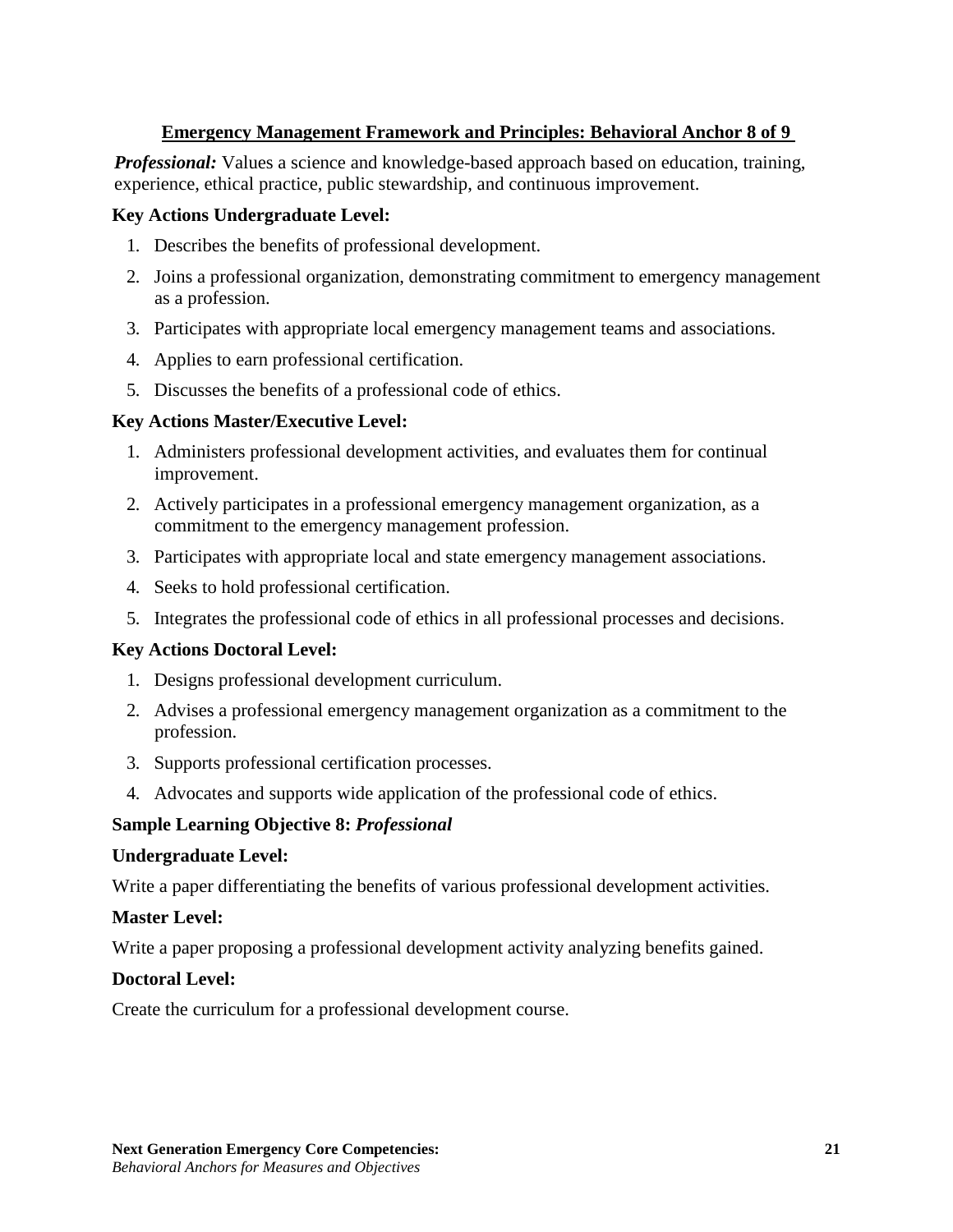# **Emergency Management Framework and Principles: Behavioral Anchor 9 of 9**

*Body of knowledge:* Considers, utilizes, and values the growing body of emergency management literature to support actions improving processes across all hazards and phases toward building disaster resilient communities.

## **Key Actions Undergraduate Level:**

- 1. Describes the benefits of a scientific body of knowledge in emergency management.
- 2. Identifies and retrieves foundational emergency management literature.
- 3. Annotates key emergency management literature.

#### **Key Actions Master/Executive Level:**

- 1. Differentiates seminal emergency management literature from literature presenting new evidence.
- 2. Outlines the range of disciplines that published emergency management literature may be found.
- 3. Integrates emergency management literature to support new or improving programmatic processes.

#### **Key Actions Doctoral Level:**

- 1. Teaches others how to find, interpret, and apply existing emergency management literature.
- 2. Builds upon existing emergency management literature, contributing new evidence to further the body of knowledge.
- 3. Presents new emergency management research in peer reviewed forums.

#### **Sample Learning Objective 9:** *Body of knowledge*

#### **Undergraduate Level:**

Write an annotated bibliography containing foundational emergency management literature.

#### **Master Level:**

Write a proposal which integrates emergency management literature to support it.

#### **Doctoral Level:**

Create within a curriculum an exercise for conducting a literature review applied to an emergency management topic.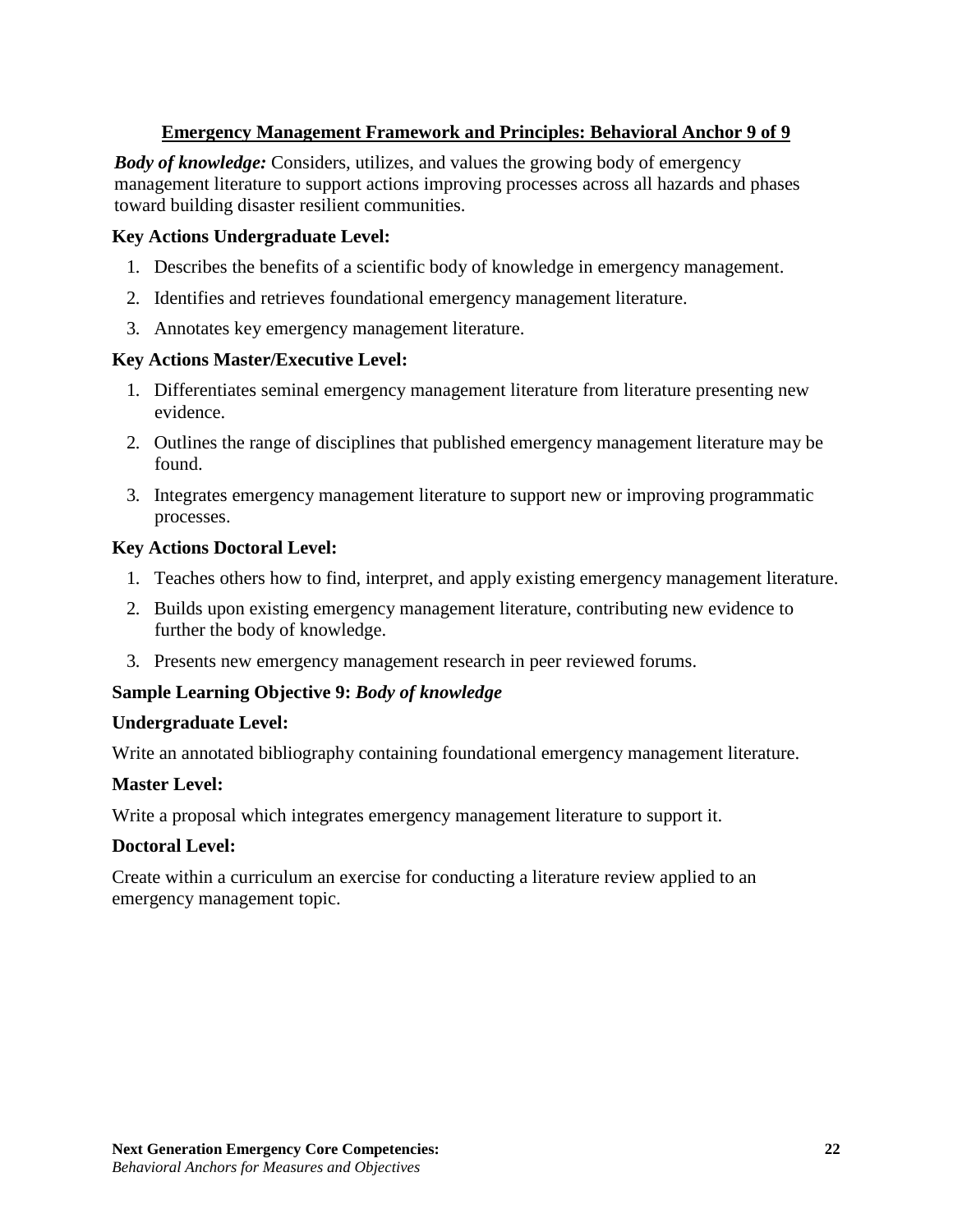## <span id="page-22-0"></span>**Possess Critical Thinking**

The emergency management professional employs critical thinking to identify and reduce disaster risk in the communities they serve. Critical thinking is a disciplined and multifaceted intellectual process, which involves problem-solving, strategic, adaptive, and innovative thinking. The practice of recognizing relevant evidence, understanding relationships in multilayered data, and making clear the connections between potential causes and effects is fundamental to decision-making, adaptive actions, and thriving in uncertain environments.

## **Critical Thinking: Behavioral Anchor 1 of 3**

*Problem identification and problem-solving:* Recognizes and verifies both opportunities and problems, evaluates a wide range of data to inform options, identifies and manages existing constraints, and uses reliable methodology to recommend a course of action in achieving the desired outcome.

## **Key Actions Undergraduate Level:**

- 1. Identifies and describes relevant problems and opportunities.
- 2. Recognizes the need for critical information and gathers it from a variety of sources to better interpret the problem and inform action.
- 3. Reports findings and points out the need for action.
- 4. Contributes to shaping practices and policies, taking into consideration present and future political, organizational, and individual realities.

## **Key Actions Master/Executive Level:**

- 1. Proactively seeks opportunities where improvements can be made, and facilitates their achievement.
- 2. Independently researches an issue thoroughly: gathers information from a wide range of sources, and reliably identifies critical patterns, trends, and relationships in the data.
- 3. Collaborates with others to develop relevant options toward achieving desired outcomes.
- 4. Conveys decision criteria, evaluates the options, and recommends option selection.

#### **Key Actions Doctoral Level:**

- 1. Anticipates interactions that are not readily apparent and formulates hypotheses about the connections.
- 2. Introduces conceptual frameworks that guide analysis.
- 3. Tests new ideas and perspectives, and integrates them into a practical form.
- 4. Fosters and supports others in the scientific processes of interpreting information for problem-solving.
- 5. Anticipates desirable future conditions, compares conditions that are most probable, and develops strategy for managing the discrepancy.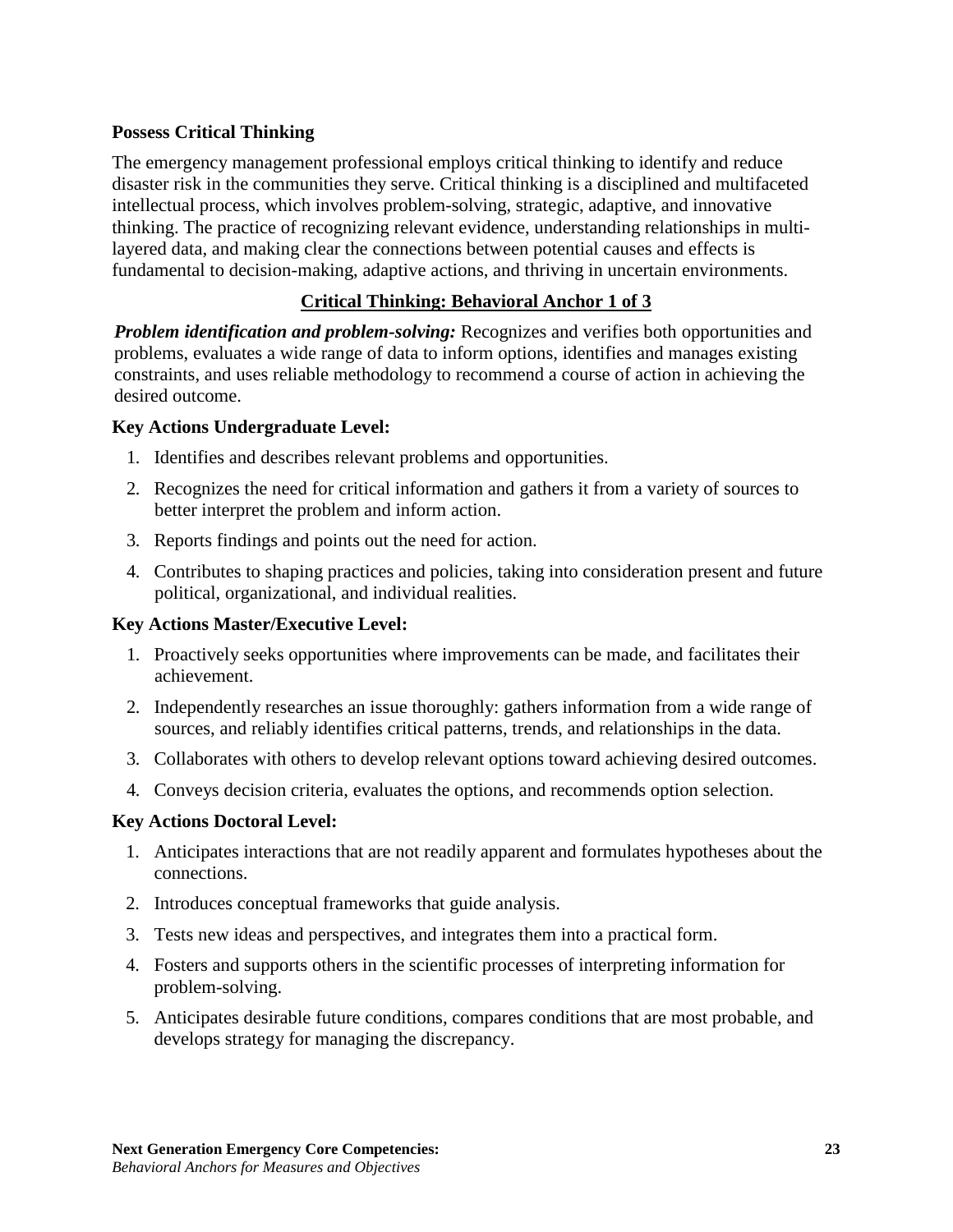# **Sample Learning Objective 1: Problem identification and problem solving**

## **Undergraduate Level:**

Demonstrate knowledge of the information gathering and evidence based processes.

## **Master Level:**

Apply the scientific skills and methods of emergency management research, including the gathering, analysis, and interpretation of data; and articulate the policy implications derived.

## **Doctoral Level:**

Generate a conceptual framework for analysis of an emergency management application.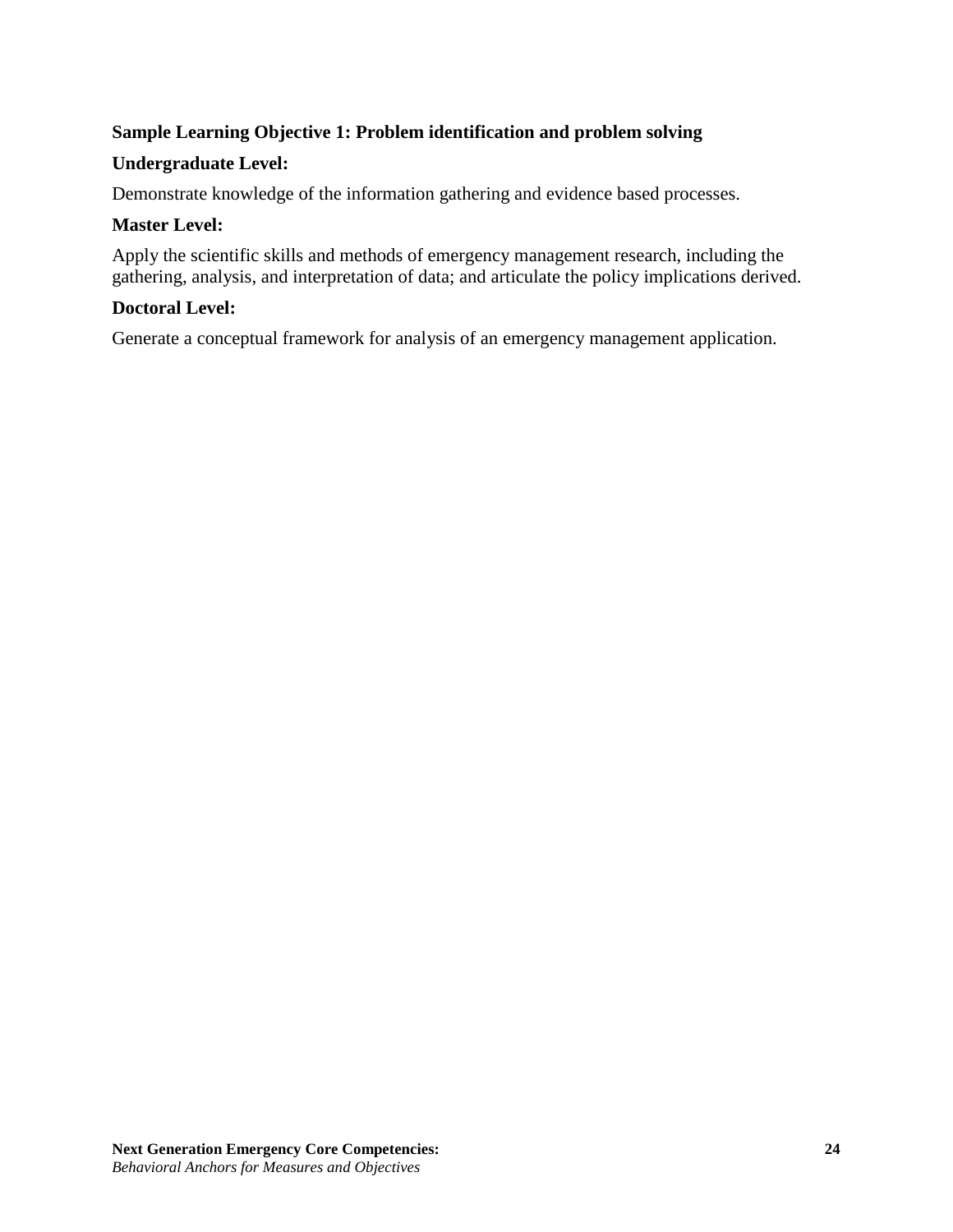# **Critical Thinking: Behavioral Anchor 2 of 3**

*Strategic thinking processes:* Establishes, prioritizes, and implements evidence based long term strategies consistent with reducing disaster risk; adjusts plans as needed for both the short and long terms, and makes the most of opportunities to manage disaster risk.

#### **Key Actions Undergraduate Level:**

- 1. Gathers information to support development of strategy options consistent with achieving overall disaster risk management vision.
- 2. Summarizes community disaster risk and vulnerabilities to further inform development of strategic plans.
- 3. Assists strategy implementation projects and plans, based on the established strategic priorities and objectives.
- 4. Gathers information to assess strategic goal attainment.

## **Key Actions Master/Executive Level:**

- 1. Carefully considers priorities and generates strategy options consistent with achieving overall disaster risk management vision.
- 2. Organizes multilayered data, identifies trends and primary relationships to evaluate reliability of strategy options over time.
- 3. Bases upon evidence the selection and development of a long-term pathway and evaluative mechanisms.
- 4. Administers strategy development and implementation, allocating tasks and resources to achieve objectives.
- 5. Measures and evaluates strategic performance to inform strategy adaptation and directionality.

#### **Key Actions Doctoral Level:**

- 1. Creates a vision of the future to affect and guide change.
- 2. Initiates rigorous processes for the establishment of long-term strategies toward the overall disaster risk reduction goal achievement.
- 3. Designs methodology for translating new disaster risk management knowledge into practice.
- 4. Develops criteria for strategy selection and development.
- 5. Negotiates diffusion targets.
- 6. Generates evaluation measures.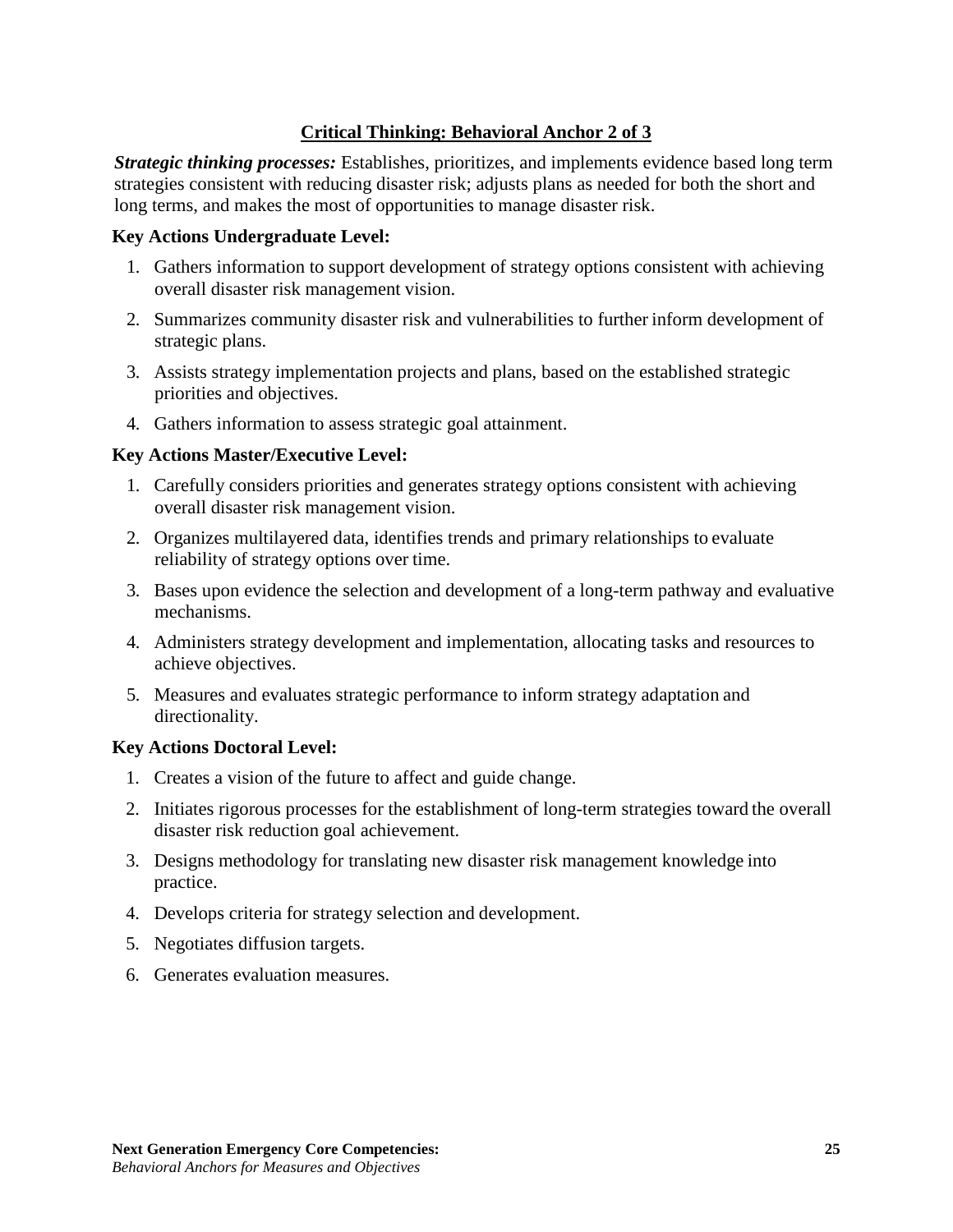# **Sample Learning Objective 2:** *Strategic thinking processes*

## **Undergraduate level:**

Observe a specific community disaster risk and write a report on associated vulnerabilities.

## **Master/Executive level:**

Validate strategy options through the synthesis of multilayered data.

## **Doctoral level:**

Formulate criteria for strategy selection.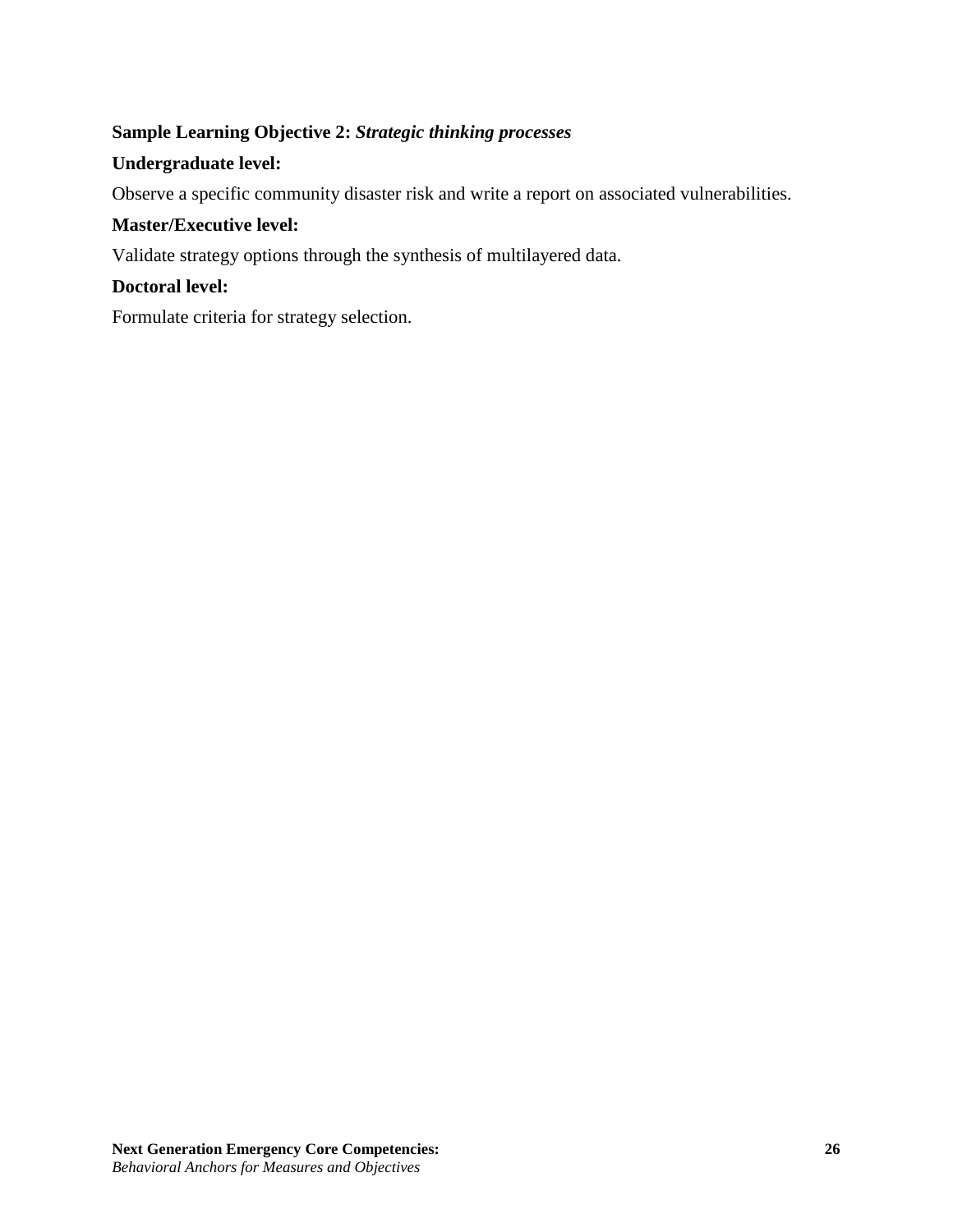# **Critical Thinking: Behavioral Anchor 3 of 3**

*Flexible, innovative, adaptive thinking processes:* Is alert to changing conditions, integrates new information, considers alternative tactics, and readily adapts approaches to the fluctuating disaster risk environment.

## **Key Actions Undergraduate Level:**

- 1. Identifies sources of change for work tasks, situations, and environment.
- 2. Willingly adjusts to new information and changing conditions with a positive attitude.
- 3. Modifies work plan based upon feedback from co-workers and stakeholders.
- 4. Identifies possible ways to do things based upon current information.
- 5. Demonstrates persistence for solutions amid changing circumstances.

# **Key Actions Master/Executive Level:**

- 1. Distinguishes change in comprehensive practices within and between organizations.
- 2. Demonstrates flexibility and openness to new perspectives, solicits and brainstorms ideas, and encourages others to value change.
- 3. Connects and reframes ideas from multiple sources.
- 4. Weighs and prioritizes alternative solutions for integration into existing framework.
- 5. Selects and implements the approach based on evidence.
- 6. Re-assesses priorities as evidence changes to continue decreasing disaster risk.

# **Key Actions Doctoral Level:**

- 1. Anticipates changes and new interactions in society and the physical environment based upon an understanding of the present and past states.
- 2. Examines new and possible interactions between systems/environments from multiple perspectives.
- 3. Develops criteria for policy option selection.
- 4. Postulates a new line of thought; combines diverse ideas in unique ways or makes connections between different systems.
- 5. Envisions new models with alternative ways to define and view issues.

# **Sample Learning Objective 3:** *Flexible, innovative, adaptive thinking processes*

## **Undergraduate level:**

Describe ways to modify practices when presented with new information.

# **Master/Executive level:**

Update an existing strategy framework based upon new evidence.

## **Doctoral level:**

Propose new questions for innovative and meaningful research.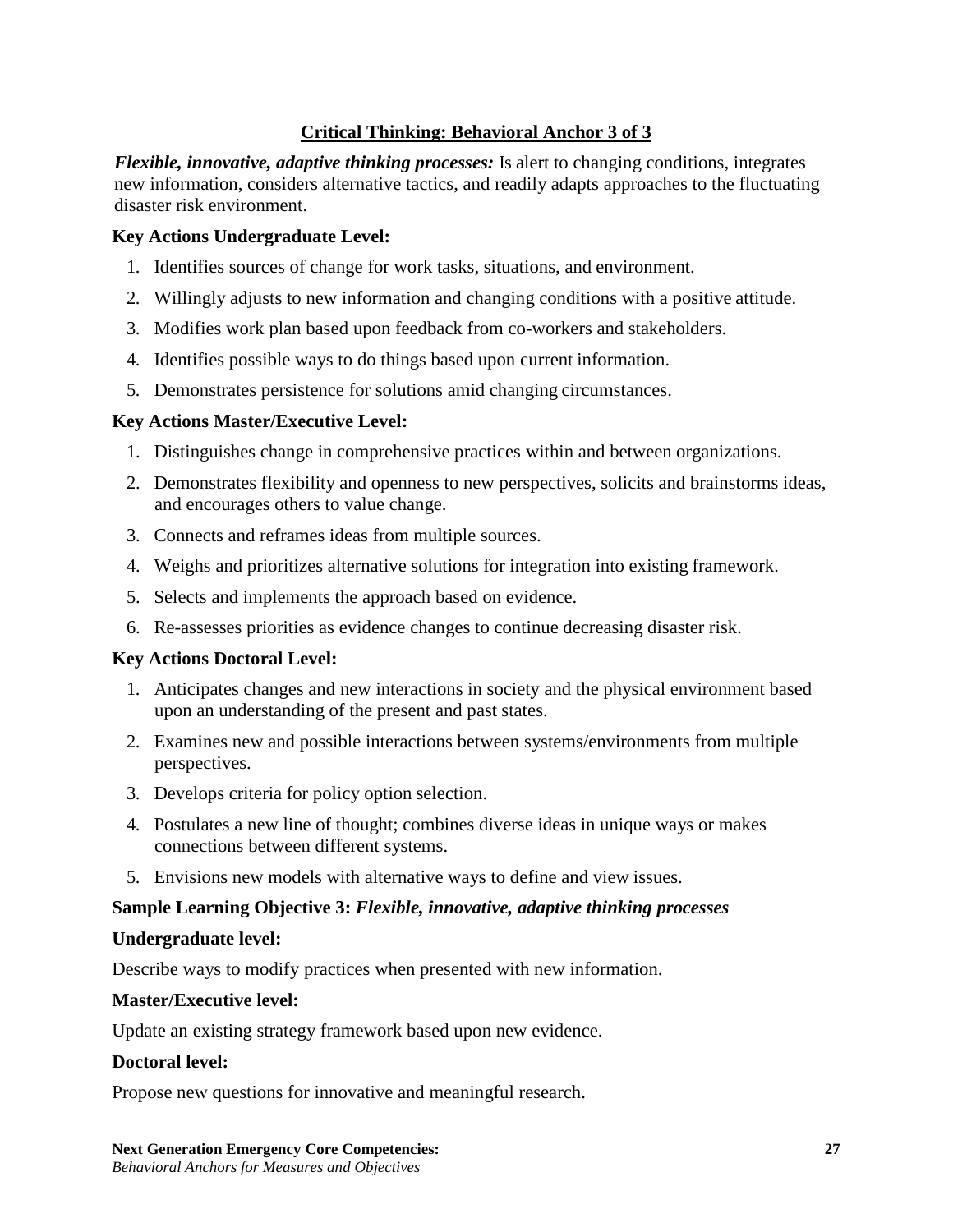## <span id="page-27-0"></span>**Abide by Professional Ethics**

The Emergency management professional both abides by and champions professional ethics. Professional ethics delineate expected and appropriate conduct, principles, and moral and ethical values that guide practice in the midst of both known and uncertain environments. Ethics must be approached as a totality of principles, not as individual guidelines; together, the sum of principles provides an important foundation for action.

## **Professional Ethics: Behavioral Anchor 1 of 7**

*Respect:* Actualizes honoring of individuals and groups of people by promoting dignity, diversity, and the rights of others; recognizes and respects the weight of their own actions as they work in communities.

## **Key Actions Undergraduate Level:**

- 1. Discusses respect as a key cornerstone of professional ethics.
- 2. Finds satisfaction in responding to others respectfully.
- 3. Understands the role of respect while interacting with communities.
- 4. Interacts with others in a tactful manner.
- 5. Displays an open, non-judgmental attitude regarding differences of opinion.

## **Key Actions Master/Executive Level:**

- 1. Exemplifies respect of others in all situations.
- 2. Encourages others to exhibit respect in daily work.
- 3. Articulates respect for the uncertainty surrounding actions and understands uncertainty materializes within communities.
- 4. Evaluates policies for integration of respect of all living organisms (present and future).
- 5. Meets with colleagues and listens to their perspective on organizational policies and procedures.
- 6. Recognizes power differentials in communities and works to ensure equal representation during stakeholder engagement.

## **Key Actions Doctoral Level:**

- 1. Addresses power inequities within organizations.
- 2. Establishes ethical frameworks within an organization/agency that addresses respect of all people.
- 3. Promotes dignity, diversity, and the rights of others.
- 4. Interacts with public interest groups with opposing viewpoints, while conducting the organization's work.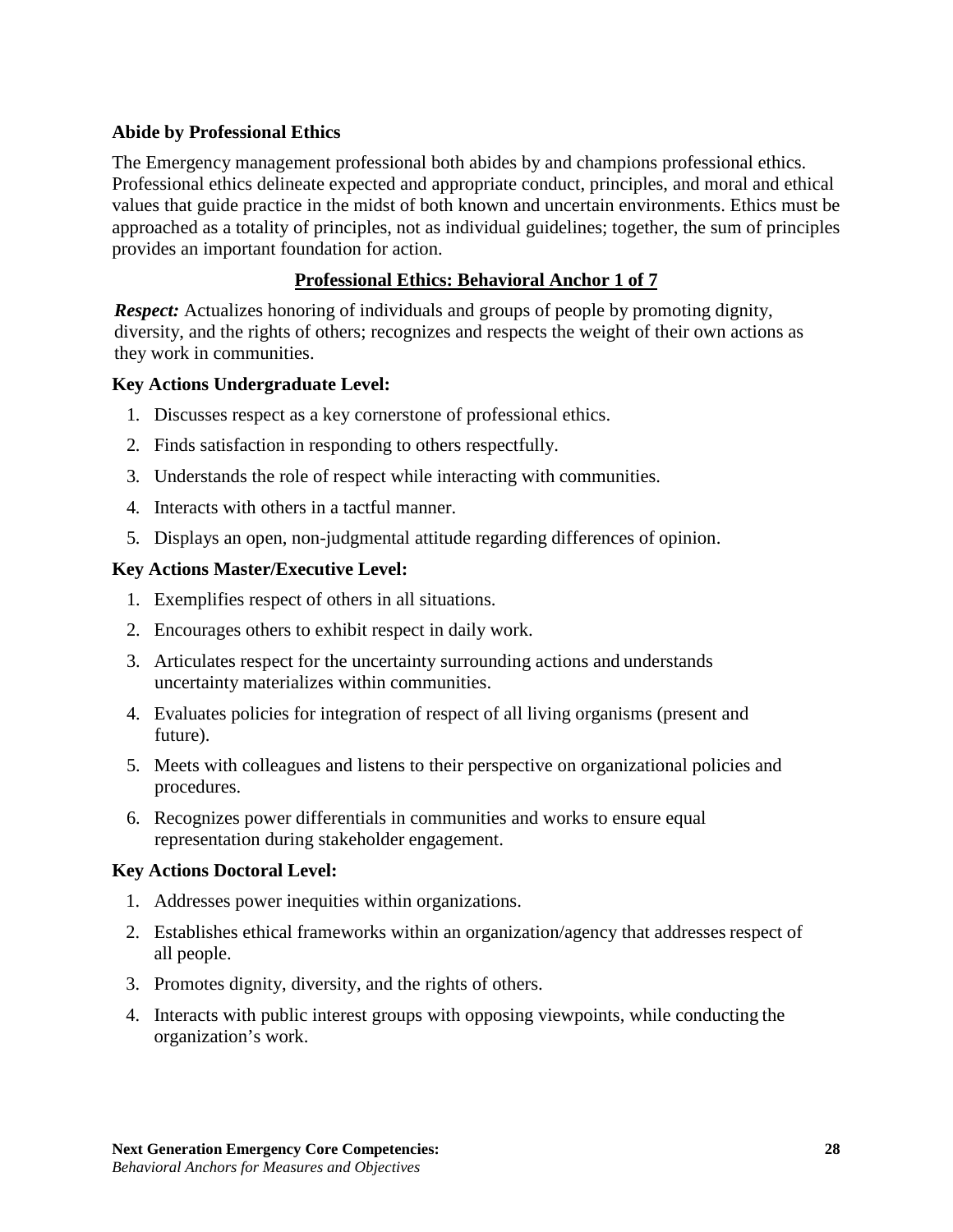# **Sample Learning Objective 1:** *Respect*

## **Undergraduate Level:**

Interpret the care of others in a disaster situation as a means of respecting individuals.

# **Master Level:**

Deconstruct a case study for analyzing the rights of individuals and groups of people.

## **Doctoral Level:**

Design policies for promoting diversity within organizations.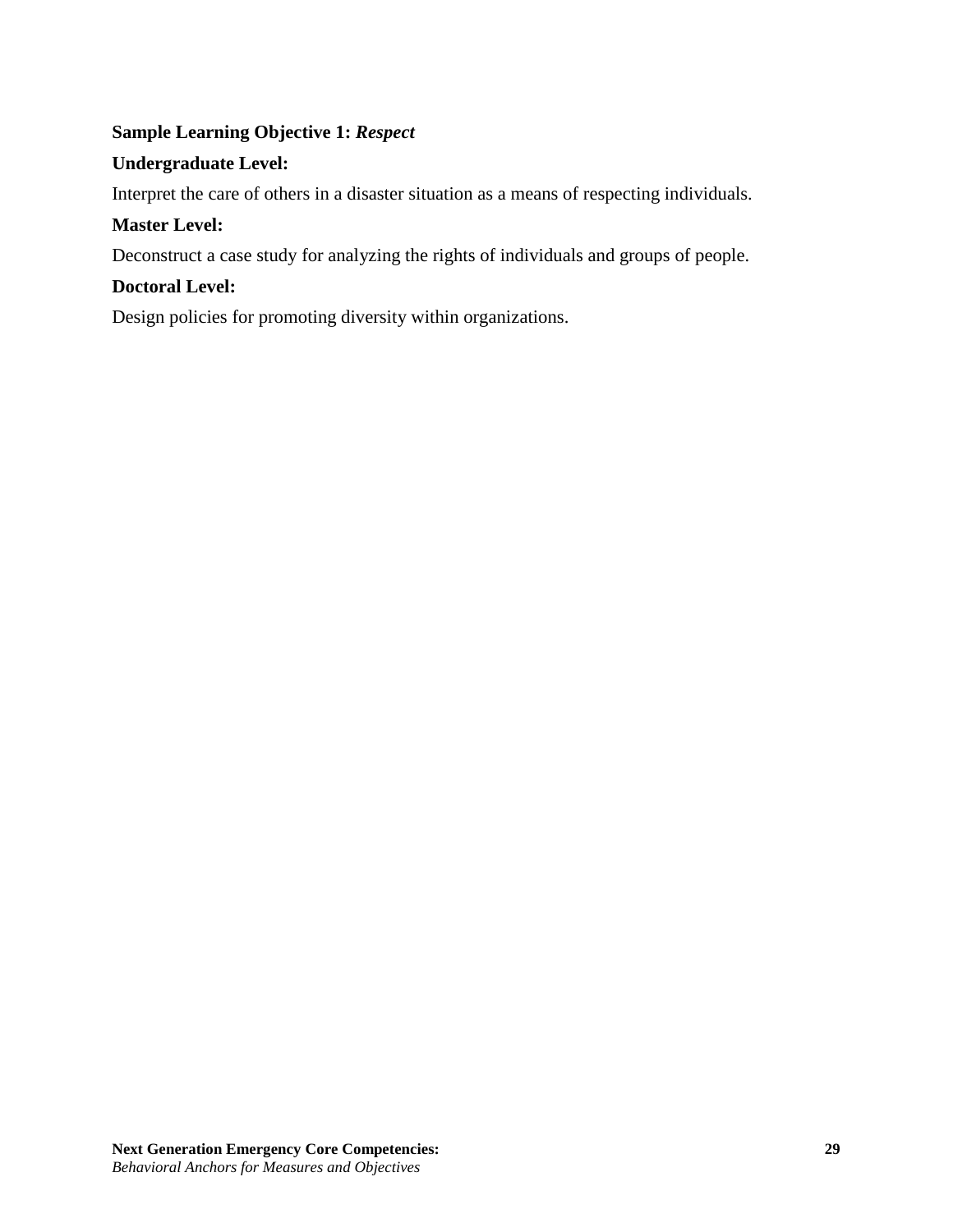## **Professional Ethics: Behavioral Anchor 2 of 7**

*Veracity:* Demonstrates truthfulness and accuracy of facts, and abstains from misrepresentation in all situations.

#### **Key Actions Undergraduate Level:**

- 1. Defines veracity as consistent, truthful, and accurate presentation of facts.
- 2. Describes an example of veracity.
- 3. Identifies the importance of veracity.
- 4. Gathers and reports information accurately.

#### **Key Actions Master/Executive Level:**

- 1. Prepares reports with truthful and accurate information.
- 2. Compares and contrasts the various forms of communicating facts that exemplify veracity.
- 3. Devises reporting systems to support accuracy of facts during unfolding events.

## **Key Actions Doctoral Level:**

- 1. Designs a methodology that demonstrates veracity in data gathering, analysis, and reporting of findings.
- 2. Generates approaches that support accurate information gathering and reporting in all situations.

#### **Sample Learning Objective 2:** *Veracity*

#### **Undergraduate Level:**

Describe an example of veracity within a case study.

#### **Master Level:**

Prepare a research report accurately discussing data.

#### **Doctoral Level:**

Defend the veracity of data analyzed and the resulting implications.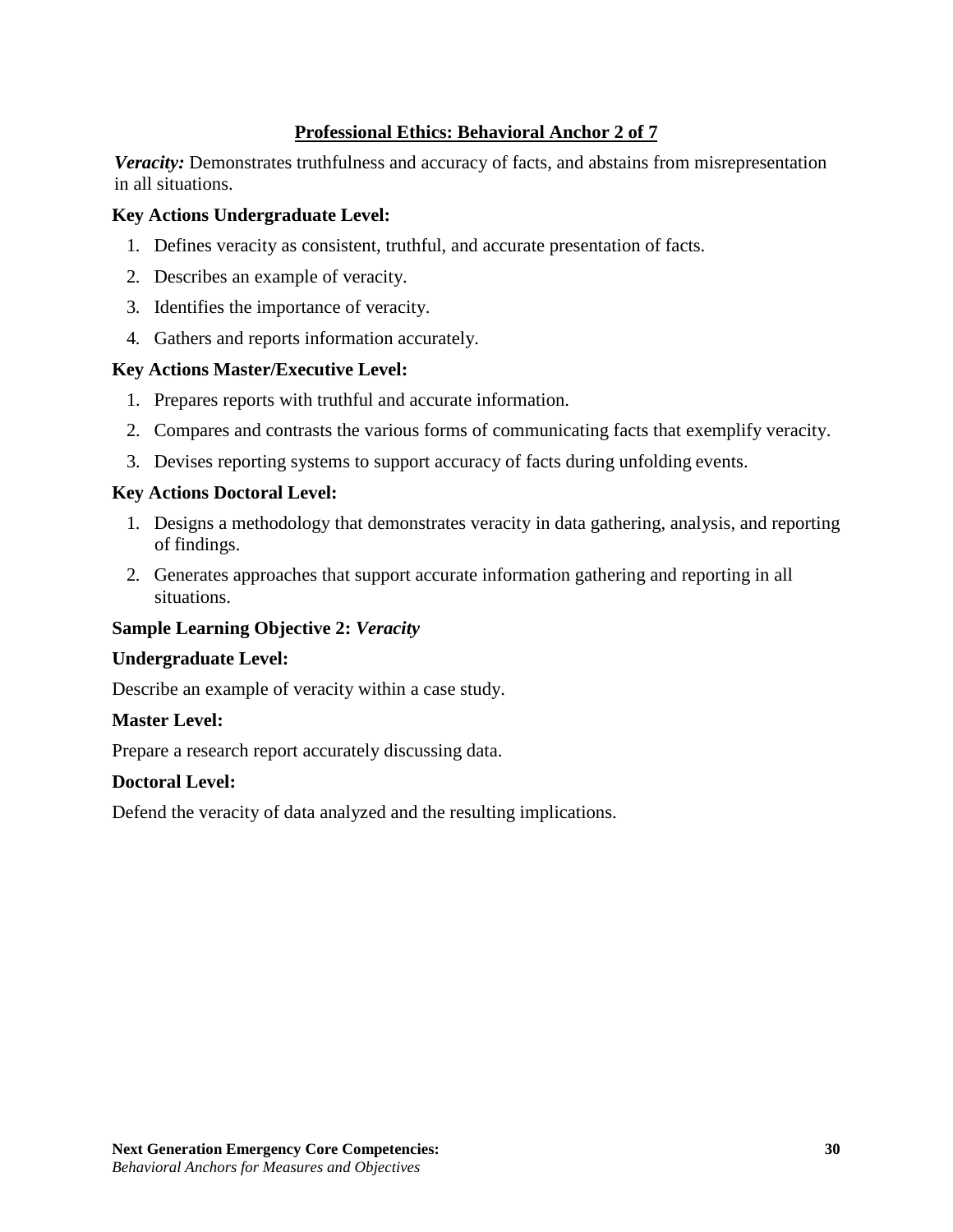# **Professional Ethics: Behavioral Anchor 3 of 7**

*Justice:* Embodies a sense of obligation to the common good and treats others equitably and fairly; honors the rights of all species (present and future) when making decisions regarding the distribution of resources.

#### **Key Actions Undergraduate Level:**

- 1. Considers all stakeholders' interests while reviewing disaster case studies.
- 2. Responds to others' stated needs fairly and objectively.

## **Key Actions Master/Executive Level:**

- 1. Anticipates the needs of others.
- 2. Willingly works for the common good and displays no partiality.

#### **Doctoral Level Key Actions:**

- 1. Examines organizational policies regarding the treatment of employees and amends policies so that the rights of all employees are honored.
- 2. Evaluates complex situations for the fair distribution of resources.

## **Sample Learning Objective 3:** *Justice*

## **Undergraduate Level:**

List different ways justice could have been applied in a case study.

#### **Master Level:**

Analyze policies and procedures that contribute to a fair allocation of disaster risk management resources.

#### **Doctoral Level:**

Evaluate policies and practices to monitor just allocation of disaster risk management resources.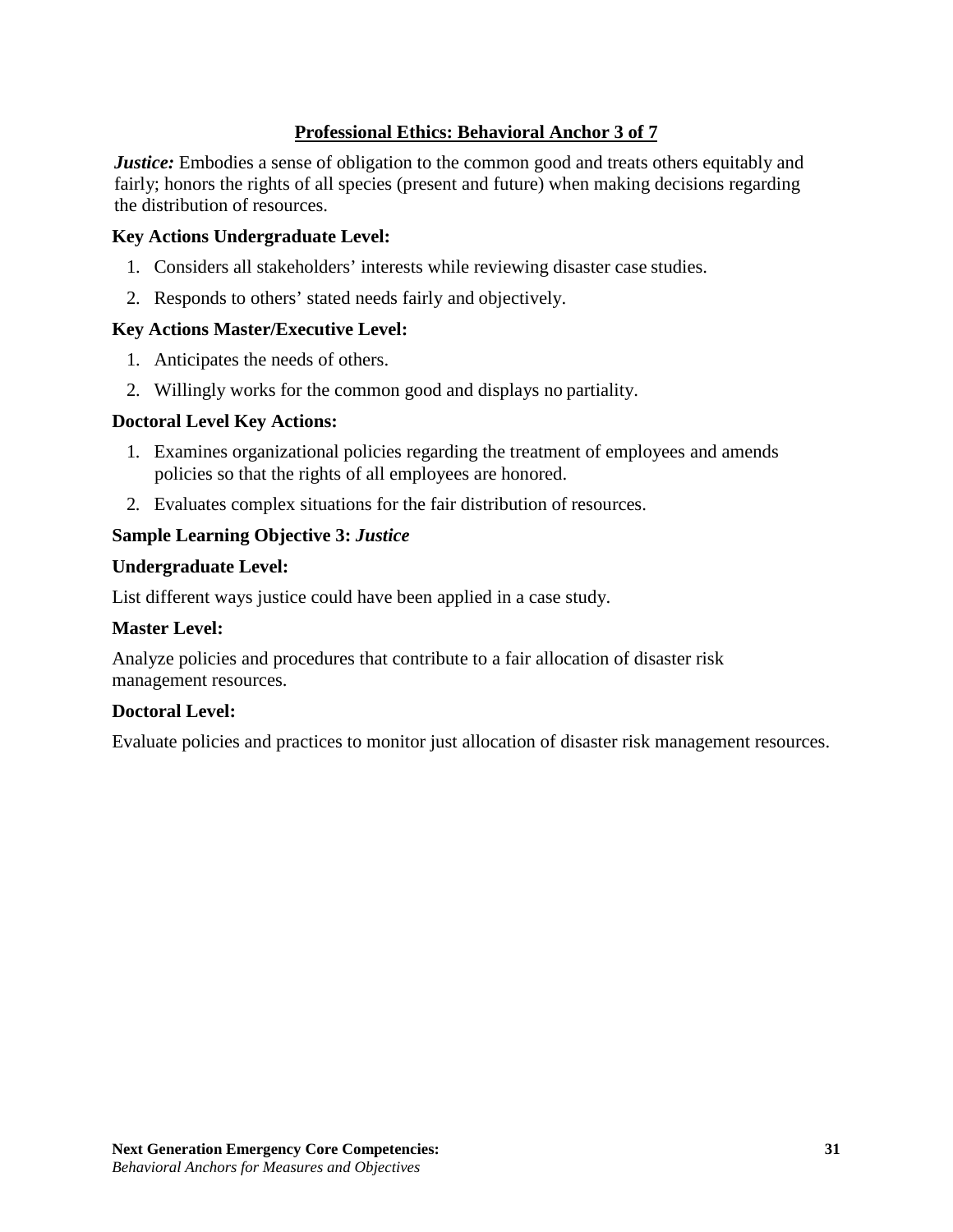# **Professional Ethics: Behavioral Anchor 4 of 7**

*Integrity:* Displays consistency between belief and action in all arenas of life.

## **Key Actions Undergraduate Level:**

- 1. Defines integrity as consistency between belief and action.
- 2. Reflects upon a personal behavior from a time where ethical beliefs and actions were not aligned.

## **Key Actions Master/Executive Level:**

- 1. Leads a project team with consistency between belief and action.
- 2. Examines organizational policies and procedures for evidence of consistency between belief and action.
- 3. Conducts personal behavior in a way that beliefs and actions are aligned.

## **Key Actions Doctoral Level:**

- 1. Designs a simulation for organizations that integrates consistency between belief and action.
- 2. Defends theory with consistent alignment of actions to support it.

## **Sample Learning Objective 4:** *Integrity*

#### **Undergraduate Level:**

Identify integrity evidenced in a disaster case study.

## **Master Level:**

Compare and contrast organizational policies and procedures with organizational vision and mission for consistency of stated beliefs.

#### **Doctoral Level:**

Design a simulation for organizations that integrates consistency between belief and action.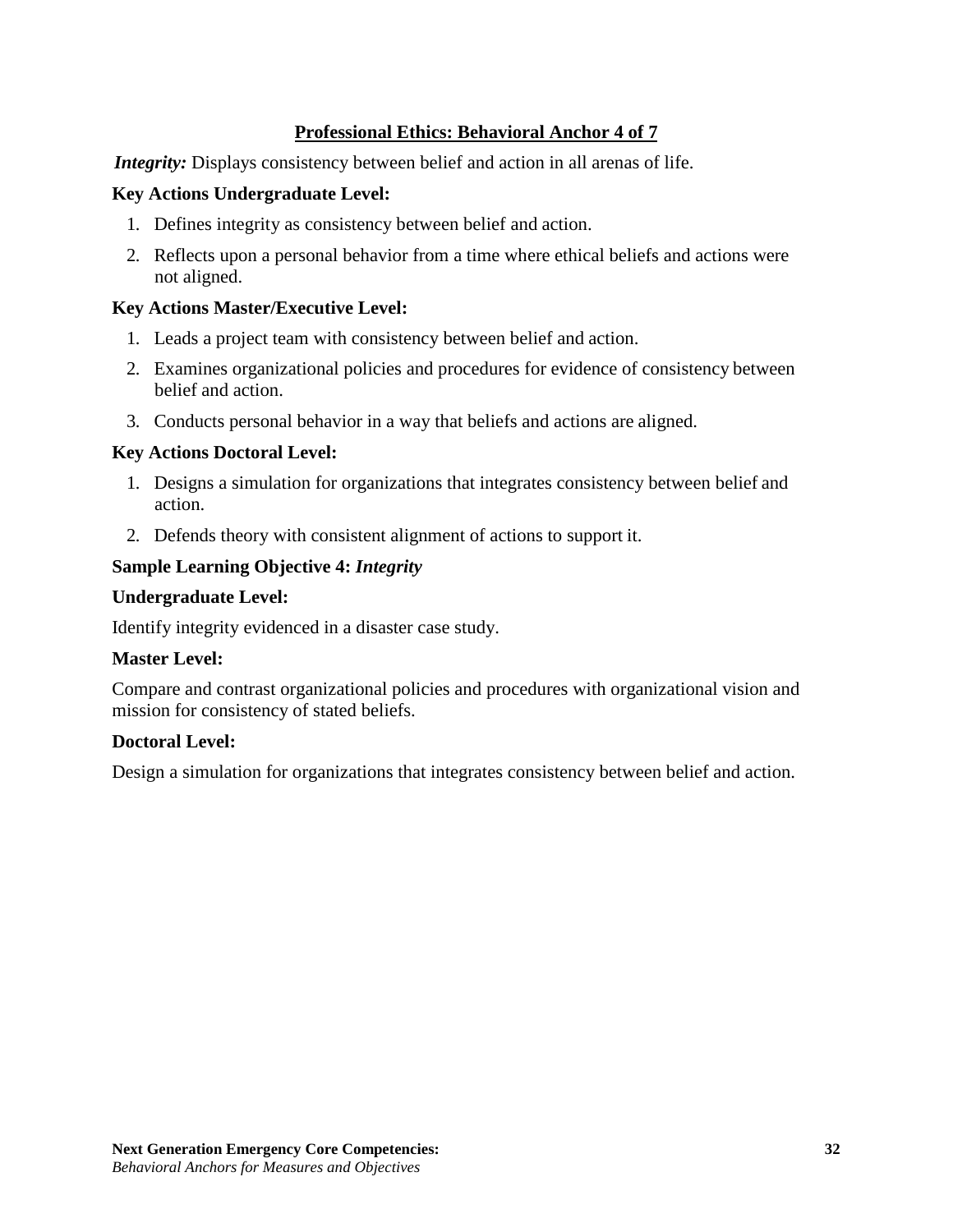# **Professional Ethics: Behavioral Anchor 5 of 7**

*Service:* Acts to help others; is altruistically motivated. Puts others first, operating beyond the ego.

## **Key Actions Undergraduate Level:**

- 1. Conveys a positive attitude when interacting with others.
- 2. Volunteers on campus or in the local community without reward.
- 3. Participates in tasks to help others.

## **Key Actions Master/Executive Level:**

- 1. Commits to on-going volunteer opportunities in the community.
- 2. Demonstrates motivation to invest in academic/professional community activities.

## **Key Actions Doctoral Level:**

- 1. Prioritizes volunteer service opportunities as evidence of professionalism.
- 2. Articulates a philosophy of servant leadership.
- 3. Consistently considers others first in decisions.

## **Sample Learning Objective 5:** *Service*

#### **Undergraduate Level:**

Describe the personal benefits of volunteering without extrinsic rewards.

## **Master Level:**

Analyze the relationship of intrinsic rewards with professional volunteerism.

## **Doctoral Level:**

Evaluate community needs and designs a volunteer service project to address the need.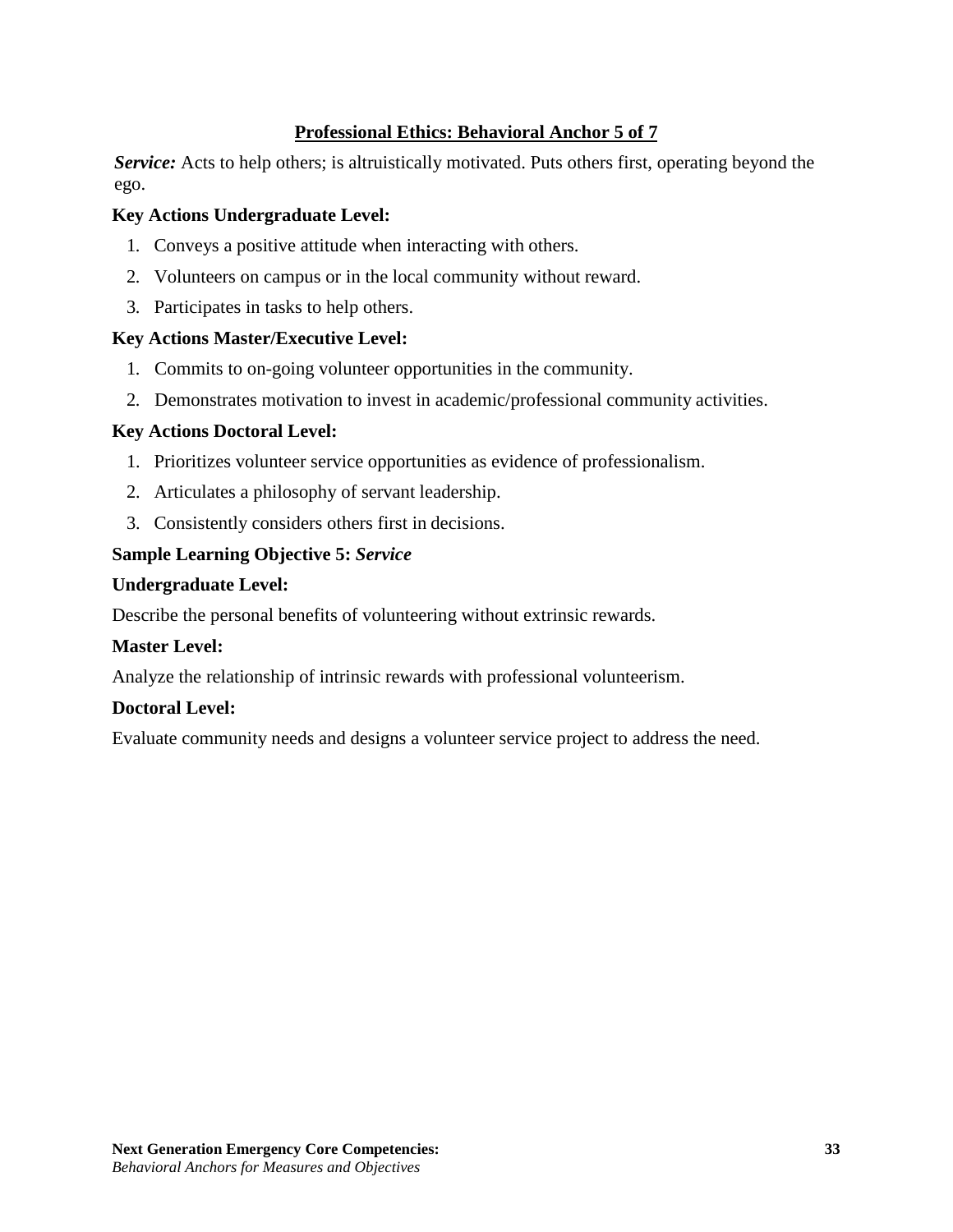# **Professional Ethics: Behavioral Anchor 6 of 7**

*Duty to protect:* Considers the moral obligation to avert harm (both present and future) and works toward a common good; facilitates community building, cognizant that all actions have consequences affecting people and performance.

## **Key Actions Undergraduate Level:**

- 1. Participates with team members and engages community members to achieve desired outcomes.
- 2. Describes practices that can harm community goals.
- 3. Identifies opportunities to improve community capacities through citizen participation.

## **Key Actions Master/Executive Level:**

- 1. Collaborates with others to develop viable options for community challenges.
- 2. Examines policies to ensure they promote common goals and do not harm.
- 3. Establishes relationship with community stakeholders to validate usefulness of proposed products and services.
- 4. Recognizes, evaluates, and balances competing stakeholder interests.

## **Key Actions Doctoral Level:**

- 1. Facilitates community members in designing solutions to community problems.
- 2. Defends unpopular community goals that are built upon ethical standards.
- 3. Designs and develops programs to address critical community requirements.

## **Sample Learning Objective 6:** *Duty to protect*

#### **Undergraduate Level:**

Classify various disaster response practices as harmful or beneficial to the present and future environment.

#### **Master Level:**

Organize community response efforts for sustainability and resiliency.

#### **Doctoral Level:**

Hypothesize ways to respond to community challenges that coalesce groups of people.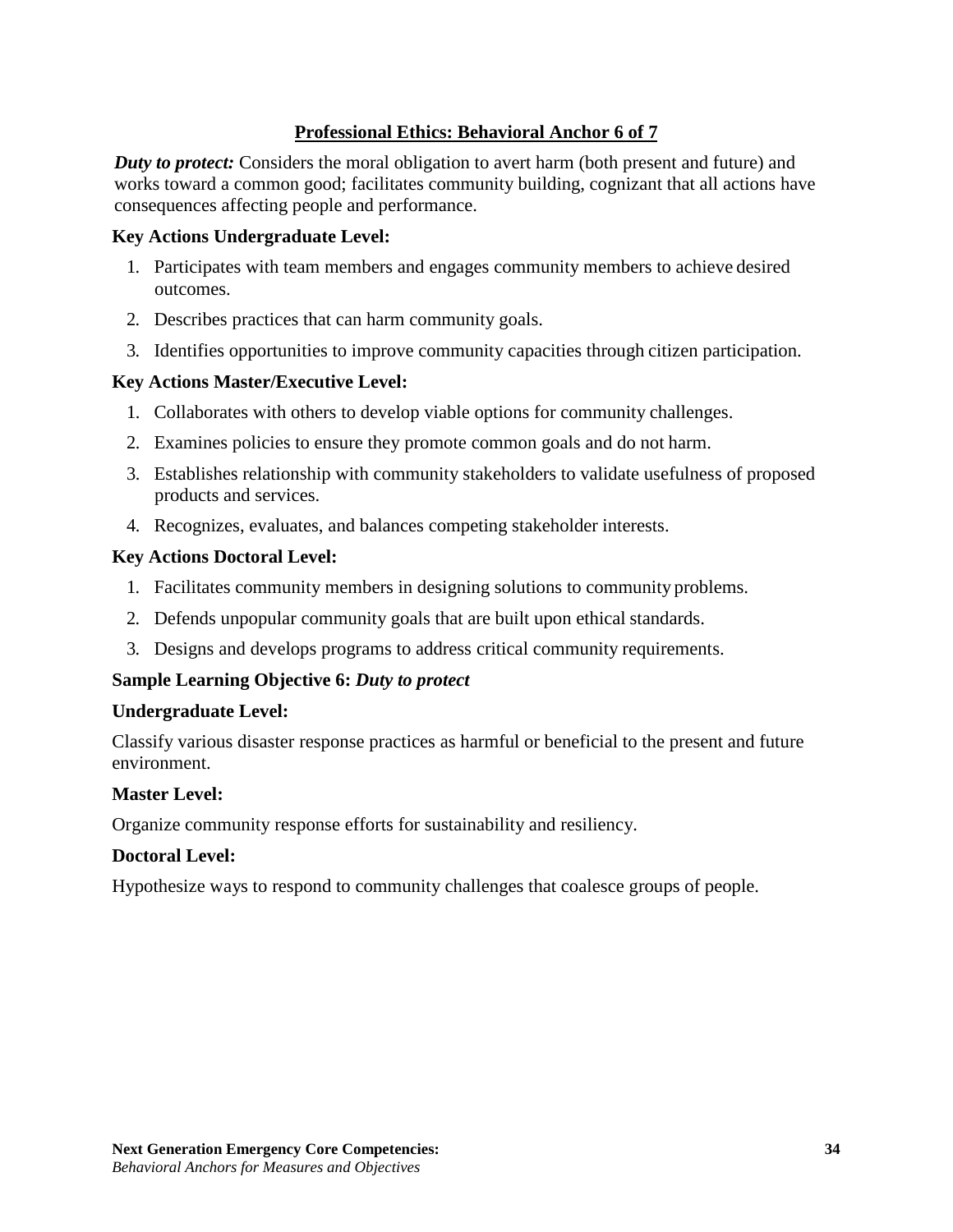# **Professional Ethics: Behavioral Anchor 7 of 7**

*Integrates ethical principles within stakeholder discourse*: Guides ethical decision making across multiple stakeholders, who have varying interests, to derive public value.

#### **Key Actions Undergraduate Level:**

- 1. Discovers a common base within a stakeholder group.
- 2. Introduces ethical considerations into a stakeholder discussion.

## **Key Actions Master/Executive Level:**

- 1. Incorporates ethical principles into stakeholder discourse.
- 2. Compares and contrasts public value with costs.
- 3. Upholds ethical considerations in stakeholder decision making.

## **Key Actions Doctoral Level:**

- 1. Evaluates public value and economic outcomes in relationship to initial costs.
- 2. Advocates for ethical principles within stakeholder decision making.

# **Sample Learning Objective 7: Integrates ethical principles within stakeholder discourse**

#### **Undergraduate Level:**

Introduce ethical considerations into a stakeholder discussion.

## **Master Level:**

Incorporate ethical principles into a stakeholder deliberation discourse.

## **Doctoral Level:**

Advocate for ethical principles within a stakeholder decision making process.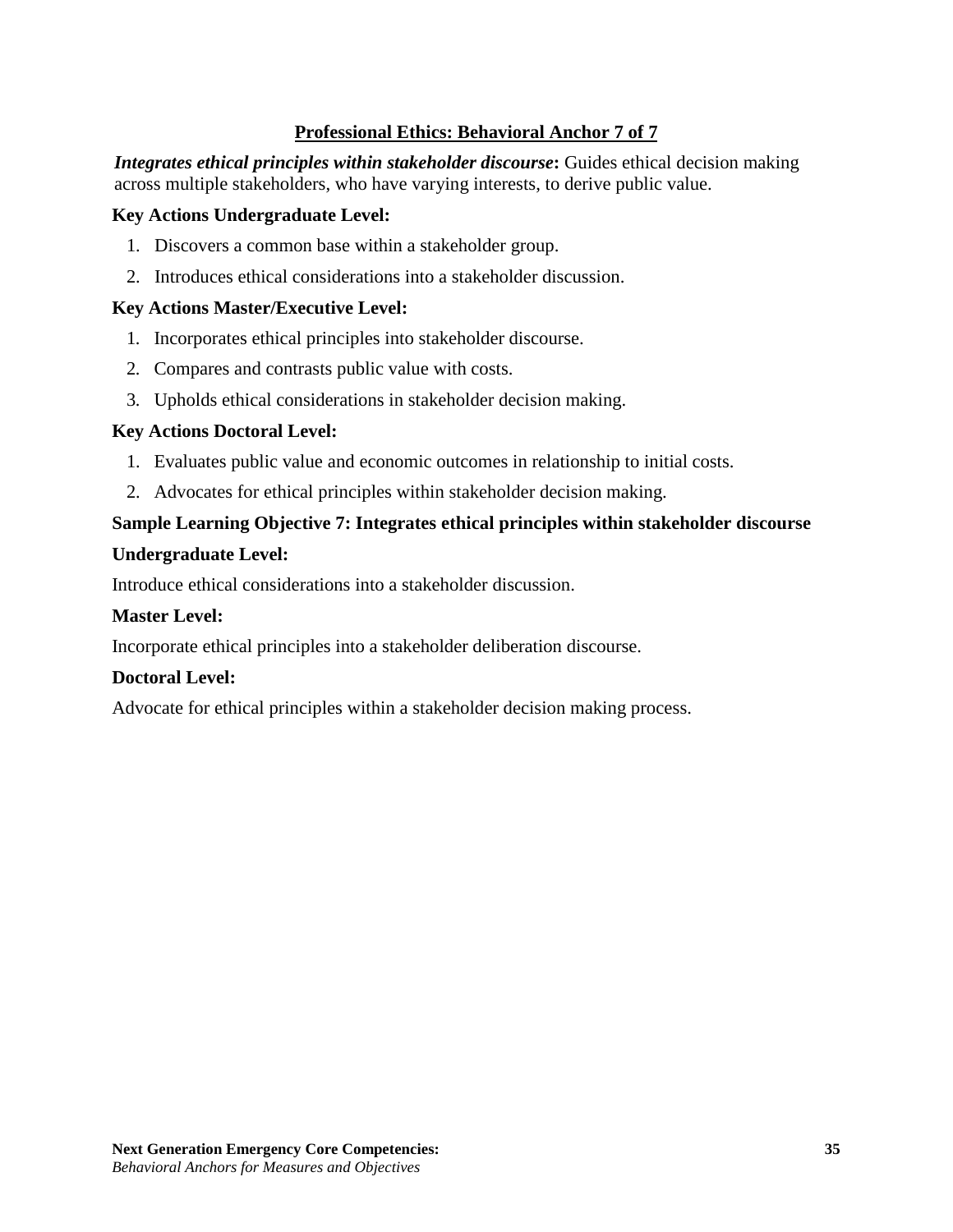# <span id="page-35-0"></span>**Continual Learning**

The emergency management professional engages in continual learning as a central means of increasing their efficacy when operating in a dynamic risk environment. Continual learning is about building adaptive capacity through an iterative exchange of new information in relationship to prior understanding. The continual learning process allows ongoing improvement, which is critical to achieving system stability, resilience, and thriving opportunities in the midst of an uncertain and complex future. Continual learners develop and nurture a frame of mind that values and utilizes curiosity, reflection, experience, and the development of new understanding.

# **Continual Learning: Behavioral Anchor 1 of 5**

*Reflects and questions*: Seeks to expand personal knowledge on a regular basis, and allows ideas to be challenged and modified because personal knowledge limit awareness exists; the hallmark of continual learners is humility.

## **Key Actions Undergraduate Level:**

- 1. Distinguishes between belief, opinion, and evidence based knowledge.
- 2. Continually seeks to grow understanding on a range of topics.

## **Key Actions Master/Executive Level:**

- 1. Applies epistemological principles to situations.
- 2. Compares and contrasts environment needs relative to existing knowledge.

#### **Key Actions Doctoral Level:**

- 1. Identifies areas requiring dialogue and formal inquiry.
- 2. Designs processes for formal inquiry.
- 3. Researches evolving conditions to optimize collaboration in inquiry.

## **Sample Learning Objective 1:** *Reflects and questions*

#### **Undergraduate level:**

Summarize the essential frameworks of epistemology.

#### **Master level:**

Compare and contrast a need in the practice environment relative to existing knowledge.

#### **Doctoral level:**

Generate a research design for a specific question.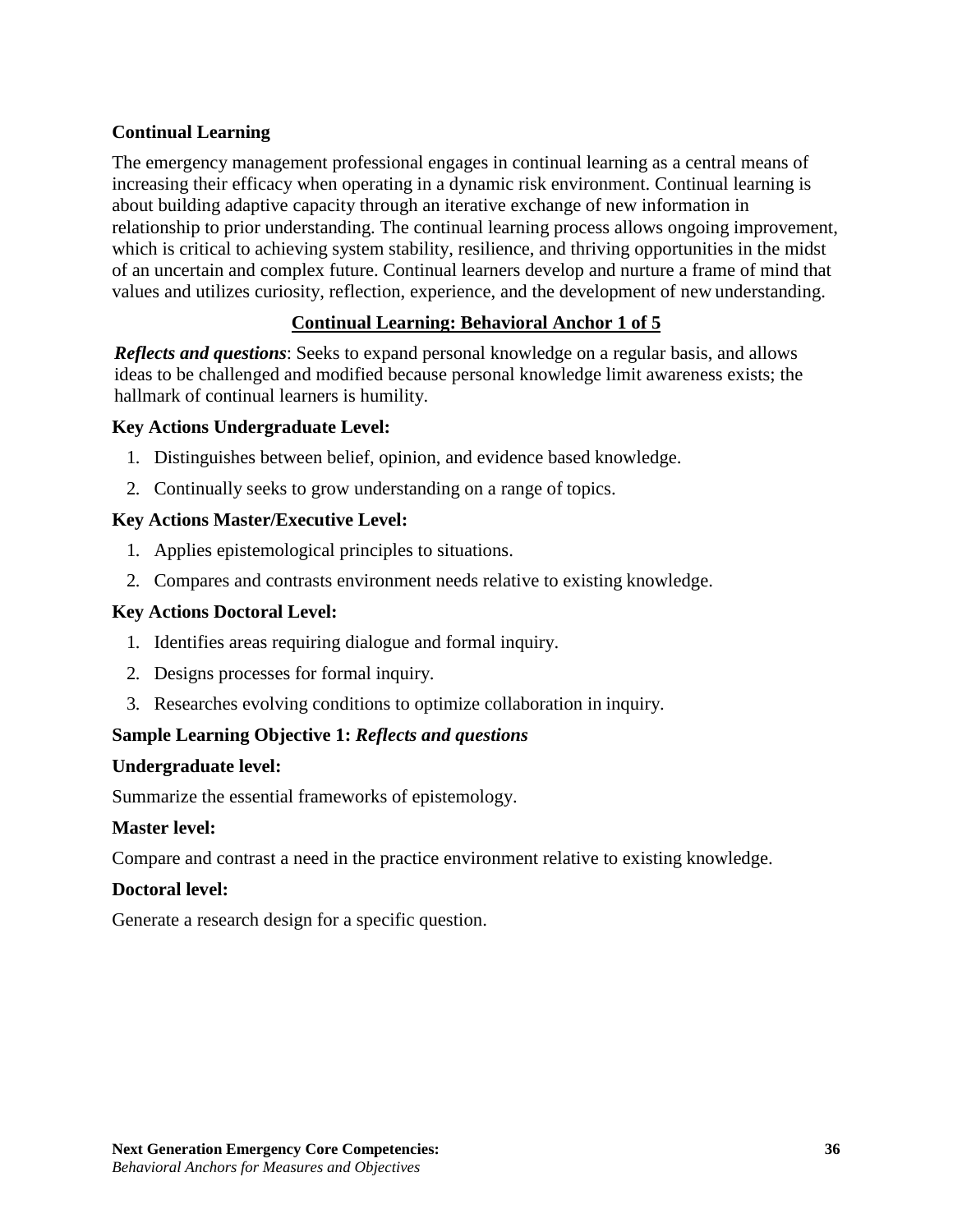## **Continual Learning: Behavioral Anchor 2 of 5**

*Understands confidence levels:* Appreciates the importance confidence levels have in the pursuit of understanding, reduction of inquiry duplication, and expansion of the body of knowledge.

#### **Key Actions Undergraduate Level:**

- 1. Explains what the degree of confidence is.
- 2. Describes how we know what we know and the influence of confidence on further learning and actions.

#### **Key Actions Master/Executive Level:**

- 1. Assesses confidence levels of existing literature to inform further inquiry.
- 2. Questions confidence levels when not justified by the research.
- 3. Communicates confidence levels to assist in decision making.

### **Key Actions Doctoral Level:**

- 1. Evaluates methods to assess confidence in the findings toward continually refining the body of knowledge.
- 2. Develops ways to help communities understand confidence levels for better decision making.

## **Sample Learning Objective 2: Understands confidence levels**

#### **Undergraduate level:**

Illustrate how confidence levels are derived and communicated.

#### **Master level:**

Review and assess a research journal article to determine the confidence level of the findings and what that means for decision making in practice.

#### **Doctoral level:**

Evaluate a research methodology in relationship to the confidence levels of the findings.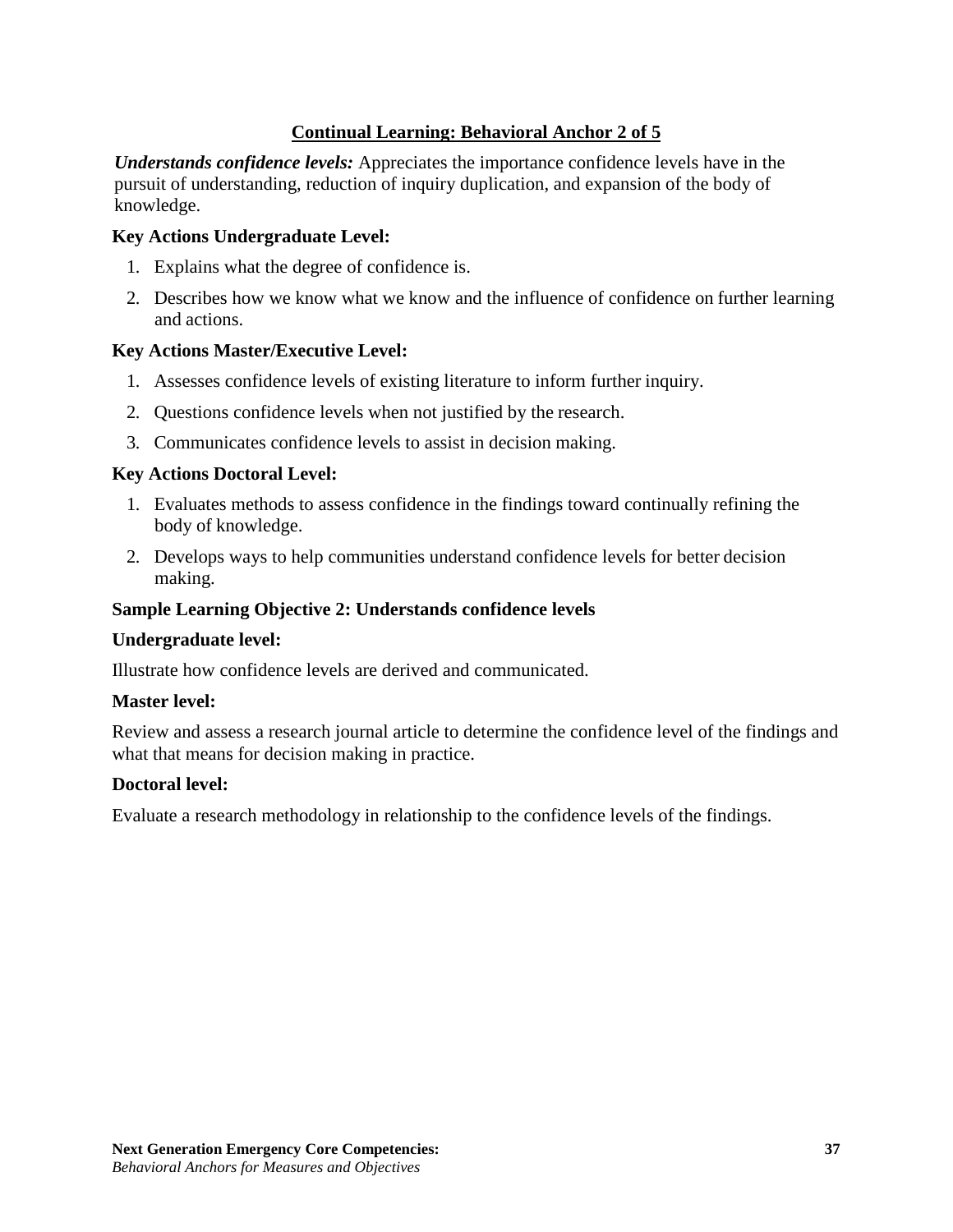## **Continual Learning: Behavioral Anchor 3 of 5**

*Contributes to a body of knowledge that spans disciplines:* Focuses inquiry at the intersection of relevant disciplines to gain a fuller understanding of the drivers of a problem, and builds the body of knowledge in emergency management.

## **Key Actions Undergraduate Level:**

- 1. Identifies different disciplines contributing to understanding of an issue.
- 2. Understands transdisciplinary, multidisciplinary, and interdisciplinary methods.

### **Key Actions Master/Executive Level:**

- 1. Differentiates transdisciplinary, multidisciplinary or interdisciplinary processes of inquiry.
- 2. Identifies changing needs, and applies collaborative principles of inquiry to the situation.

#### **Key Actions Doctoral Level:**

- 1. Integrates areas requiring dialogue and further research into formal inquiry.
- 2. Designs a formal inquiry that is interdisciplinary, multidisciplinary, or transdisciplinary in approach.

## **Sample Learning Objective 3: Contributes to a body of knowledge that spans disciplines**

### **Undergraduate level:**

Identify the different disciplines contributing to understanding of an emergency management issue.

## **Master level:**

Differentiate transdisciplinary, multidisciplinary and interdisciplinary processes of inquiry.

## **Doctoral level:**

Design an inquiry with a research team that spans disciplines.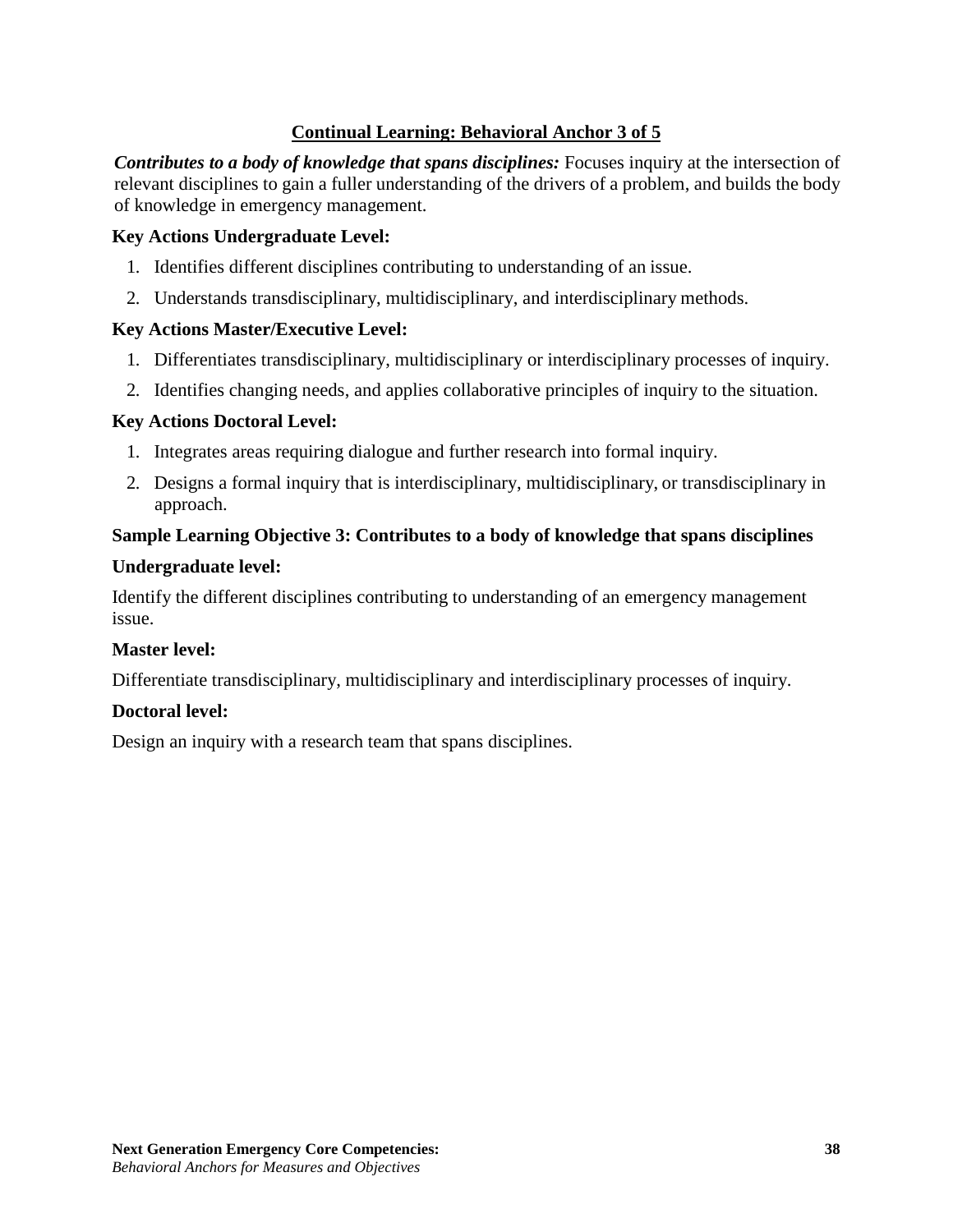## **Continual Learning: Behavioral Anchor 4 of 5**

*Engages others in inquiry:* Demonstrates willingness to challenge and transform mental models and engage others, whether casually in discourse or through formal scientific processes.

#### **Key Actions Undergraduate Level:**

- 1. Demonstrates the processes of reasoning together in a group task.
- 2. Cultivates an attitude conducive to mutual inquiry and learning.

### **Key Actions Master/Executive Level:**

- 1. Distinguishes conditions which favor or impede collaboration in inquiry.
- 2. Works constructively with others to optimize conditions for inquiry.

### **Key Actions Doctoral Level:**

- 1. Supports group processes to widen understanding of the issue at hand.
- 2. Establishes benchmarks for optimizing collaborative learning.
- 3. Researches evolving conditions to optimize collaboration in inquiry.

### **Sample Learning Objective 4:** *Engages others in inquiry*

#### **Undergraduate level:**

Demonstrate the processes of reasoning together in a group task.

### **Master level:**

Conduct a collaborative inquiry in a group project.

#### **Doctoral level:**

Develop methods and benchmarks to enhance collective inquiry.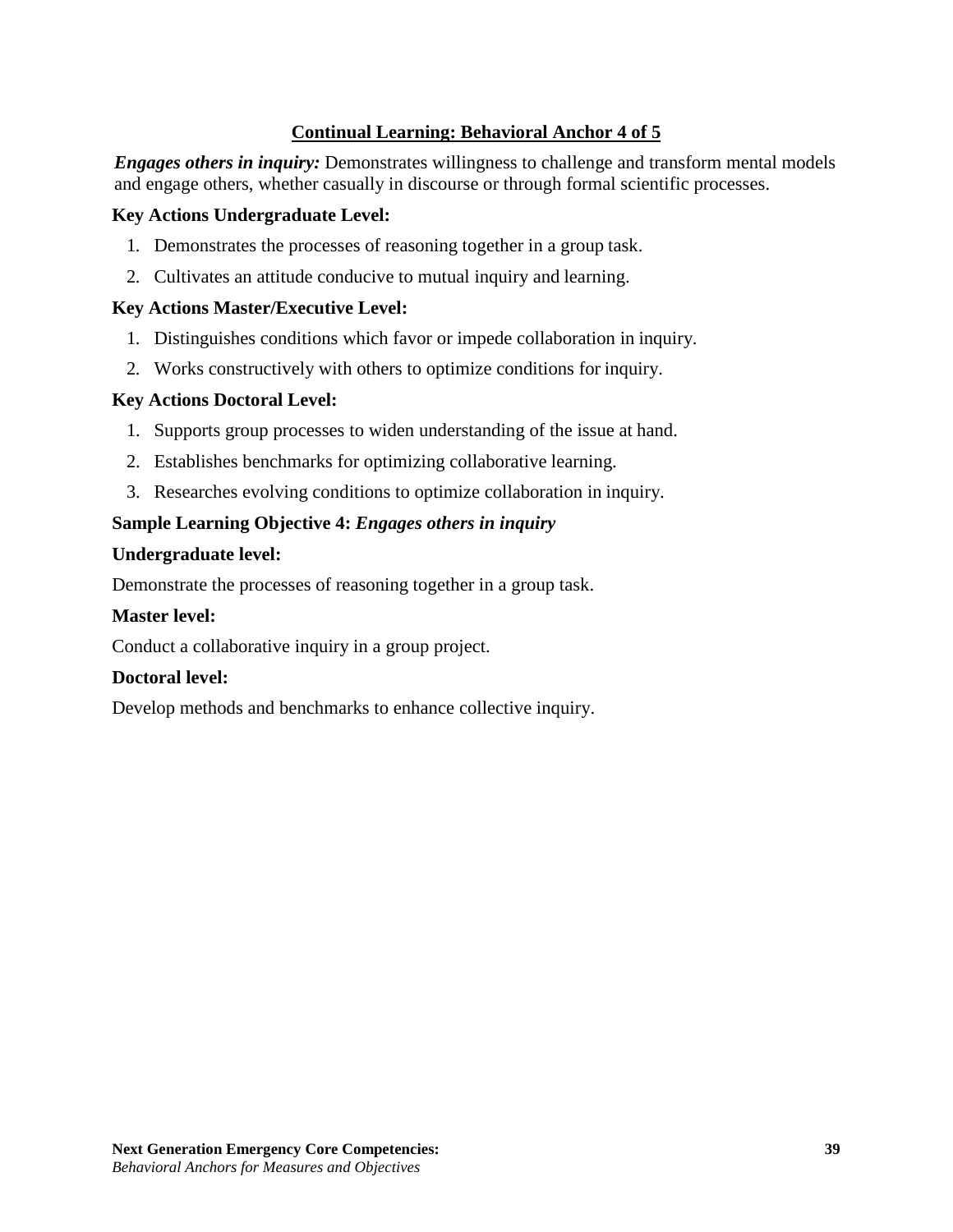## **Continual Learning: Behavioral Anchor 5 of 5**

*Seeks practical applications for public value:* Engaged learning includes application as an essential part of inquiry, seeking ways in which we can improve the world around us even if it is in some small aspect.

### **Key Actions Undergraduate Level:**

- 1. Respects the importance of research translated to action, and practices informing research needs.
- 2. Describes what comprises applied research.
- 3. Illustrates design thinking processes.

#### **Key Actions Master/Executive Level:**

- 1. Seeks opportunities to engage researchers to explore complex problems.
- 2. Guides a design thinking process with stakeholders.
- 3. Evaluates an applied research.

### **Key Actions Doctoral Level:**

- 1. Collaborates with practitioners to identify applied research needs.
- 2. Facilitates formal methods of applied research.
- 3. Develops an evaluation tool.

## **Sample Learning Objective 5: Seeks practical applications for public value**

#### **Undergraduate level:**

Illustrate the importance and process of moving research to practice, and practice informing research.

#### **Master level:**

Conduct an evaluation of an applied research project.

#### **Doctoral level:**

Develop an applied research evaluation tool.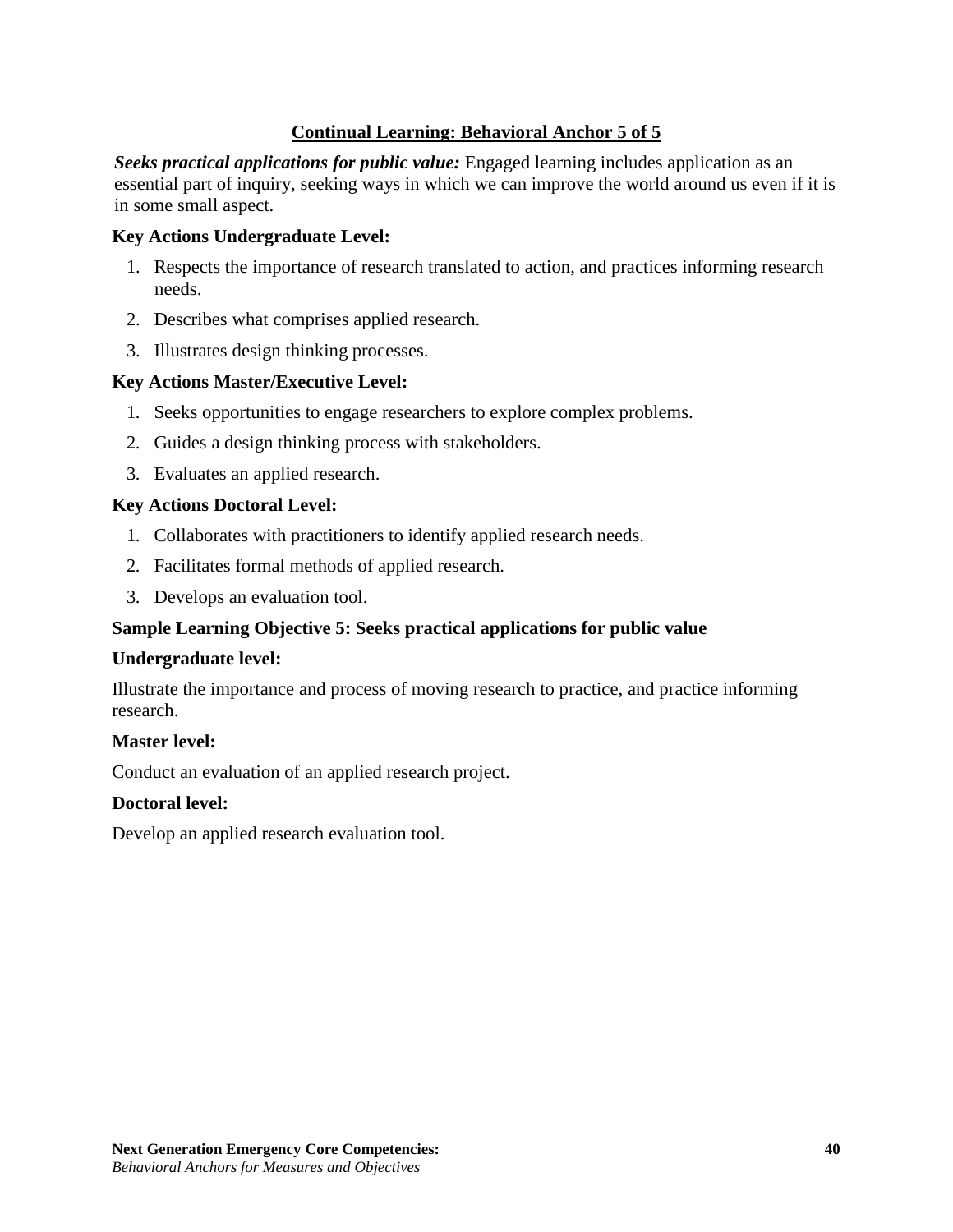## **Scientific Literacy**

The emergency management professional possesses an understanding and working knowledge of scientific processes, as well as a familiarity with the natural, social, fiscal, and applied sciences. Diverse scientific knowledge is essential as they inform the management and understanding of disaster risk and vulnerability on local, regional, national, and global levels. Scientific literacy is the capacity to objectively and systematically work through complex problems, using the scientific process to identify questions, interpret evidence based findings to inform decision making, and effectively communicate the results to policy makers and the public. Through the use of the scientific process and principles in relationship to hazards, risks, and vulnerabilities, practitioners can deliver enhanced value to the communities they serve to thrive.

## **Scientific Literacy: Behavioral Anchor 1 of 3**

*Knowledge and understanding***:** Demonstrates an appreciation of scientific processes and how their applications to practice benefits humanity**.**

## **Key Actions Undergraduate Level:**

- 1. Uses technical terms appropriately.
- 2. Reads and understands science articles in both popular media and scholarly journals.
- 3. Engages in conversation about the key points and correctness of a media science article.
- 4. Explains the relationship between science information quality and the methods used to produce the information.

## **Key Actions Master/Executive Level:**

- 1. Integrates technical terms into day to day inquiries and applications.
- 2. Reads and understands the implications of peer reviewed scientific articles.
- 3. Weighs the science information quality in relationship to both the source and the methods used to produce the evidence.
- 4. Effectively communicates scientific information to influence policy and practical processes in risk and vulnerability reduction.

## **Key Actions Doctoral Level:**

- 1. Teaches technical terms and their definitions to others.
- 2. Generates scientific study information for publication.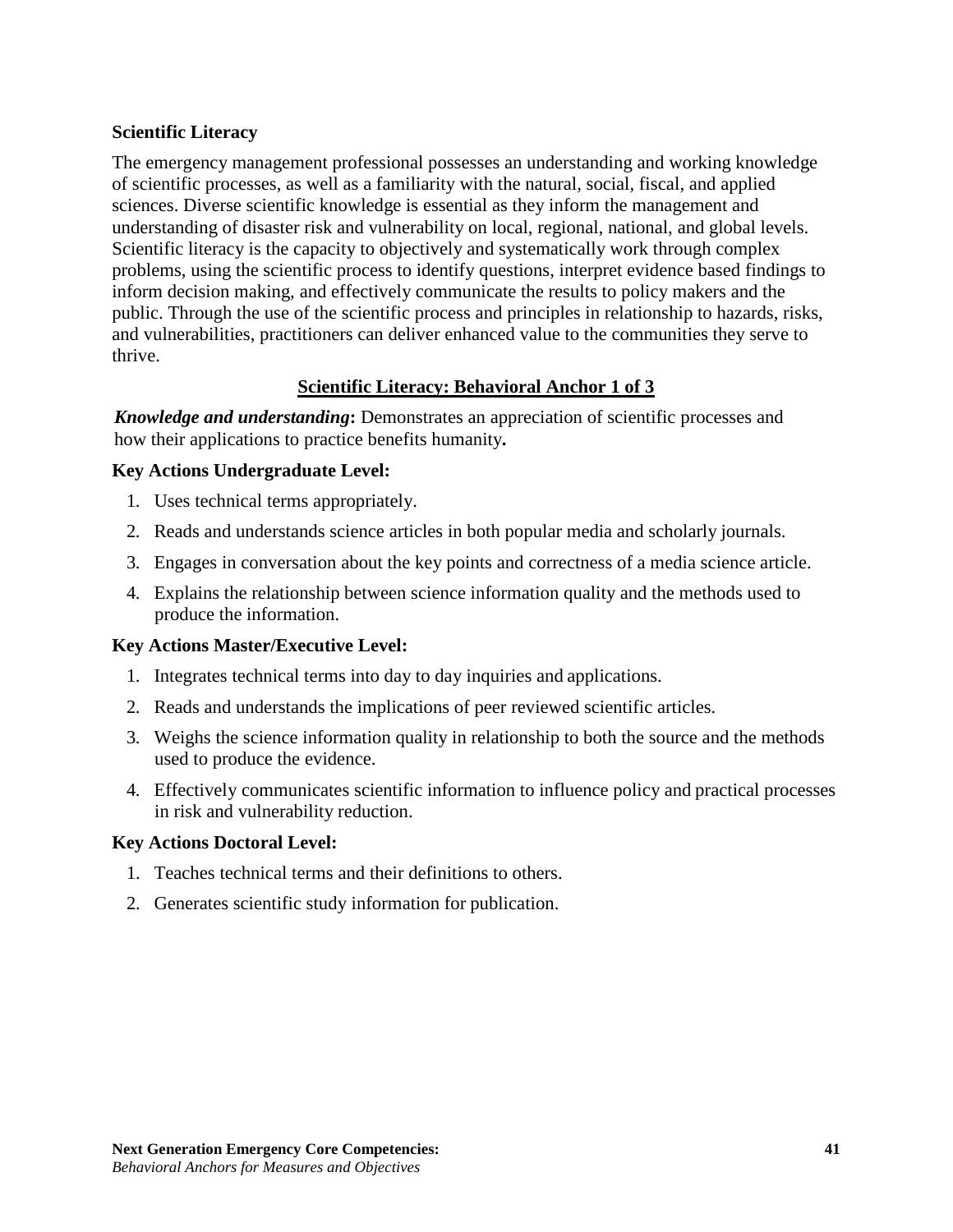- 3. Participates in the peer review process to assess science information quality and the methods used to produce the information before publication.
- 4. Effectively communicates and disseminates new hazard, risk, and vulnerability findings derived from the scientific process of inquiry.

## **Sample Learning Objective 1:** *Knowledge and understanding*

#### **Undergraduate:**

Read a science article and write a report about the science information quality in relationship to the source and the methods used to produce the information.

#### **Master:**

Read a grouping of related science articles and write a report comparing and contrasting the methods and data analysis quality of the articles.

#### **Doctoral:**

Conduct a scientific study and write a publishable report to communicate the research processes and findings**.**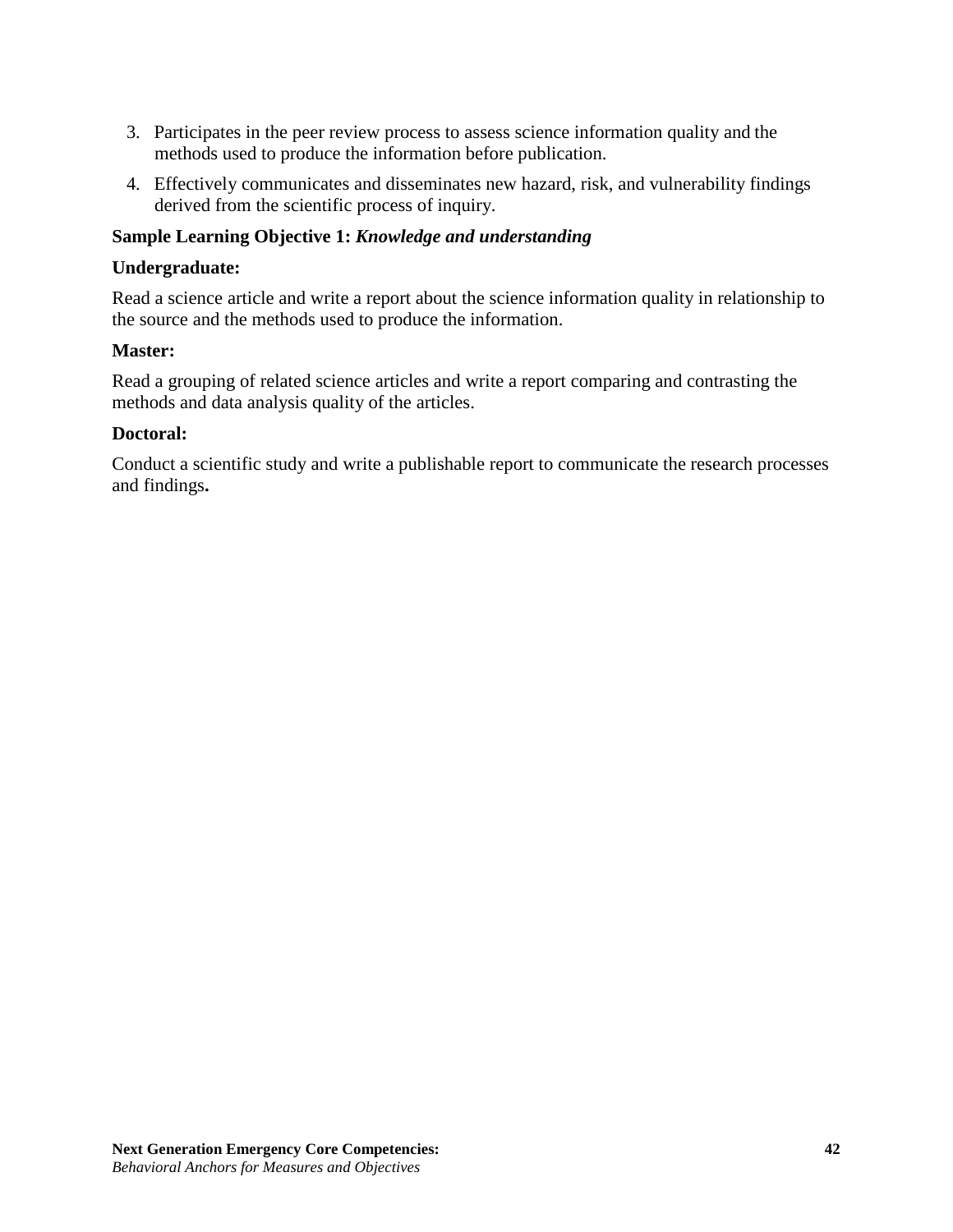## **Scientific Literacy: Behavioral Anchor 2 of 3**

*Find and evaluate credible literature sources***:** Begins the scientific process with a review of reliable scientific literature; finds and evaluates credible sources of literature to support the inquiry and development of an argument.

### **Key Actions Undergraduate Level:**

- 1. Explains the value of peer reviewed scientific literature.
- 2. Identifies biases that may exist in gray literature and other less reliable literature sources.
- 3. Finds and selects credible scientific literature to inform and support a specific topic.
- 4. Uses evidence from credible literature to inform inquiry.

#### **Key Actions Master/Executive Level:**

- 1. Compares and contrasts the quality and biases between scientific peer reviewed sources, gray literature, and other less reliable literature sources.
- 2. Finds and categorizes high quality scientific studies on a specific topic of inquiry.
- 3. Utilizes high quality scientific publications to support an evidence based position.

### **Key Actions Doctoral Level:**

- 1. Integrates credible scientific literature sources to identify areas of research needs.
- 2. Contributes to scientific literature through conducting and publishing a peer reviewed scientific inquiry.
- 3. Conducts a peer review of a scientific inquiry for publication.

#### **Sample Learning Objective 2:** *Find and evaluate credible literature sources*

#### **Undergraduate level:**

Find and select high quality scientific literature to inform and support a specific topic.

#### **Master level:**

Utilize high quality scientific publications to support an evidence based position.

#### **Doctoral level:**

Integrate credible scientific literature sources to identify areas of research needs.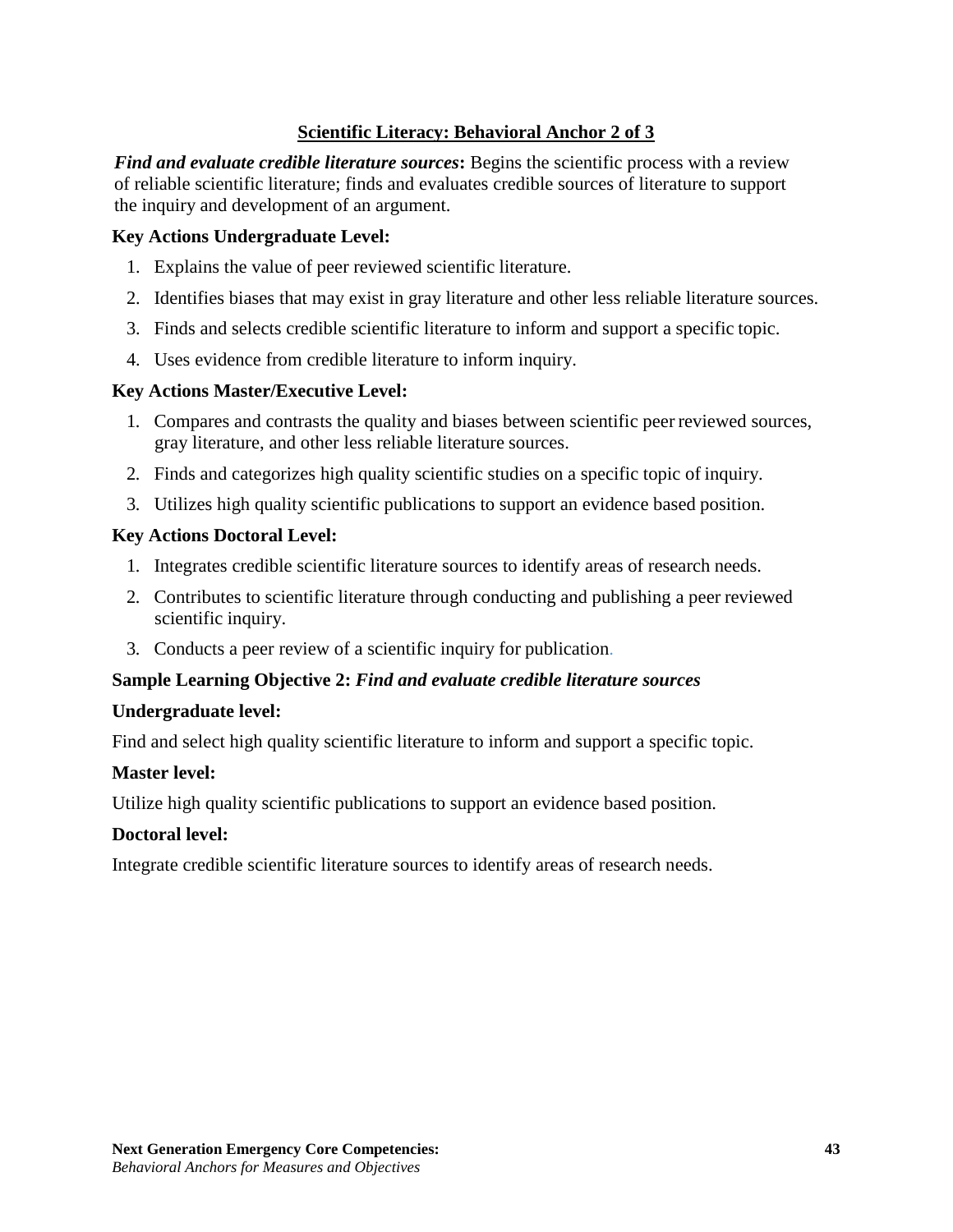## **Scientific Literacy: Behavioral Anchor 3 of 3**

*Inquiry and problem-solving processes:* Applies and integrates scientific process in the presentation and evaluation of an argument, relates the argument to the existing evidence, and draws conclusions.

#### **Key Actions Undergraduate Level:**

- 1. Asks, finds, or determines answers to questions derived from experiences.
- 2. Describes, explains, and predicts natural occurrences.
- 3. Poses and evaluates arguments based on existing evidence.
- 4. Uses fact based decision making.

### **Key Actions Master/Executive Level:**

- 1. Categorizes high quality scientific studies and use the evidence to promote the common welfare.
- 2. Applies scientific concepts and processes to problem-solving, decision making, and policy development.
- 3. Utilizes scientific publications to support an evidence based position.
- 4. Assimilates evidence based decision making into the organization and/or research recommendations.
- 5. Applies conclusions from inquiries.

#### **Key Actions Doctoral Level:**

- 1. Uses existing literature to identify areas of research needs.
- 2. Writes clear problem statements and research questions, which drive new data gathering and analysis.
- 3. Designs and conducts a scientific inquiry.
- 4. Recommends policy action based upon analytical evidence of research conducted.
- 5. Mentors and supervises students in the scientific research process.

## **Sample Learning Objective 3: Inquiry and problem-solving processes**

#### **Undergraduate level:**

Pose and evaluate arguments based on existing evidence.

#### **Master level:**

Categorize high quality scientific studies and use the evidence to promote the common welfare.

#### **Doctoral level:**

Write a clear problem statement and research question that will drive a new inquiry, data gathering, and analysis.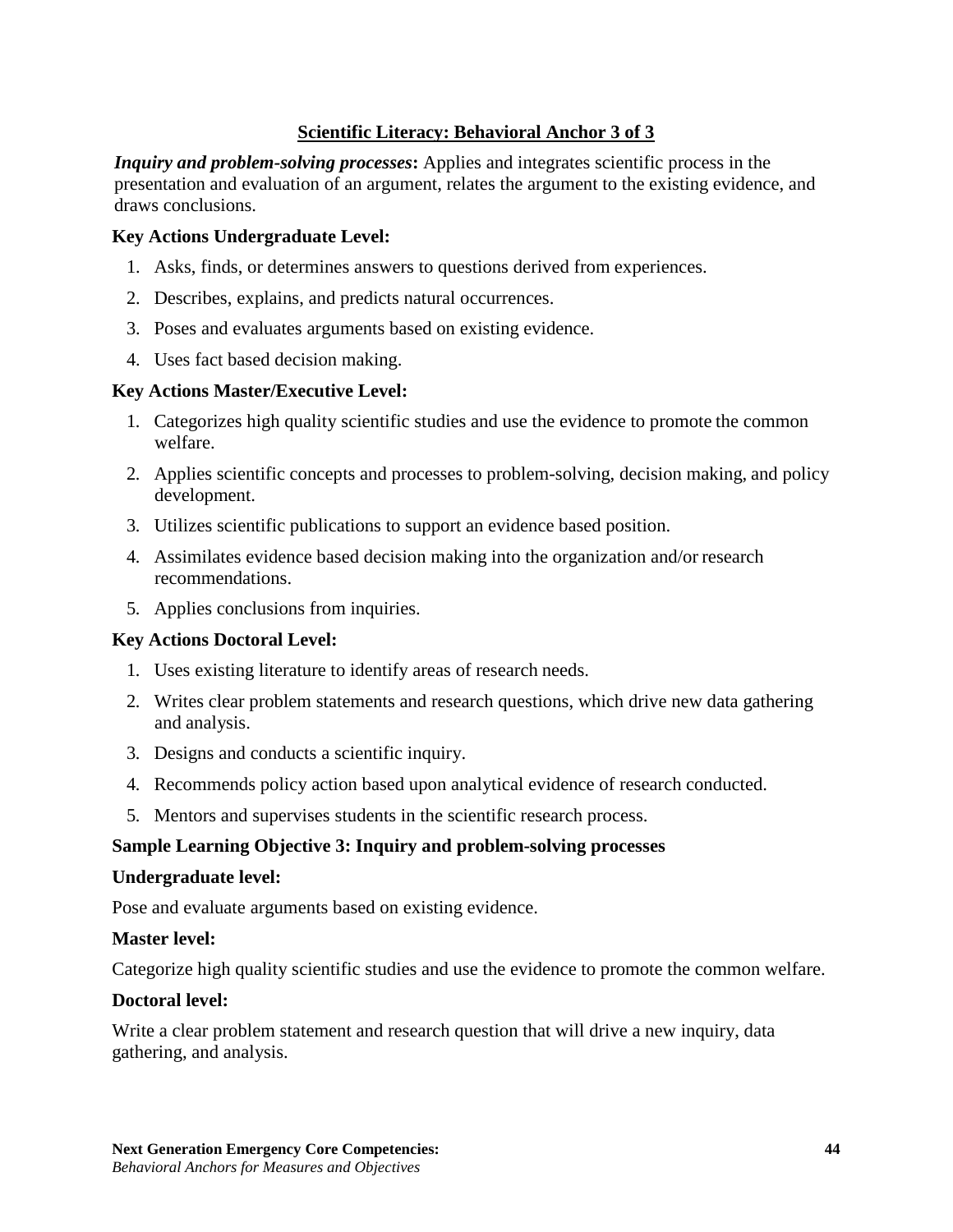## **Geographic Literacy**

The emergency management professional possesses a foundational and comprehensive understanding of the geographic configurations of hazards, vulnerability, and risk. Geographic literacy comprises knowledge of the earth's physical and human systems, utilizing a spatial foundation where hazards, vulnerability, and risk can be conceptualized. The interconnections, interactions, and implications across complex physical, built, and social environments can be analyzed to track changing disaster risk profiles and inform decision making.

## **Geographic Literacy: Behavioral Anchor 1 of 3**

*Interaction:* Recognizes the world is made of physical, built, and social systems, which interact in multifaceted ways, producing varying levels of risk and vulnerability.

## **Key Actions Undergraduate Level:**

- 1. Differentiates physical and social geography.
- 2. Summarizes the perspectives of human and physical features; including the location of places, the distribution of landforms and water bodies, geophysical hazards, the current political, economic, cultural landscape, and the historical influences on these boundaries.
- 3. Organizes raw data into a usable and easily understood form.
- 4. Utilizes maps and images to explain relationships between a geographic location, the existing and evolving hazards of that location, and the social dynamics of disaster risk in that location.

## **Key Actions Master/Executive Level:**

- 1. Determines a range of sources that will be helpful to answer compelling disaster risk questions.
- 2. Employs geographic data, tools, and techniques to understand disaster risk patterns and processes.
- 3. Illustrates meaningful context for the interactions of the physical and social geography of a given location.
- 4. Analyzes variations in spatial patterns between social, built, and physical environments to track changing disaster risk profiles.
- 5. Integrates geographic reasoning in decision making and establishing strategic disaster risk management priorities, goals, and solutions.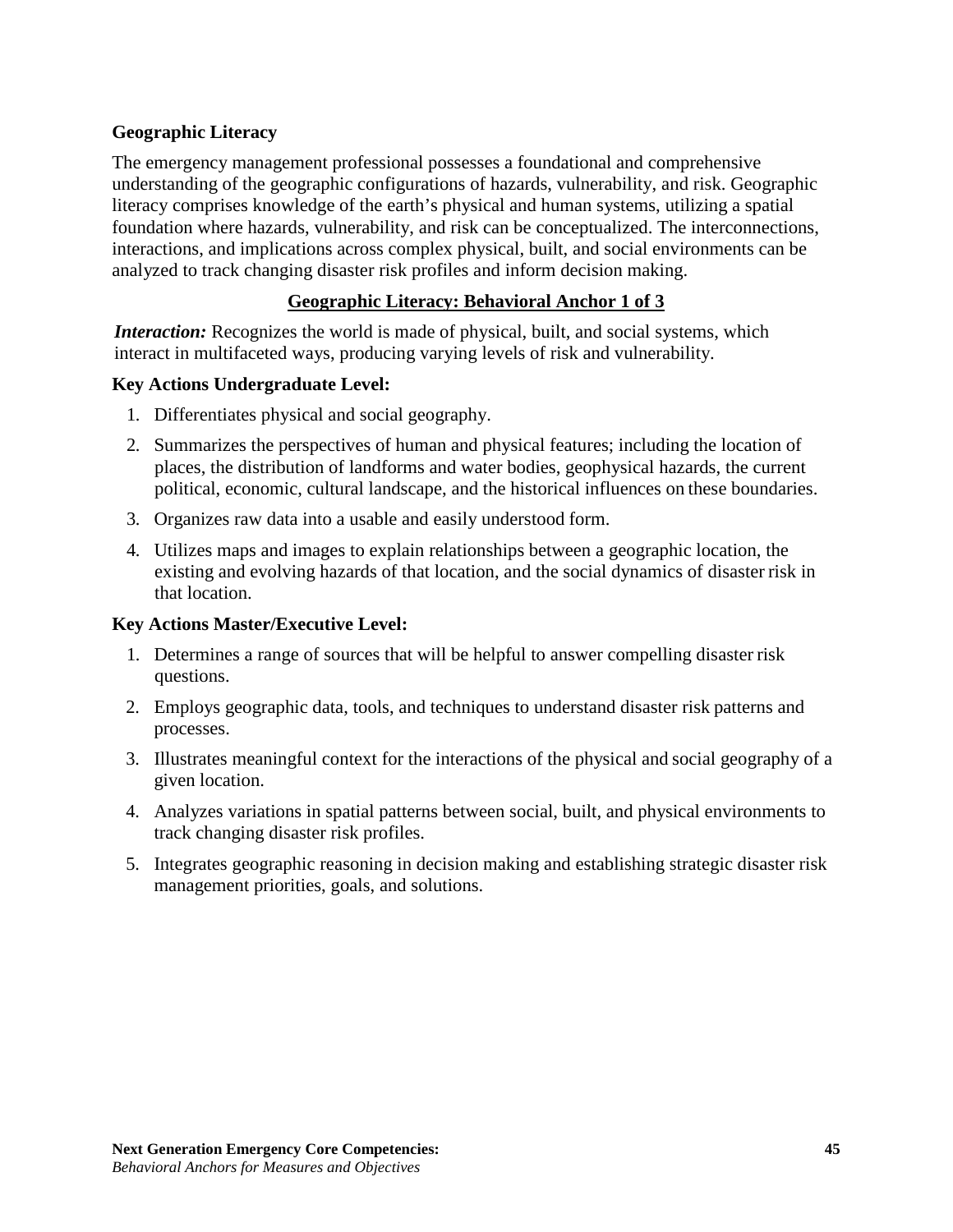## **Key Actions Doctoral Level:**

- 1. Continually seeks and tests patterns, relationships, and connections between social, built, and physical environments to detect changes in disaster risk.
- 2. Incorporates spatial analysis in methodological approaches.
- 3. Facilitates societal decision making utilizing geographic reasoning.
- 4. Engages in an iterative process of refining claims and counterclaims with reliability and validity, acknowledging any limitations.

## **Sample Learning Objective 1:** *Interaction*

### **Undergraduate Level:**

Explain the relationship between a geographic location, the existing hazards of that location, the built environment of that location, and the social dynamics of disaster risk in that location.

### **Master Level:**

Form arguments from evidence regarding the relationship between a geographic location, the existing hazards of that location, and the social dynamics of disaster risk in that location.

### **Doctoral Level:**

Generate a hypothesis about a relationship between a geographic location, an existing hazard of that location, and the social dynamics of disaster risk in that location.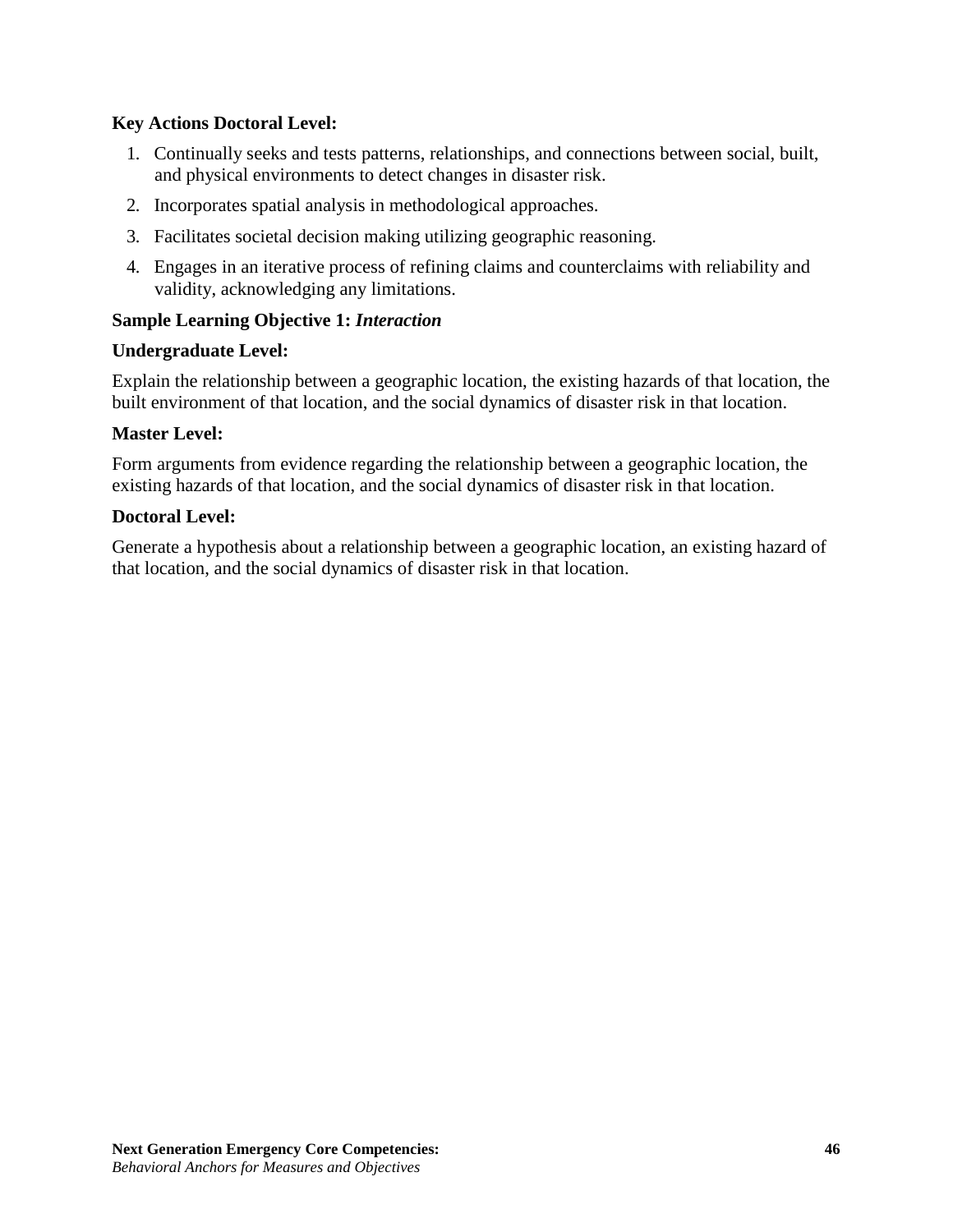## **Geographic Literacy: Behavioral Anchor 2 of 3**

*Interconnection:* Inquiries are based on an understanding that people and places are connected in a dynamic network of global relationships.

#### **Key Actions Undergraduate Level:**

- 1. Observes and explains how people and places are connected in a dynamic network of global relationships.
- 2. Acts responsibly in the interconnected world.
- 3. Recognizes the interconnections between people and places are continually evolving and changing the nature of interactions.

### **Key Actions Master/Executive Level:**

- 1. Conducts analysis based on an understanding that people and places are connected in a dynamic network of global relationships.
- 2. Applies a systematic and spatial reasoning to environmental and social issues.

## **Key Actions Doctoral Level:**

- 1. Designs inquiries to gain new knowledge about complex relationships between people and place.
- 2. Incorporates historical, social, and geographic connections into instruction.

## **Sample Learning Objective 2:** *Interconnection*

#### **Undergraduate Level:**

Explain how people and places are connected in a dynamic network of global relationships.

#### **Master Level:**

Apply systematic and spatial reasoning to a community risk reduction problem.

#### **Doctoral Level:**

Integrate historical, geographical, and social connections into a curriculum.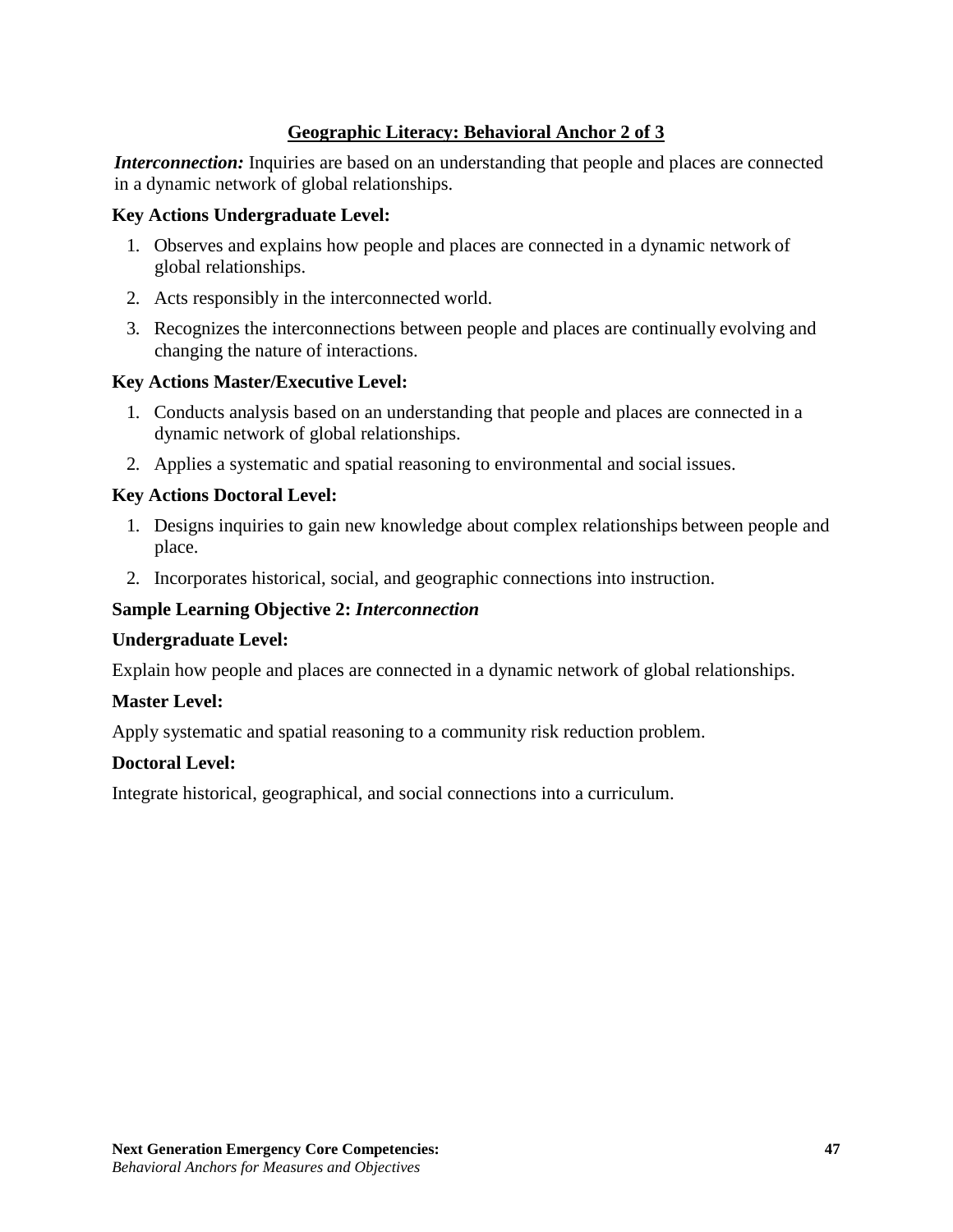## **Geographic Literacy: Behavioral Anchor 3 of 3**

*Implications:* Applies geographic reasoning, which involves connections and interactions of physical, built, and social systems, to influence decision-making processes toward reducing hazard risk and vulnerability.

#### **Key Actions Undergraduate Level:**

- 1. Demonstrates a systematic decision-making process.
- 2. Acts in ways that promote the common good.
- 3. Argues against costly choices.
- 4. Advocates for decisions that will increase community resilience and reduce disaster risk.

#### **Key Actions Master/Executive Level:**

- 1. Recognizes a community disaster risk problem, and weigh options for individual and collective action to reduce the identified problem.
- 2. Evaluates the cost benefit implications of an option for individuals, communities, and the environment.
- 3. Advocates for land use planning, emergency preparedness and response, public safety, security, and quality of life.
- 4. Endorses systematic decisions that promote the common good.

### **Key Actions Doctoral Level:**

- 1. Formulates options that promote the common good.
- 2. Develops collaborative processes for community disaster risk reduction.
- 3. Creates groundwork for positive community breakthroughs.

## **Sample Learning Objective 3:** *Implications*

#### **Undergraduate level:**

Apply a decision-making process that includes recognition of the interactions between physical and social systems.

#### **Master Level:**

Make a recommendation based upon a systematic analysis of the connections and interactions between the social and physical arrangements.

#### **Doctoral Level:**

Integrate systematic decision making into curriculum and instruction.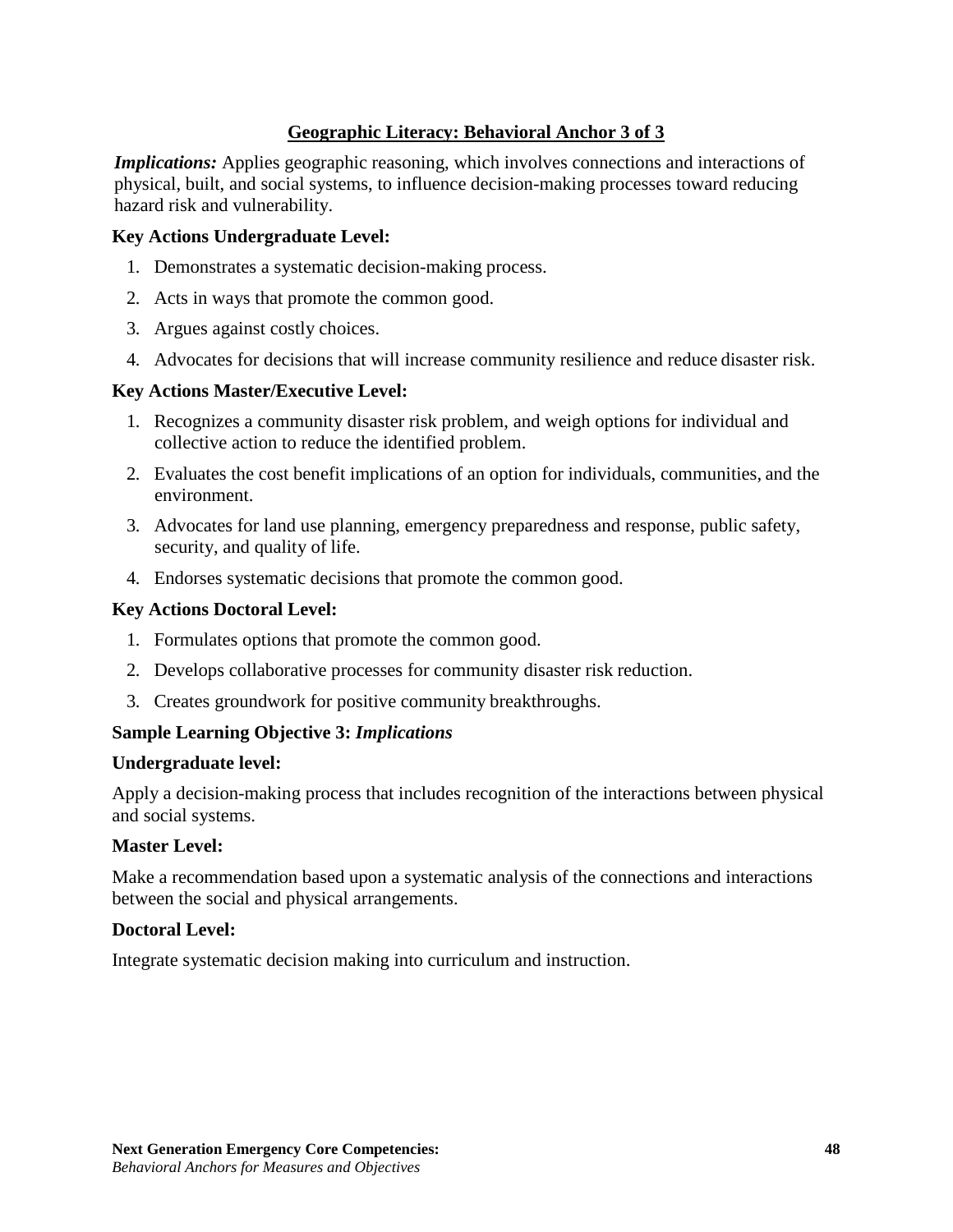## **Sociocultural Literacy**

The emergency management professional recognizes the social determinants of risk, as both the risks for and the effects of disasters are socially constructed. A sociocultural foundation provides the lens to examine and understand human behavior; and the ways in which humans, both individually and collectively, through political and legal processes, may affect their relationship to risk, adaptive capacity, and the ability to thrive.

## **Socio-cultural Literacy: Behavioral Anchor 1 of 3**

*Social determinants of disaster risk:* Advances the understanding of others concerning the relationship between social factors and disaster risk concentration.

## **Key Actions Undergraduate Level:**

- 1. Summarizes how the origins of disaster are in the everyday workings of society.
- 2. Describes how the social determinants of disaster risk can influence disaster recovery.
- 3. Reviews external news and information to learn about economic, political, and social trends that affect the work of the emergency manager.

### **Key Actions Master/Executive Level:**

- 1. Identifies and analyzes the social factors that contribute to disaster risk in the community.
- 2. Determines priorities for community disaster risk management efforts weighing economic, political, and social trends.
- 3. Advocates for adaptive capacity building actions.

## **Key Actions Doctoral Level:**

- 1. Tests relationships of specific contributory social factors and disaster risk.
- 2. Produces new knowledge regarding the relationship between human behavior, organizational performance, adaptation, and disaster risk reduction strategies.
- 3. Conducts translational research to establish processes of integrating risk reduction and adaptive capacity building knowledge into practice.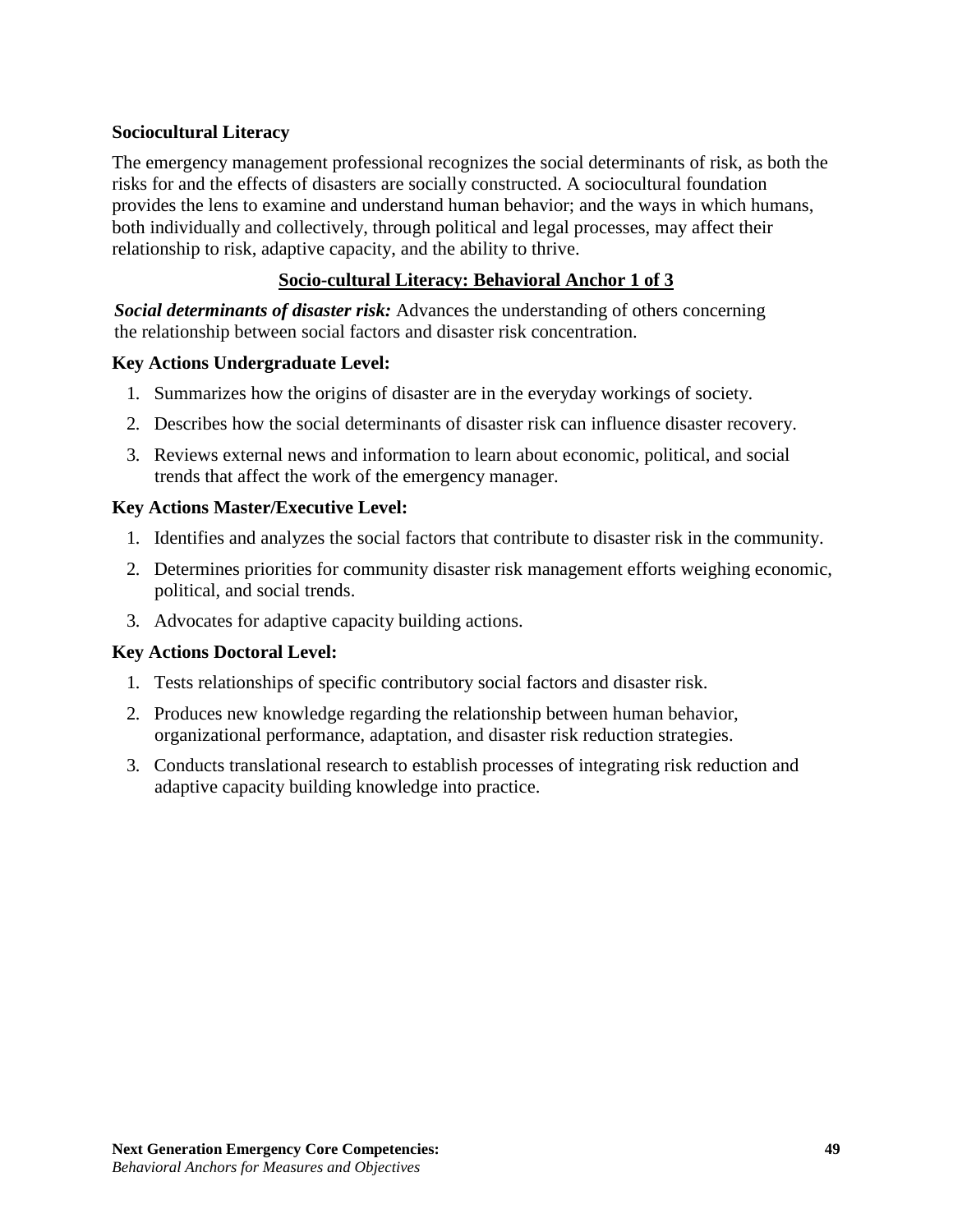## **Sample Learning Objective 2:** *Social determinants of disaster risk*

### **Undergraduate level:**

Explain how the social determinants of disaster risk can influence disaster recovery outcomes.

### **Master level:**

Analyze the economic, political, and social trends in a specific location and recommend priorities emerging from the analysis.

## **Doctoral level:**

Generate a research question that explores a social factor relationship to disaster risk.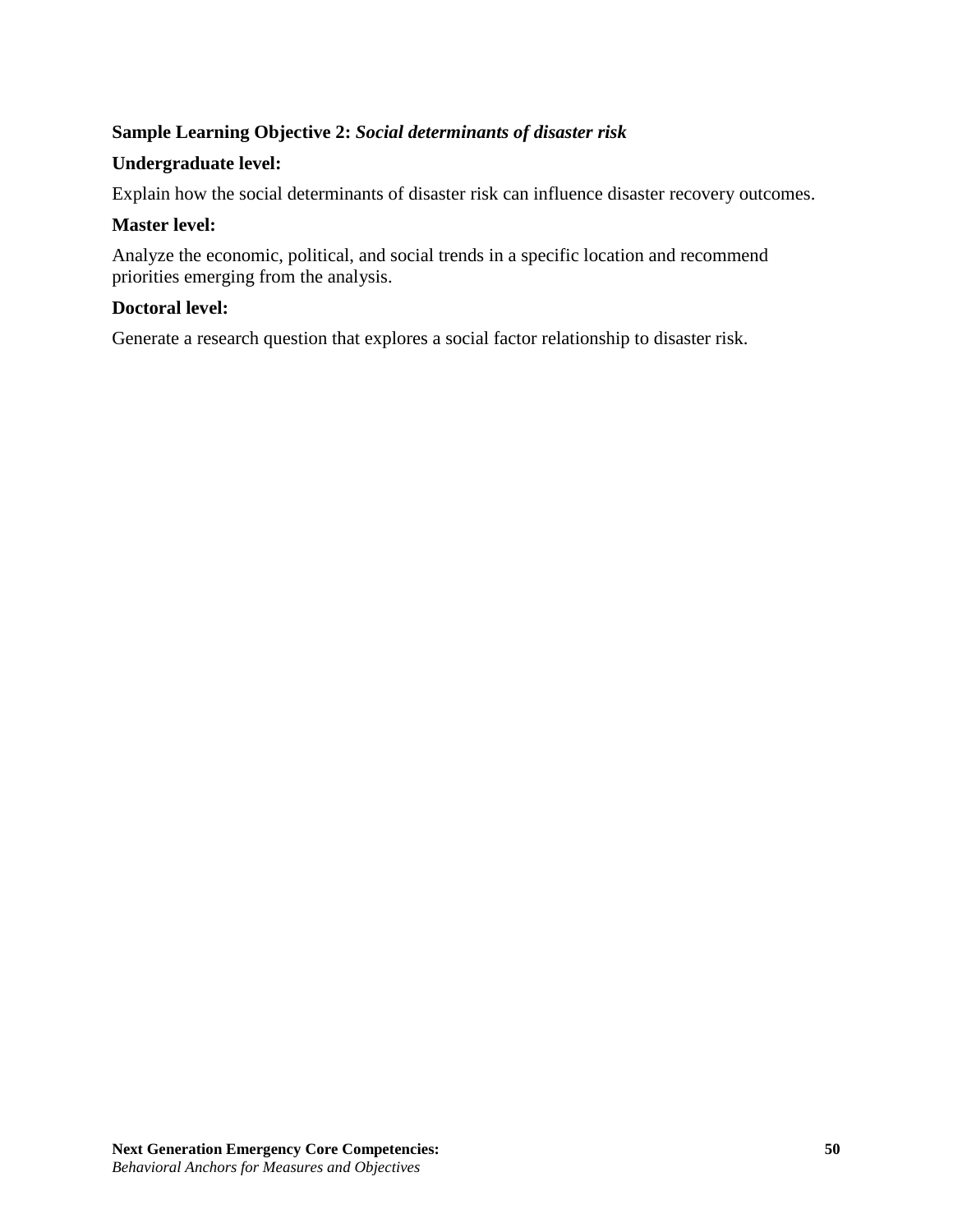## **Socio-cultural Literacy: Behavioral Anchor 2 of 3**

*Politics, political, and legal processes:* Influences relationships and advocates for the resiliency of others through the collective action of political and legal processes.

#### **Key Actions Undergraduate Level:**

- 1. Understands existing legal frameworks surrounding disaster risk.
- 2. Explains how political and legal processes can influence disaster preparedness, mitigation, response, and recovery.
- 3. Demonstrates advocacy interest to improve resiliency of others through political and legal processes.

### **Key Actions Master/Executive Level:**

- 1. Evaluates existing political and legal processes for their effectiveness on disaster preparedness, mitigation, response, and recovery.
- 2. Identifies and engages community relationships that can influence policy, ordinance, and legal changes to improve community resilience.
- 3. Advocates for adaptive capacity building legal processes.

### **Key Actions Doctoral Level:**

- 1. Tests relationships between specific political and legal processes, and disaster risk.
- 2. Conducts analysis to establish options and recommendations for improving legal processes addressing risk reduction and adaptive capacity building.

## **Sample Learning Objective 2:** *Politics, political, and legal processes*

#### **Undergraduate level:**

Explain how political and legal processes can influence disaster preparedness, mitigation, response, and recovery.

#### **Master level:**

Evaluate existing political and legal processes for their disaster preparedness, mitigation, response, and recovery effectiveness.

## **Doctoral level:**

Test relationships between specific political and legal processes, and disaster risk.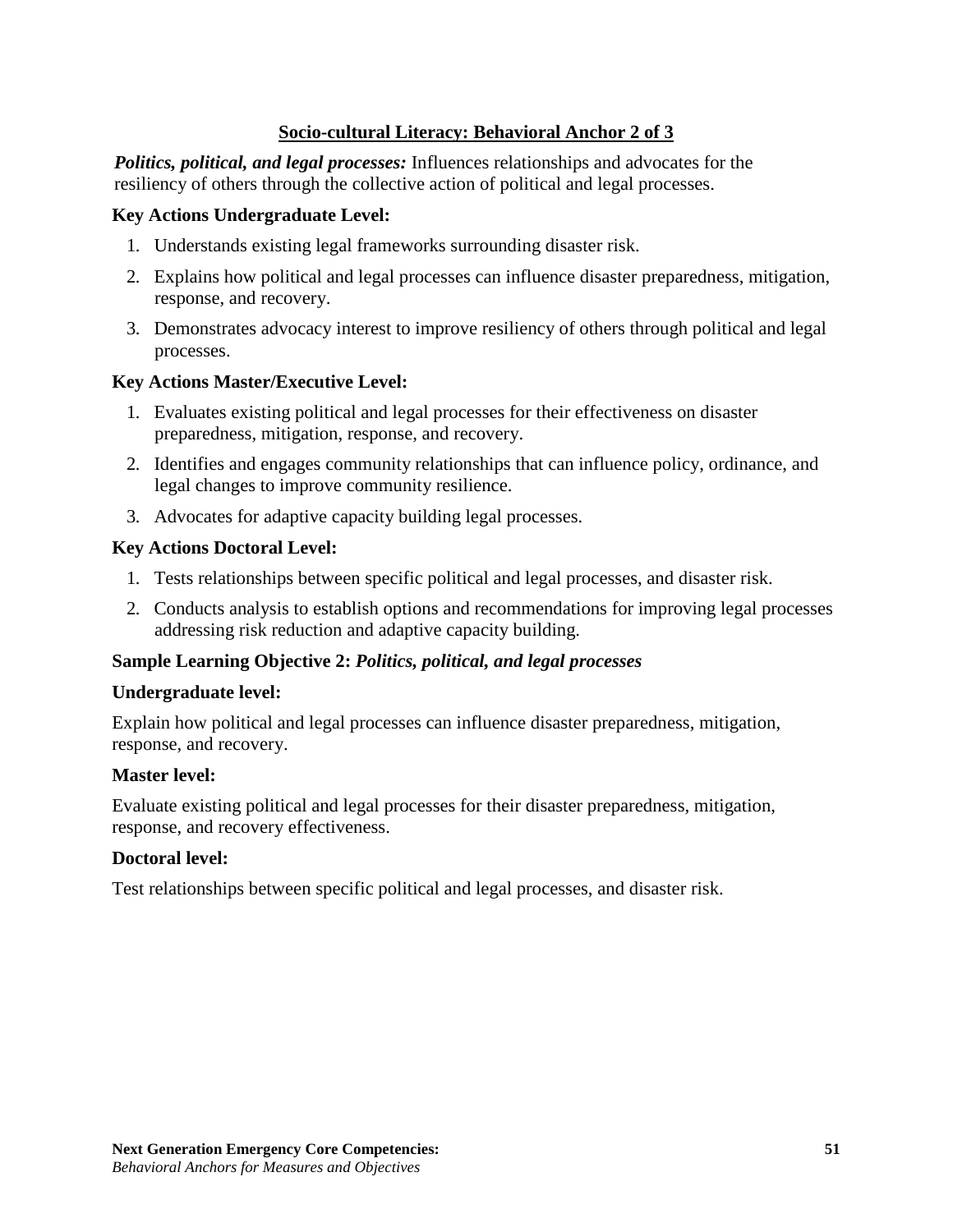## **Sociocultural Literacy: Behavioral Anchor 3 of 3**

*Building adaptive capacity:* Cultivates and models an environment of inclusion and diversity. Values and gives voice to differences toward achieving collective pre-disaster capability building and disaster risk reduction goals.

### **Key Actions Undergraduate Level:**

- 1. Objectively identifies capabilities, capacities, and constraints of the community.
- 2. Demonstrates fairness and respect toward people with different customs, backgrounds, and beliefs within the community.
- 3. Clearly communicates relevant disaster risk reduction information so that others can understand.
- 4. Listens carefully to others, takes time to understand their point of view, and asks appropriate questions.

### **Key Actions Master/Executive:**

- 1. Identifies and analyzes the social and institutional sources of resilience, and forms action priorities for expanding pre-disaster capabilities.
- 2. Seeks opportunities to promote the inclusion of diverse voices in community pre- disaster capability building.
- 3. Builds a diverse team with a variety of skills for pre-disaster capability building and disaster risk reduction.
- 4. Upholds the dignity of those most affected by disaster risk, and examines own biases to avoid insensitive actions.

#### **Key Actions Doctoral:**

- 1. Researches and measures the social and institutional sources of resilience to further inform capacity building.
- 2. Instructs and fosters the development of others in pre-disaster capability building and disaster risk reduction.
- 3. Brings together different cultures, ideas, and experiences to facilitate disaster risk reduction action opportunities.
- 4. Advocates the value of the role existing customs and organizations hold within communities.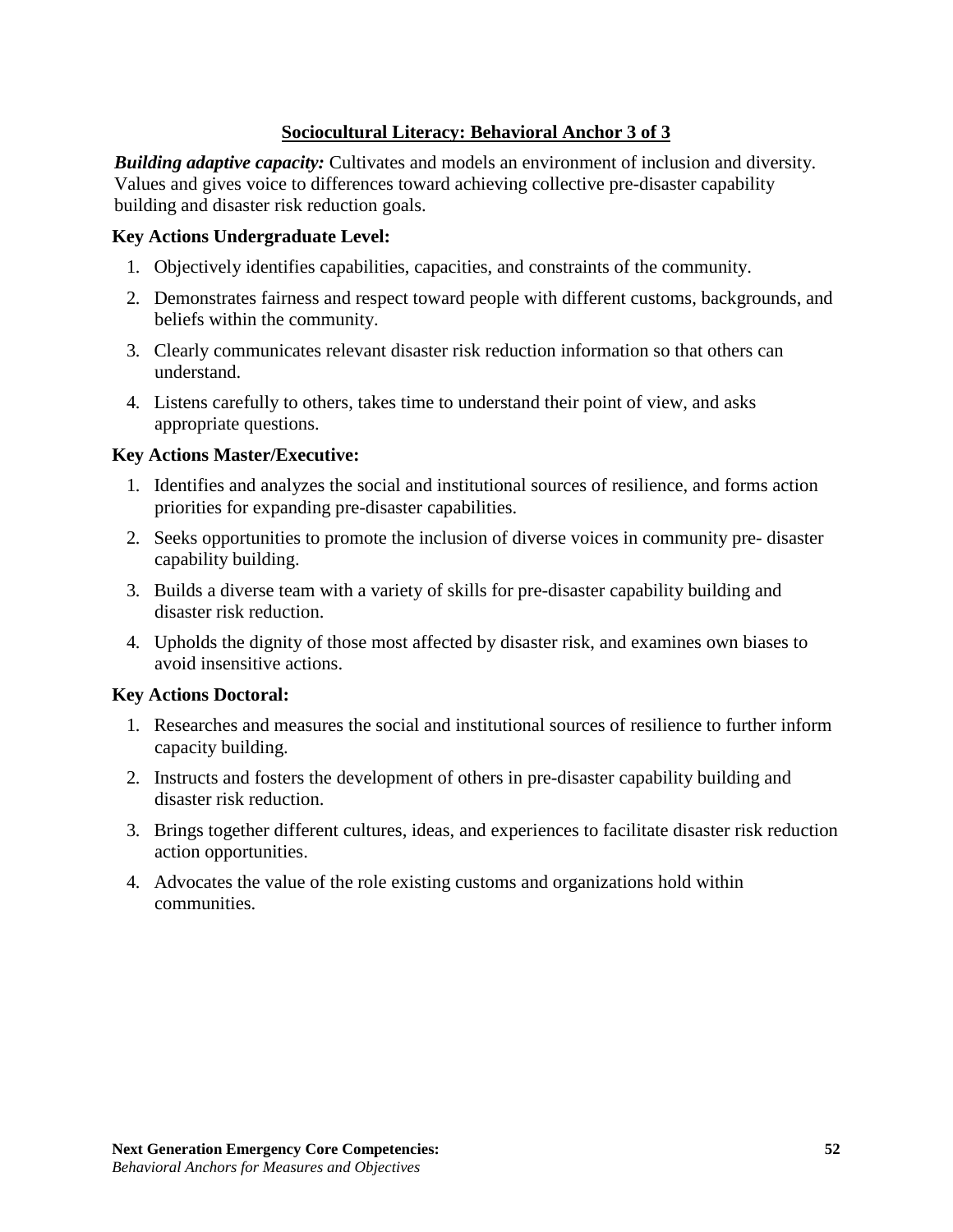# **Sample Learning Objective 3:** *Building adaptive capacity*

## **Undergraduate level:**

Identify capabilities, capacities, and constraints of a specific community.

## **Master level:**

Present and defend the value of including diverse voices in community pre-disaster capability building.

#### **Doctoral level:**

Examine the constructs of social capital in a research project.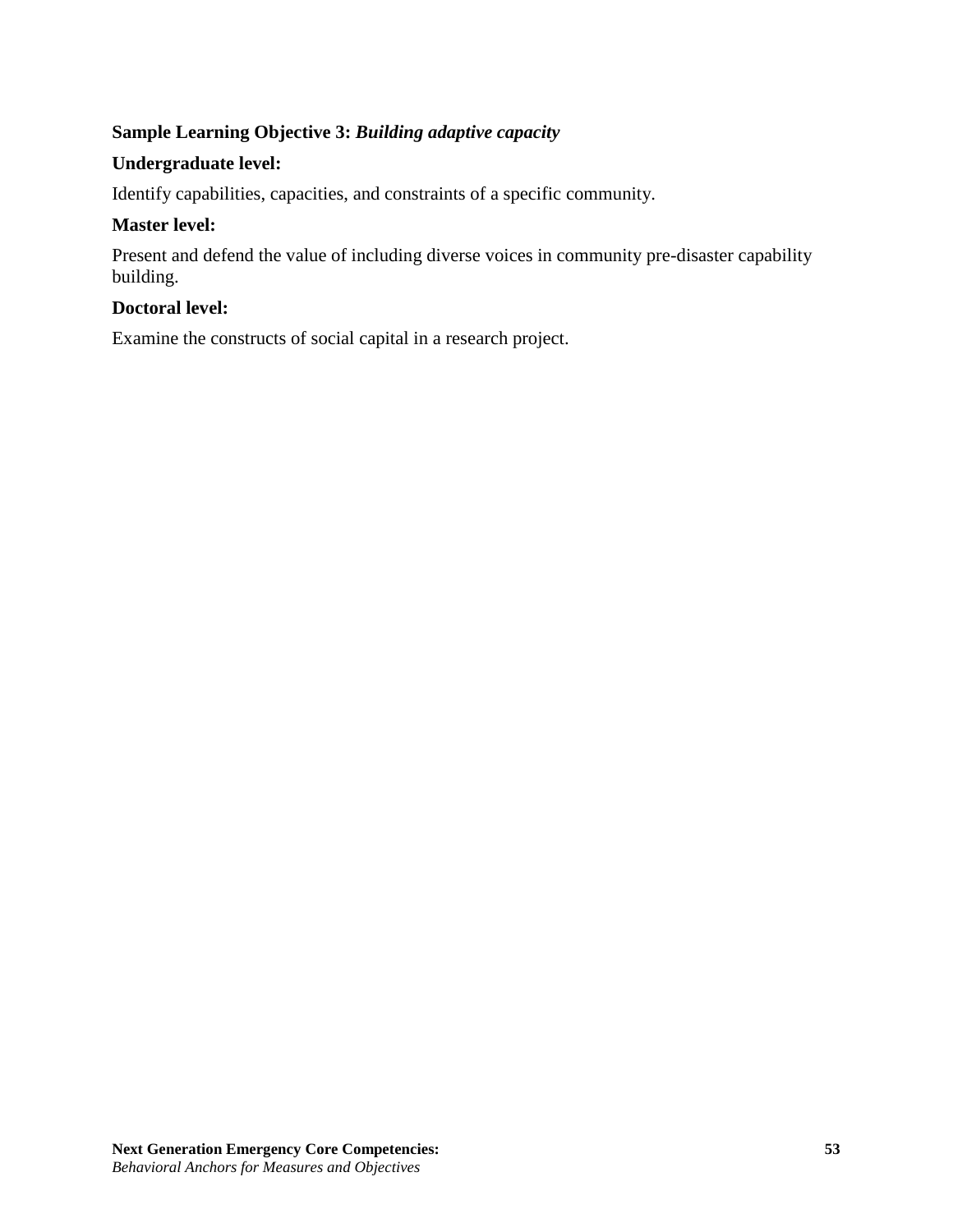## **Technological Literacy**

The emergency management professional possesses a fundamental understanding of evolving technologies, their relevant application to practice, and timely adoption of these technologies. Technology refers to the mechanisms or devices developed from the application of scientific knowledge. Integrating emerging or evolving technology into emergency management practice requires an awareness of current innovations, the ability to evaluate their potential utility, willingness to access expertise to utilize technologies, and a grasp of the security measures necessary to protect the technology.

## **Technological Literacy: Behavioral Anchor 1 of 4**

*Utilizes technology:* Uses existing appropriate technologies in emergency management practice.

### **Undergraduate Level Key Actions:**

- 1. Demonstrates ability to apply established technologies in support of all phases of emergency management.
- 2. Utilizes technologies and accesses data.
- 3. Compares the range of technologies available and examines appropriateness for emergency management use.

### **Master/Executive Level Key Actions:**

- 1. Identifies problems and can fix systems or oversee the fix during normal operations and in emergency operations.
- 2. Administers the utilization of diverse systems in support of emergency management.
- 3. Builds teams that can utilize and improve usage of technical systems.

#### **Doctoral Level Key Actions:**

- 1. Evaluates human factors in utilizing technical systems to improve decision making.
- 2. Collaborates with technology partners or otherwise utilize technology to augment existing practices or produce new ones.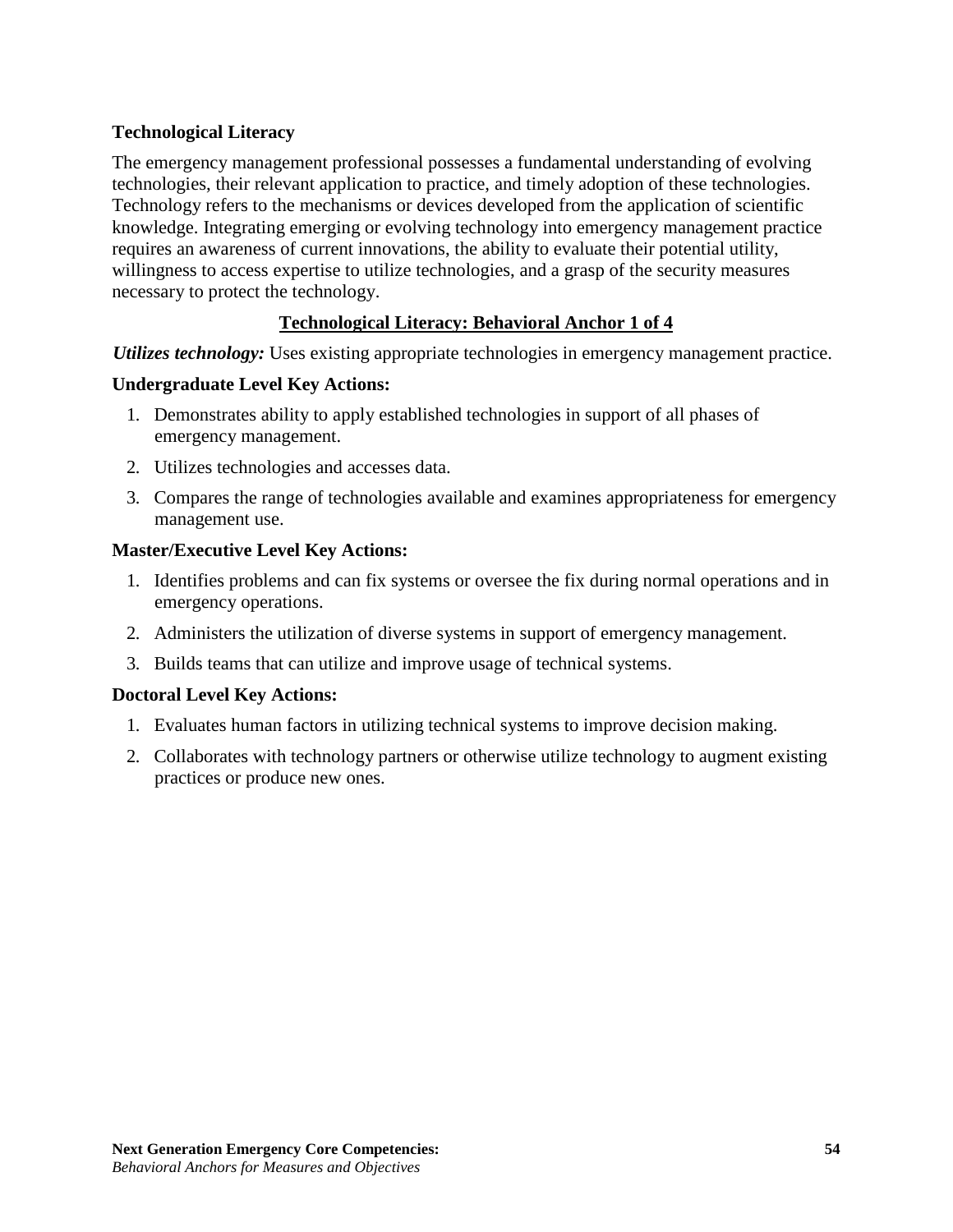## **Sample Learning Objective 1:** *Utilizes technology*

## **Undergraduate level:**

Operate essential technologies in the emergency management function.

## **Master level:**

Integrate a range of technologies into emergency management practice.

## **Doctoral level:**

Evaluate human factors in the utilization of technologies given the challenging operating environment.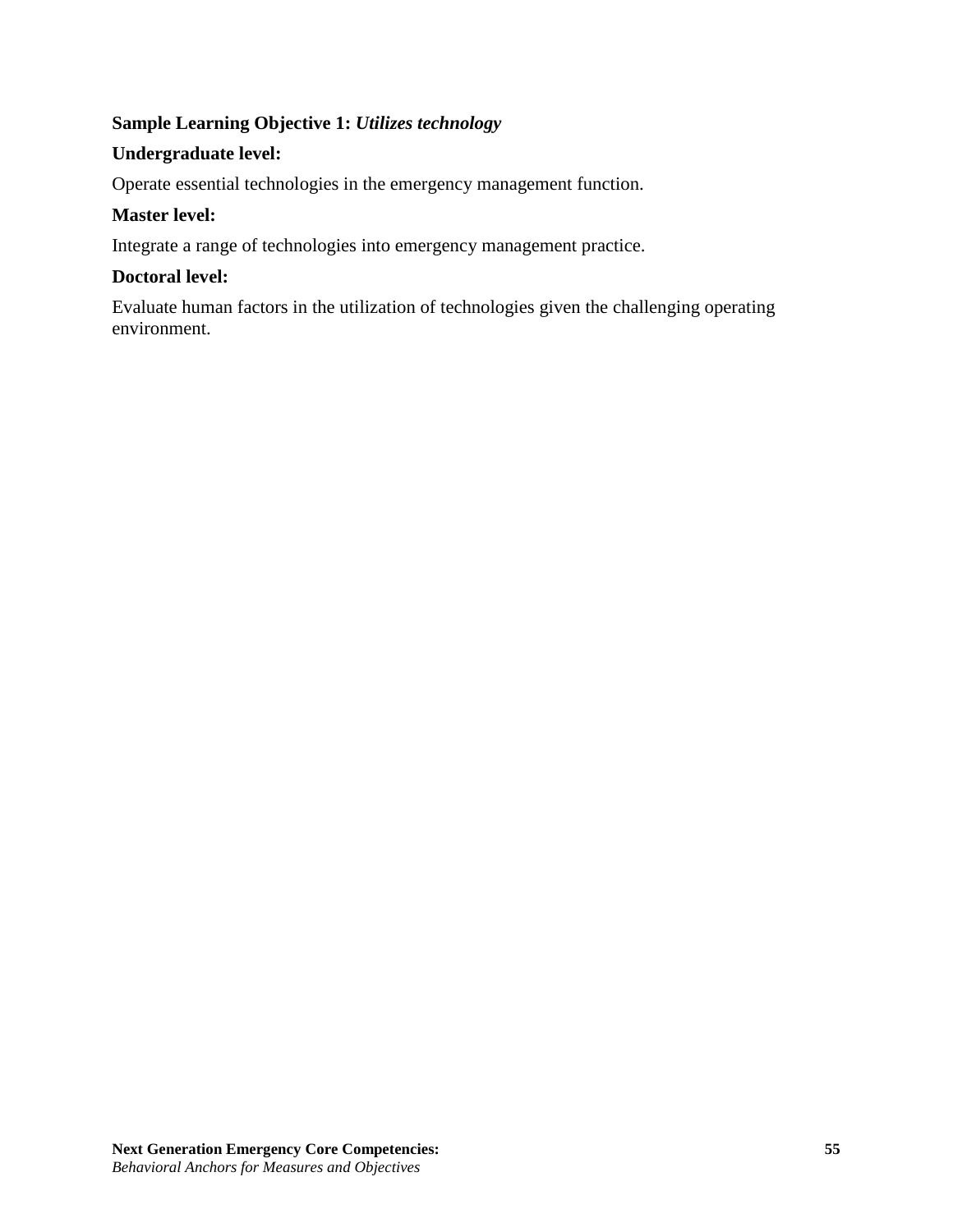## **Technological Literacy: Behavioral Anchor 2 of4**

*Evaluation of technology:* Assesses existing and emerging technologies that benefit or can benefit emergency management; in the process, demonstrates understanding of both advancing technology and the progressive practice of emergency management.

#### **Undergraduate Level Key Actions:**

- 1. Demonstrates a working level knowledge of developments in technology.
- 2. Describes appropriate technologies for emergency management.
- 3. Identifies potential points for improvement of technology use.

#### **Master/Executive Level Key Actions:**

- 1. Proposes and implements the policy and programs to meet identified needs with technological solutions.
- 2. Establishes a working relationship with technology providers.
- 3. Monitors, evaluates, and continually improves applied use of technological systems.

### **Doctoral Level Key Actions:**

- 1. Conceptualizes new applications for existing and emerging technologies.
- 2. Conceives new application for existing technologies in emergency management.
- 3. Develops evaluation metrics for utilization of technological systems.
- 4. Simulates the organizational capabilities, technologies, and human factors to determine optimal technological solutions.

## **Sample Learning Objective 2:** *Evaluation of technology*

#### **Undergraduate level:**

Demonstrate a proficient use of a range of technologies.

#### **Master level:**

Evaluate a technology application.

#### **Doctoral level:**

Develop evaluation metrics for technological systems use.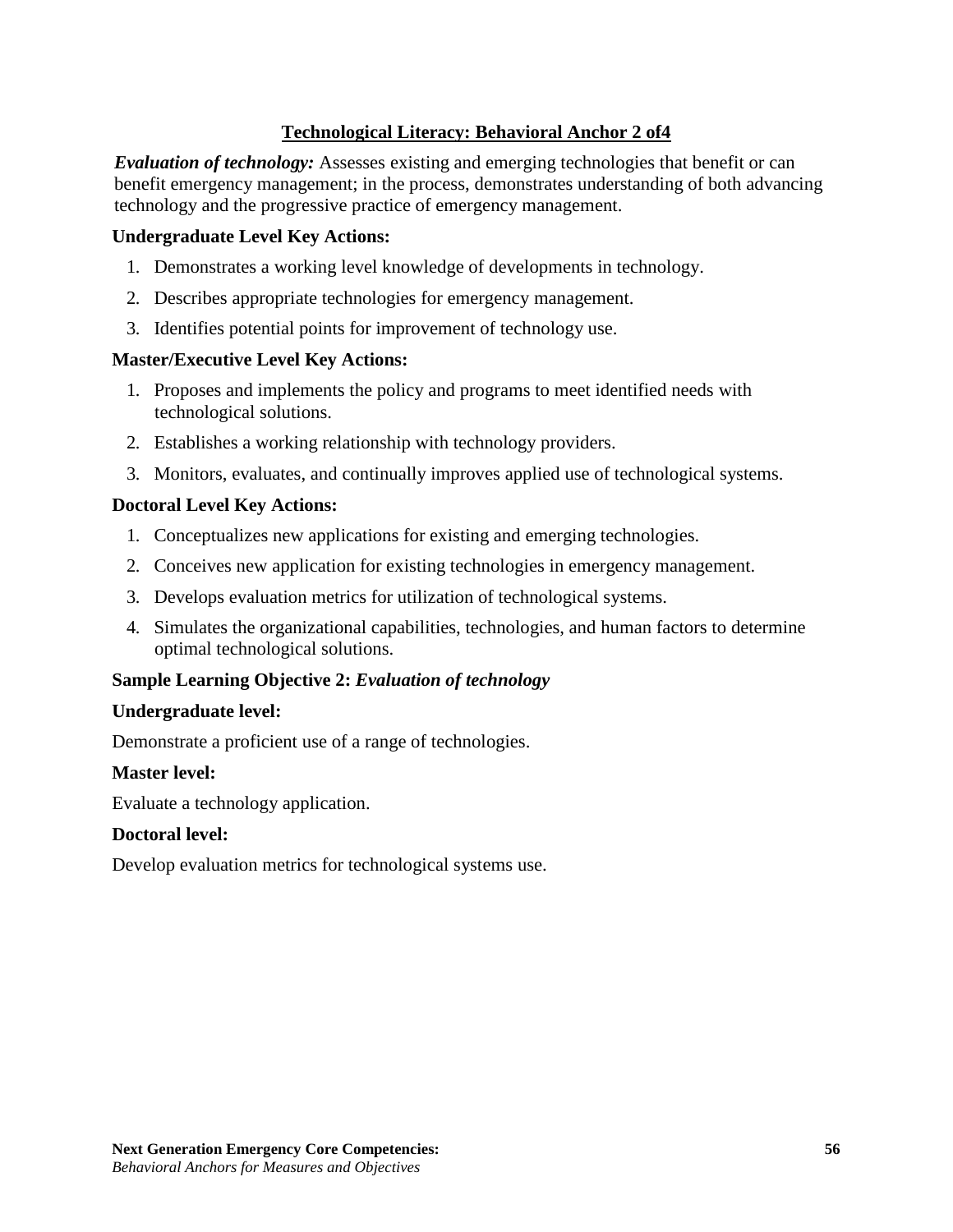## **Technological Literacy: Behavioral Anchor 3 of 4**

*Advances the use of technologies:* Adopts and incorporates appropriate new technologies into emergency management practice.

#### **Undergraduate Level Key Actions:**

- 1. Assists teams and suppliers to implement new systems.
- 2. Explains technology systems to new users.

### **Master/Executive Level Key Actions:**

- 1. Guides teams in the adjustment to new technologies.
- 2. Directs new technology application and implementation.
- 3. Assesses areas where teams need to improve technological proficiency.
- 4. Uses technology to facilitate the creation of a networked-approach to emergency management with the capacity to continuously engage stakeholders.

### **Doctoral Level Key Actions:**

- 1. Works across disciplines to develop diffusion of innovation strategies.
- 2. Conceptualizes and develops policy for new technology applications.

## **Sample Learning Objective 3:** *Advances the use of technologies*

#### **Undergraduate level:**

Assist in the implementation of new technologies.

#### **Master level:**

Coordinate the implementation of new technologies or new applied use of technology.

#### **Doctoral level:**

Research the diffusion of technology innovations in the emergency management context.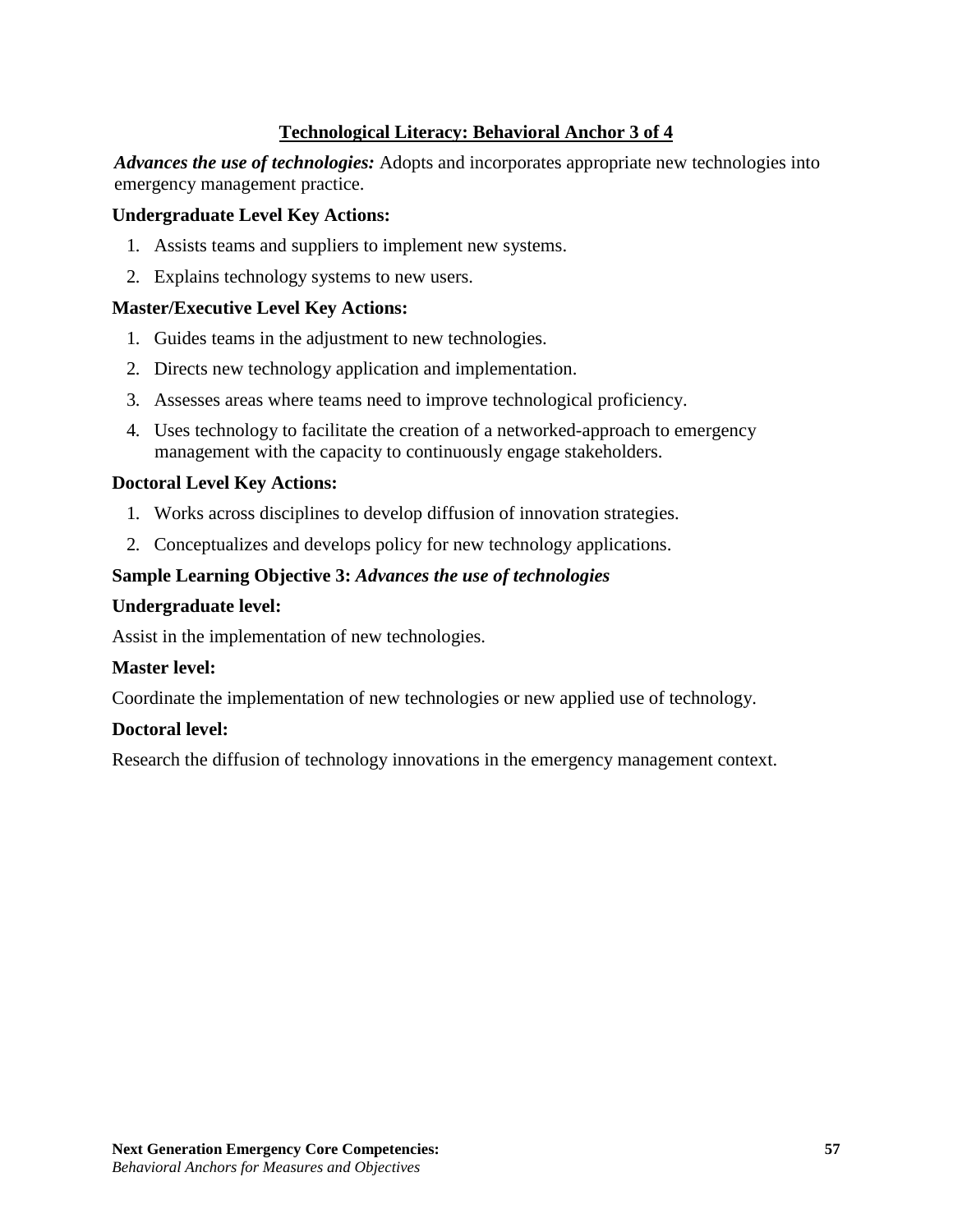## **Technological Literacy: Behavioral Anchor 4 of 4**

*Assesses the legal, ethical, and social implications of technology:* Considers ethical, legal, and social implications when determining appropriateness of a technology application for emergency management.

#### **Undergraduate Level Key Actions:**

- 1. Identifies legal, ethical, and social elements in the employment of a technology.
- 2. Gives examples of legal, ethical, and social implications an emerging technology could have.

#### **Master/Executive Level Key Actions:**

- 1. Conducts an analysis of the legal, ethical, and social aspects for a possible technology application.
- 2. Makes decision for technology use based upon evidence for appropriateness, and alignment with legal, ethical, and social considerations.

#### **Doctoral Level Key Actions:**

- 1. Anticipates legal, ethical, and social consequences of emerging technologies, and conducts a scholarly inquiry in relation to emergency management application.
- 2. Formulates an assessment guide for new technology applications.

## **Sample Learning Objective 4:** *Assesses the ethical, legal, and social implications of technology*

#### **Undergraduate level:**

Give examples of legal, ethical, and social implications an emerging technology could have.

#### **Master level:**

Conduct an analysis of the legal, ethical, and social aspects for a possible technology application.

#### **Doctoral level:**

Formulate an assessment guide for new technology applications.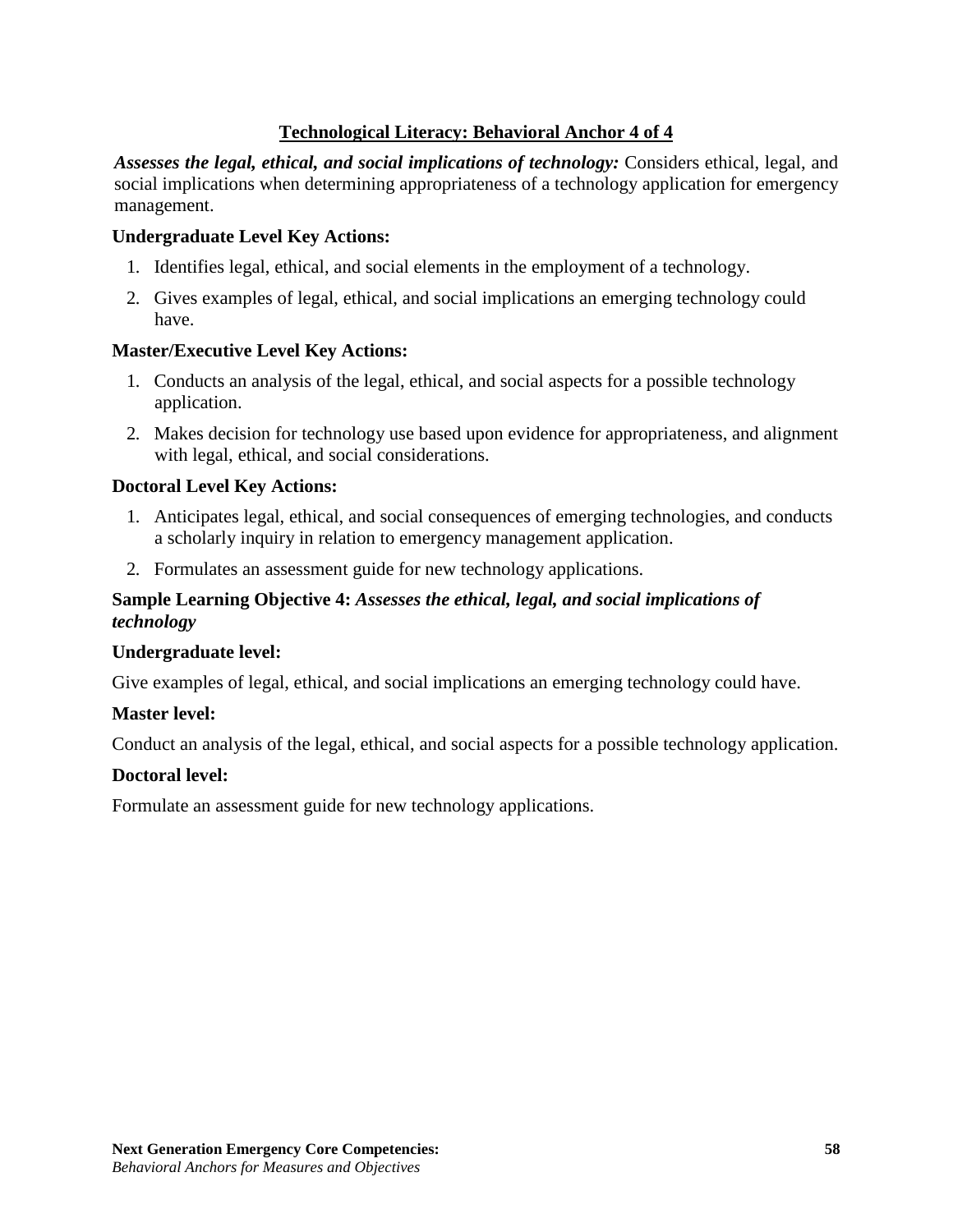## **Systems Literacy**

The emergency management professional sees the whole picture, particularly inter-relationships and patterns of change. Systems literacy helps the emergency management professional synchronize their understanding and practice with the ongoing shift away from a linear and hierarchical human order to one that is characteristically dynamic, complex, and exponential.

The focus of systems literacy is on interdependent relationships that produce reactions, changes, and adaptations over time. This scientific foundation provides the emergency management professional a deeper understanding of the present for developing future focused strategies that enable adaptation and the ability to thrive.

## **Systems Literacy: Behavioral Anchor 1 of 4**

*Guides information flow:* Establishes channels and protocols for information to flow freely through a complex system allowing parts to make continual adjustments consistent with the state of the whole system.

**Note:** *Information drives a complex adaptive system, both internally in adaptation among its constituent parts and externally in an exchange with the environment. The combined flow of information allows different views of multiple issues, with the information product being much more than the sum of the parts. The mutual information shared throughout the system enables structural change to match the environment (Comfort, 1994).*

### **Undergraduate Level Key Actions:**

- 1. Defines complexity and complex adaptive systems.
- 2. Explains key principles of complex adaptive systems.
- 3. Identifies the key information flows for a healthy system.
- 4. Gathers information for evaluation.
- 5. Assists in communication processes to diffuse key information.

#### **Master/Executive Level Key Actions:**

- 1. Ensures information flow is timely, accurate, and distributed throughout the system.
- 2. Communicates the "mission" and ensures it is well understood throughout the system.
- 3. Empowers organizations to act within reasonable bounds, so as to keep others informed.
- 4. Establishes expectations for self-synchronization between parts.
- 5. Manages the conditions which may favor or impede collaboration.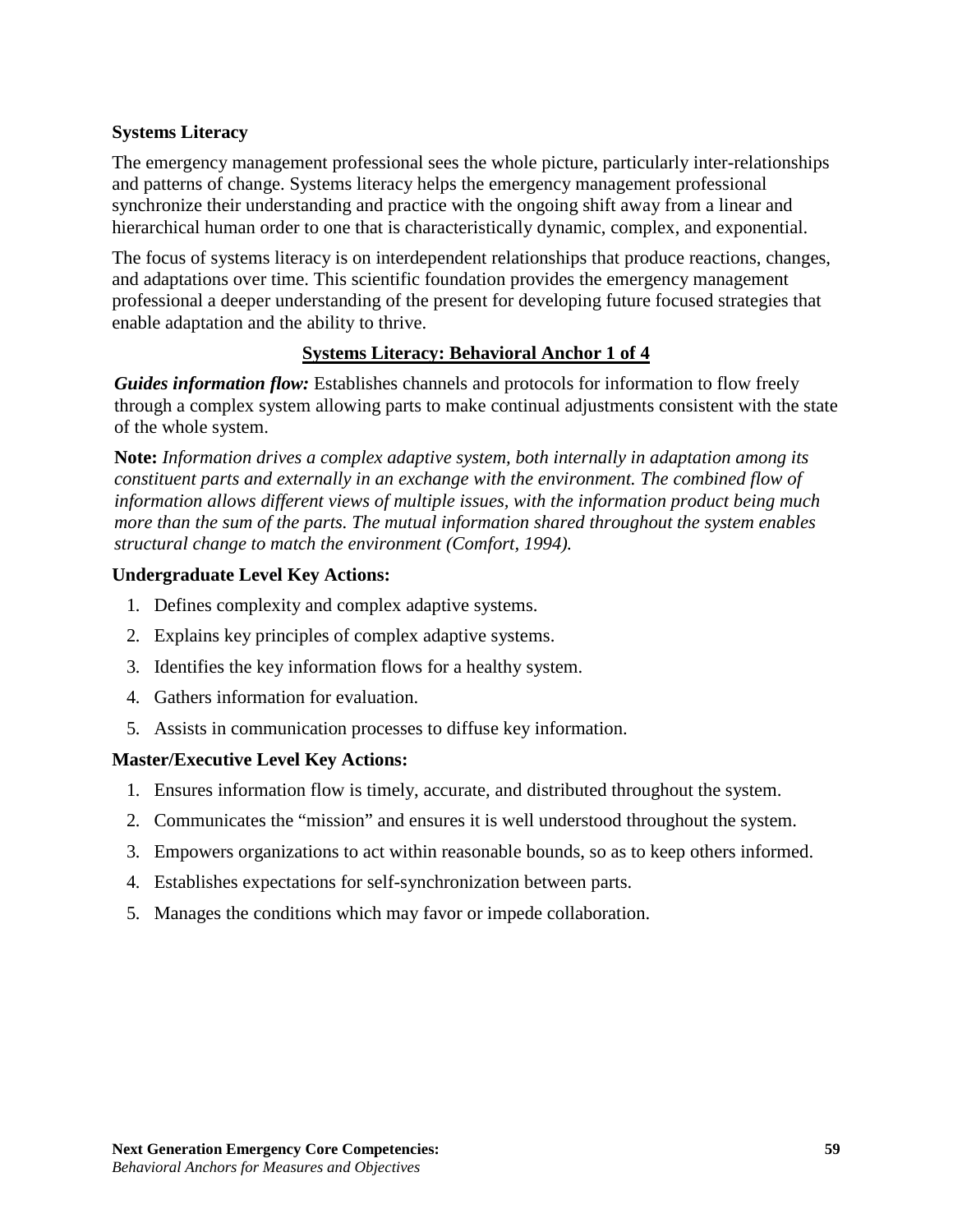## **Doctoral Level Key Actions:**

- 1. Anticipates evolving conditions and disseminates findings to optimize collaboration.
- 2. Appraises human factors affecting information processing and communicates findings for improvements.

## **Sample Learning Objective 1:** *Guides information flow*

#### **Undergraduate level:**

Explain information systems, their theoretical frameworks and applications.

### **Master level:**

Outline information flows within and between organizations under adverse conditions.

#### **Doctoral level:**

Reframes the information role in emergency management to augment adaptation within a complex system.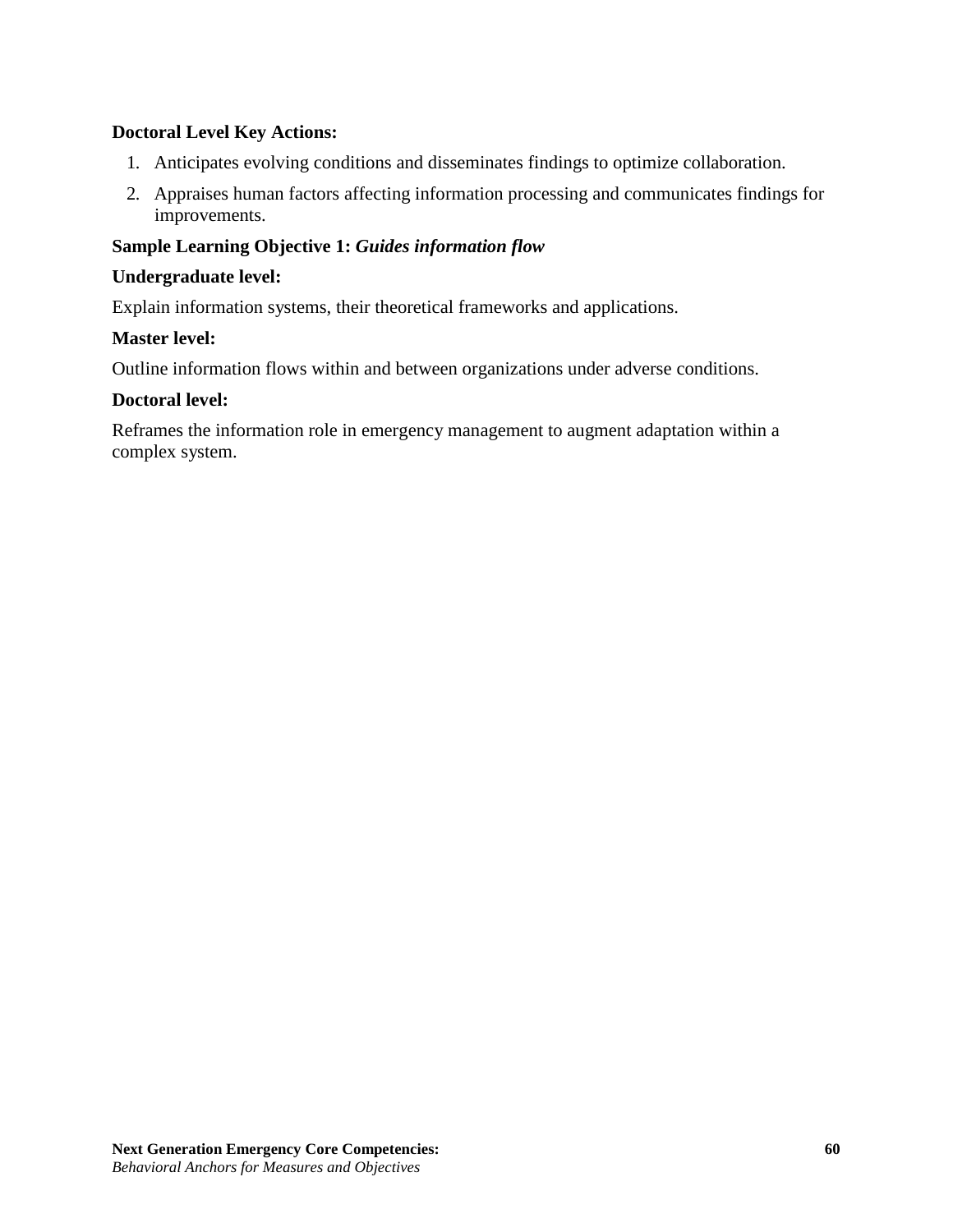## **Systems Literacy: Behavioral Anchor 2 of 4**

*Guides action between the parts and the whole:* Facilitates conditions conducive to achieving the desired outcome state; recognizes the priority of the current state of the system, and synchronously directs the individual parts of the system to move toward the anticipated state.

**Note:** *Complex systems function through mutual adjustment of the parts relative to each other to stabilize the whole and achieve the mission. "No system can remain stable, unless the parts are able to vary in order to protect the whole" (Wildavsky, 1988, p.77).*

### **Undergraduate Level Key Actions:**

- 1. Assists in communicating the mission.
- 2. Describes the establishment of incident management.
- 3. Explains the management structure processes: staffing status, clarity of individual roles, and the operational communications processes.
- 4. Gathers information on the system function/stability.

### **Master/Executive Level Key Actions:**

- 1. Communicates the mission.
- 2. Simulates an establishment of incident management.
- 3. Determines functioning of system parts: staffing of positions is adequate, roles are understood, and communications processes are in place.
- 4. Prioritizes stability of the whole system.
- 5. Establishes conditions which favor collaboration within and across systems.
- 6. Observes and evaluates the stability of the system function, and synthesizes findings into a report.

#### **Doctoral Level Key Actions:**

- 1. Co-creates a shared mission statement for a system exercise/test.
- 2. Facilitates instruction on complex adaptive systems theory and its application to practices.
- 3. Synthesizes existing and emerging research literature to optimize collaborative practices and inform practice innovations.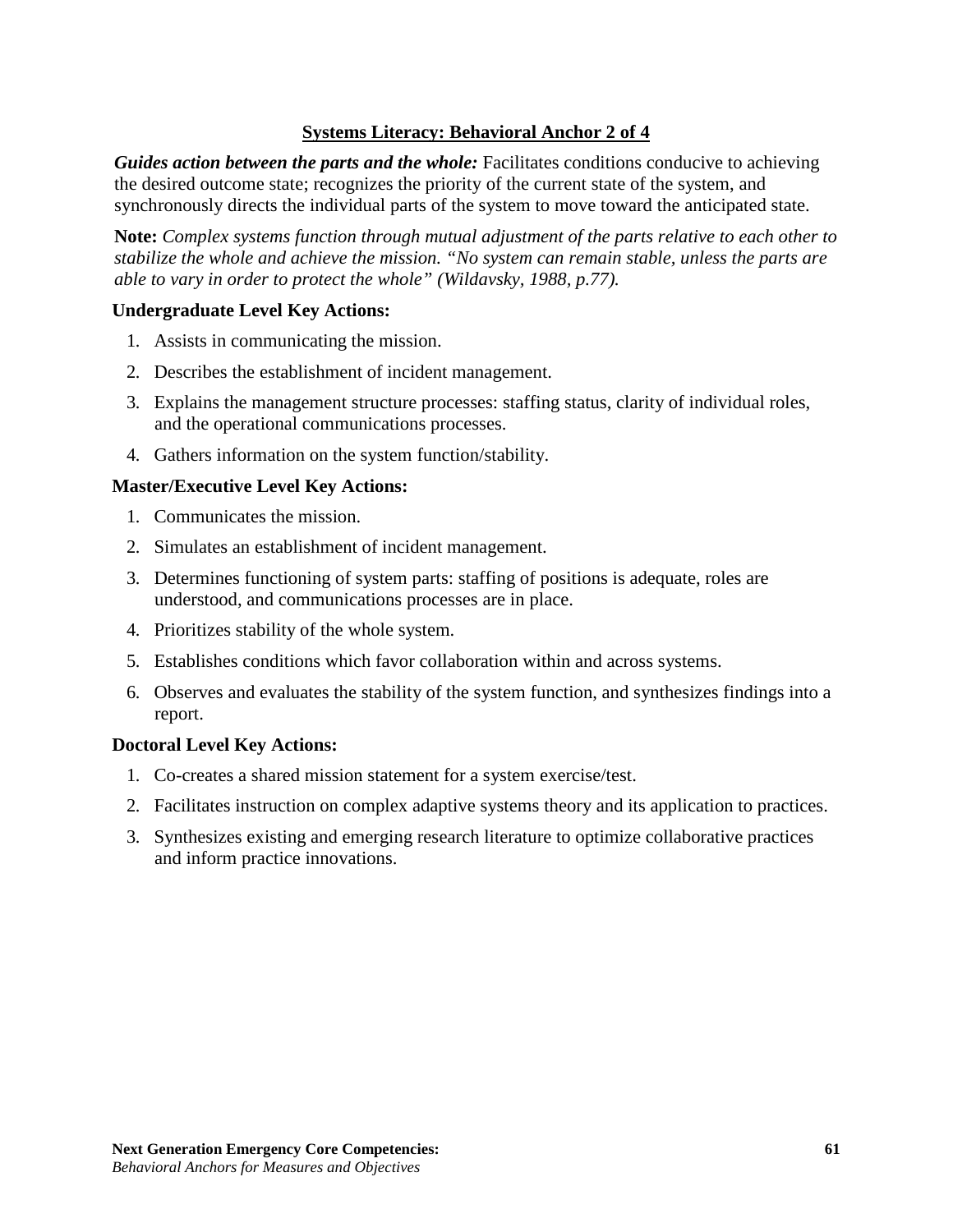## **Sample Learning Objective 2:** *Guides action between the parts and the whole*

## **Undergraduate level:**

Restate complex adaptive systems theory and discuss how it applies to practice.

## **Master level:**

Illustrate ongoing complex adaptive systems in all phases of emergency management.

## **Doctoral level:**

Synthesize existing and emerging research literature and make recommendations to inform practice innovations.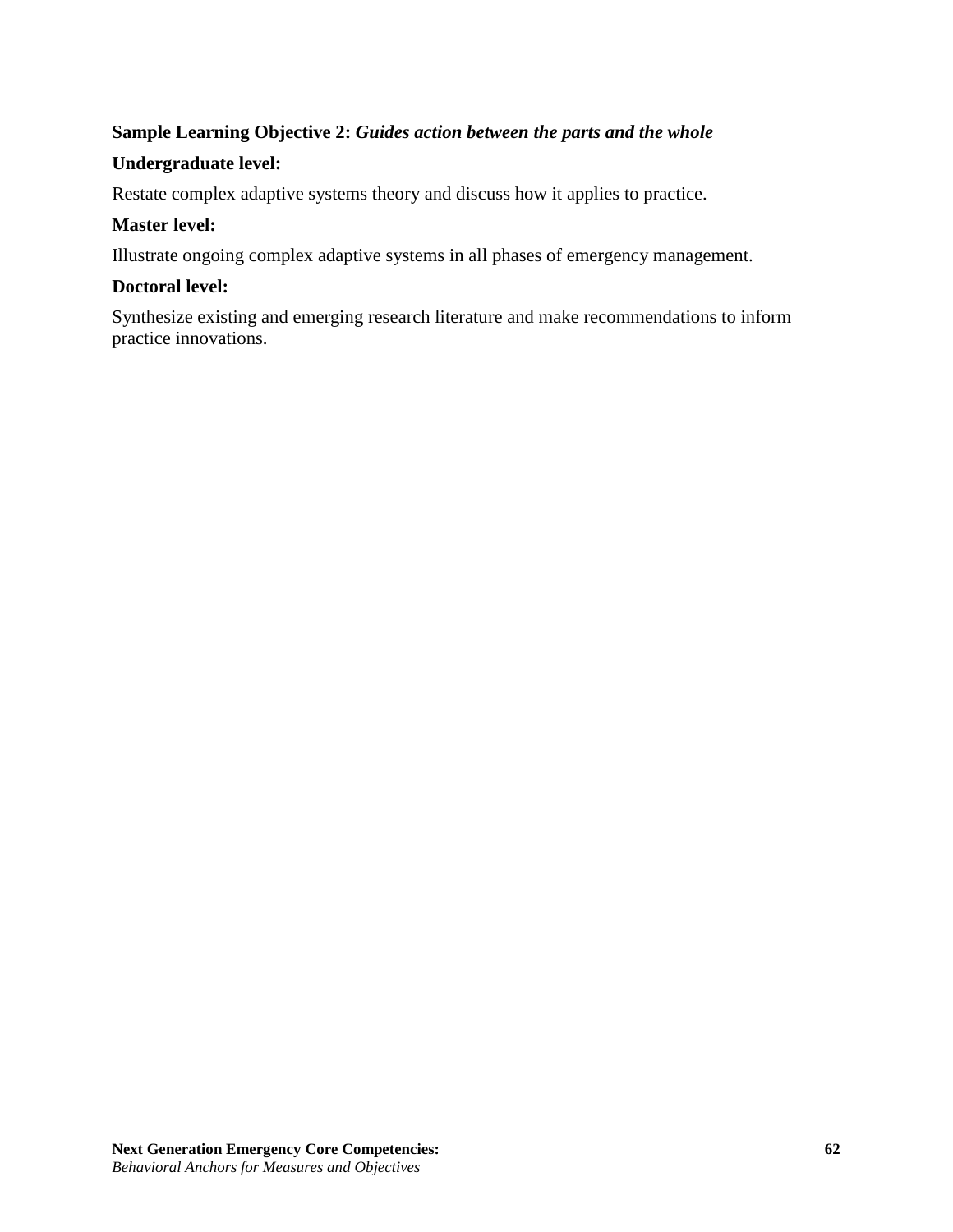## **Systems Literacy: Behavioral Anchor 3 of 4**

*Guides understanding of the wider environment:* Utilizes and interprets information from the wider environment and sensing equipment, then communicates the derived situational awareness, and facilitates adjustments to the changing environment.

**Note:** *A system's adaptation to change in the wider environment depends upon the rate of change and the system's capacity to understand the evolving situation. The adaptive process stems from new knowledge that is created and offered back to the wider system. The process can lead within the system to a mutual pattern of organizational learning, which can be critical for a complex endeavor such as disaster response (Comfort, 1994).*

#### **Undergraduate Level Key Actions:**

- 1. Identifies and lists sensing systems in the wider environment.
- 2. Participates in a team that interprets or maps incident information from remote sensing or the wider environment.
- 3. Describes communication conditions conducive to rapid dissemination of information and incorporation of feedback.
- 4. Explains adjustments made in relationship to the changing environment.

## **Master/Executive Level Key Actions:**

- 1. Lists and categorizes technological sensing capabilities available along with emerging innovations that can benefit sense-making in a specific location.
- 2. Interprets data from the wider environment.
- 3. Supports the sense-making process.
- 4. Communicates actionable intelligence for the system.
- 5. Facilitates system adjustments to the changing environment.

## **Doctoral Level Key Actions:**

- 1. Designs a novel information gathering approach with remote sensing equipment.
- 2. Synthesizes remote sensing frameworks, sense-making processes, and complex adaptive systems concepts.
- 3. Analyzes and draws conclusions from complex wider environment data.
- 4. Makes recommendations for actionable system change for adjustment to the changing environment.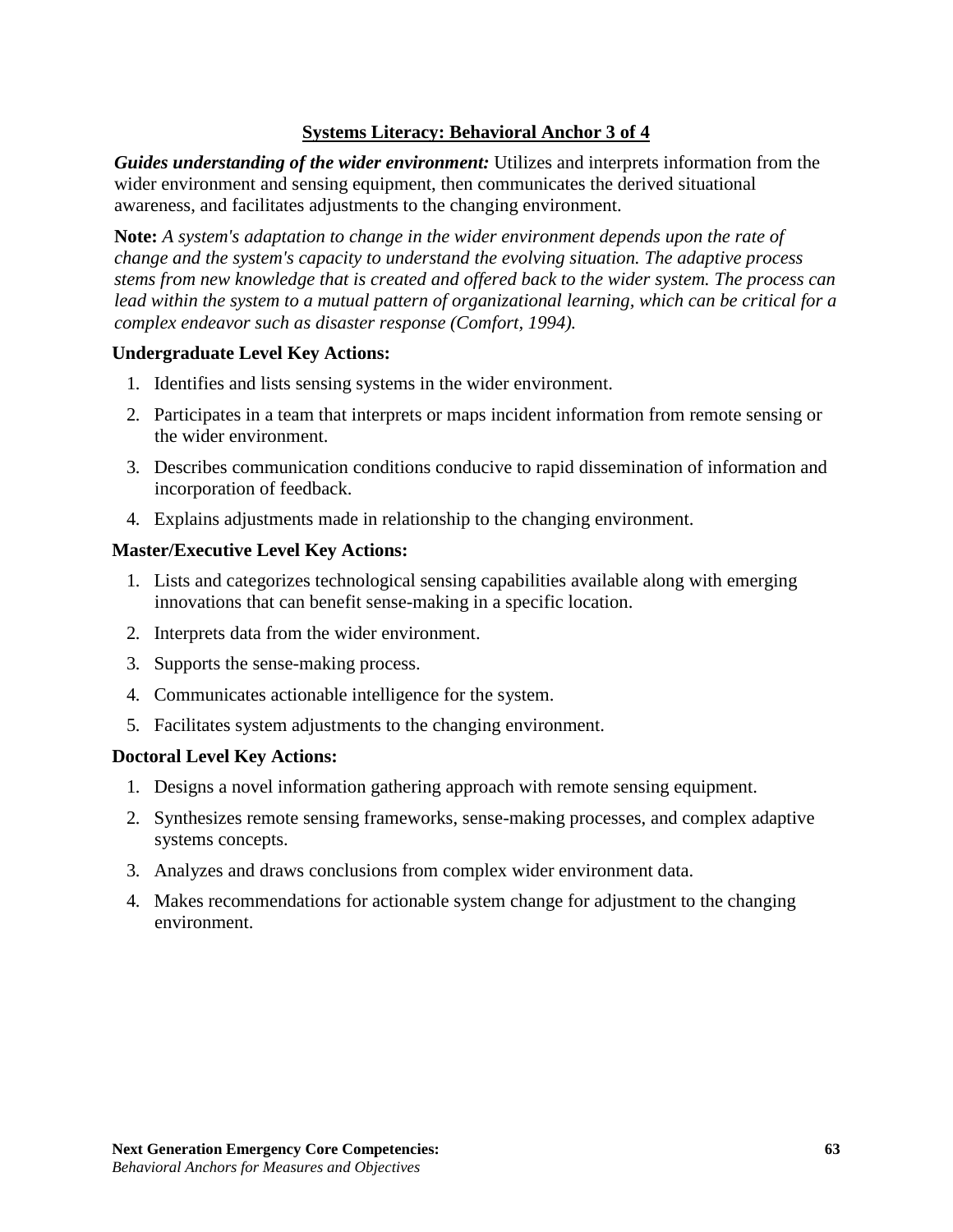## **Sample Learning Objective 3:** *Guides understanding of the wider environment*

### **Undergraduate level:**

Participate on a team that interprets incident information from the wider environment or maps remote sensing data.

### **Master level:**

Interpret data from remote sensing equipment or the wider environment.

#### **Doctoral level:**

Analyze and draw conclusions from complex wider environment data.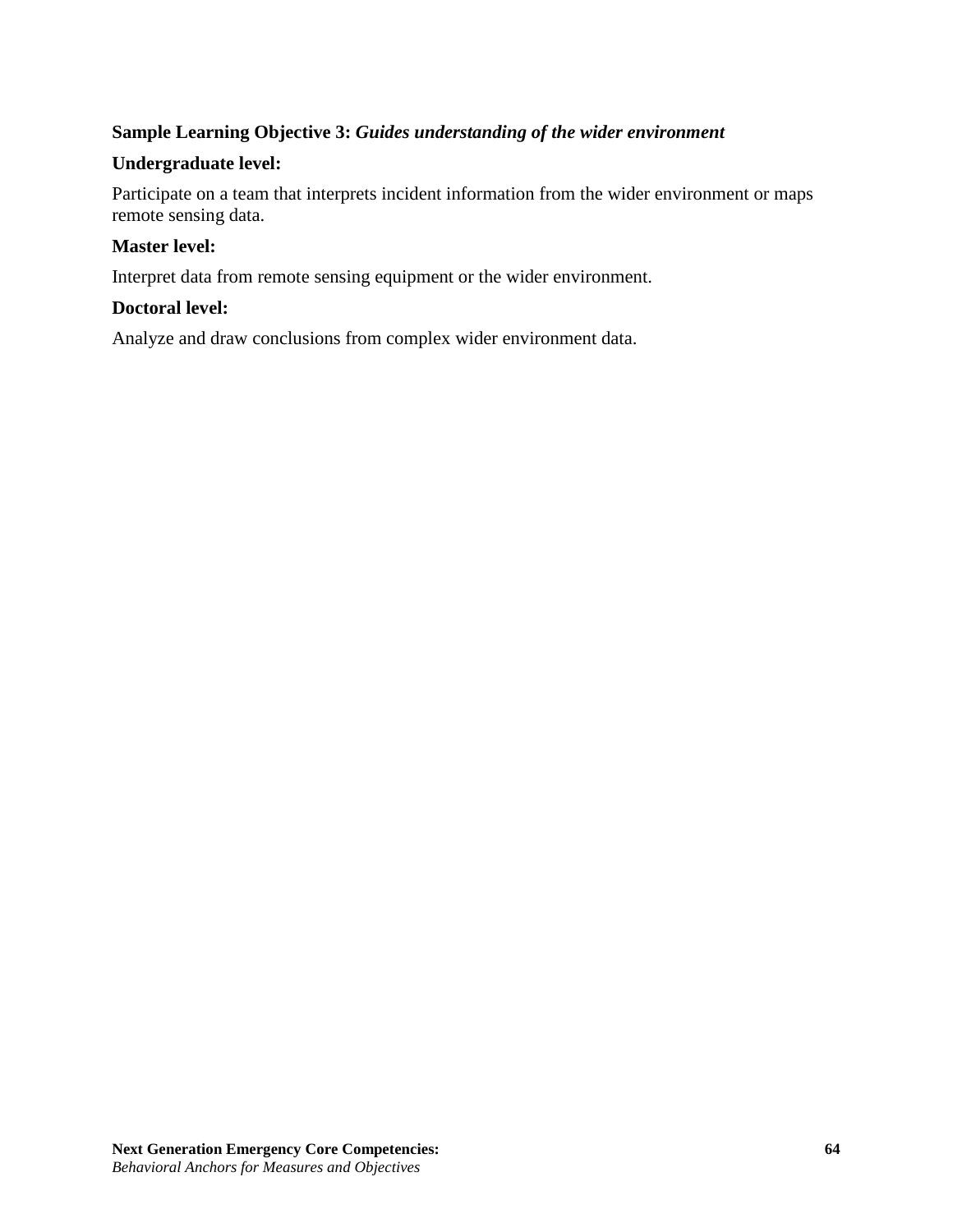## **Systems Literacy: Behavioral Anchor 4 of 4**

*Guides innovation processes:* Works in partnership with others, and utilizes a range of resources available within the system to establish an innovative solution to a pressing problem.

**Note:** *Complex systems have an inherent capacity for creative innovation, which is essential for adaptive capacity. Innovation allows organizations, in concert with their partners, to rearrange available resources to respond to unexpected threats or modify the response to known threats.*

#### **Undergraduate Level Key Actions:**

- 1. Reports on issues requiring innovative approaches.
- 2. Participates in a team working group.
- 3. Identifies and accesses resources that support and substantiate the team project.
- 4. Works in partnership with others in the innovation process.

#### **Master/Executive Level Key Actions:**

- 1. Recognizes the need to engage in innovative processes on a specific issue.
- 2. Utilizes a range of resources available in the system to support and inform the issue at hand.
- 3. Organizes a team to develop creative options for a specific issue.
- 4. Collaborates with others in the innovation process.
- 5. Identifies and assesses the emerging options.
- 6. Applies and assesses the selected option to practice.

#### **Doctoral Level Key Actions:**

- 1. Facilitates creative processes in a working group for innovative problem-solving.
- 2. Collaborates across organizations to gain wider involvement and ideas.
- 3. Synthesizes a range of complex resources to inform option generation.
- 4. Integrates evaluation criteria to guide option selection.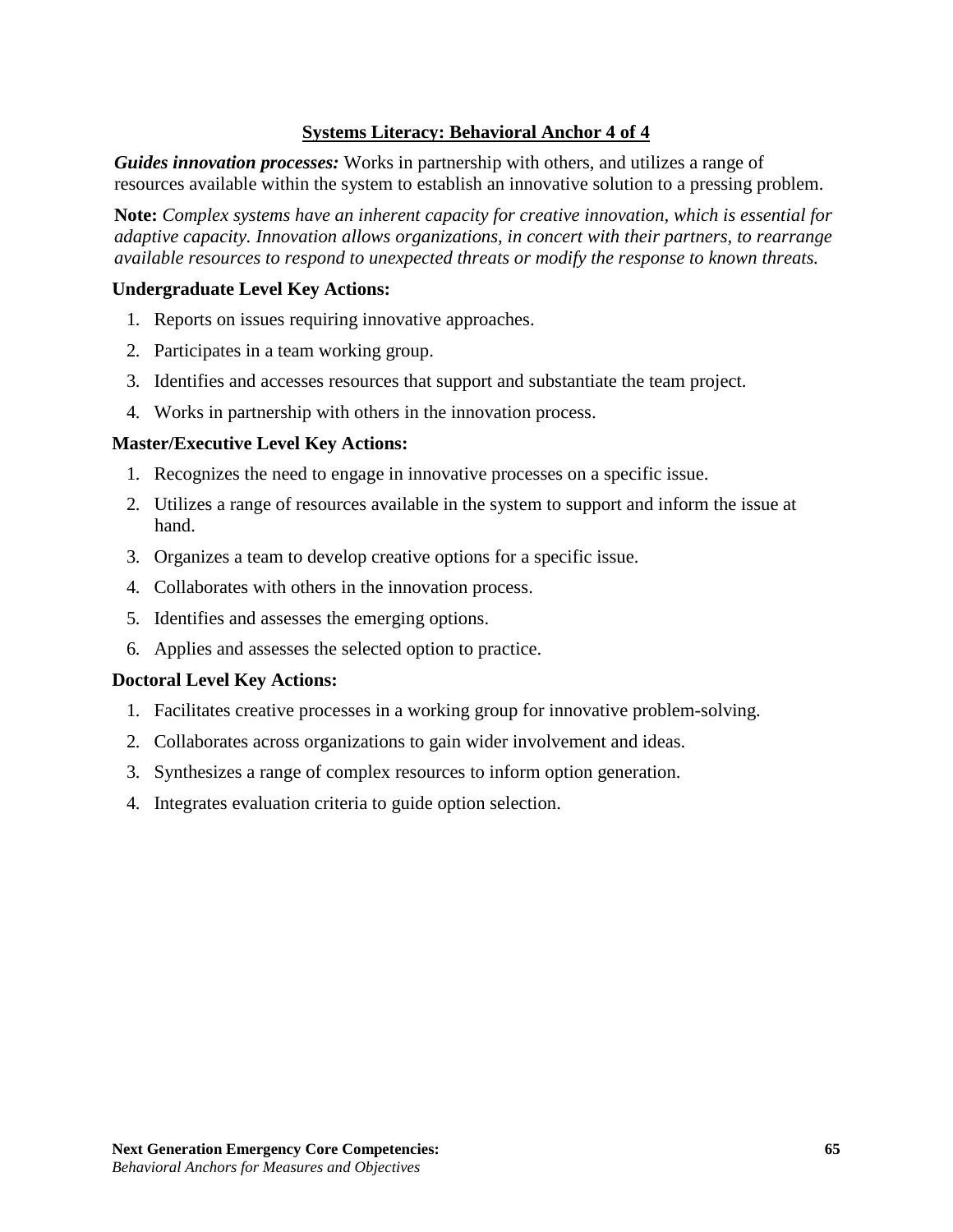## **Sample Learning Objective 4:** *Guides innovation processes*

## **Undergraduate level:**

Participate in a team working group.

## **Master level:**

Collaborate with others on an innovation solution process.

## **Doctoral level:**

Facilitate the creative processes in a working group for innovative problem-solving.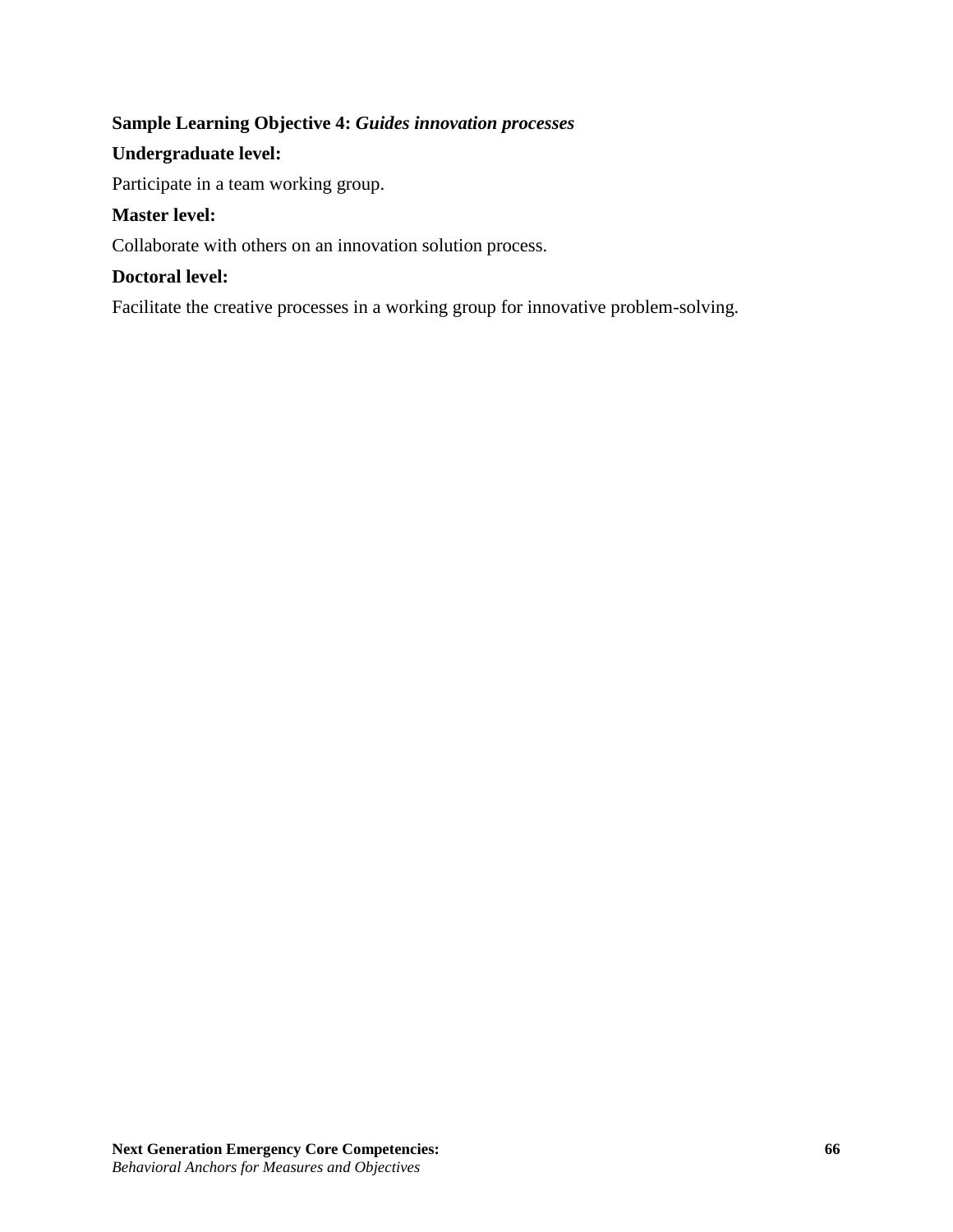## **Disaster Risk Management**

The emergency management professional communicates and facilitates disaster risk awareness, assessment, measurement, and reduction across a broad spectrum of stakeholders. Disaster risk management is the application of strategies and policies to prevent new disaster risk, reduce existing disaster risk, and manage the residual disaster risk, ultimately contributing to loss reduction, resilience building, and thriving communities. An understanding of how systems interact to create risk, along with recognition that risk is interdependent with social systems is fundamental to the function.

**Acknowledgement:** The extensive experience with disaster risk management frameworks of New Zealand (NZ) can be found in their *Civil Defence Emergency Management Competency Framework (2009),* which provides a substantive resource. Because of New Zealand's expertise, many of the key actions for this competency were derived from the NZ framework.

## **Disaster Risk Management: Behavioral Anchor 1 of 3**

*Communicates and interprets hazards and risks:* Clearly communicates and explains hazard risks to a wide range of stakeholders.

### **Key Actions Undergraduate Level:**

- 1. Identifies hazards and their potential consequences.
- 2. Demonstrates awareness of the social, economic, natural, and built environments of communities.
- 3. Promotes awareness of hazards and risks to partners and community members.

#### **Key Actions Master/Executive Level:**

- 1. Compares and contrasts hazards and their potential consequences.
- 2. Examines the combined elements of risk and their implications.
- 3. Communicates clearly the influence of social, built, and physical environments interaction on disaster risk.
- 4. Applies knowledge of interdependencies of environments to potential disaster risk management strategy.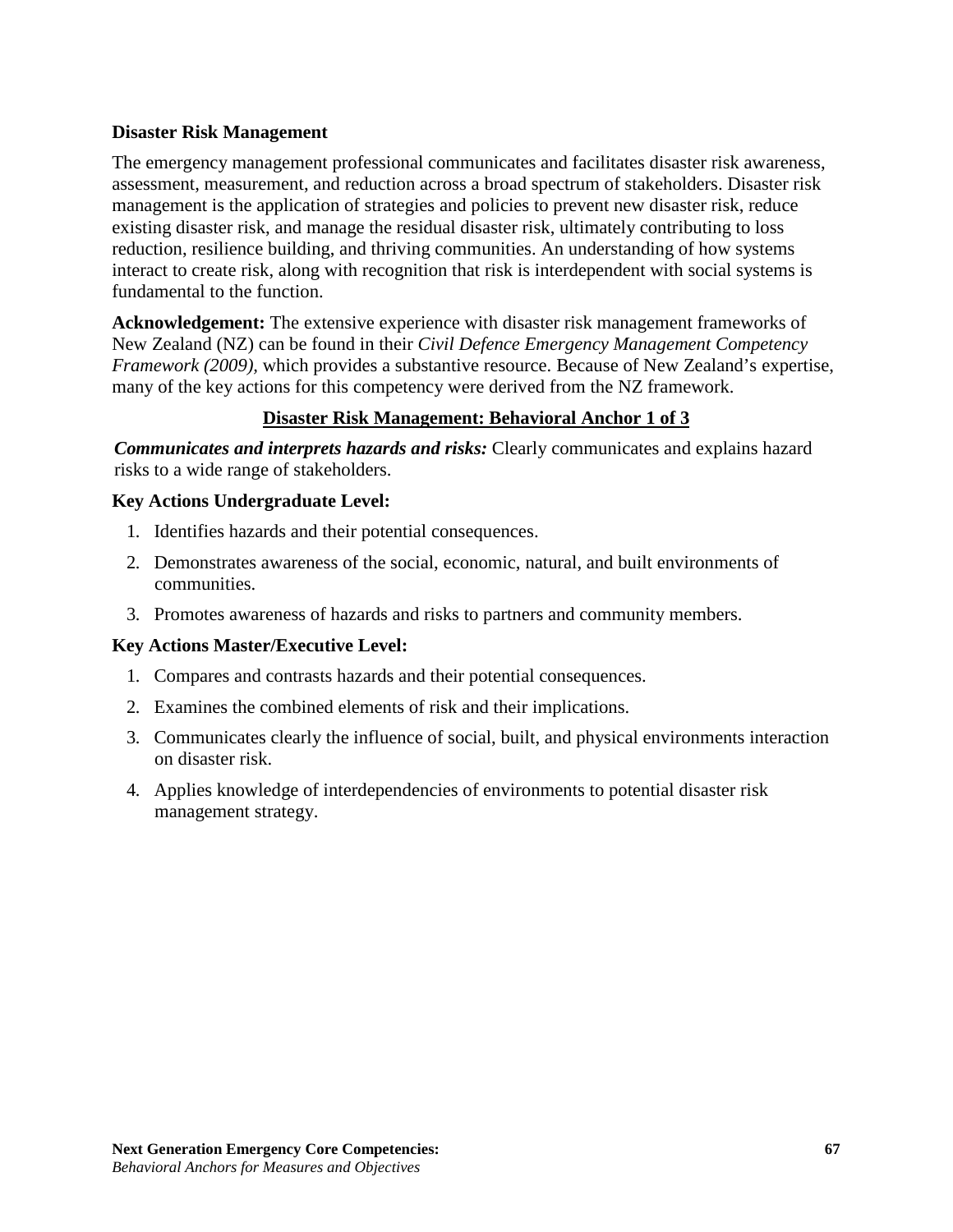## **Key Actions Doctoral Level:**

- 1. Integrates understanding of the social, economic, natural, and built environments of communities to communicate a holistic picture of risk.
- 2. Generates a research design to explore the relationship between disaster risk and social factors contributing to that risk.

#### **Sample Learning Objective 1:** *Communicates and interprets hazards and risks*

#### **Undergraduate level:**

Promote awareness of hazards and risks to partners and community members.

#### **Master level:**

Communicate clearly the influence of social, built, and physical environments interaction on disaster risk.

#### **Doctoral level:**

Integrate understanding of the social, economic, natural, and built environments of communities to communicate a holistic picture of risk.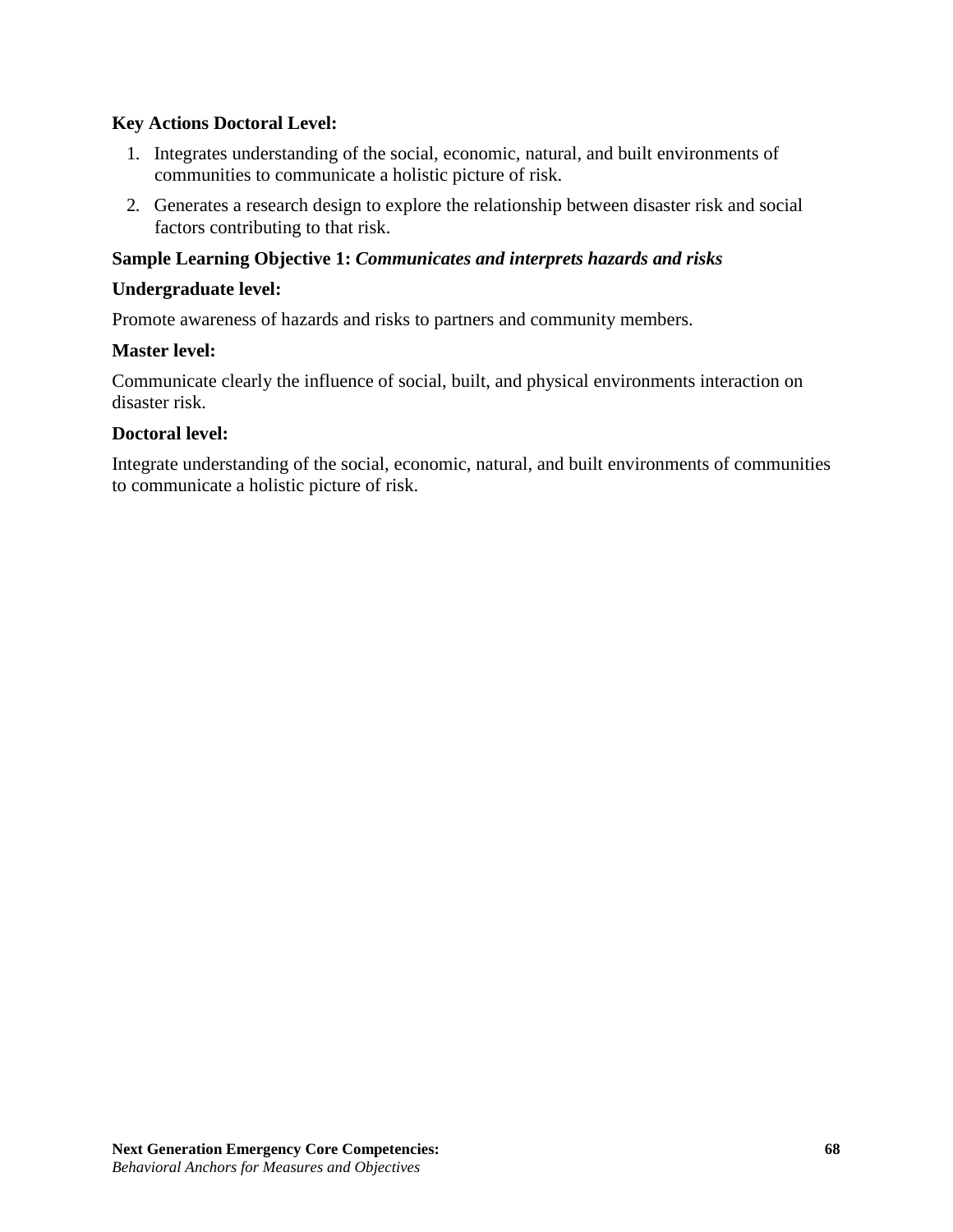## **Disaster Risk Management: Behavioral Anchor 2 of 3**

*Understand and apply disaster risk management:* Provides a structured process using disaster risk management frameworks for identifying and managing risk.

#### **Key Actions Undergraduate Level:**

- 1. Supports the development of a risk profile.
- 2. Applies awareness of the elements of risk to risk analysis and evaluation.
- 3. Supports the establishment of priorities and development of risk treatment options for risks identified.

### **Key Actions Master/Executive Level:**

- 1. Applies understanding of hazards and risk to the development of a risk profile.
- 2. Applies understanding of the elements of risk to risk analysis and evaluation.
- 3. Establishes priorities and develops risk treatment options for risks identified.
- 4. Communicates and consults with partners and communities, as appropriate, on residual risk and risk treatment options.
- 5. Ensures views of partners are considered in the risk management process.
- 6. Advocates within own organization for risk treatment.
- 7. Promotes risk management principles to key individuals, partner organizations, and communities.

#### **Key Actions Doctoral Level:**

- 1. Champions risk management principles and process within own organization and across other organizations.
- 2. Provides insights for others in understanding the risk management process.
- 3. Influences across organizations to ensure effective, coordinated, multi-agency risk treatment programs.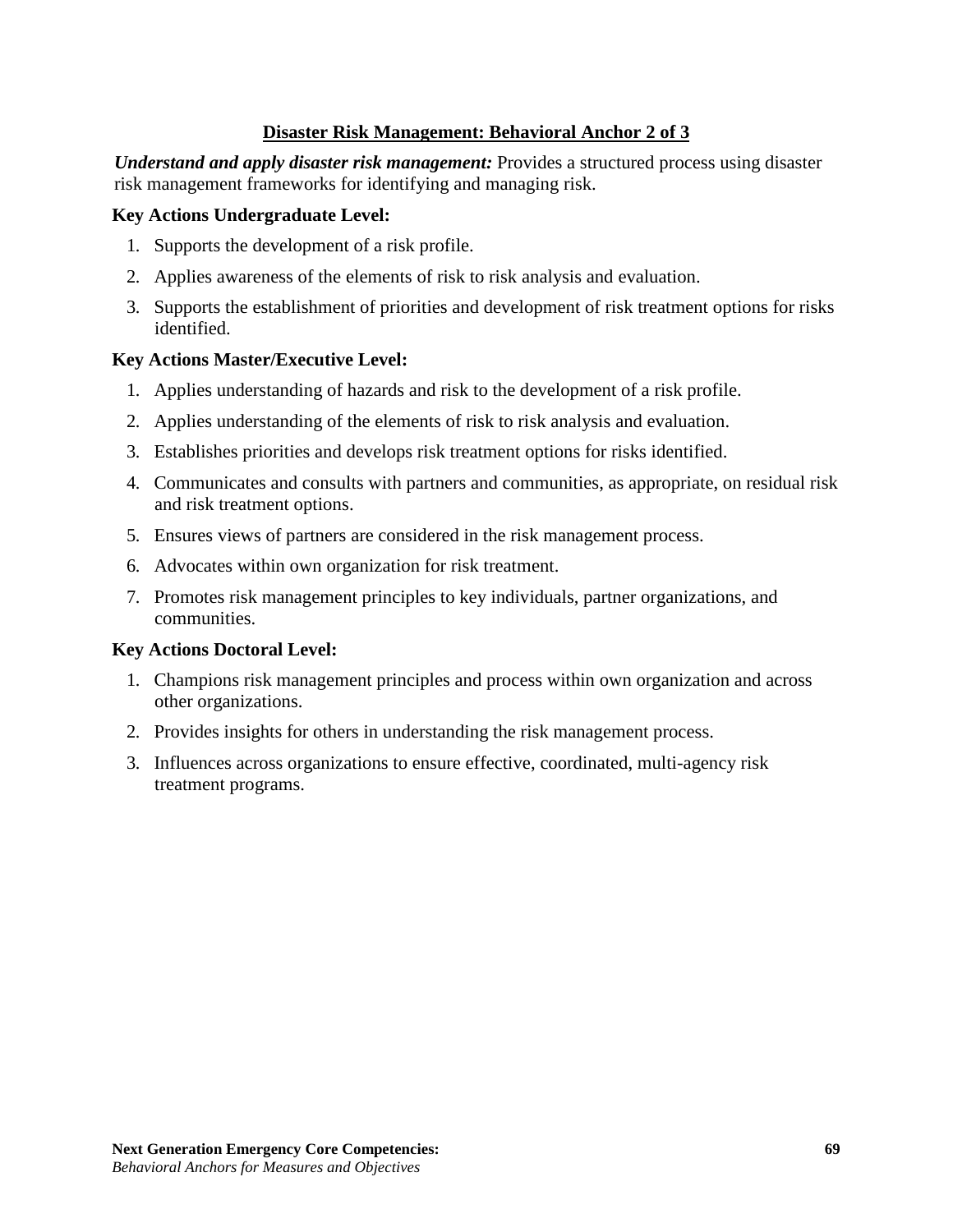# **Sample Learning Objective 2:** *Understands and applies risk management*

## **Undergraduate level:**

Explain the application of risk management frameworks.

## **Master level:**

Apply a risk management framework to a specific situation.

## **Doctoral level:**

Advance the application of risk management frameworks.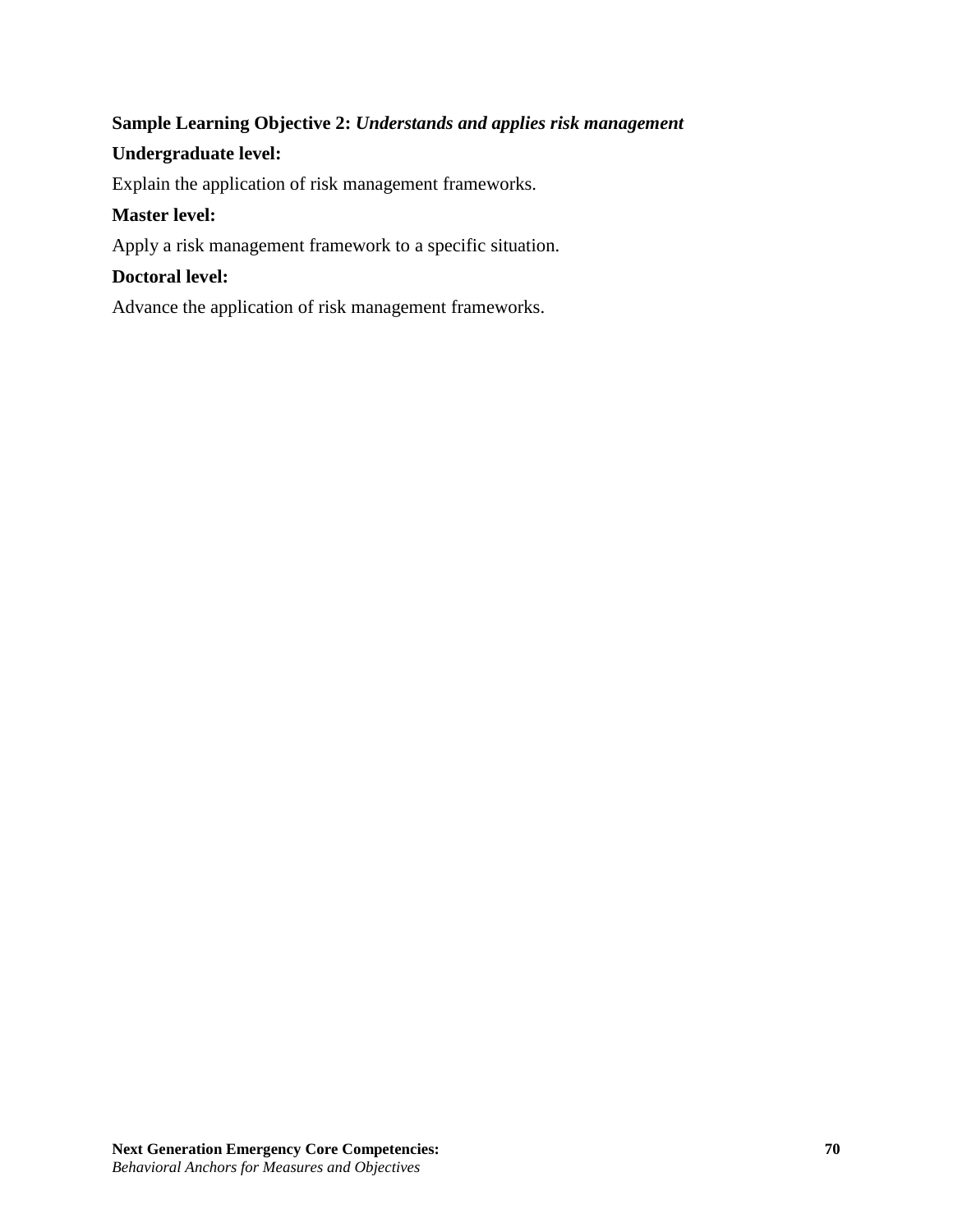## **Disaster Risk Management: Behavioral Anchor 3 of 3**

*Monitor, evaluate, and review risk management processes and outcomes:* Monitors, evaluates, and reviews risk management processes and outcomes.

#### **Key Actions Undergraduate Level:**

- 1. Identifies new literature informing hazards, risks, and vulnerabilities.
- 2. Monitors and updates information about known and emerging hazards and risks.
- 3. Reviews and updates the risk profile.

#### **Key Actions Master/Executive Level:**

- 1. Identifies research to ensure gaps in understanding about hazards, risks, and vulnerabilities are addressed.
- 2. Considers the impacts of future trends within the social, economic, natural, and built environments on risk analysis and evaluation.
- 3. Evaluates trends, progress, and effectiveness of disaster risk reduction programs.

### **Key Actions Doctoral Level:**

- 1. Generates criteria and framework for monitoring and evaluation processes.
- 2. Evaluates and adapts new methodologies for continual improvement in disaster risk management.

## **Sample Learning Objective 3:** *Monitor, evaluate, and review risk management processes and outcomes*

#### **Undergraduate level:**

Explain how risk management frameworks are highly specific in their application.

#### **Master level:**

Assess the shifts in risk due to changing vulnerability utilizing a risk management framework.

#### **Doctoral level:**

Evaluate and compare new methodologies for continual improvement in risk management.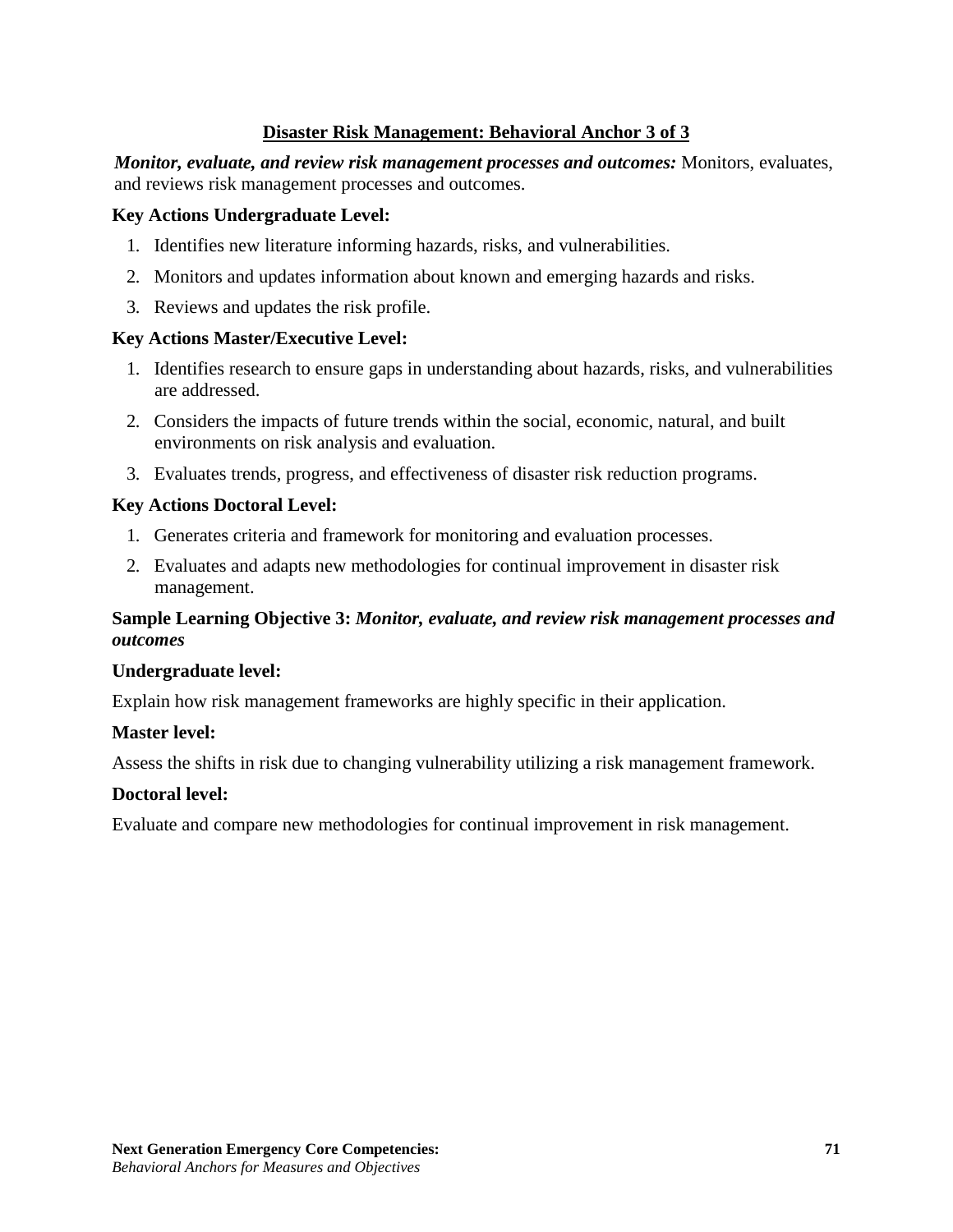## **Community Engagement**

The emergency management professional is able to facilitate community ownership of risk. Community engagement involves an open dialogue and relationship development that fosters working constructively to reduce the shared disaster risk. The practices of clearly communicating information, giving voice to unheard community members, integrating divergent perspectives, promoting, and supporting individuals, families, businesses and organizations are vital for building the foundation of respect and support for a thriving community.

## **Community Engagement: Behavioral Anchor 1 of 4**

*Involves key stakeholders*: Identifies the range of people and organizations affected by the disaster risk issue, takes action to involve the stakeholders, and builds strategic partnerships to focus on the disaster risk exposure.

### **Key Actions Undergraduate Level:**

- 1. Identifies the people and organizations that are affected by the discreet disaster risk.
- 2. Explains constraints to reducing disaster risk.
- 3. Interprets where people are in the current state of disaster risk.
- 4. Identifies reasons for opposing views.
- 5. Gives examples of what can be achieved to reduce the risk as a community.
- 6. Encourages all stakeholders to contribute.

#### **Key Actions Master/Executive Level:**

- 1. Actively seeks opportunities to support people and organizations affected by the discreet disaster risk.
- 2. Designs individual and collective strategies for involving stakeholders.
- 3. Considers both complimentary and adversarial viewpoints.
- 4. Establishes common ground for stakeholder interest and involvement.
- 5. Connects disaster risk reduction strategies to community values to promote a community based solution.
- 6. Promotes a vision of the desired shared outcome produced through stakeholder engagement.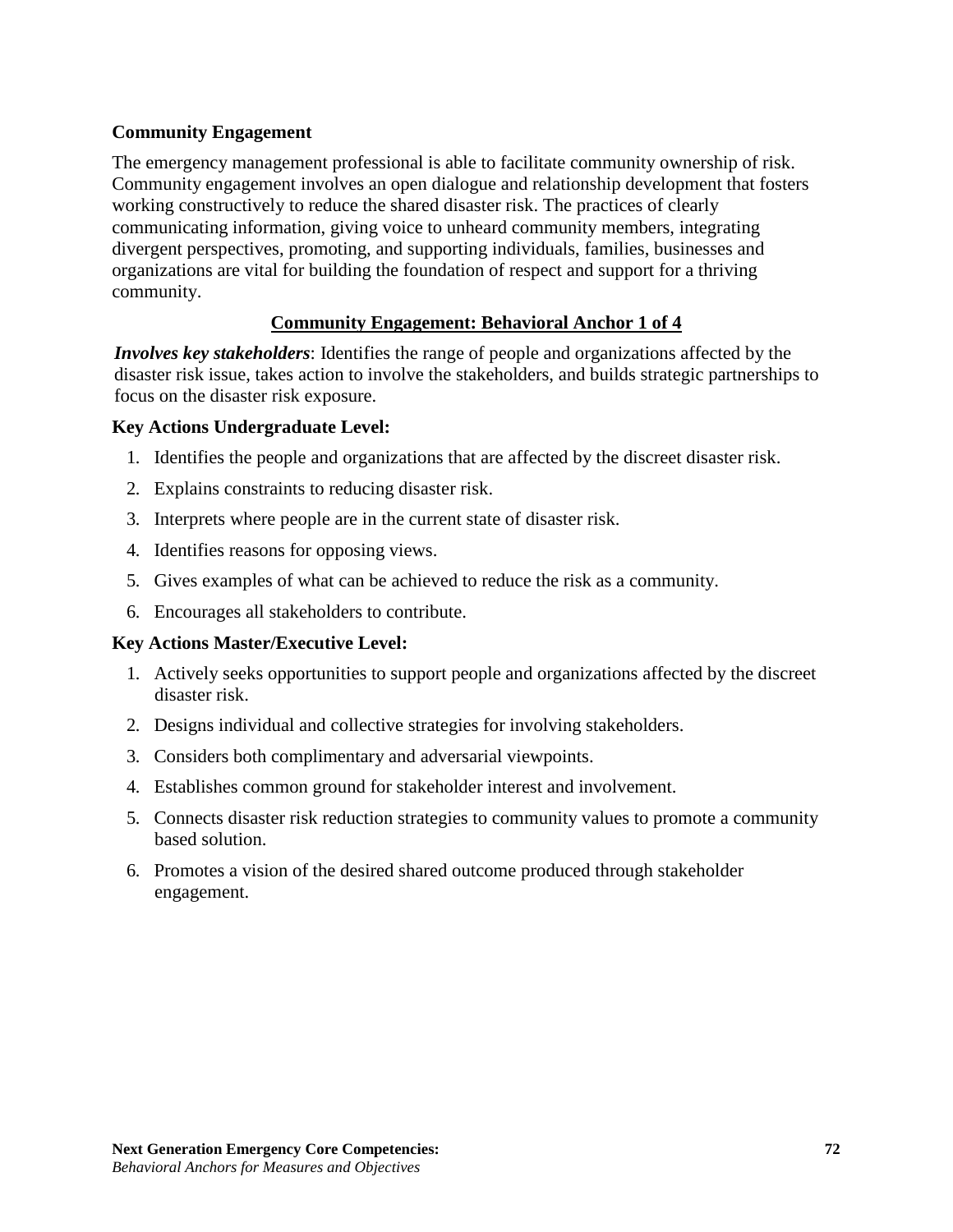### **Key Actions Doctoral Level:**

- 1. Generates a stakeholder and option feasibility analysis.
- 2. Creates a vision for a shared outcome with stakeholders.
- 3. Evaluates the stakeholder involvement process and incorporates feedback into subsequent engagements.

### **Sample Learning Objective 1:** *Involves key stakeholders*

#### **Undergraduate Level:**

Identify people and organizations affected by a discreet disaster risk.

#### **Master/Executive Level:**

Design strategies for involving stakeholders.

### **Doctoral Level:**

Generate a stakeholder position analysis.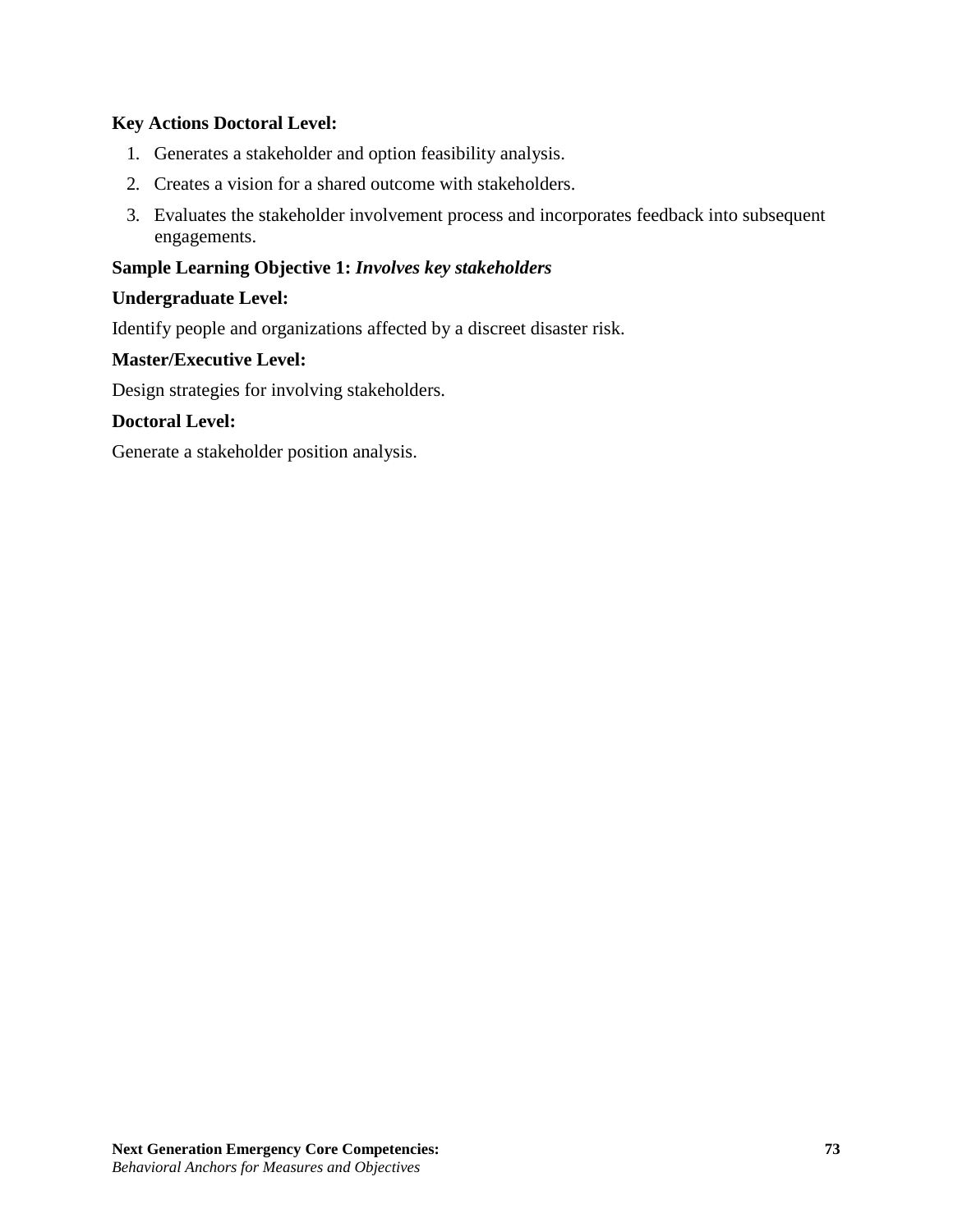# **Community Engagement: Behavioral Anchor 2 of 4**

*Cultivates partnerships and mutual respect:* Identifies opportunities to form partnerships and establishes two-way information flow for building both social capital and collective capacity to work with each other; these processes underpin the evolution toward community disaster risk ownership and participation in disaster risk reduction activities.

#### **Key Actions Undergraduate Level:**

- 1. Stimulates conversations that improve disaster risk awareness, acceptance, and alternative solutions.
- 2. Demonstrates effective and inclusive disaster risk communication with stakeholders from all levels of understanding.
- 3. Listens to differing points of view and promotes mutual understanding.
- 4. Takes a proactive approach to meet stakeholder information needs in a consistent, effective, and timely manner.
- 5. Keeps current on formal and informal communications.
- 6. Demonstrates knowledge of when to stand firm and when to accommodate.
- 7. Produces clear and articulate oral and written communications with all stakeholders.
- 8. Identifies opportunities to improve partnership capacities.

### **Key Actions Master/Executive Level:**

- 1. Makes use of specialized knowledge to stimulate conversations that improve disaster risk awareness, acceptance, and alternative solutions.
- 2. Explores partnership opportunities and mutually develops shared goals.
- 3. Fosters an inclusive environment that emphasizes knowledge sharing and group participation.
- 4. Coordinates communication efforts to ensure information sharing is inclusive and effective for all stakeholders.
- 5. Facilitates agreement by constructively resolving differences of opinion.
- 6. Presents disaster risk information, ideas, and positions clearly and respectfully; guides collective action toward disaster risk reduction goals.
- 7. Prepares and disseminates clear and articulate oral and written communications for all stakeholders.
- 8. Integrates learning systems to continually improve relationships and social capital assets.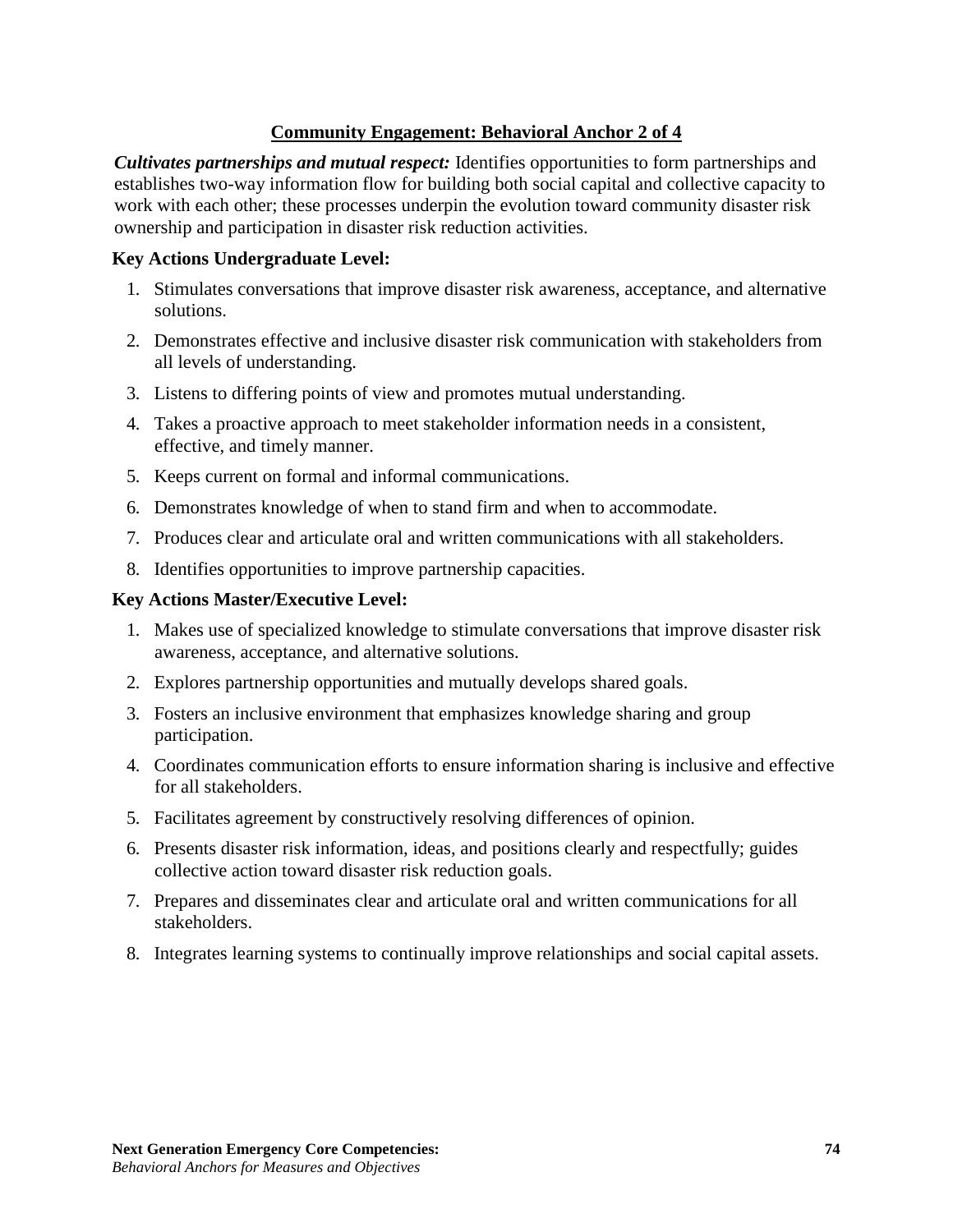# **Key Actions Doctoral Level:**

- 1. Generates clear and articulate oral and written communications for all stakeholders.
- 2. Conducts data gathering interviews with stakeholders about the current disaster risk situation.
- 3. Detects the perception of the current disaster risk situation at all levels of understanding.
- 4. Assesses key relationships to leverage social capital assets and enhance capacity.
- 5. Evaluates capabilities, capacities, and constraints.
- 6. Conducts stakeholder interaction analysis for developing learning system processes.
- 7. Conducts an analysis of partnership factors and interactions over time.

# **Sample Learning Objective 1:** *Cultivates partnerships and mutual respect*

## **Undergraduate Level:**

Demonstrate effective and inclusive disaster risk communication for all levels of understanding.

# **Master/Executive Level:**

Explore a partnership opportunity and mutually develop shared goals.

# **Doctoral Level:**

Assess key relationships to leverage social capital assets and enhance capacity.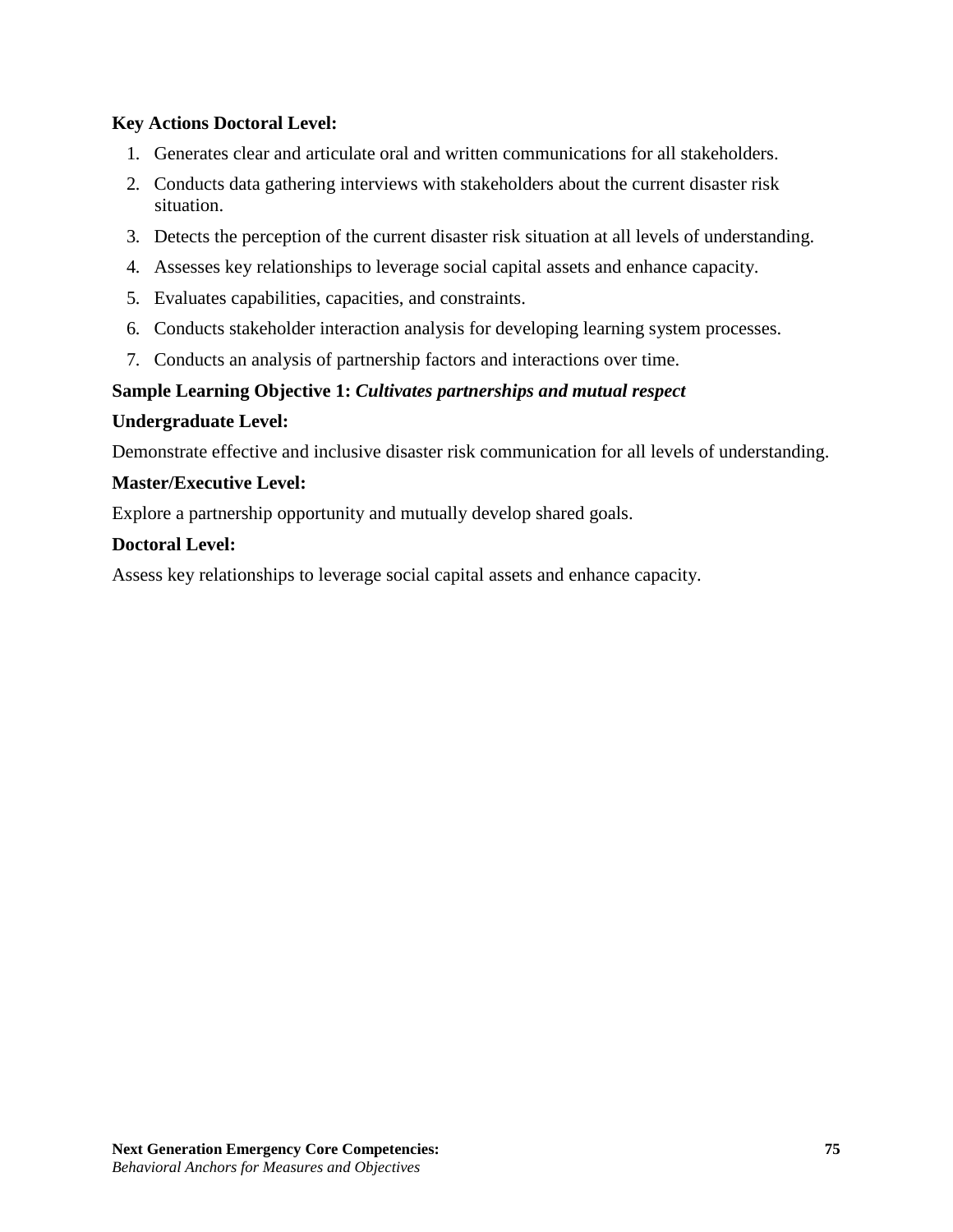# **Community Engagement: Behavioral Anchor 3 of 4**

*Creates public value:* Facilitates a community learning process through communications, dialogue, negotiation, and cooperation; establishes collective disaster risk reduction goals appropriate for present and future conditions.

### **Key Actions Undergraduate Level:**

- 1. Explains the principle of shared value and how it is determined.
- 2. Applies civic and democratic principles when working with others to face current disaster risk reality.
- 3. Explains the details and trajectory of no action on the current disaster risk.
- 4. Compares the details and trajectory of collective action addressing the current disaster risk.
- 5. Builds on successful community ideas to gain further momentum toward goals that benefit the community.
- 6. Supports the participating community members in making definitive disaster risk choices.
- 7. Clearly identifies the new reality the community wants.

#### **Key Actions Master/Executive Level:**

- 1. Integrates civic and democratic principles when supporting community disaster risk decision making.
- 2. Focuses the comparative details and trajectory between status quo and collective action addressing the current disaster risk.
- 3. Integrates community input to propose high leverage interventions.
- 4. Negotiates strategic direction and long term opportunities to best meet a community's evolving needs.
- 5. Supports the participating community members in making definitive disaster risk choices.
- 6. Builds community confidence through clear reflection on the constructive, collaborative decisions and actions.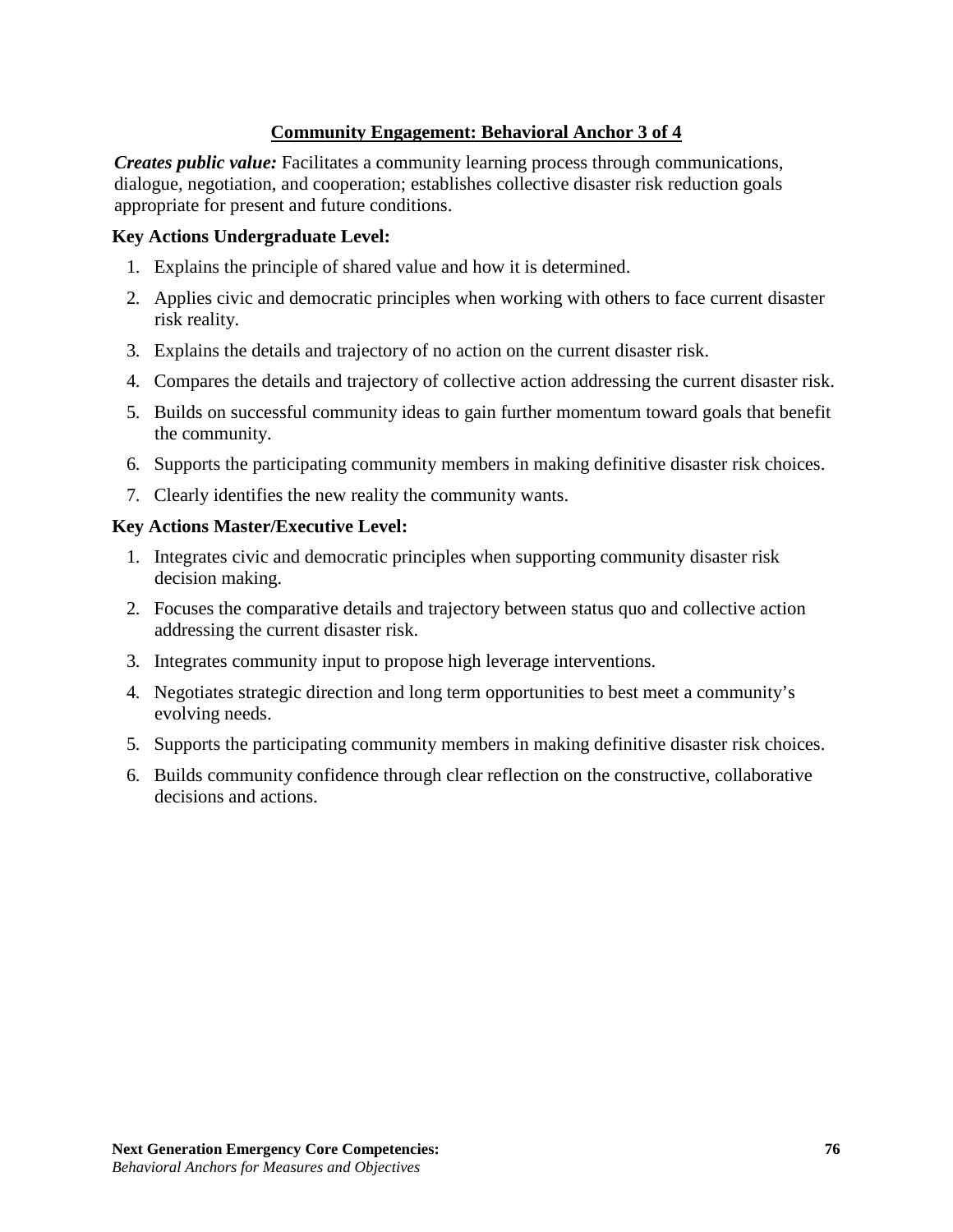# **Key Actions Doctoral Level:**

- 1. Identifies, analyzes, and communicates public disaster risk problem for change.
- 2. Collaborates as a subject matter expert to differentiate trajectories of status quo and collective action on the disaster risk issue.
- 3. Fosters community acceptance of the current disaster risk and readiness for change.
- 4. Integrates community input to propose high leverage interventions.
- 5. Analyzes processes and procedures for improvement.
- 6. Collects information on community disaster risk action and tests the model.

# **Sample Learning Objective 2:** *Creates public value*

## **Undergraduate Level:**

Explain the details and trajectory of no action on the current disaster risk.

# **Master/Executive Level:**

Focus comparative details and trajectory between status quo and collective action addressing the current disaster risk.

# **Doctoral Level:**

Synthesize information on community disaster risk action and test the model.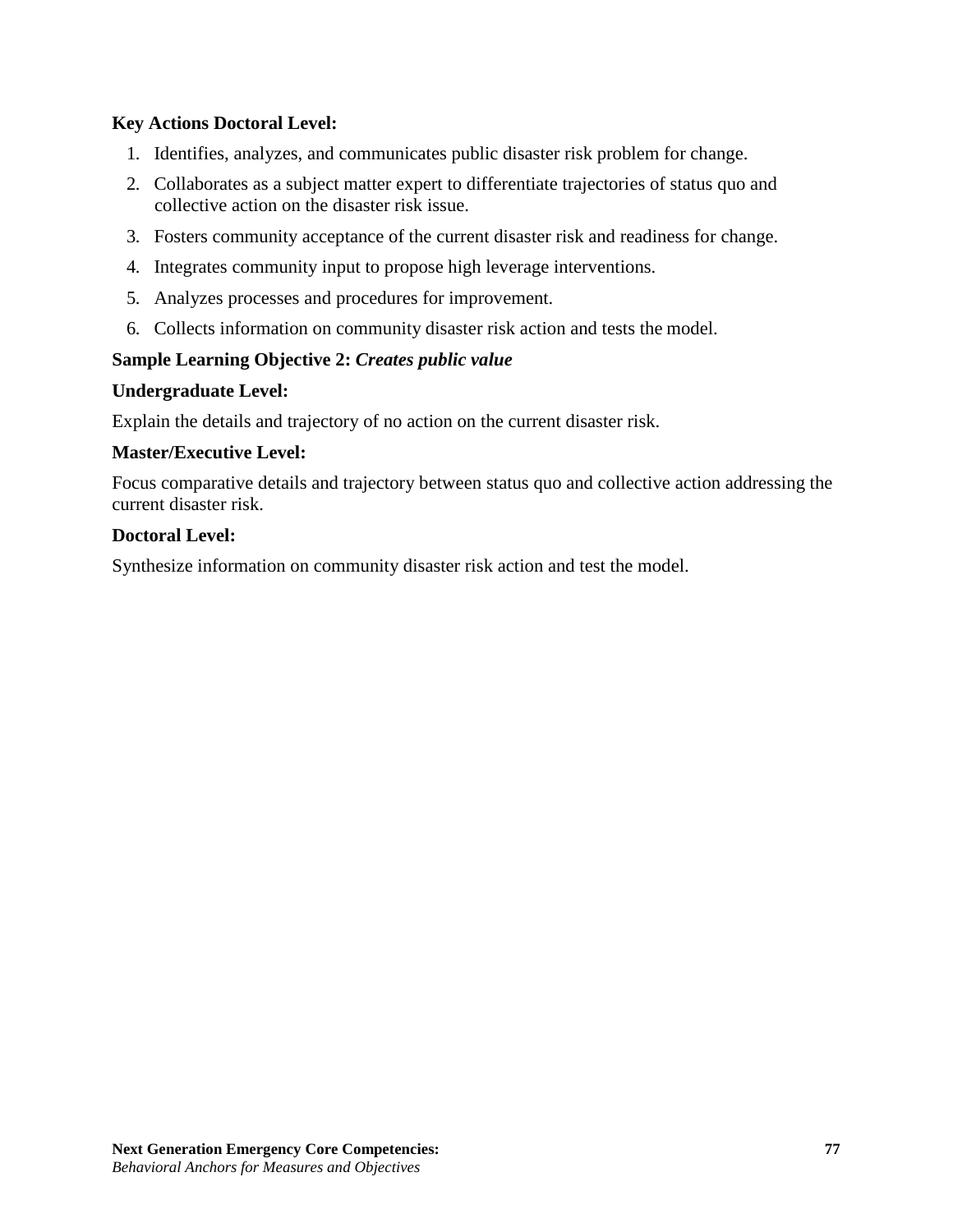# **Community Engagement: Behavioral Anchor 4 of 4**

*Establishes a process for expanded engagement and continual learning:* Supports community networks through ongoing improvement of collective disaster risk reduction goals and interventions.

#### **Key Actions Undergraduate Level:**

- 1. Maintains communications and engagement with existing stakeholders.
- 2. Advances stakeholder involvement.
- 3. Extends participation invitations to more community stakeholders.
- 4. Carries out disaster risk intervention with stakeholders.
- 5. Builds upon collaborative successes.

#### **Key Actions Master/Executive Level:**

- 1. Navigates an awareness of goals, goal refinement, and solutions while maintaining relationships and supporting consensus.
- 2. Continually seeks wider stakeholder opportunities and participation.
- 3. Collaboratively determines courses of action to widen mutual goals.
- 4. Establishes processes for continual learning and outreach.
- 5. Evaluates and updates plan regularly with stakeholders.
- 6. Implements effective means for monitoring partnership process.

## **Key Actions Doctoral Level:**

- 1. Develops metrics for monitoring partnership process.
- 2. Creates implementation plan with pilot /demonstration projects.
- 3. Evaluates the partnership process and attainment of mutual goals.
- 4. Generates refined goals based on evidence from pilot projects.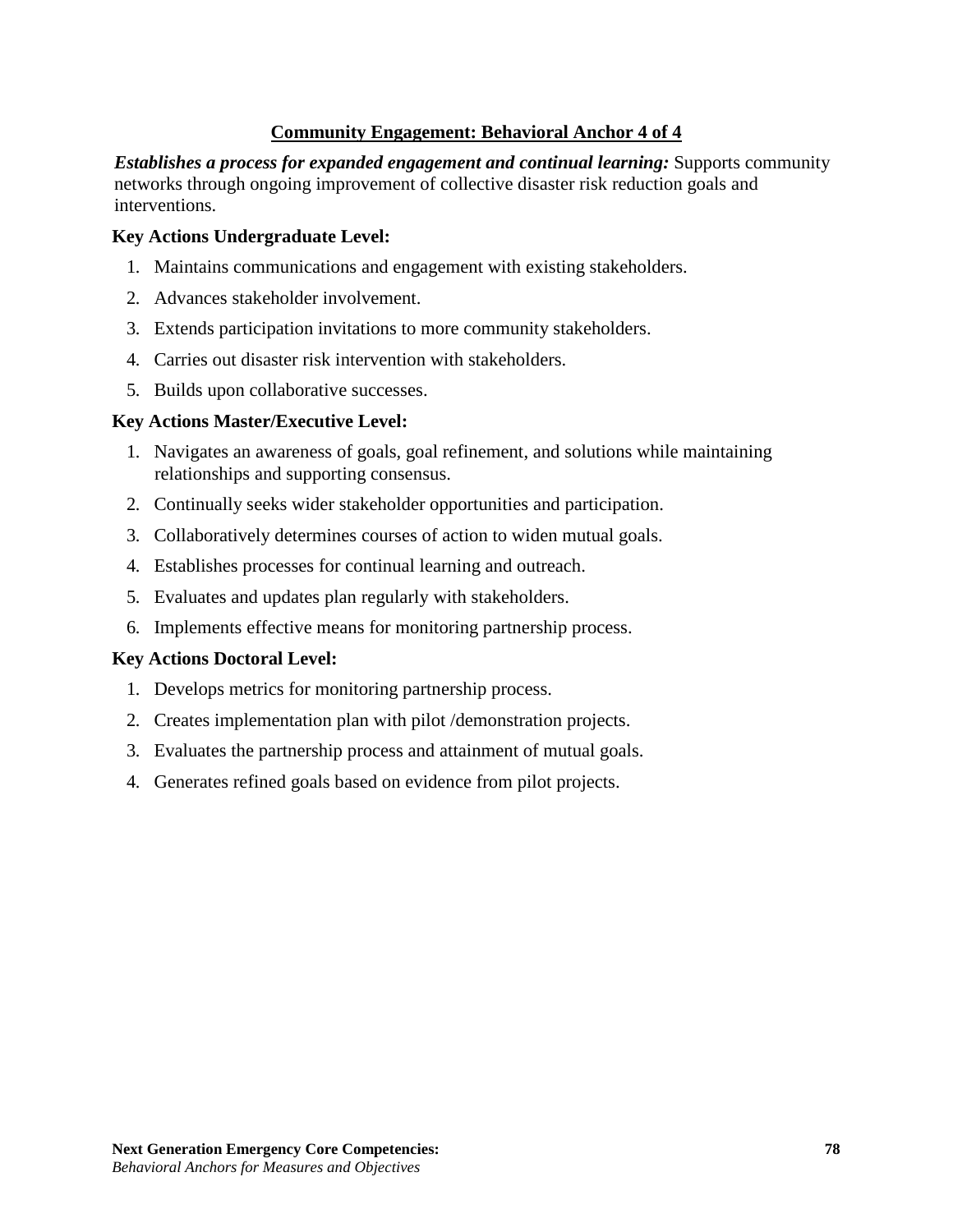# **Sample Learning Objective 4: E***stablishes a process for expanded engagement and continual learning*

### **Undergraduate Level:**

Extend participation invitations to more community stakeholders.

### **Master/Executive Level:**

Establish processes for continual learning and outreach.

### **Doctoral Level:**

Develop metrics for monitoring partnership process.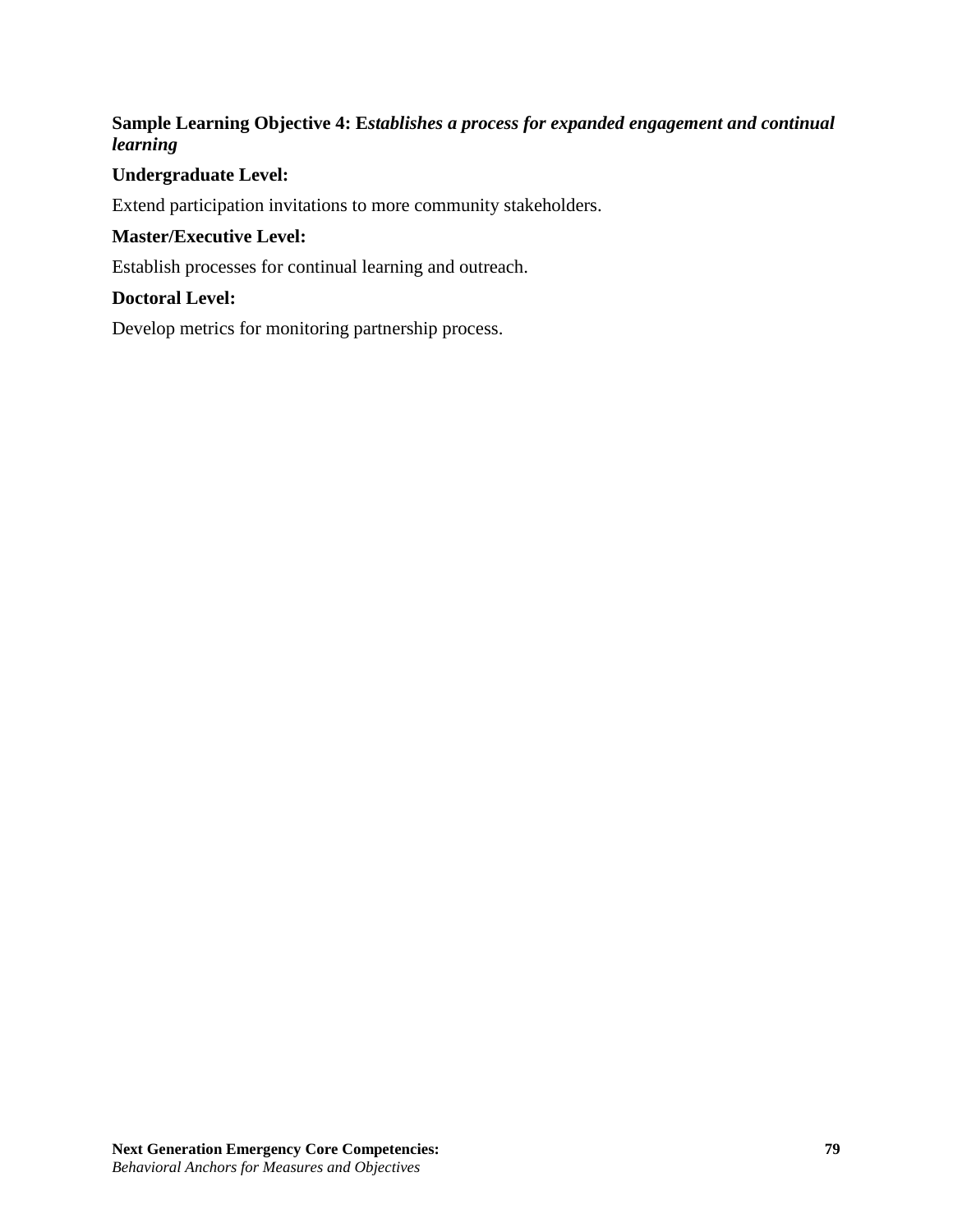### **Governance and Civics**

The emergency management professional understands how to participate within civic and legal processes, from politics to policy. The way society manages collective processes is referred to as governance, which seeks to identify, evaluate, and operate within the context of relational dynamics including those within power structures. Collaborative processes further expand the achievement of public value by bringing people together across the boundaries of public agencies, levels of government, NGOs, business, and civil society.

## **Governance and Civics: Behavioral Anchor 1 of 6**

*Considers policy options in relationship to the stakeholders:* Identifies and analyzes a hazard risk issue for action, policy options to consider, the stakeholders' positions on the issue, the feasibility of the policy options, and the feasibility of engaging in a collaborative process with stakeholders.

### **Undergraduate Level Key Actions:**

- 1. Understands what constitutes a poor versus effective policy.
- 2. Compare and contrast an effective policy with a poor policy.
- 3. Recognizes factors that determine policy effectiveness.
- 4. Explains a disaster risk issue framing process.
- 5. Describes the stakeholder identification process in the disaster risk issue.
- 6. Summarizes the need for and feasibility of a collaborative action with stakeholders.

#### **Master/Executive Level Key Actions:**

- 1. Diagnoses and frames the fundamental disaster risk issue.
- 2. Identifies and categorizes both complementary and adversarial stakeholders.
- 3. Compares and contrasts policy options to address the disaster risk issue.
- 4. Analyzes the feasibility of the policy options in relationship to the stakeholder's position.
- 5. Distinguishes conditions that favor or impede collaboration with stakeholders.

- 1. Reviews the policy analysis for refinement of processes.
- 2. Evaluates evolving conditions capable of detracting from or improving optimal collaboration.
- 3. Develops new approaches that will advance the collaborative governance.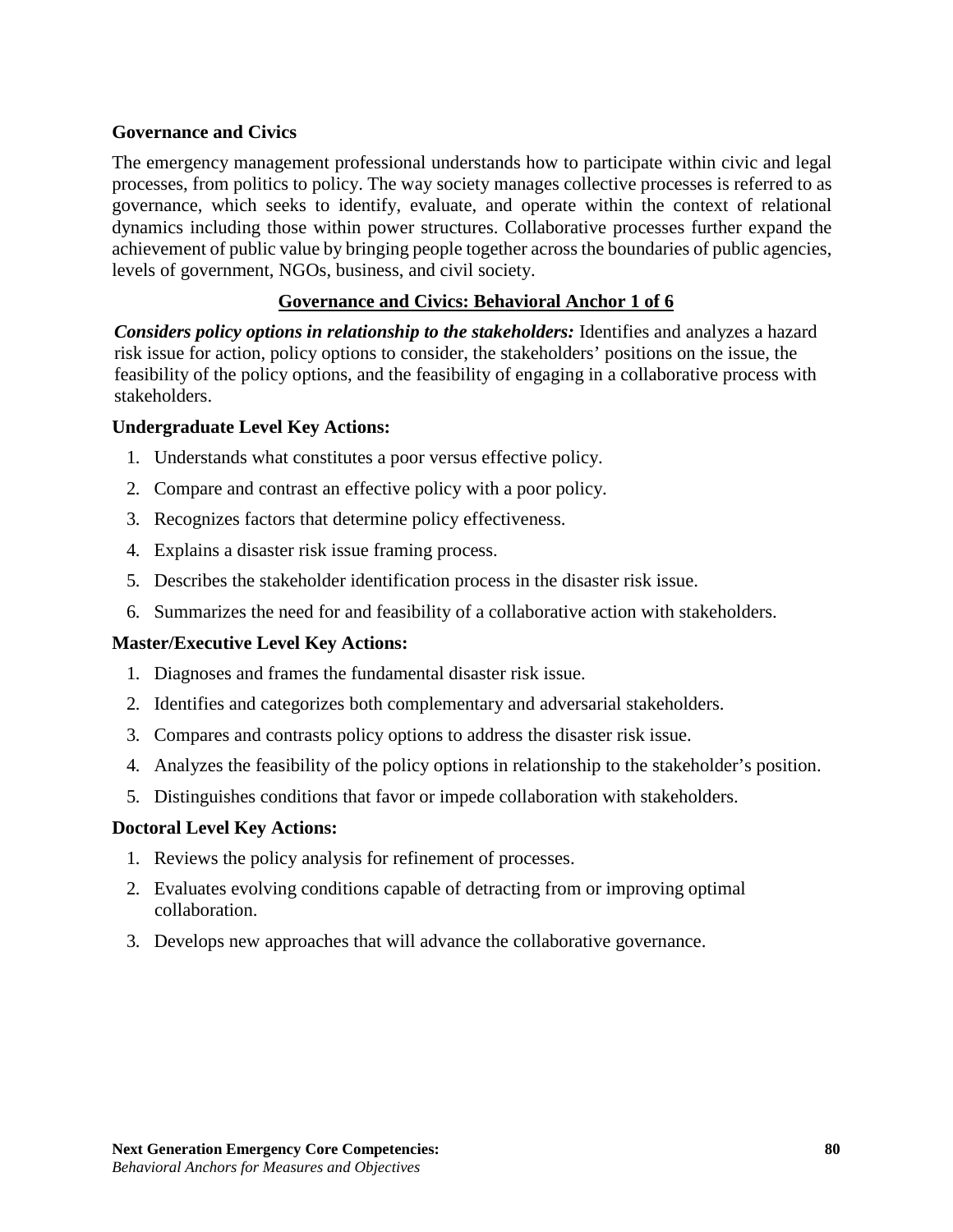# **Sample Learning Objective 1:** *Considers policy options in relationship to the stakeholders*

### **Undergraduate level:**

Identify stakeholders surrounding a specified disaster risk issue.

#### **Master level:**

Categorize both complementary and adversarial stakeholders, and then analyze the feasibility of the policy options in relationship to the stakeholder positions.

#### **Doctoral level:**

Review the generated policy analysis for refinement of functions.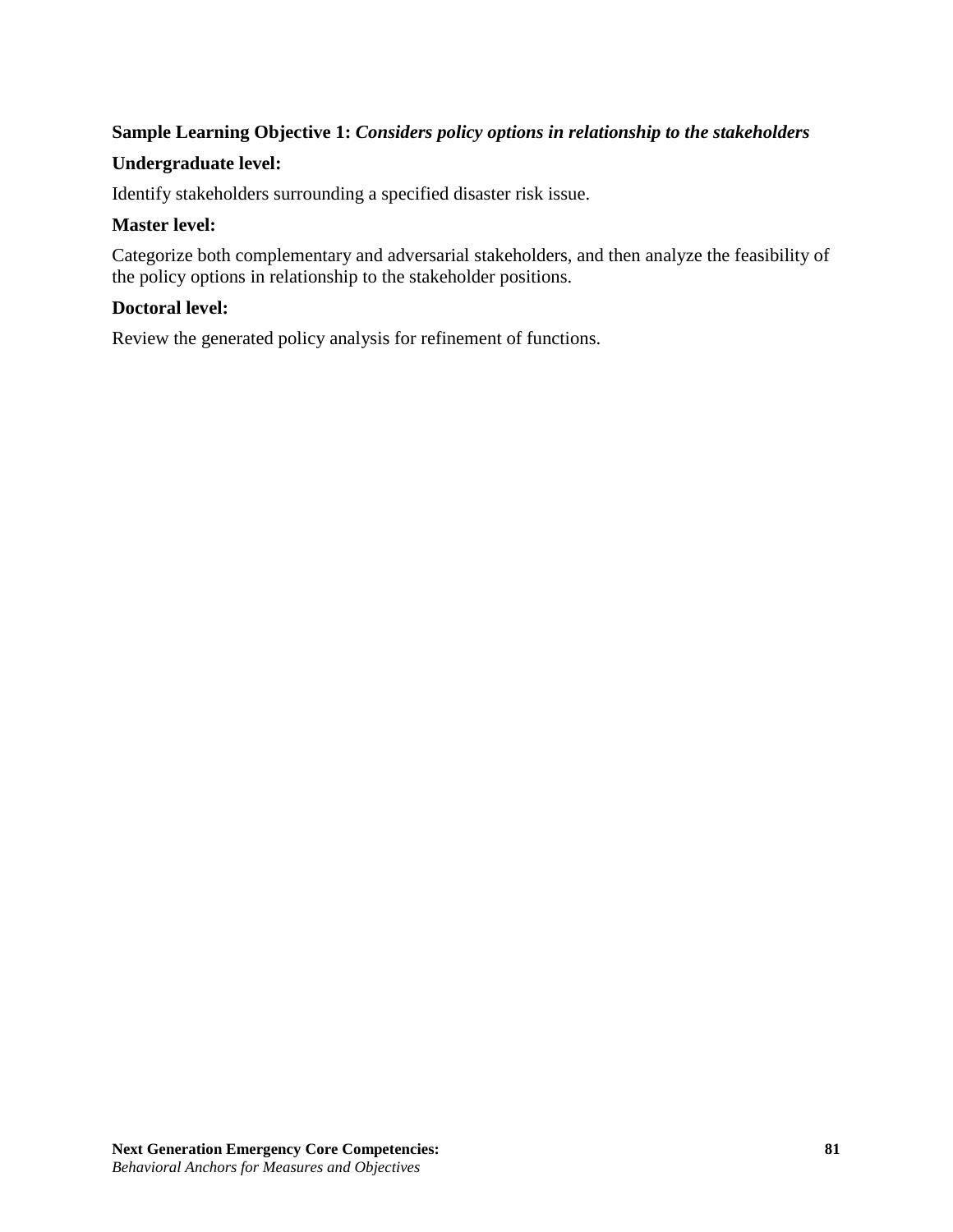# **Governance and Civics: Behavioral Anchor 2 of 6**

*Political and legal:* Analyzes access to, the relational dynamics of, and the ramifications from those in positions of political power in connection to the disaster risk issue. Considers the legal parameters for a collaborative process, and assesses the potential implications of political access, policy, and legal parameters, including when to obtain legal assistance and involve legal counsel in the collaborative process as applicable to the risk issue.

### **Undergraduate Level Key Actions:**

- 1. Appreciates the importance of relationships in all sectors and levels of emergency management.
- 2. Finds and utilizes valid electronic legal resources.
- 3. Explains laws and legal issues related to a disaster risk problem.
- 4. Identifies potential legal implications in a case study or a particular policy initiative.
- 5. Illustrates the point at which legal counsel should be sought.

### **Master/Executive Level Key Actions:**

- 1. Establishes relationships in all sectors and levels of emergency management.
- 2. Conducts a search for the legal underpinning of an existing policy.
- 3. Prioritizes laws and legal issues related to a disaster risk problem.
- 4. Appropriately seeks legal counsel regarding a collaborative process for a disaster risk issue.
- 5. Determines legal counsel to involve in a collaborative process.

- 1. Generates a political feasibility analysis to inform a collaborative process on a disaster risk issue.
- 2. Anticipates and communicates potential legal implications regarding a collaborative process for a disaster risk issue.
- 3. Evaluates the outcomes of a government regulation on emergency management functions.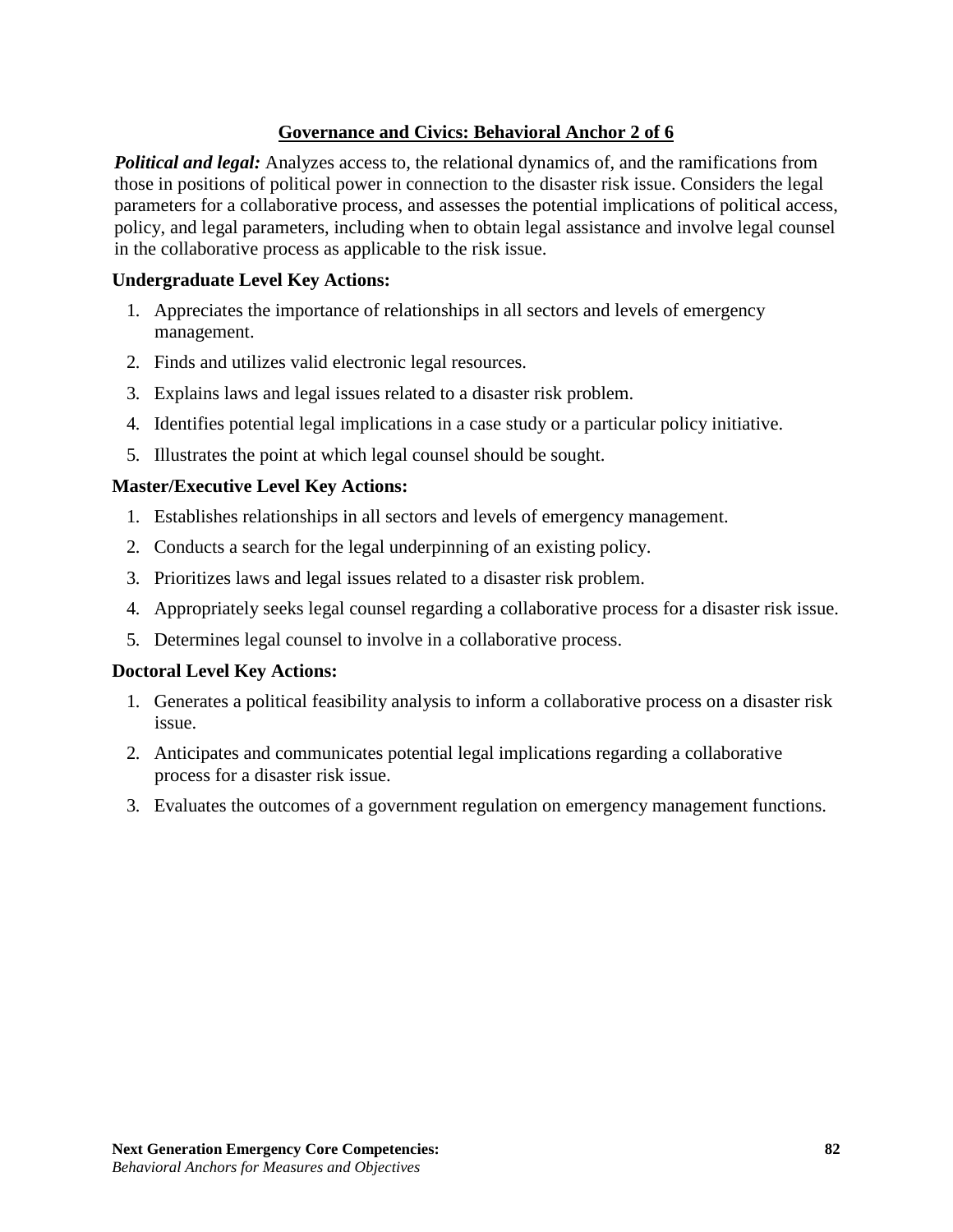# **Sample Learning Objective 2:** *Political and legal*

# **Undergraduate level**

Objectively discuss laws and legal issues related to a disaster risk problem.

## **Master level:**

Find, evaluate for validity, and utilize legal resources.

# **Doctoral level:**

Evaluate the outcomes of a government regulation on emergency management functions.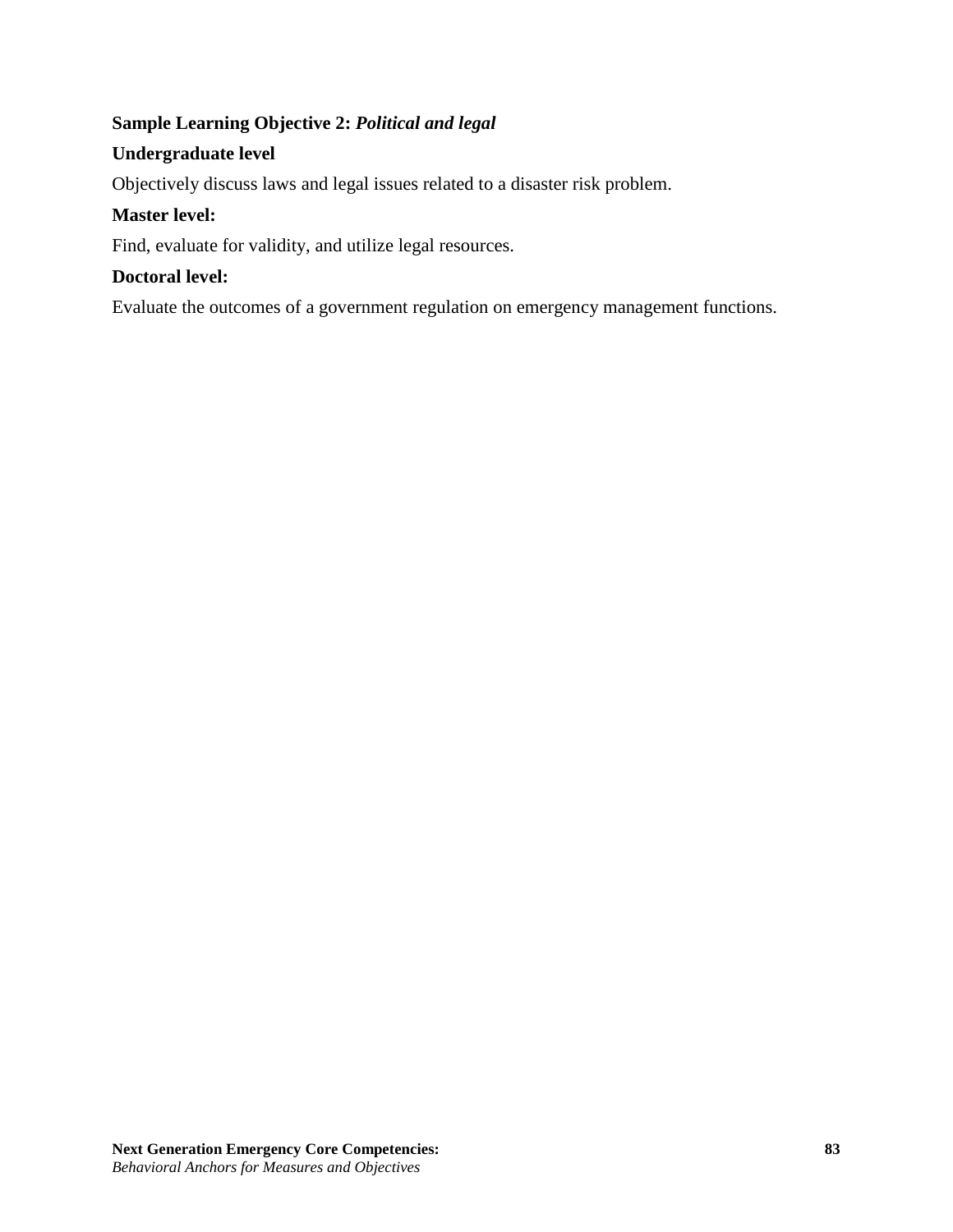# **Governance and Civics: Behavioral Anchor 3 of 6**

*Brings people together across sectors:* Initiates bringing a wide range of stakeholders together; engages stakeholders in a process to identify mutual goals that address the disaster risk issue at hand, and shares the vision for greater public value.

### **Undergraduate Level Key Actions:**

- 1. Invites stakeholder group to the initial meeting.
- 2. Relates the vision for public value.
- 3. Maintains communications to build relationships and team development.
- 4. Summarize the processes established for the stakeholder group.
- 5. Transcribes the collective goal development.

### **Master/Executive Level Key Actions:**

- 1. Initiates bringing both complementary and adversarial stakeholders together to address a disaster risk issue.
- 2. Communicates clearly the vision for public value.
- 3. Facilitates authentic dialogue, relationship development, and team building.
- 4. Establishes process design and decision-making practices.
- 5. Guides collective goal development and builds coalitions.

#### **Doctoral Level Key Actions:**

- 1. Generates evaluation metrics for collaborative working group.
- 2. Analyzes improvement options for continued work together.

## **Sample Learning Objective 3:** *Brings people together across sectors*

#### **Undergraduate level:**

Write a draft invitation letter for a stakeholder gathering.

#### **Master level:**

Simulate bringing a wide range of stakeholders together to address a disaster risk issue.

#### **Doctoral level:**

Generate evaluation metrics for collaborative working group.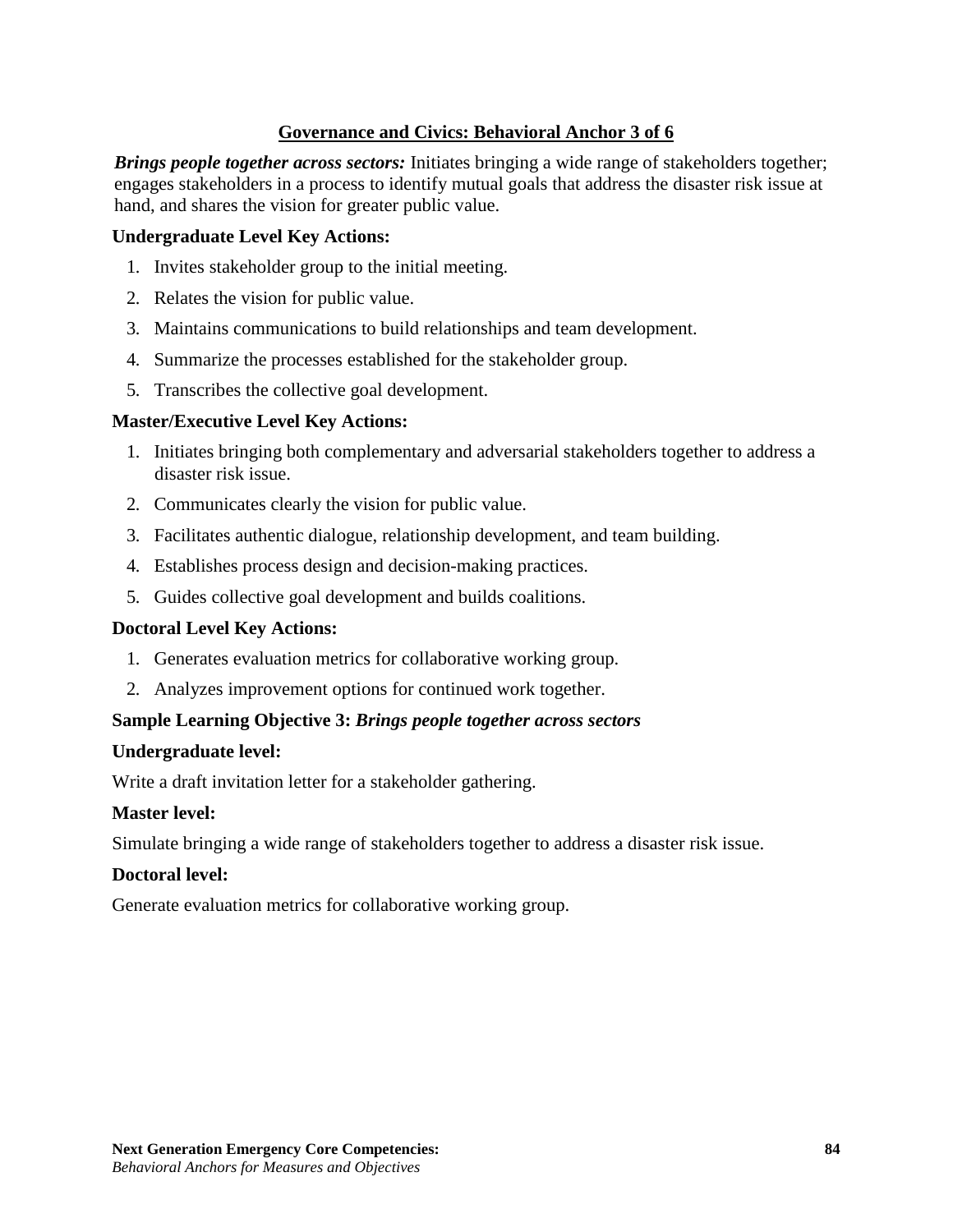## **Governance and Civics: Behavioral Anchor 4 of 6**

*Builds social capital through collective processes:* Facilitates dialogue on the issue bringing the stakeholders together, guides exploration of options, negotiates differing views, cultivates shared learning, and builds social capital in the establishment of shared goals.

### **Undergraduate Level Key Actions:**

- 1. Applies tools for managing discussion, and articulates areas of agreement and mutual learning.
- 2. Develops active listening skills.
- 3. Recognizes the importance of building political acumen.
- 4. Practices effective political communication for influencing others, negotiating conflict, and brokering agreements.
- 5. Discusses how an ethics base is important to building social capital.

### **Master/Executive Level Key Actions:**

- 1. Facilitates systematically team building, group dynamics, and mutual learning processes.
- 2. Listens carefully to understand others' perspectives and identifies areas where the varying narratives can intersect throughout the group.
- 3. Seeks win-win solutions to meet shared interests.
- 4. Supports shared value within a group to unify the individuals around a common purpose, fostering social capital.
- 5. Builds coalitions of agreement toward establishing shared goals.
- 6. Encourages collaborative processes to collectively achieve the shared goal.

- 1. Adapts application of an ethics model for multi-stakeholder deliberation processes.
- 2. Establishes criteria to evaluate the processes of collaborative governance policy development.
- 3. Writes a case study teaching tool based on an actual collaborative governance policy development process.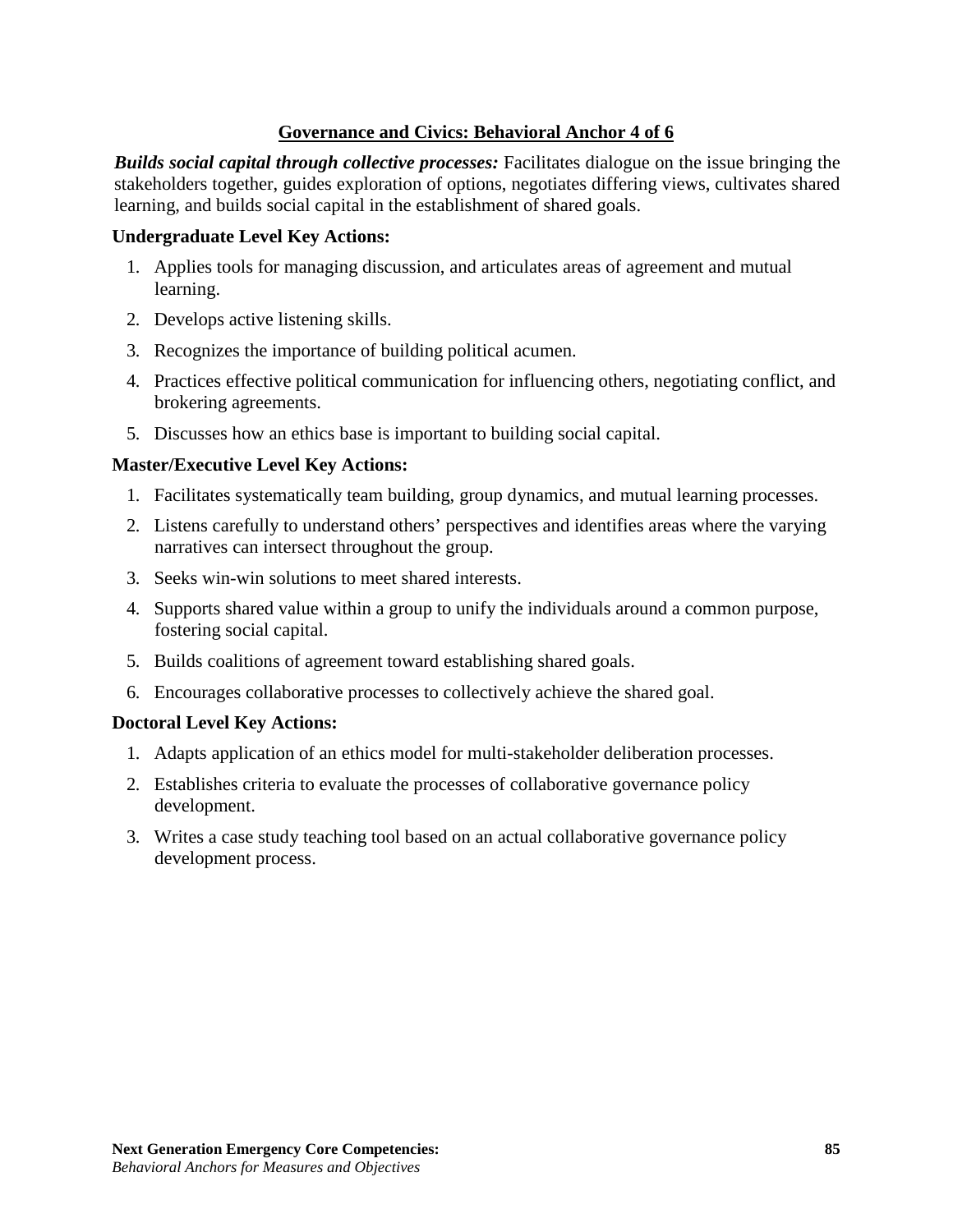# **Sample Learning Objective 4:** *Builds social capital through collective processes*

## **Undergraduate level:**

Practice effective political communication for influencing others, negotiating conflict, and brokering agreements.

### **Master level:**

Systematically facilitate team building, group dynamics, and mutual learning processes in a team project setting.

### **Doctoral level:**

Write a case study teaching tool based on an actual collaborative governance policy development process.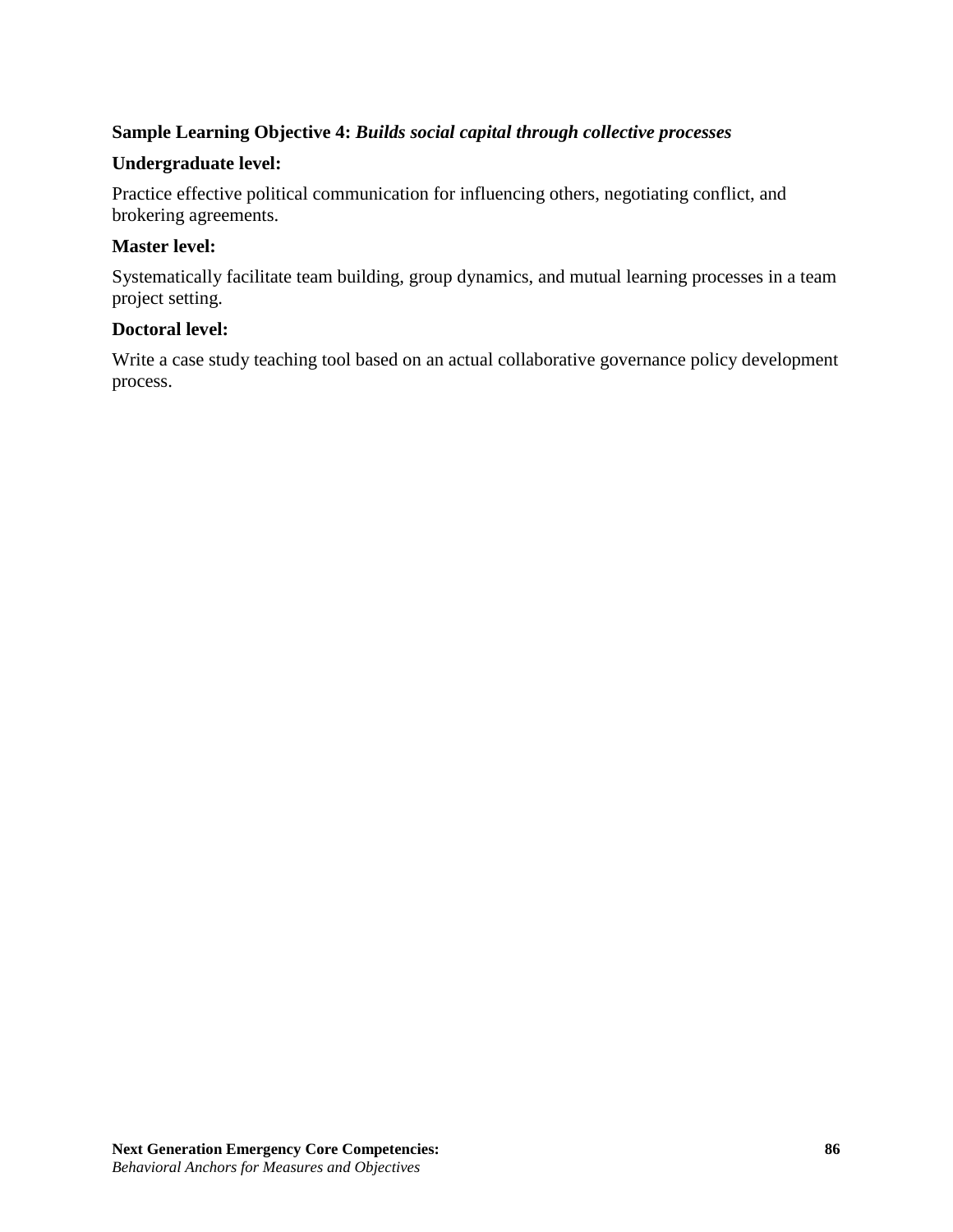# **Governance and Civics: Behavioral Anchor 5 of 6**

*Implementation:* Supports collaborative processes to collectively achieve the shared policy goal through forward mapping and planning. Expands collaboration to establish mutually supported components of constituency involvement, governance structures, monitoring/evaluation agreements, and continual improvement cycles.

### **Undergraduate Level Key Actions:**

- 1. Discusses the role of governance structures and constituency involvement.
- 2. Identifies the role of constituencies in policy implementation.
- 3. Summarizes the steps for the shared policy goal implementation planning.
- 4. Interprets a forward mapping visual for a policy/program implementation planning.
- 5. Identifies potential risks to successful policy goal implementation.
- 6. Describes the public information approach for implementing the shared policy goal.
- 7. Defines change management.

### **Master/Executive Level Key Actions:**

- 1. Outlines shared policy goal implementation planning and the associated change management processes.
- 2. Facilitates collective policy/program implementation planning to achieve the shared goal.
- 3. Constructs a forward mapping visual for policy/program implementation planning.
- 4. Plans for potential risks to implementation of the shared policy goal.
- 5. Integrates evaluation and continual improvement in the implementation planning process.
- 6. Guides the development of a public information strategy.
- 7. Expands stakeholder group constituency involvement and wider governance structures.

- 1. Develops metrics to evaluate the shared policy goal implementation processes and outcome effectiveness.
- 2. Provides evaluation feedback for improving approaches to shared policy/program goal implementation.
- 3. Designs a curriculum integrating policy implementation planning with policy and governance processes.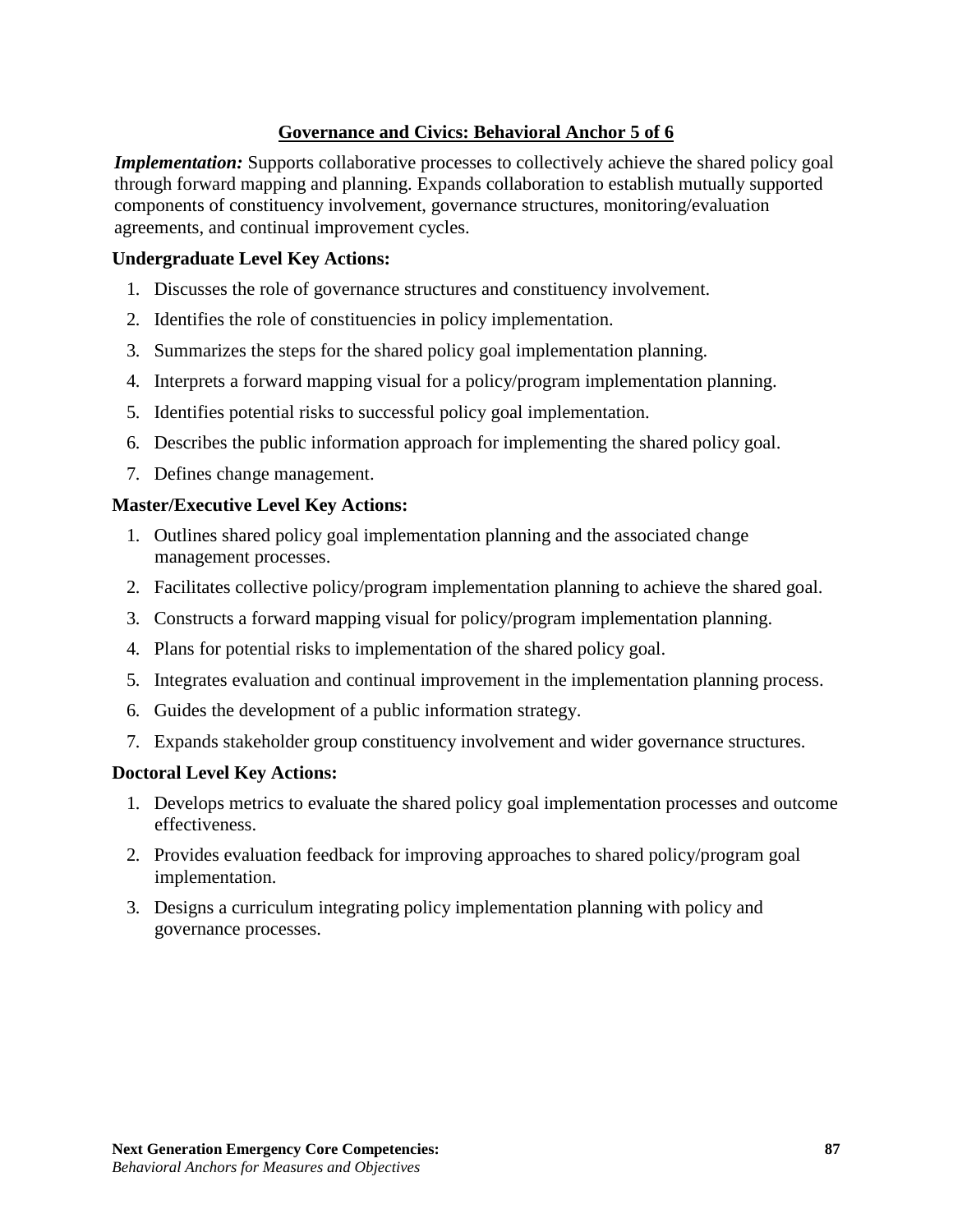# **Sample Learning Objective 5:** *Implementation*

## **Undergraduate level:**

Summarize steps for policy implementation planning in a short essay.

## **Master level:**

Construct a forward mapping visual for shared policy/program goal implementation.

## **Doctoral level:**

Design a curriculum integrating policy implementation planning with governance processes.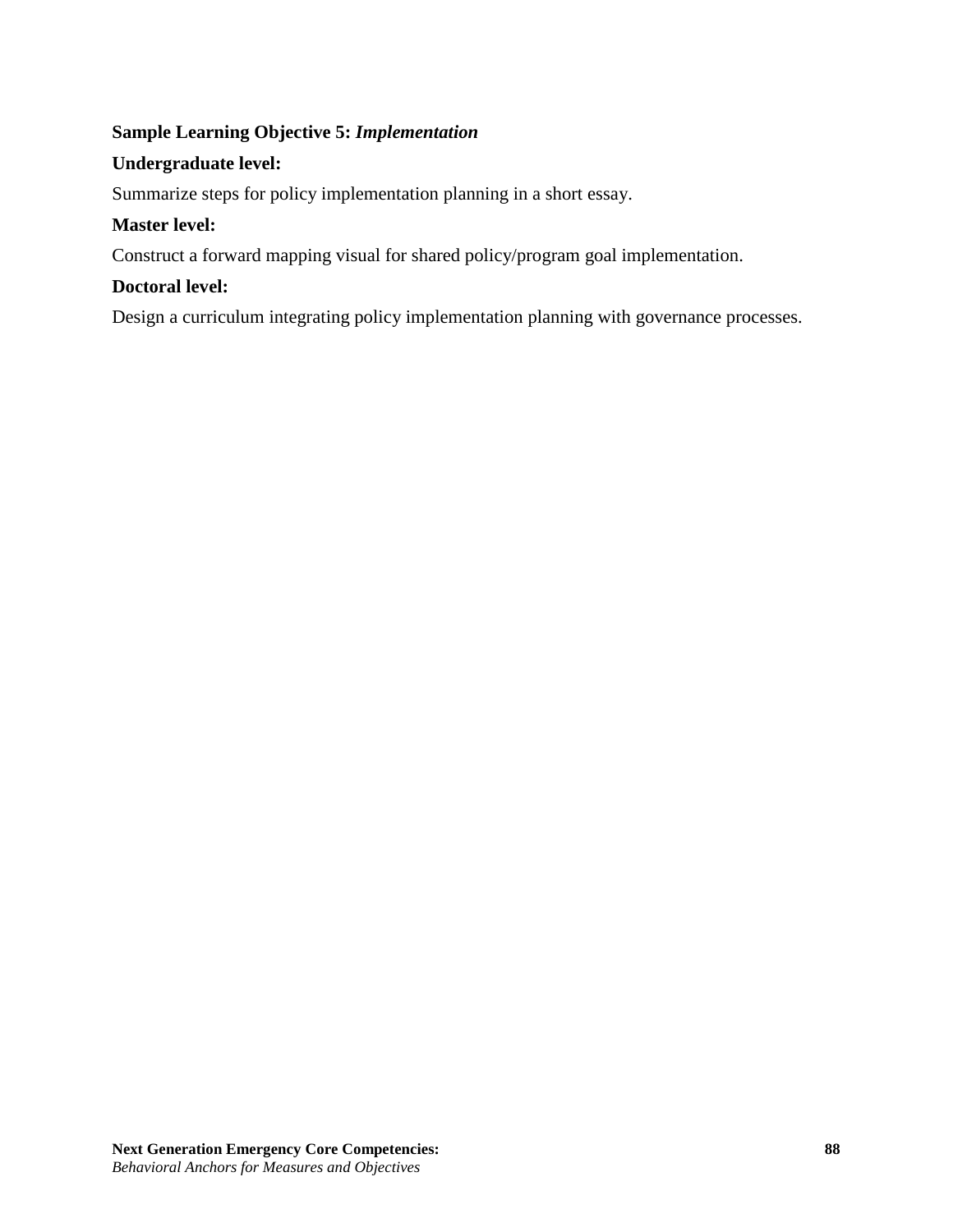# **Governance and Civics: Behavioral Anchor 6 of 6**

*Evaluation and continual improvement:* Supports the processes of continual improvement through monitoring, evaluation, and implementation of improvements, with a mindfulness of possible unintended consequences.

### **Undergraduate Level Key Actions:**

- 1. Discusses the relationship between monitoring, evaluation, and continual improvement.
- 2. Contributes to information gathering for evaluation reports.

### **Master/Executive Level Key Actions:**

- 1. Produces a plan for evaluating outcomes in measurable terms during implementation planning.
- 2. Prepares for conducting an evaluation: obtains research permissions, research tools, information materials for participant disclosure and consent, and determines data collection strategy.
- 3. Analyzes the evaluation data gathered, the degree the objectives were attained, and the progress toward the desired outcome, with sensitivity for unintended consequences.
- 4. Writes the evaluation report, identifies areas for improvement, and develops strategy to continuing working toward the desired outcome while correcting any unintended consequences.

- 1. Designs monitoring and evaluation metrics and instrument.
- 2. Tests the applicability of continual improvement processes in emergency management initiatives.
- 3. Synthesizes existing knowledge for continual governance improvement within the context of disaster risk reduction.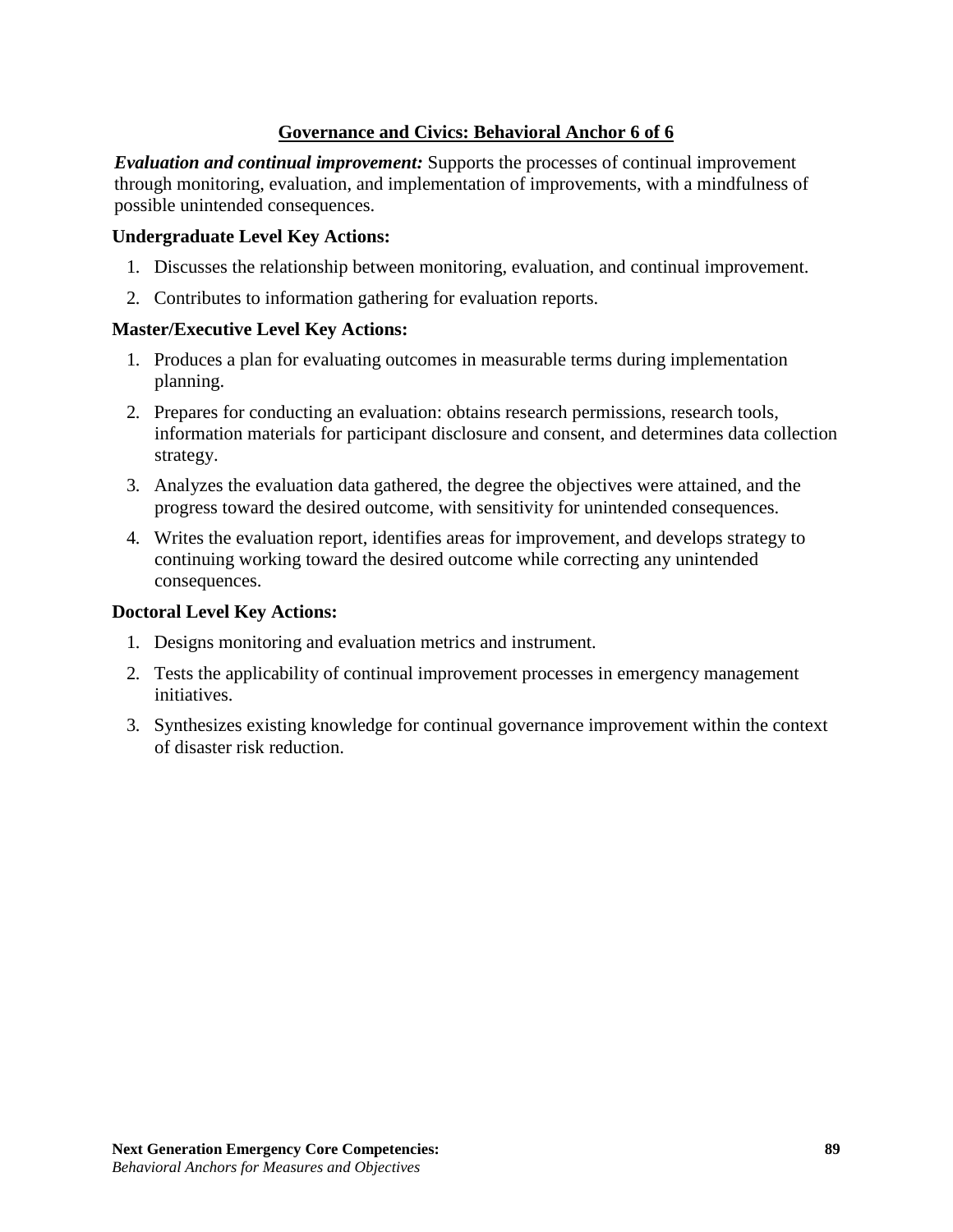## **Sample Learning Objective 6:** *Evaluation and continual improvement*

### **Undergraduate level:**

Explain in a short essay the monitoring/evaluation relationship to continual improvement cycles.

### **Master level:**

Analyze evaluation data; focus on the degree the objectives were attained and the progress toward the desired outcome.

### **Doctoral level:**

Design monitoring and evaluation metrics and instruments supportive of continual improvement.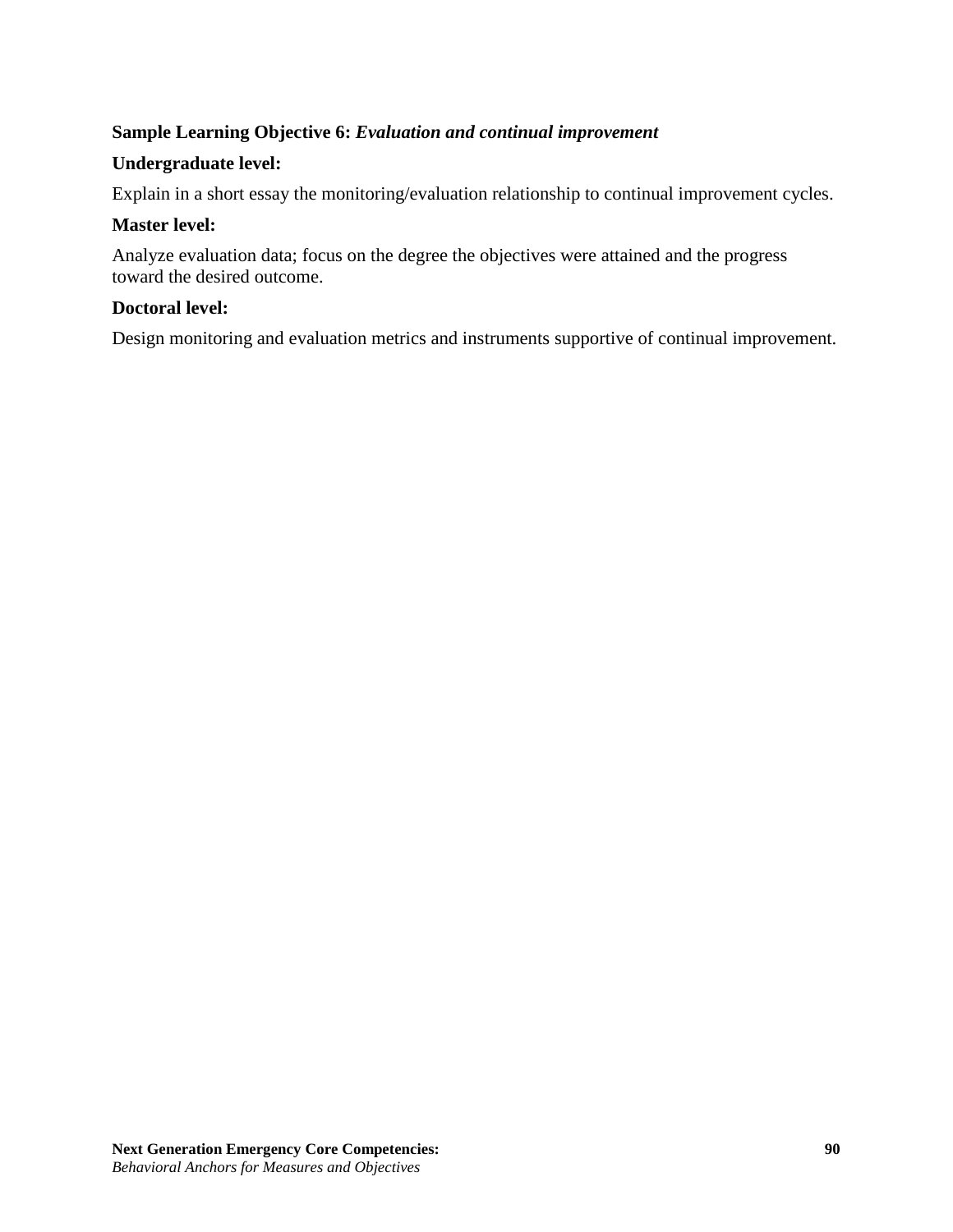# **Leadership**

The emergency management professional is comfortable leading within and across organizations. Effective emergency management leadership emphasizes team building, collaboration, collective leadership, and communication connectivity to a wide range of stakeholders, so that the complex risks can be addressed. Leadership is characterized by: informed decision-making, constructive administration and management techniques, fostering a shared vision, empowering others, establishing communication capabilities across varied networks, and creating an outcome oriented environment for continual improvement.

# **Leadership: Behavioral Anchor 1 of 4**

*Inspires a shared vision:* Supports and informs the creation of shared vision with a network of community stakeholders. Communicates clearly how people can contribute to achieve the vision, so that mutual adjustments can be made in concert with others.

### **Key Actions Undergraduate Level:**

- 1. Comprehends shared vision and its process of creation.
- 2. Illustrates shared vision and desired product.
- 3. Plays a supportive role in the development of a shared vision that provides direction for the organization.

#### **Key Actions Master/Executive Level:**

- 1. Considers the strategic view during the development of a vision and direction.
- 2. Articulates the vision and direction to gain commitment from key partners.
- 3. Helps others see linkages between the organization's vision, values, systems, and processes.
- 4. Champions outcomes in high-level strategies and plans.

#### **Key Actions Doctoral Level:**

1. Guides development of a shared vision and the means to communicate it effectively.

## **Sample Learning Objective 1:** *Inspires a shared vision*

#### **Undergraduate level:**

Describe strategic planning processes.

#### **Master level:**

Guide a simulated strategic planning process.

#### **Doctoral level:**

Evaluate the means for communicating a vision and provide feedback for implementing improvements.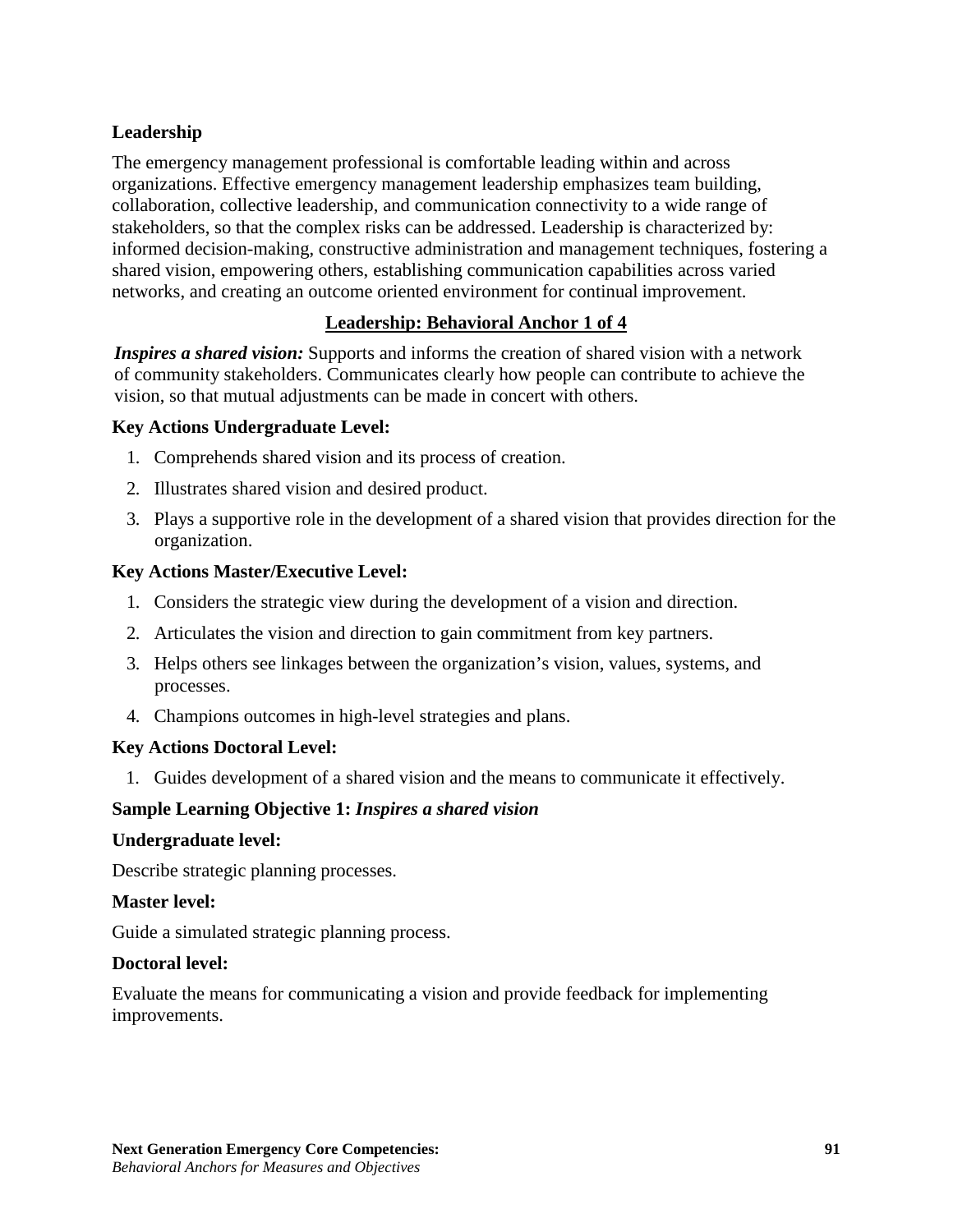# **Leadership: Behavioral Anchor 2 of 4**

*Creates an empowering environment:* Identifies and negotiates constraints to enable others in the organization to successfully pursue its vision.

#### **Undergraduate Level Key Actions:**

- 1. Demonstrates drive and enthusiasm when participating in activities.
- 2. Values and contributes to a workplace where diversity of thought is leveraged.

#### **Master/Executive Level Key Actions:**

- 1. Appropriately delegates responsibilities to others.
- 2. Seeks to encourage the ideas of others and builds upon the ideas others generate.
- 3. Develops the ability of others to perform and contribute to the organization by providing ongoing feedback and opportunities to learn through formal and informal methods (NZ MCDEM, 2009).

#### **Doctoral Level Key Actions:**

- 1. Fosters a sense of responsibility in others.
- 2. Anticipates organizational shifts and devises new information processes to enable others continued pursuit of the vision.
- 3. Develops curriculum that highlights the relationship between organizational vision, organizational change, change management, and adaptation.

#### **Sample Learning Objective 2:** *Creates an empowering environment*

#### **Undergraduate level:**

Demonstrate in actions the importance of deep engagement in work.

#### **Master level:**

Encourage the ideas of others through discussion and build upon their ideas for next action steps.

#### **Doctoral level:**

Foster responsibility in others through a classroom group project.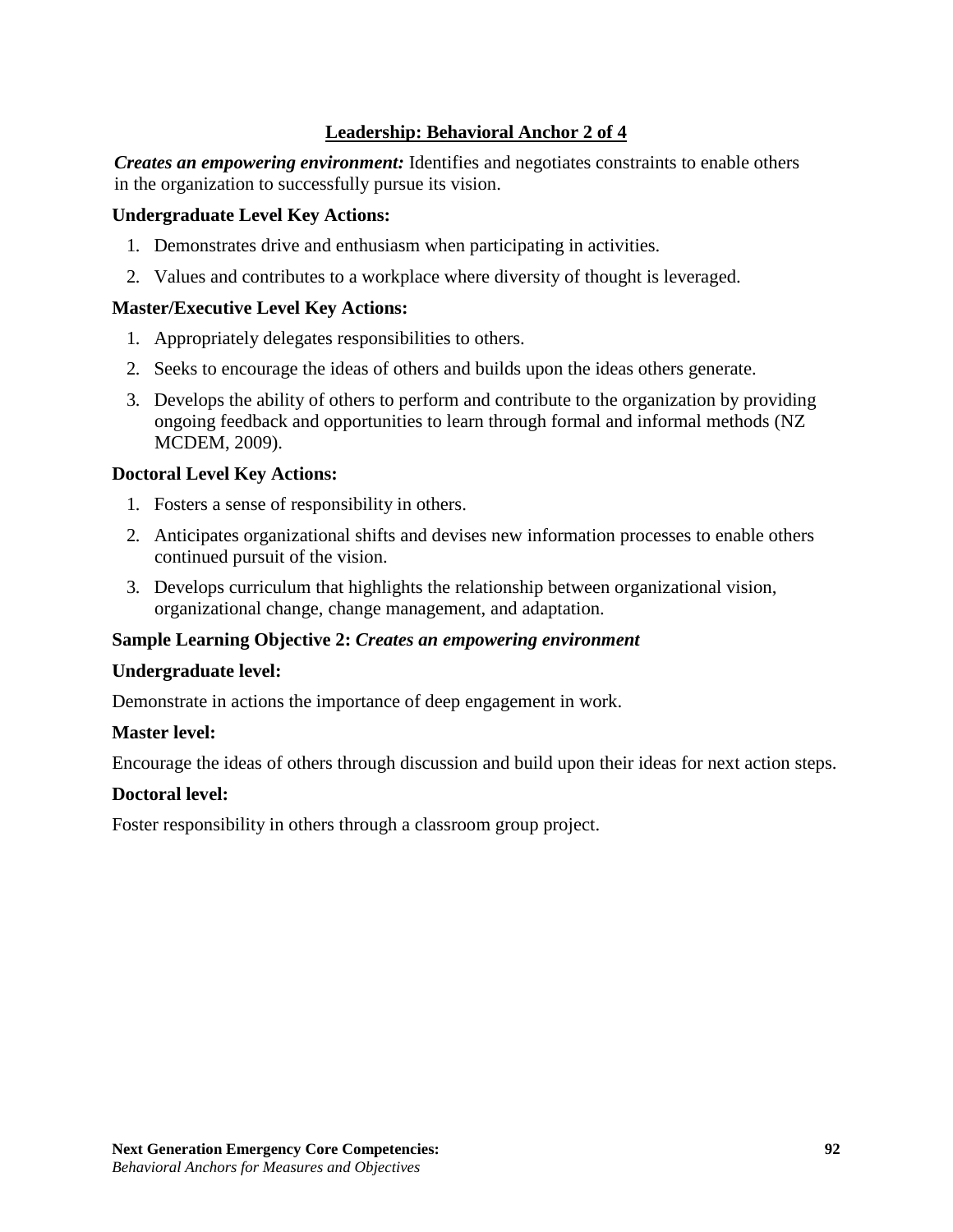# **Leadership: Behavioral Anchor 3 of 4**

*Resolves conflict:* Resolves conflict that may emerge within the organization or between the organization and the community it serves. Promotes a vision of a shared outcome and facilitates agreement by constructively resolving differences of opinion.

#### **Key Actions Undergraduate Level:**

- 1. Explains conflict management frameworks.
- 2. Identifies reasons for opposing views.
- 3. Bases viewpoint on evidence.
- 4. Demonstrates knowledge of when to stand firm and when to accommodate.
- 5. Demonstrates respect for diversity of thought.
- 6. Phrases ideas in a way that avoids negative reactions.
- 7. Maintains objectivity in uncomfortable situations.
- 8. Keeps current on formal and informal communications.
- 9. Takes a proactive approach to meet stakeholder information needs in a consistent, effective, and timely manner.

#### **Master/Executive Level Key Actions:**

- 1. Conducts a discussion on conflict management frameworks.
- 2. Considers both complimentary and adversarial viewpoints.
- 3. Anticipates counter-arguments and constructively supports position with evidence.
- 4. Facilitates agreement by constructively resolving differences of opinion.
- 5. Fosters an inclusive environment that emphasizes knowledge sharing and participation.
- 6. Promotes a vision of the desired shared outcome.
- 7. Integrates learning systems to continually improve relationships and social capital assets.

- 1. Assesses key relationships to leverage social capital assets and enhance capacity.
- 2. Prepares a lecture on conflict management frameworks.
- 3. Conducts an analysis of relationship factors and interactions over time.
- 4. Advocates for diversity of thought.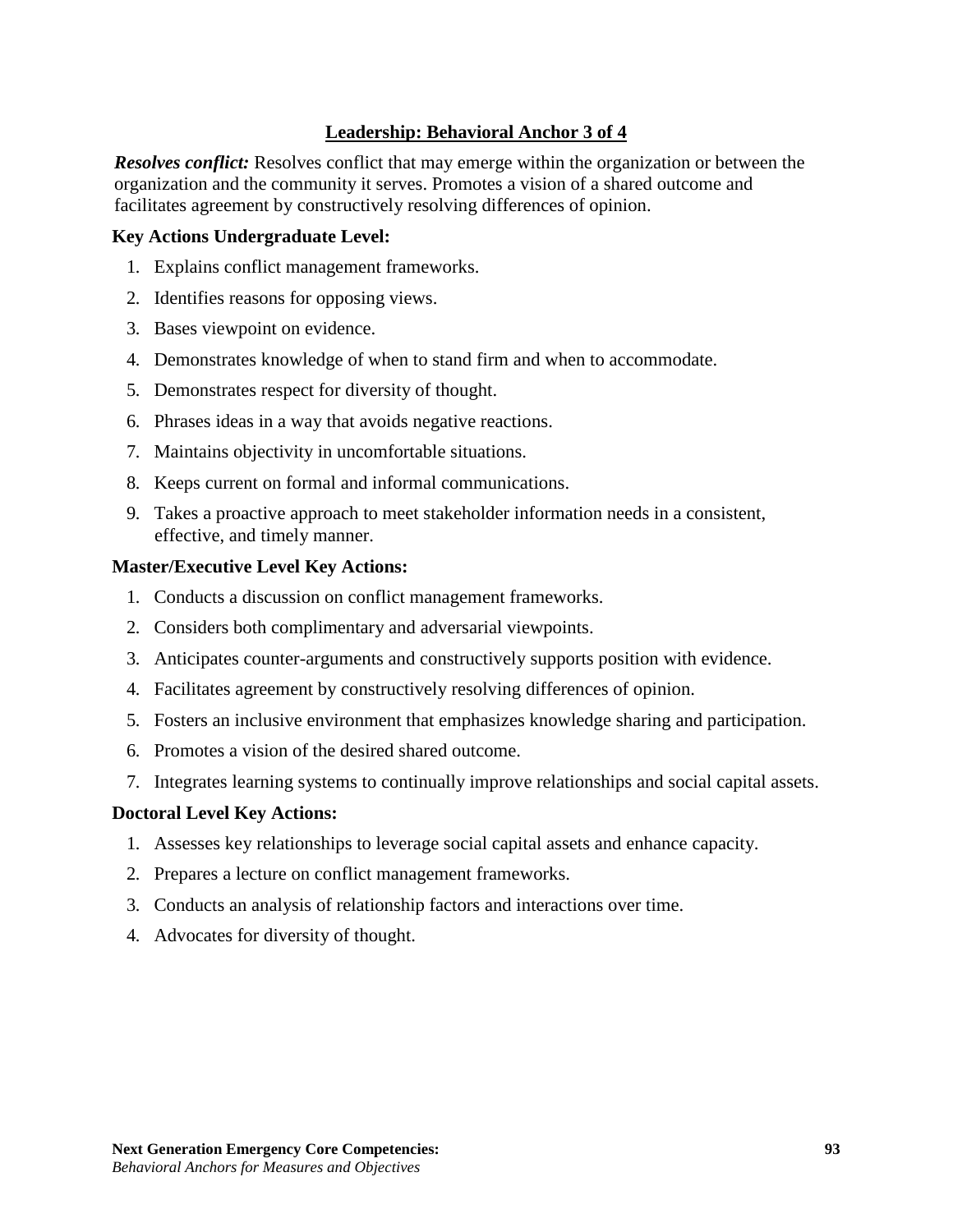# **Sample Learning Objective 3:** *Resolves conflict*

## **Undergraduate level:**

Explain conflict management frameworks.

# **Master level:**

Critique both complimentary and adversarial viewpoints on a specific issue.

# **Doctoral level:**

Prepare a lecture on conflict management frameworks.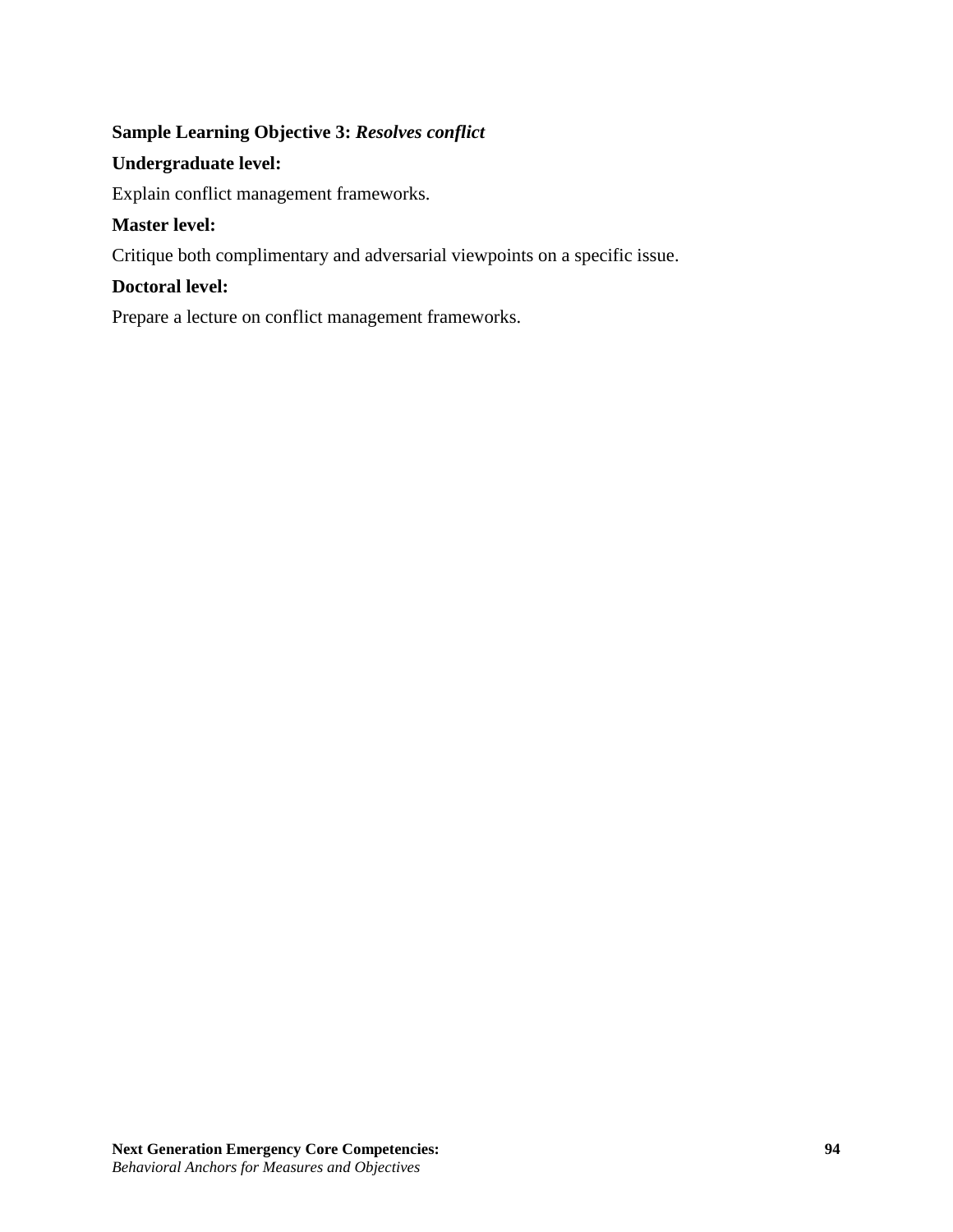# **Leadership: Behavioral Anchor 4 of 4**

*Strategic decision making that influences others toward change*: Develop strategic plans created through participatory process within and between organizations.

### **Key Actions Undergraduate Level:**

- 1. Aligns actions to a strategic direction flowing from the vision.
- 2. Contributes constructively to change by challenging assumptions.

### **Key Actions Master/Executive Level:**

- 1. Drives change by constructively challenging assumptions and seeking solutions.
- 2. Makes informed, conclusive, and timely decisions based on all available information and analysis.
- 3. Leads diverse groups towards a shared vision.
- 4. Demonstrates understanding of the implications of decisions made.

### **Key Actions Doctoral Level:**

- 1. Establishes criteria for strategic planning processes.
- 2. Develops an evaluation tool for refining strategic planning processes.

## **Sample Learning Objective 4:** *Strategic decision making that influences others toward change*

#### **Undergraduate level:**

Explain strategic planning processes in a short essay.

#### **Master level:**

Direct a simulated strategic planning process.

#### **Doctoral level:**

Develop an evaluation tool for refining strategic planning processes.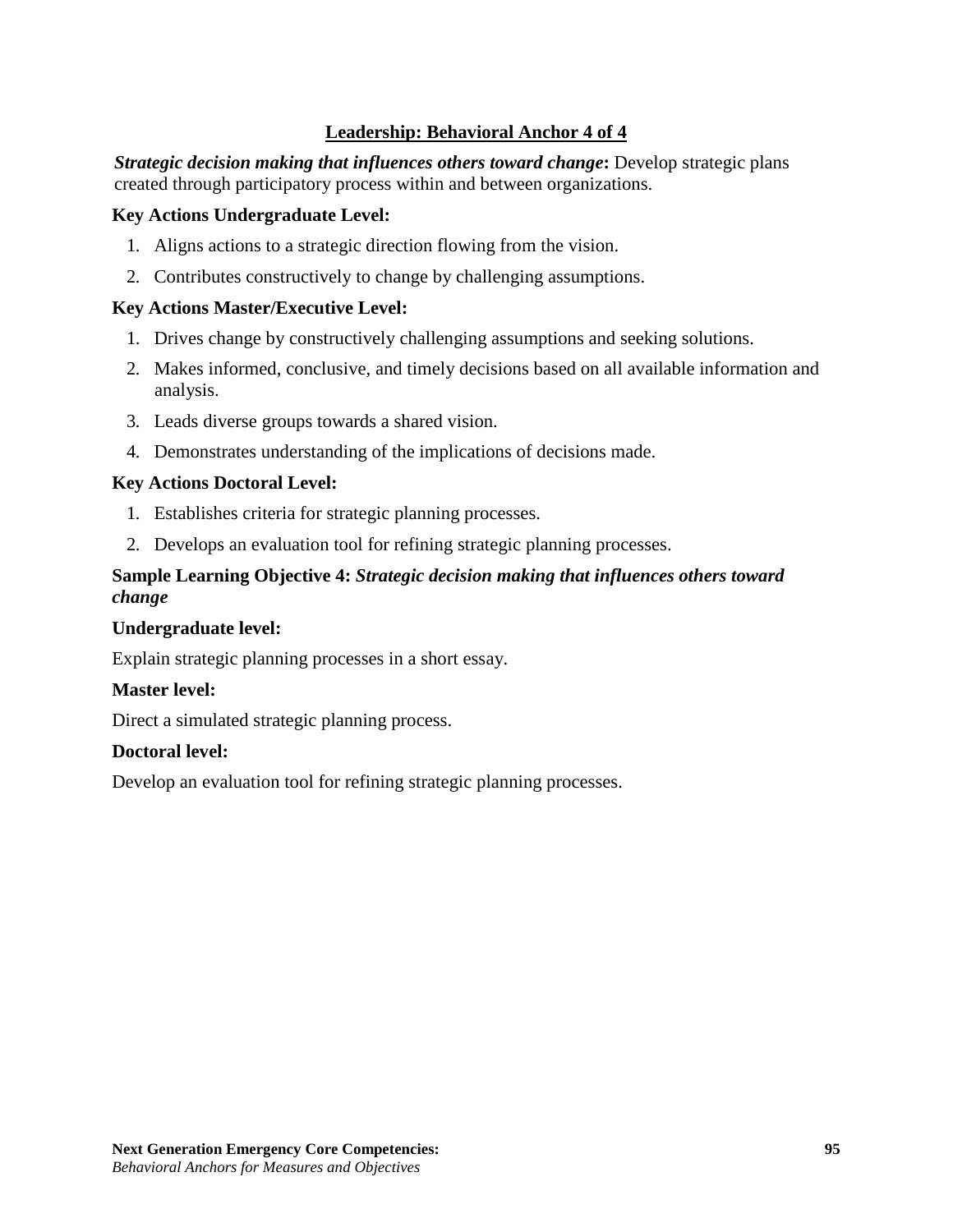#### **Bibliography**

- Aitsi-Selmi, A., Murray, V., Wannous, C., Dickinson, C., Johnston, D., Kawasaki, A.,…Yeung, T. (2016). Reflections on a science and technology agenda for  $21<sup>st</sup>$  century disaster risk reduction: Based on the scientific content of the 2016 UNISDR science and technology conference on the implementation of the Sendai framework for disaster risk reduction 2015- 2030. *International Journal of Disaster Risk Science, 7,* 1-29.
- Blanchard, B. W. (2005). *[Top ten competencies for emergency management](https://training.fema.gov/HiEdu/docs/Blanchard%20-%20Competencies%20EM%20HiEd.doc)*. (https://training.fema.gov/HiEdu/docs/Blanchard%20- %20Competencies%20EM%20HiEd.doc)
- Blanchard, B. W. (2007). *[Background "think piece" for the Emergency Management Roundtable](https://training.fema.gov/hiedu/emprinciples.aspx)  [meeting EMI, March 5-6, 2007 on what is emergency management? And what are the](https://training.fema.gov/hiedu/emprinciples.aspx)  [principles of emergency management.](https://training.fema.gov/hiedu/emprinciples.aspx)* (https://training.fema.gov/hiedu/emprinciples.aspx)
- Blanchard, B. W., Canton, L. G., Cwiak, C. L., Goss, K. C., McEntire, D. A., Newsome, L.,…West, D. (2007). *[Principles of emergency management supplement.](https://training.fema.gov/hiedu/emprinciples.aspx) (*https://training.fema.gov/hiedu/emprinciples.aspx) Emmitsburg, MD: Federal Emergency Management Agency. Retrieved from Emergency Management Institute website.
- Bloom, B. S., Engelhart, M. D., Furst, E. J., Hill, W. H., & Krathwohl, D. R. (1956). *Taxonomy of educational objective, handbook I: The cognitive domain.* New York: David McKay Co. Inc.
- Castells, M. (2009). *The rise of the network society* (2nd ed.). Oxford, UK: Blackwell Publishers.
- Castells, M., & Cardoso, G. (Eds.). (2005). *[The network society: From knowledge to policy](https://transatlanticrelations.org/wp-content/uploads/2016/08/JF_NetworkSociety.pdf)*. (https://transatlanticrelations.org/wp-content/uploads/2016/08/JF\_NetworkSociety.pdf) Washington, D.C.: Johns Hopkins Center for Transatlantic Relations.
- Center for Disease Control and Association of Schools of Public Health. (2010). *[Public health](https://www.cdc.gov/phpr/documents/perlcpdfs/preparednesscompetencymodelworkforce-version1_0.pdf)  [preparedness and response: Core competencies model \(Model No. 1\)](https://www.cdc.gov/phpr/documents/perlcpdfs/preparednesscompetencymodelworkforce-version1_0.pdf)*. (ht[tps://www.cdc.gov/phpr/documents/perlcpdfs/preparednesscompetencymodelworkforce](http://www.cdc.gov/phpr/documents/perlcpdfs/preparednesscompetencymodelworkforce)version1\_0.pdf)
- Civil Defense of Emergency Management. (2009). *Civil defense emergency management: Competency framework*. Wellington, New Zealand: Ministry of Civil Defense and Emergency Management.
- Comfort, L. K. (1994). Risk and resilience: Inter-organizational learning following the Northridge earthquake of 17 January 1994. *[Journal of Contingencies and Crisis](http://onlinelibrary.wiley.com/journal/10.1111/(ISSN)1468-5973) [Management](http://onlinelibrary.wiley.com/journal/10.1111/(ISSN)1468-5973)*, 2(3) (http://onlinelibrary.wiley.com/journal/10.1111/(ISSN)1468-5973).
- Comfort, L. K. (1994). Self-organization in complex systems*. [Journal of Public Administration](http://www.jstor.org/stable/1181895)  [Research and Theory:](http://www.jstor.org/stable/1181895) J-PART*, 4(3). (http://www.jstor.org/stable/1181895) 393-410.
- Cwiak, C. L., Campbell, R., Cassavechia, M. G., Haynes, C., Lloyd, L. A., Brockway, N., …Senger, M. (2017). Emergency management leadership in 2030: Shaping the next generation meta-leader. *Journal of Emergency Management, 15*(2), 81-97.
- Drabek, T. E. (1990). *Emergency management: Strategies for maintaining organizational integrity.* New York: Springer-Verlag.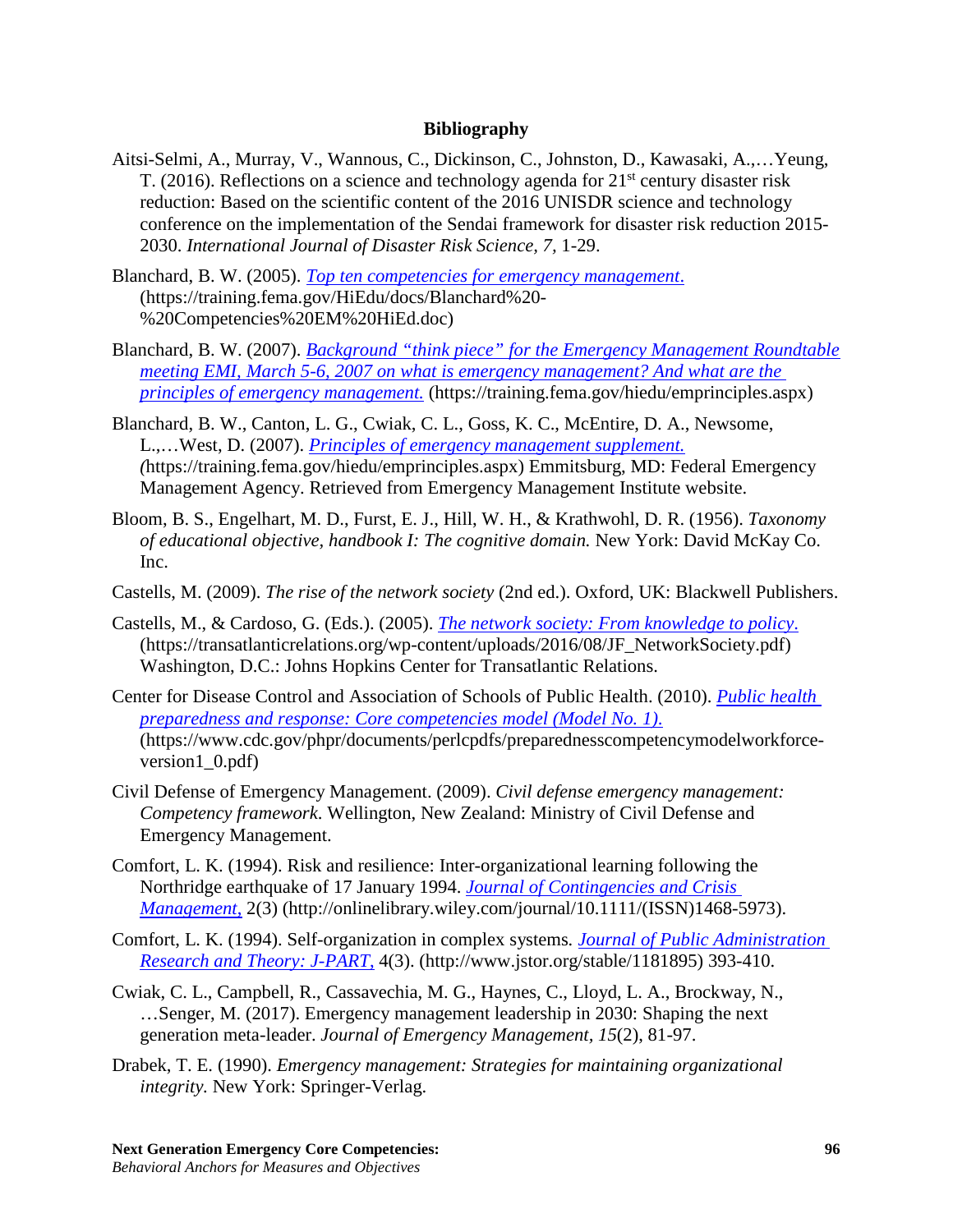- Etkin, D., Feldmann-Jensen, S., Smith, S., & Jensen, S. (2016). Toward a substantive dialogue: The case for an ethical framework in emergency management, Part 2. *Australasian Journal of Disaster and Trauma Studies, 20,* 49-53.
- Farace, D. J. & Frantzen, J., (Eds.). (2010). Proceedings from: *Twelfth International Conference on Grey Literature: Transparency in grey literature*. Amsterdam: Grey Literature Network Service.
- Feldmann-Jensen, S., Jensen, S., Smith, S., & Etkin, D. (2016). Toward a substantive dialogue: The case for an ethical framework in emergency management, Part 1. *Australasian Journal of Disaster and Trauma Studies*, 20 (1), 45-47.
- Federal Emergency Management Agency [FEMA]. (2012). *Strategic foresight initiative*. Retrieved from ht[tps://www.fema.gov/strategic-foresight-fema](http://www.fema.gov/strategic-foresight-fema)
- Federal Emergency Management Agency [FEMA]. (2012). *Crisis response and disaster resilience 2030: Forging strategic action in an age of uncertainty*. Washington, DC: Department of Homeland Security.
- Federal Emergency Management Agency [FEMA]. (2016). *[The next generation emergency](https://training.fema.gov/hiedu/docs/emcompetencies/ngcc%20final%20competencies%204-28-2016.pdf)  [management core competencies.](https://training.fema.gov/hiedu/docs/emcompetencies/ngcc%20final%20competencies%204-28-2016.pdf)* (https://training.fema.gov/hiedu/docs/emcompetencies/ngcc%20final%20competencies%204 -28-2016.pdf)
- Harvard University, (n.d.). *[Competency Dictionary](https://apps2.campusservices.harvard.edu/cas/empldocs/cs/harvard_competency_dictionary_complete.pdf)*. (https://apps2.campusservices.harvard.edu/cas/empldocs/cs/harvard\_competency\_dictionary\_ complete.pdf) Development Dimensions International Inc.
- Jensen, J. (2013). *Report of the 2013 Disciplinary Purview Focus Group: Scholarship and research to ground the emerging discipline of emergency management*. Emmitsburg, MD: Federal Emergency Management Agency Higher Education Program.
- Jensen, S., Feldmann-Jensen, S., Johnston, D., & Brown, N. (2015). The Emergence of a globalized system for disaster risk management and challenges for appropriate governance. *International Journal of Disaster Risk Science, 6*(1), 87-93.
- Johnson, C. E. (2017). *Meeting the ethical challenges of leadership: Casting light or shadow.* Los Angles: Sage.
- Knights, J. (2017). *[Ethical leadership: How to develop ethical leaders.](https://www.crcpress.com/rsc/downloads/Transpersonal_Leadership_WP1.pdf)* (https://www.crcpress.com/rsc/downloads/Transpersonal\_Leadership\_WP1.pdf)
- Lagadec, P. (2005). *Crisis management in the 21st century: Unthinkable events in inconceivable contexts*. Ecole Polytechnic, Centre de Nationale de la Recharche Scientifique, Paris
- Lewis, C. W., & Gilman, S. C. (2012). *The ethics challenge in public service: A problem-solving guide* (3rd ed.)*.* San Francisco: Jossey-Bass.
- New Zealand Ministry of Civil Defence Emergency Management [NZ MCDEM]. (2009). *Competency framework*. Wellington (NZ): Ministry of Civil Defense and Emergency Management. Technical Standard [TS 02/09].
- Moore, K. D., & Nelson, M. P. (Eds.). (2010). *Moral ground: Ethical action for a planet in peril.* San Antonio: Trinity University Press.